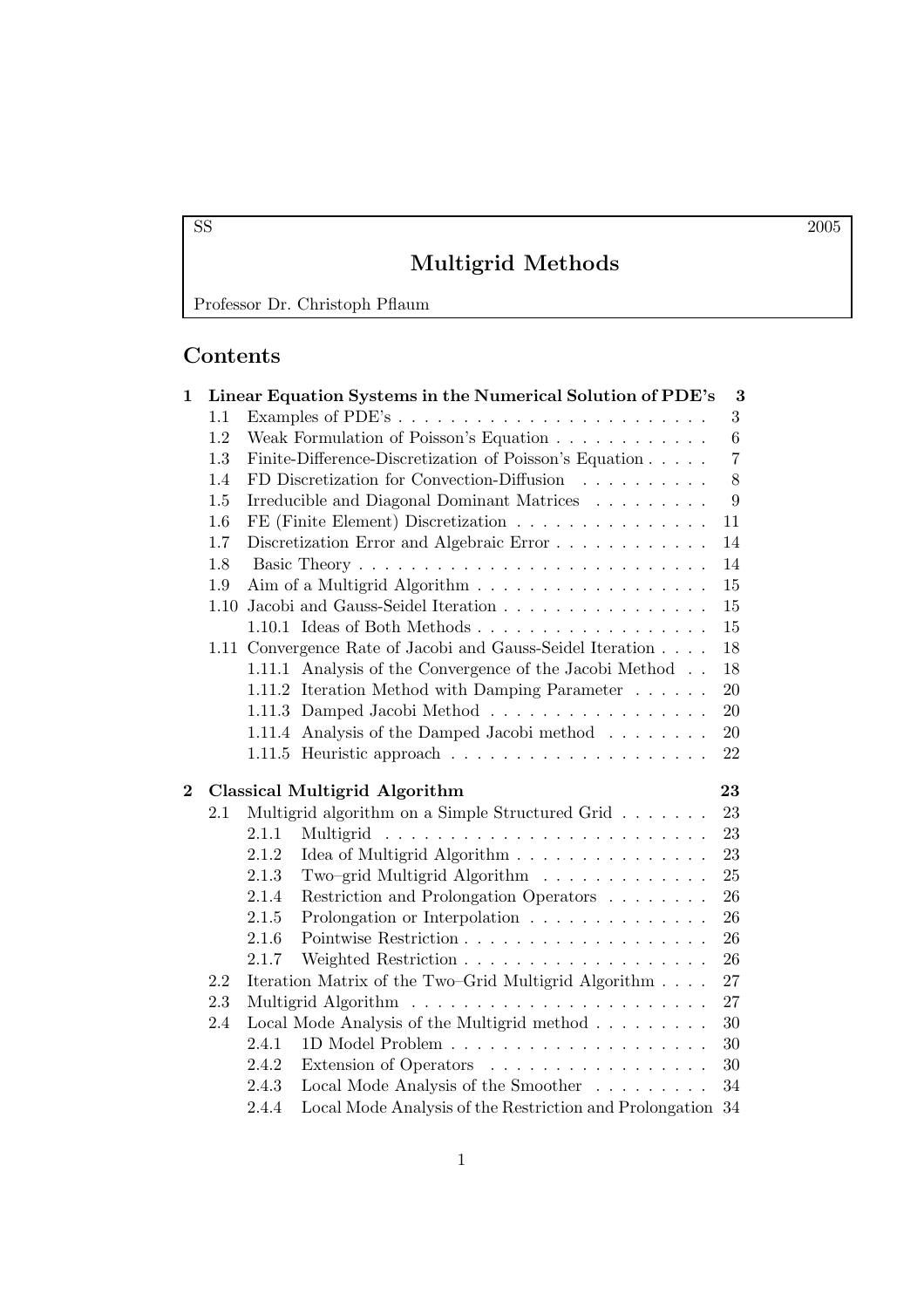| 7              |         | Appendix B: Sobolev spaces                                               | 90     |
|----------------|---------|--------------------------------------------------------------------------|--------|
| 6              |         | Appendix A: Hilbert spaces                                               | 86     |
|                | 5.3     | Interpolation of AMG $\ldots \ldots \ldots \ldots \ldots \ldots \ldots$  | 84     |
|                | 5.2     | Coarse Grid Construction of AMG                                          | 83     |
|                | 5.1     | General Description of AMG                                               | 82     |
| 5              |         | Algebraic Multigrid                                                      | 82     |
|                | 4.7     | Consequence for PDE's with a Kernel $\ldots \ldots \ldots \ldots$        | 79     |
|                | 4.6     | PDE's with a Convection Term $\ldots \ldots \ldots \ldots \ldots \ldots$ | 79     |
|                | 4.5     | PDE's with Jumping Coefficients                                          | 78     |
|                | 4.4     | Anisotropic Elliptic Differential Equation                               | $77\,$ |
|                |         | 2D-Splittings by Prewavelets and Generalized Prewavelets 74<br>4.3.5     |        |
|                |         | Generalized Prewavelets<br>4.3.4                                         | 71     |
|                |         | 4.3.3                                                                    | 67     |
|                |         | 4.3.2<br>Hierarchical Decomposition                                      | 63     |
|                |         | 4.3.1<br>Introduction                                                    | 60     |
|                | 4.3     | Analysis of the Strengthened Cauchy-Schwarz Inequality                   | 60     |
|                | 4.2     | Result for a Non-Symmetric Bilinear Forms                                | 58     |
|                | 4.1     | Analysis for a Symmetric Bilinear Form                                   | 51     |
| $\overline{4}$ |         | Analysis of Multigrid Algorithms on a Complementary Space 51             |        |
|                | 3.4     | A Multigrid Algorithm on Adaptive Grids                                  | 48     |
|                | 3.3     | A Multigrid Algorithm for Non-Linear Problems                            | 45     |
|                | 3.2     | Multigrid Algorithm with Hierarchical Surplus                            | 43     |
|                | 3.1     | Multiplicative Subspace Correction Methods                               | 40     |
| 3              |         | <b>Subspace Correction Methods</b>                                       | 40     |
|                |         |                                                                          |        |
|                |         | Restriction Operator for Finite Elements<br>2.5.4                        | 40     |
|                |         | Prolongation Operator for Finite Elements<br>2.5.3                       | $39\,$ |
|                |         | 2.5.2                                                                    | 38     |
|                |         | Sequence of Subgrids and Subspaces<br>2.5.1                              | 37     |
|                | $2.5\,$ | Multigrid Algorithm for Finite Elements                                  | 37     |
|                |         | Local Mode Analysis of the Two-Grid-Algorithm<br>2.4.5                   | 36     |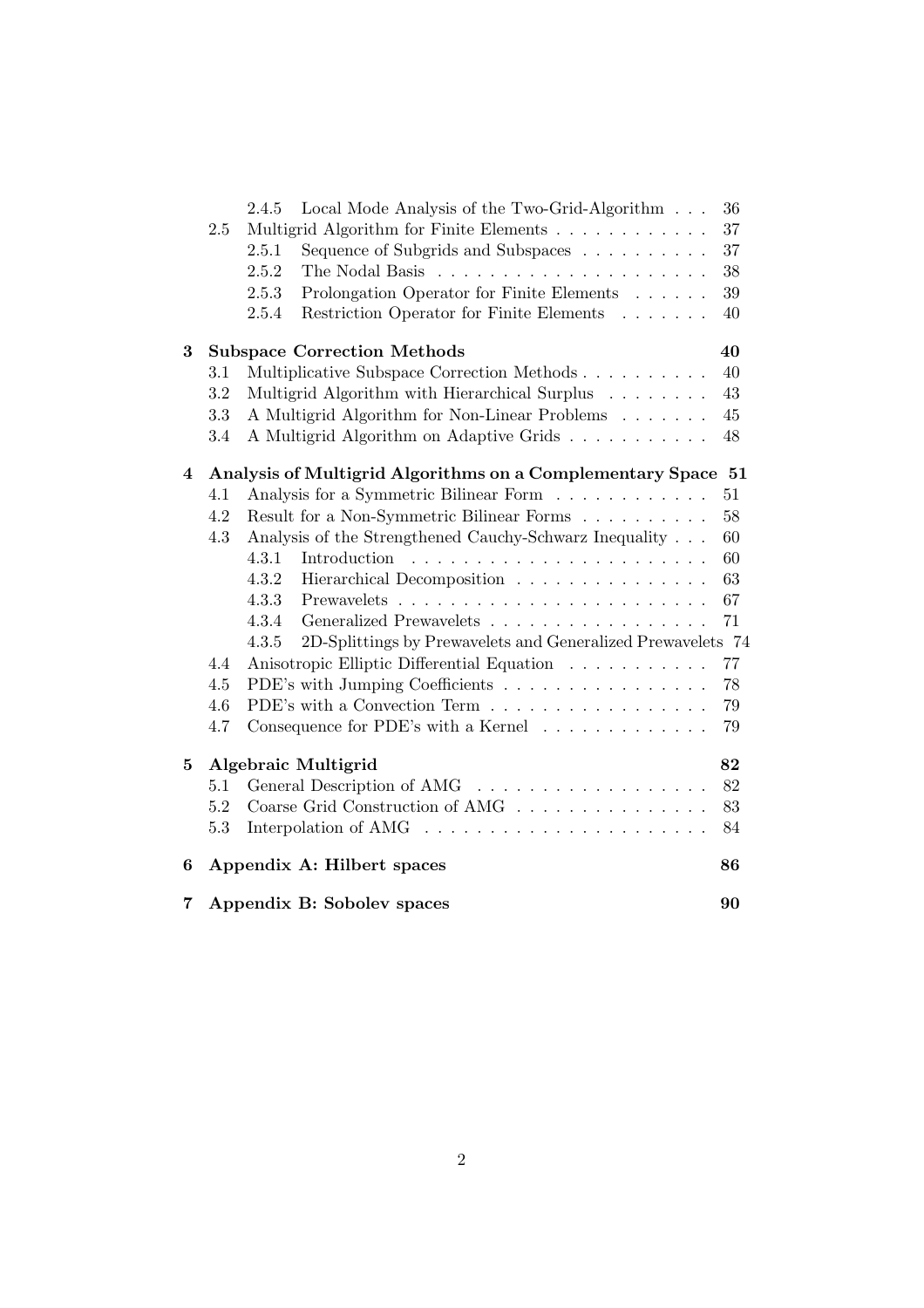# 1 Linear Equation Systems in the Numerical Solution of PDE's

## 1.1 Examples of PDE's

1. Heat Equation



Let us assume that there is a heat source  $f$  in the interior of the plate and that the temperature at the boundary is given by  $q$ . Question: What is the temperature inside of the plate?

Poisson Problem (P)

Let  $\Omega \subset \mathbb{R}^n$  open, bounded,  $f \in C(\overline{\Omega})$ ,  $g \in C(\delta \Omega)$ . Find  $u \in C^2(\overline{\Omega})$  such that

$$
-\Delta u = f \text{ on } \Omega
$$
  
\n
$$
u\Big|_{\delta\Omega} = g
$$
  
\nwhere 
$$
\Delta = \frac{\partial^2}{\partial x^2} + \frac{\partial^2}{\partial y^2}
$$

2. Poisson's equation with pure Neumann boundary conditions

Poisson Problem (P) with pure Neumann boundary conditions Let  $\Omega \subset \mathbb{R}^n$  an open and bounded domain and  $f \in C(\overline{\Omega})$  such that  $\int_{\Omega} u \, d(x, y) = 0$ . Find  $u \in C^2(\overline{\Omega})$  such that

$$
-\Delta u = f \quad \text{on } \Omega
$$

$$
\int_{\Omega} u \, d(x, y) = 0.
$$

3. Let  $\Omega \subset \mathbb{R}^2$  be an open domain. An anisotropic elliptic differential equation is an equation of the form

$$
L(u) := -\text{div}\,A\,\text{grad}\,u + cu = f \quad \text{on} \quad \Omega \subset \mathbb{R}^2, \quad \text{where} \quad (1)
$$

$$
A = \begin{pmatrix} a_{1,1} & a_{1,2} \\ a_{2,1} & a_{2,2} \end{pmatrix} \in (L^1_{\text{loc}}(\Omega))^{2 \times 2}, \qquad c \in L^1_{\text{loc}}(\Omega),
$$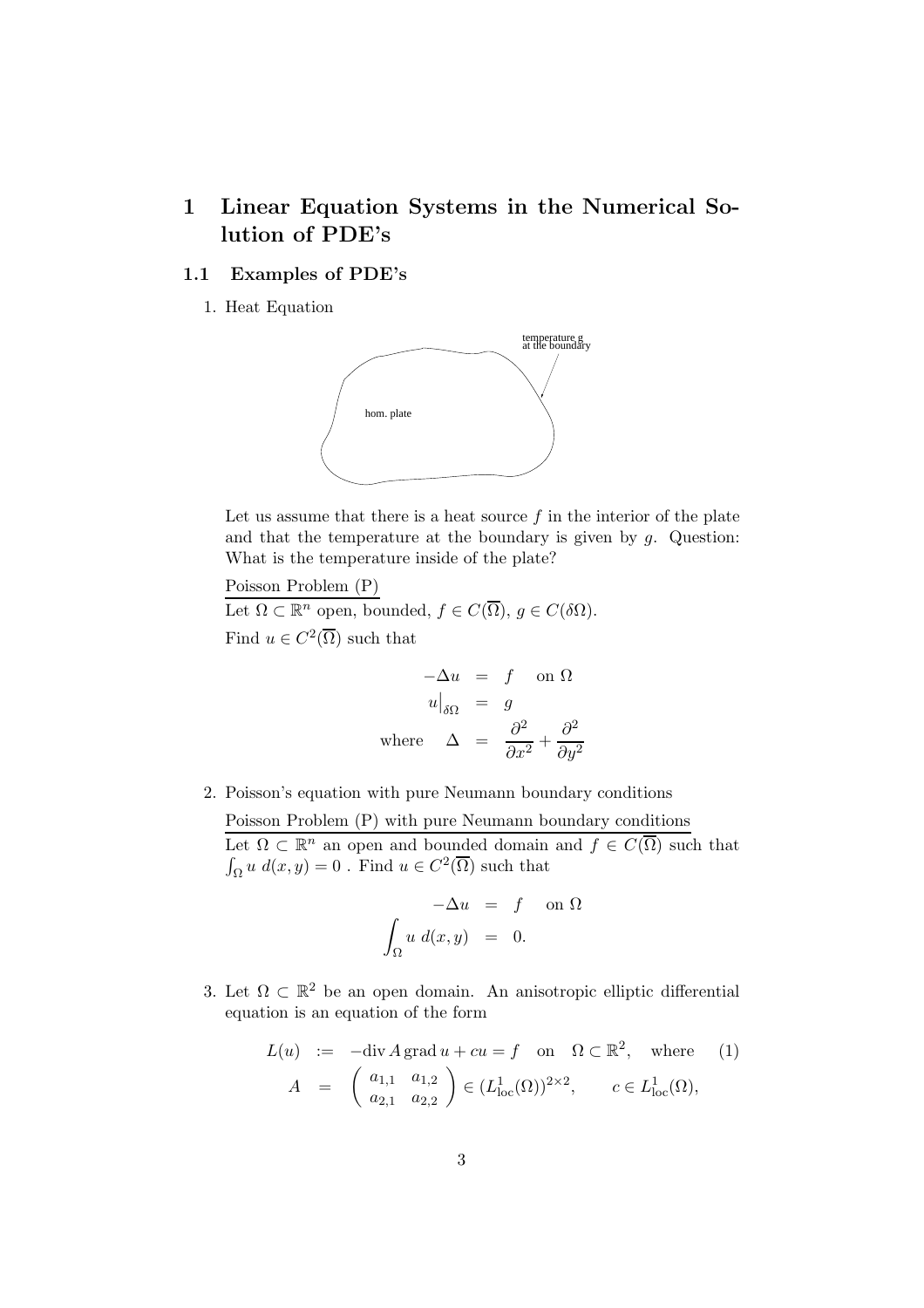and with suitable boundary conditions. Here,  $A(x, y)$  is a symmetric positive semidefinite matrix and  $c(x, y)$  is non-negative for almost every  $(x, y) \in \Omega$ . An additional assumption to the coefficients, described at the end of this section, guarantees that the stiffness matrix exists.

Anisotropic differential equations appear in several situations. For example equation (1) can describe a diffusion process with variable coefficients. Another example can be constructed by Poisson equation on a domain with a small hole (see [8]).



Figure 1: Transformation of a domain with a hole

Let us explain this example in more detail. Assume that the discretization grid is a tensor product grid as in Figure 22 .The bilinear finite element discretization on this grid has an equivalent formulation on the unit square. By the transformation of the curvilinear bounded domain onto the unit square one obtains an anisotropic elliptic differential equation on the unit square. If the radius  $r$  of the hole tends to zero, then the coefficients of this anisotropic elliptic equation become singular. For example they can tend to the following coefficients

$$
A = \left(\begin{array}{cc} y^{-1} & 0\\ 0 & y \end{array}\right). \tag{2}
$$

4. Convection-Diffusion-Problem

Find  $u \in C^2(\overline{\Omega})$  such that

$$
-\Delta u + \vec{b} \cdot \nabla u + c = f \quad \text{on } \Omega
$$
  
\n
$$
u|_{\delta\Omega} = 0
$$
  
\nwhere  $\vec{b} \in (C(\Omega))^2$ ,  $f, c \in C(\Omega)$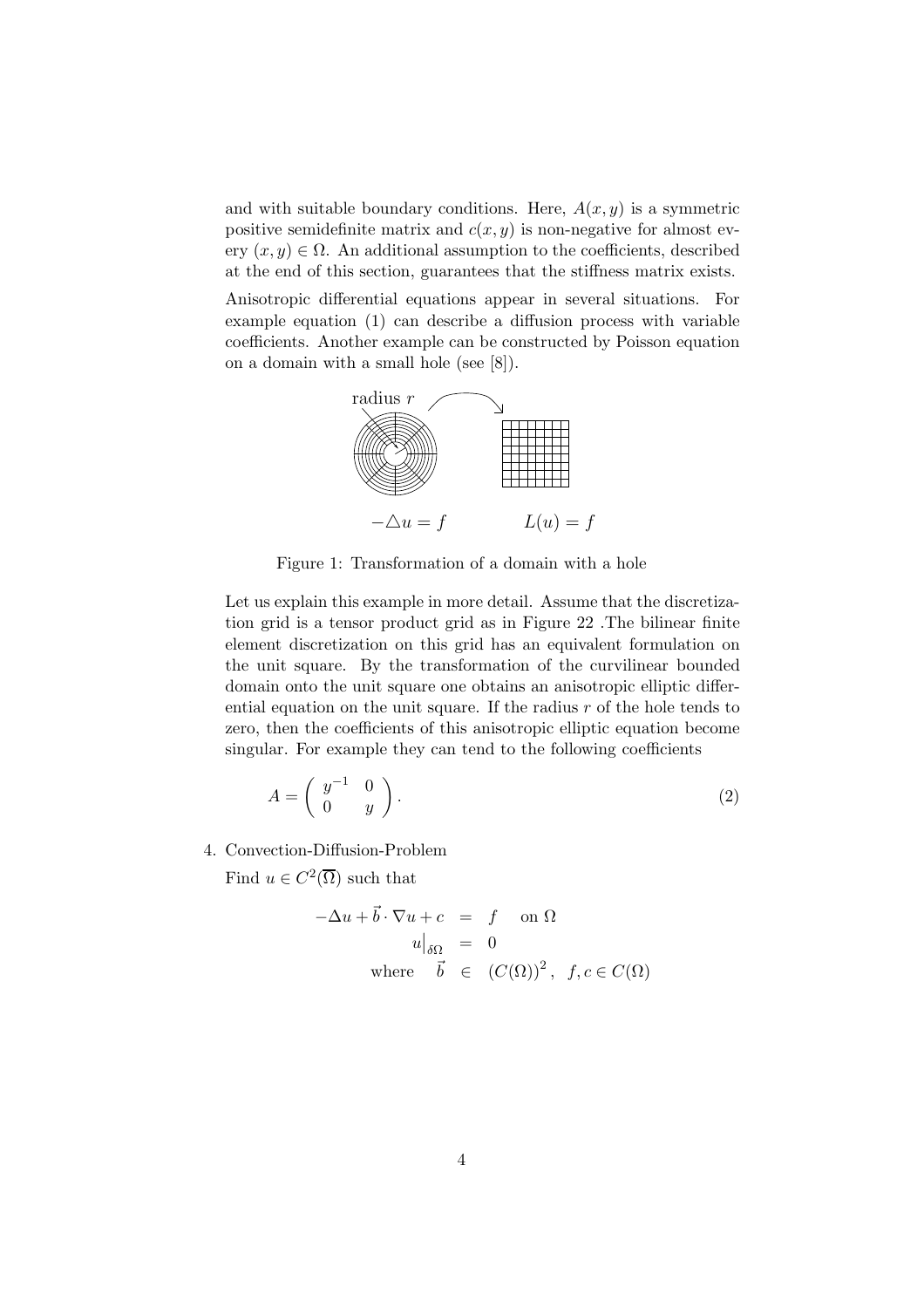5. Navier-Stokes-Equation



6. Laser simulation



$$
\Gamma_M = \Gamma_{M_1} \cup \Gamma_{M_2}
$$

Find  $u \in C^2(\overline{\Omega})$ ,  $\lambda \in \mathbb{C}$  such that

$$
-\Delta u - k^2 u = \lambda u
$$
  
\n
$$
u\Big|_{\Gamma_M} = 0
$$
  
\n
$$
\frac{\partial u}{\partial \vec{n}}\Big|_{\Gamma_{\text{rest}}} = 0 \quad \text{(or boundary condition third kind)}
$$

We apply the ansatz

$$
u = u_r e^{-i\tilde{k}z} + u_l e^{i\tilde{k}z}
$$

where  $\tilde{k}$  is an average value of  $k$ . This leads to the equivalent eigenvalue problem: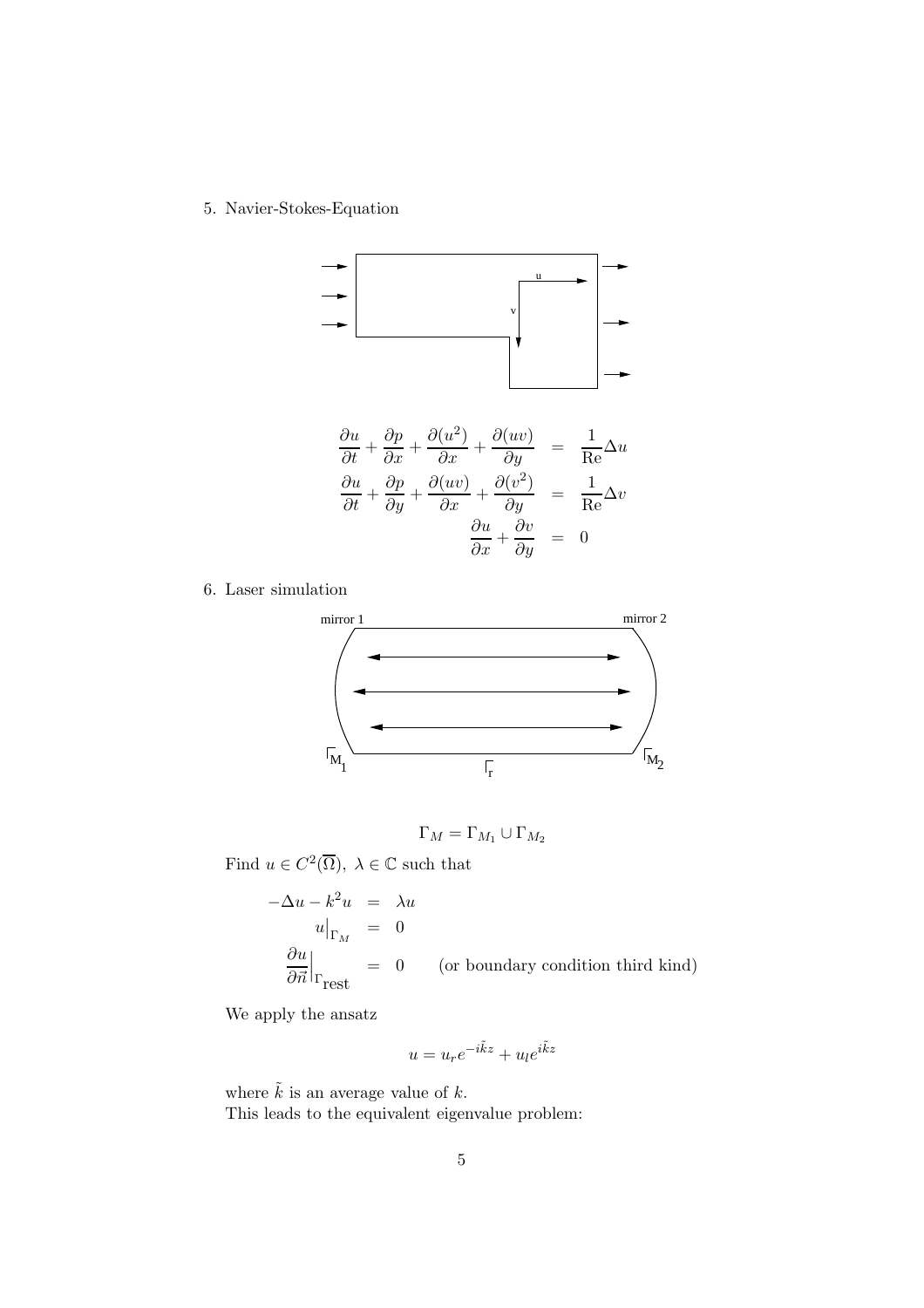Find  $u_r, u_l, \lambda$  such that

$$
-\Delta u_r + 2i\tilde{k} \frac{\partial u_r}{\partial z} + (\tilde{k}^2 - k^2)u_r = \lambda u_r
$$

$$
-\Delta u_l - 2i\tilde{k} \frac{\partial u_l}{\partial z} + (\tilde{k}^2 - k^2)u_l = \lambda u_l
$$

$$
u_r + u_l|_{\Gamma_M} = 0, \qquad \frac{\partial u_r}{\partial z} - \frac{\partial u_l}{\partial z}|_{\Gamma_M} = 0
$$

$$
\frac{\partial u_r}{\partial \vec{n}}|_{\Gamma_{\text{rest}}} = \frac{\partial u_l}{\partial \vec{n}}|_{\Gamma_{\text{rest}}} = 0
$$

### 1.2 Weak Formulation of Poisson's Equation

Let us first describe a physical problem which leads to Poisson's equation. Consider a thin plate with constant thermal conductivity. Figure 2 shows the geometry of such a plate described by the domain  $\Omega \subset \mathbb{R}^2$ .



Figure 2: Temperate on a plate.

Assume that the boundary of the plate is maintained at temperature

 $T|_{\partial\Omega} = g.$ 

Now, the Laplace's equation is governing the heat conduction within the plate (see [17]):

$$
\Delta T = 0, \text{ where}
$$
  

$$
\Delta T := \frac{\partial^2 T}{\partial x^2} + \frac{\partial^2 T}{\partial y^2}.
$$

Assume that  $w \in C^2(\overline{\Omega})$  is a function such that  $w|_{\partial\Omega} = g$ . Furthermore, assume  $T \in \mathcal{C}^2(\overline{\Omega})$ . Then,  $u = T - w \in \mathcal{C}^2(\overline{\Omega})$  satisfies Poisson's equation with homogeneous Dirichlet boundary conditions

$$
-\triangle u = f,\tag{3}
$$

$$
u|_{\partial\Omega} = 0, \tag{4}
$$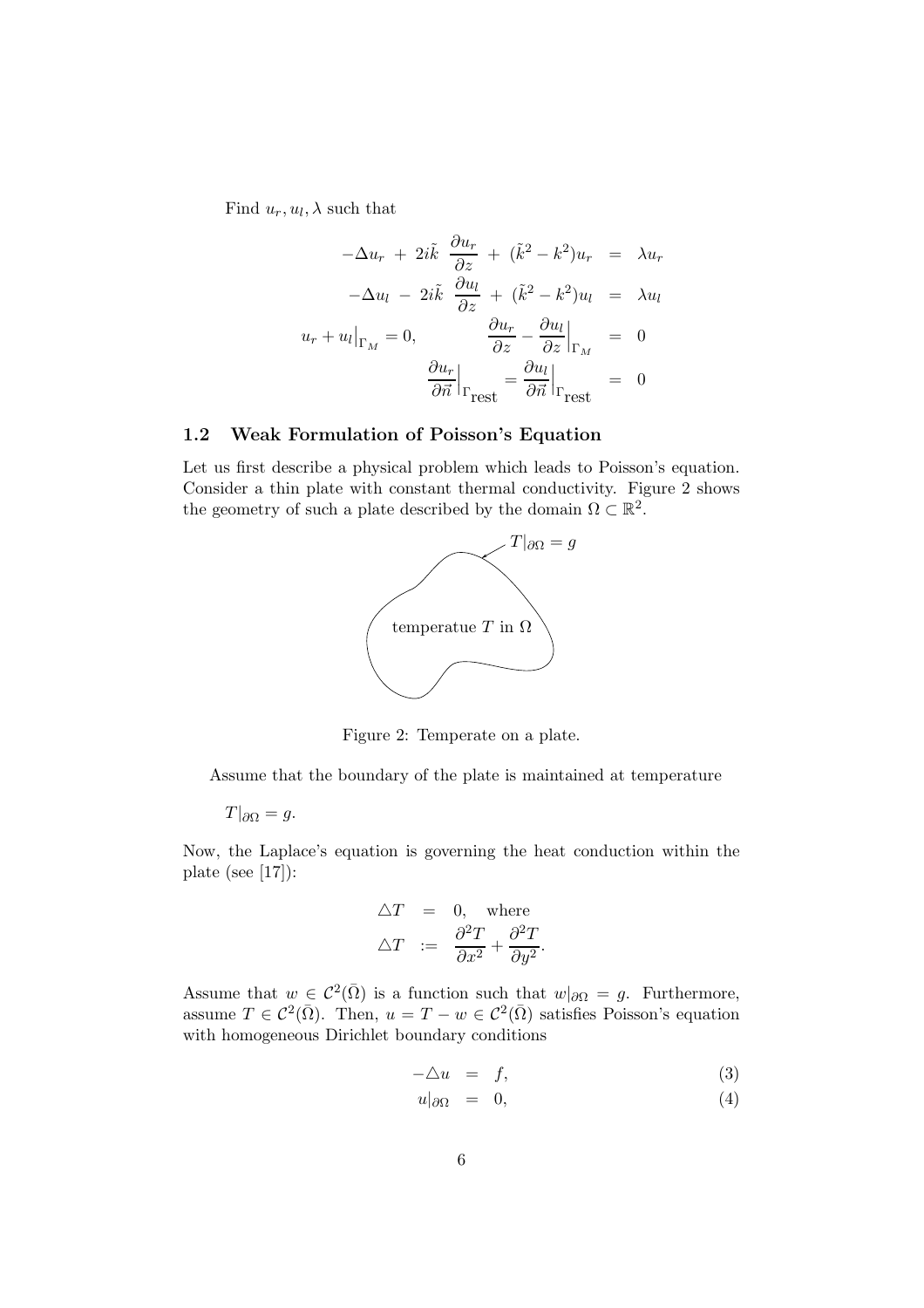where  $f := \Delta w$ . For the mathematical analysis, it is more helpful to formulate this equation in a suitable Hilbert space. To this end, we multiply equation 3 by a test function  $\varphi \in \tilde{C}_0^1(\Omega)$  and integrate over  $\Omega$ 

$$
-\int_{\Omega}\Delta u\varphi\ dz = \int_{\Omega} f\varphi\ dz.
$$

Now, Green's formula yields

$$
\int_{\Omega} \nabla u \nabla \varphi \, dz = \int_{\Omega} f \varphi \, dz. \tag{5}
$$

By a continuity argument this equation holds for every function  $\varphi \in H_0^1(\Omega)$ . The left hand side of equation 12 is the bilinear form defined by 93. This shows that the Sobolev space  $H_0^1(\Omega)$  is the right Hilbert space for the description of Poisson's equation. Furthermore, the mapping

$$
H_0^1(\Omega) \to \mathbb{R}, \qquad v \mapsto \int_{\Omega} fv \ dz
$$

is contained in the dual space  $(H_0^1(\Omega))'$ , since Lemma 5 implies

$$
\left| \int_{\Omega} f v \, dz \right| \, \leq \, \|f\|_{L^2(\Omega)} \, \|v\|_{L^2(\Omega)} \, \leq \, c \, |v|_{H^1}.
$$

These considerations lead to the following weak formulation of Poisson's equation:

**Problem 1** (Poisson's equation). Assume that  $f \in L^2(\Omega)$ . Find  $u \in H_0^1(\Omega)$ such that

$$
\int_{\Omega} \nabla u \nabla v \, dz = \int_{\Omega} f v \, dz \quad \text{for every} \quad v \in H_0^1(\Omega). \tag{6}
$$

Theorem 10 guarantees the existence and uniqueness of the solution of this weak equation.

#### 1.3 Finite-Difference-Discretization of Poisson's Equation

Assume  $\Omega = ]0,1[^2$  and that an exact solution of  $(P)$  exists. We are looking for an approximate solution  $u_h$  of (P) on a grid  $\Omega_h$  of meshsize h. Choose  $h = \frac{1}{m}$  where  $m \in \mathbb{N}$ .

$$
\begin{array}{rcl}\n\Omega_h & = & \left\{ (ih,jh) \middle| i,j=1,\ldots,m-1 \right\} \\
\overline{\Omega_h} & = & \left\{ (ih,jh) \middle| i,j=0,\ldots,m \right\}\n\end{array}
$$

Discretization by Finite Differences:

Idea: Replace second derivative by difference quotient. Let  $e_x = (1,0)$  and  $e_y = (1,0)$ ,

$$
-\Delta u(z) = \left(-\frac{\partial^2 u}{\partial x^2} - \frac{\partial^2 u}{\partial y^2}\right)(z) = f(z) \text{ for } z \in \Omega_h
$$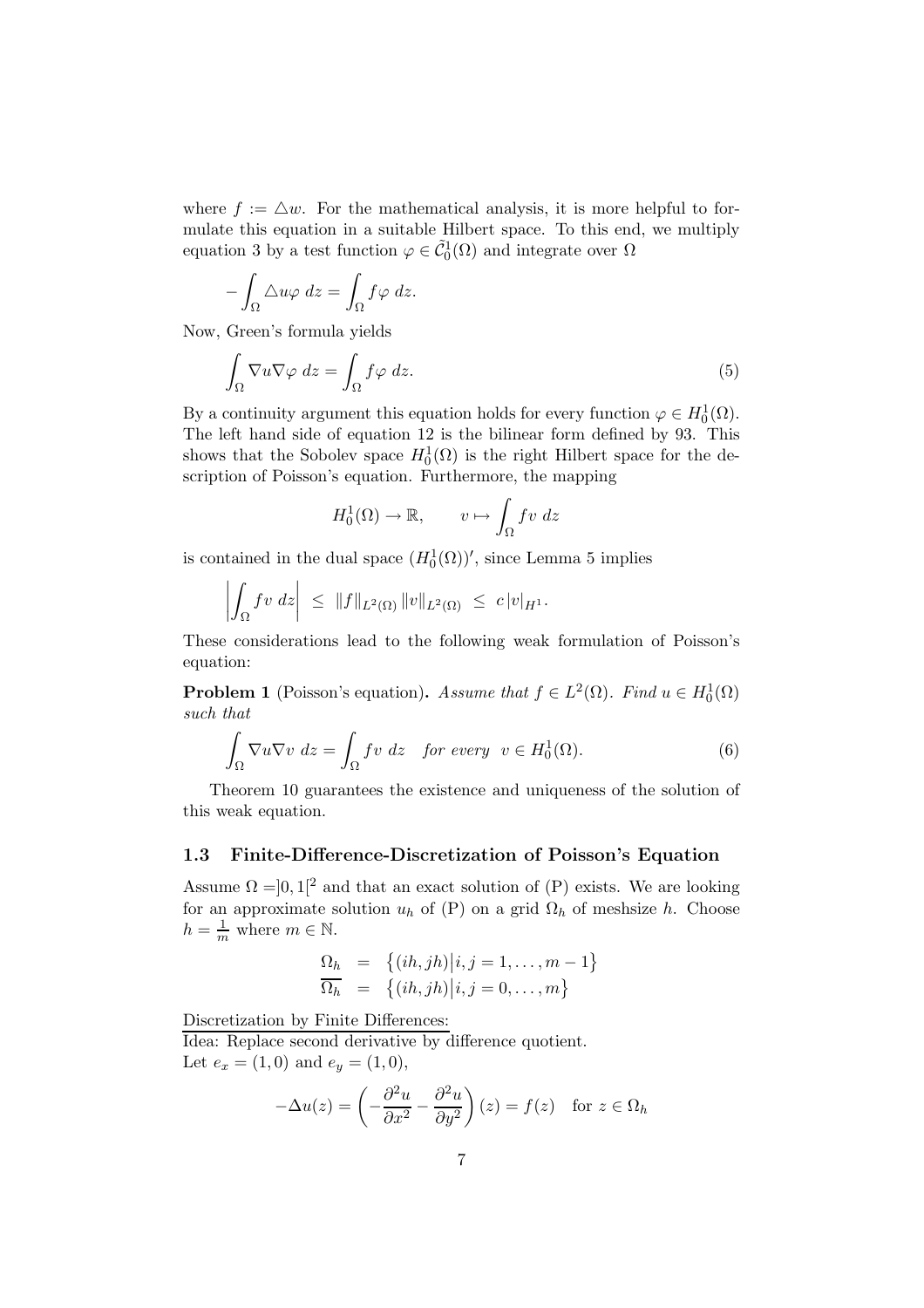$$
-\frac{u_h(z + he_x) - 2u_h(z) + u_h(z - he_x)}{h^2}
$$
  

$$
-\frac{u_h(z + he_y) - 2u_h(z) + u_h(z - he_y)}{h^2} = f(z)
$$

and 
$$
u(z) = g(z)
$$
  
\n $\approx$  = for  $z \in \overline{\Omega_h} \setminus \Omega_h$   
\n $u_h(z) = g(z)$ 

This leads to a linear equation system  $L_h U_h = F_h$  where  $U_h = (u_h(z))_{z \in \Omega_h}$ ,  $L_h$  is  $|\Omega_h| \times |\Omega_h|$  matrix. The discretization can be described by the stencil

$$
\begin{pmatrix} -\frac{1}{h^2} & -\frac{1}{h^2} \\ -\frac{1}{h^2} & \frac{1}{h^2} \\ -\frac{1}{h^2} & -\frac{1}{h^2} \end{pmatrix} = \begin{pmatrix} m_{-1,1} & m_{0,1} & m_{1,1} \\ m_{-1,0} & m_{0,0} & m_{1,0} \\ m_{-1,-1} & m_{0,-1} & m_{1,-1} \end{pmatrix}
$$

| X | $X$ X |                           | $\boldsymbol{\mathrm{X}}$ |  |
|---|-------|---------------------------|---------------------------|--|
| X | $X$ X |                           | X                         |  |
| X | $X$ X |                           | X                         |  |
| X | X     | $\boldsymbol{\mathrm{X}}$ | X                         |  |
|   |       |                           |                           |  |

Let us abbreviate  $U_{i,j} := u_h(ih,jh)$  and  $f_{i,j} := f(ih,jh)$ . Then, in case of  $g = 0$ , the matrix equation  $L_h U_h = F_h$  is equivalent to:

$$
\sum_{k,l=-1}^{1} m_{kl} U_{i+k,j+l} = f_{i,j}
$$

# 1.4 FD Discretization for Convection-Diffusion

Let  $\Omega$ ,  $\Omega_h$  as above.

$$
-\Delta u + b\frac{\mathrm{d}u}{\mathrm{d}x} = f
$$

Assume that b is constant.

1. Discretization by central difference:

$$
\frac{\mathrm{d}u}{\mathrm{d}x}(z) \approx \frac{u_h(z + he_x) - u_h(z - he_x)}{2h}
$$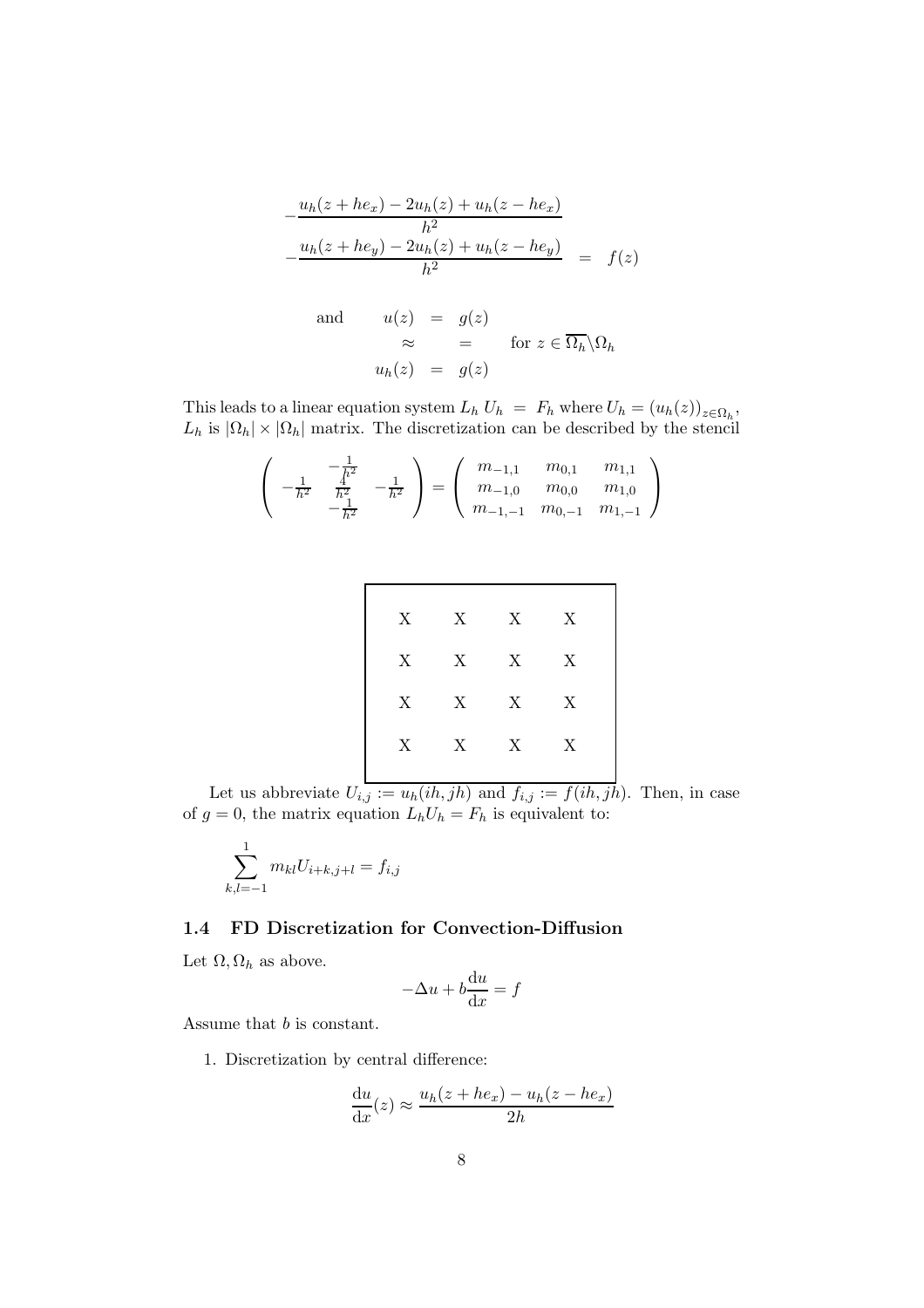This leads to the stencil

$$
\left(\begin{array}{ccc} & -\frac{1}{h^2} \\ \\ -\frac{1}{h^2} - \frac{b}{2h} & \frac{4}{h^2} & -\frac{1}{h^2} + \frac{b}{2h} \\ \\ & & -\frac{1}{h^2} & \end{array}\right)
$$

 $\rightarrow$  unstable for large b.

2. Upwind discretization:

$$
\frac{\mathrm{d}u}{\mathrm{d}x}(z) \approx \frac{u_h(z) - u_h(z - he_x)}{h}
$$

This leads to the stencil

$$
\begin{pmatrix} -\frac{1}{h^{2}} \\ -\frac{1}{h^{2}} - \frac{b}{h} & \frac{4}{h^{2}} + \frac{b}{h} & -\frac{1}{h^{2}} \\ -\frac{1}{h^{2}} & -\frac{1}{h^{2}} \end{pmatrix}
$$

## 1.5 Irreducible and Diagonal Dominant Matrices

**Definition 1.** A  $n \times n$  matrix A is called strong diagonal dominant, if

$$
|a_{ii}| > \sum_{i \neq j} |a_{ij}| \qquad \qquad 1 \leq i \leq n \tag{7}
$$

A is called weak diagonal dominant, if there exists at least one i such that (7) holds and such that

$$
|a_{ii}| \ge \sum_{i \ne j} |a_{ij}| \qquad \qquad 1 \le i \le n
$$

**Definition 2.** A is called reducible, if there exists a subset  $J \subset \{1, 2, ..., n\}$ , such that

 $a_{ij} = 0$  for all  $i \notin J, j \in J$ 

A not reducible matrix is called irreducible.

Remark. An reducible matrix has the form

$$
\left(\begin{array}{cc}A_{11}&A_{12}\\0&A_{22}\end{array}\right)
$$

 $\rightarrow$  The equation system separates in two parts.

Example: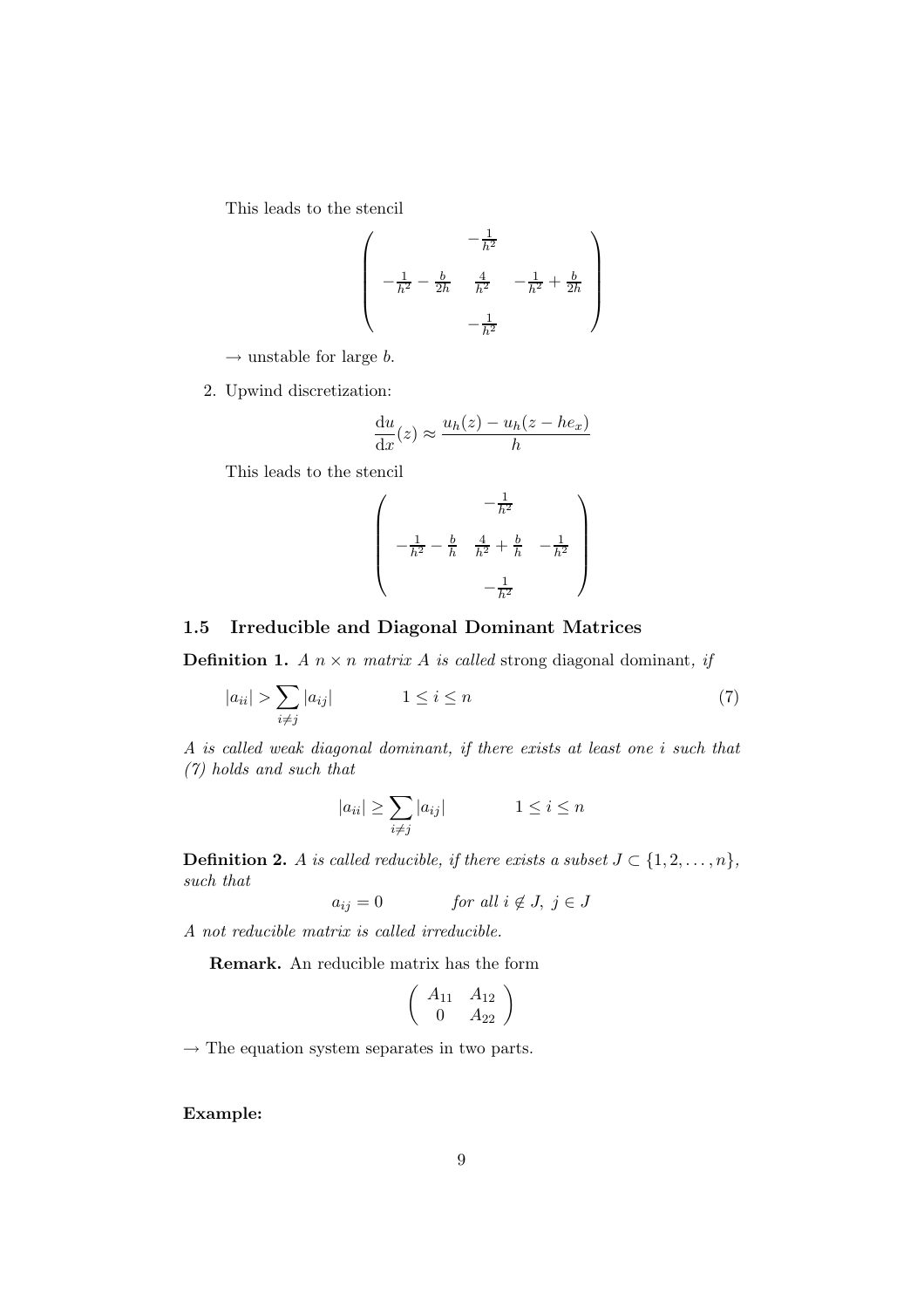1. Poisson FD:

diagonal:  $\frac{4}{h^2}$ <br>=  $\left(-\frac{1}{h^2}\right)$  if *i* is N,S,W,O of *j* non-diagonal: 0 else

• A is not strong diagonal dominant, but weak diagonal dominant. To see this, consider a point i such that j is N of i. Then

$$
a_{ij} = \begin{cases} -\frac{1}{h^2} & \text{if } i \text{ is S,W,O of } j\\ 0 & \text{else} \end{cases}
$$

• A is irreducible.

Proof: If A is reducible, then,  $\{1, 2, ..., n\}$  is the union of two different sets of colored points, where one set is  $J$ . Then, there is a point  $j \in J$  such that one of the points i=N,W,S,E is not contained in J, but i is contained in  $\{1, 2, ..., n\}$ . This implies  $a_{i,i} \neq 0. \Rightarrow$  contradiction.

- 2. Convection-Diffusion-Equation
	- centered difference

$$
|a_{ii}| = \frac{4}{h^2}
$$
  

$$
\sum_{i \neq j} |a_{ij}| = \frac{4}{h^2} 2 \cdot \frac{1}{h^2} + \left(\frac{1}{h^2} + \frac{b}{2h}\right) + \left|\frac{1}{h^2} - \frac{b}{2h}\right|
$$
  

$$
= 3\frac{1}{h^2} + \frac{b}{2h} + \left|\frac{1}{h^2} - \frac{b}{2h}\right|
$$

Thus,  $|a_{ii}| \ge \sum_{i \ne j} \frac{|a_{ij}|}{|a_{ij}|}$ , if and only if  $\frac{1}{h^2} - \frac{b}{2h} \le 0$ . This shows  $|a_{ii}| \ge \sum_{i \ne j} |a_{ij}|$ , if and only if  $h < \frac{2}{b}$ 

• upwind

$$
|a_{ii}| = \frac{4}{h^2} + \frac{b}{h}
$$
  
\n
$$
\geq \frac{4}{h^2} + \frac{b}{h} \geq \sum_{i \neq j} |a_{ij}| \text{ for all } h, b > 0
$$

• Conclusion

central: A is weak diagonal dominant if and only if  $h < \frac{2}{b}$ . upwind: A is weak diagonal dominant. A is irreducible in both cases.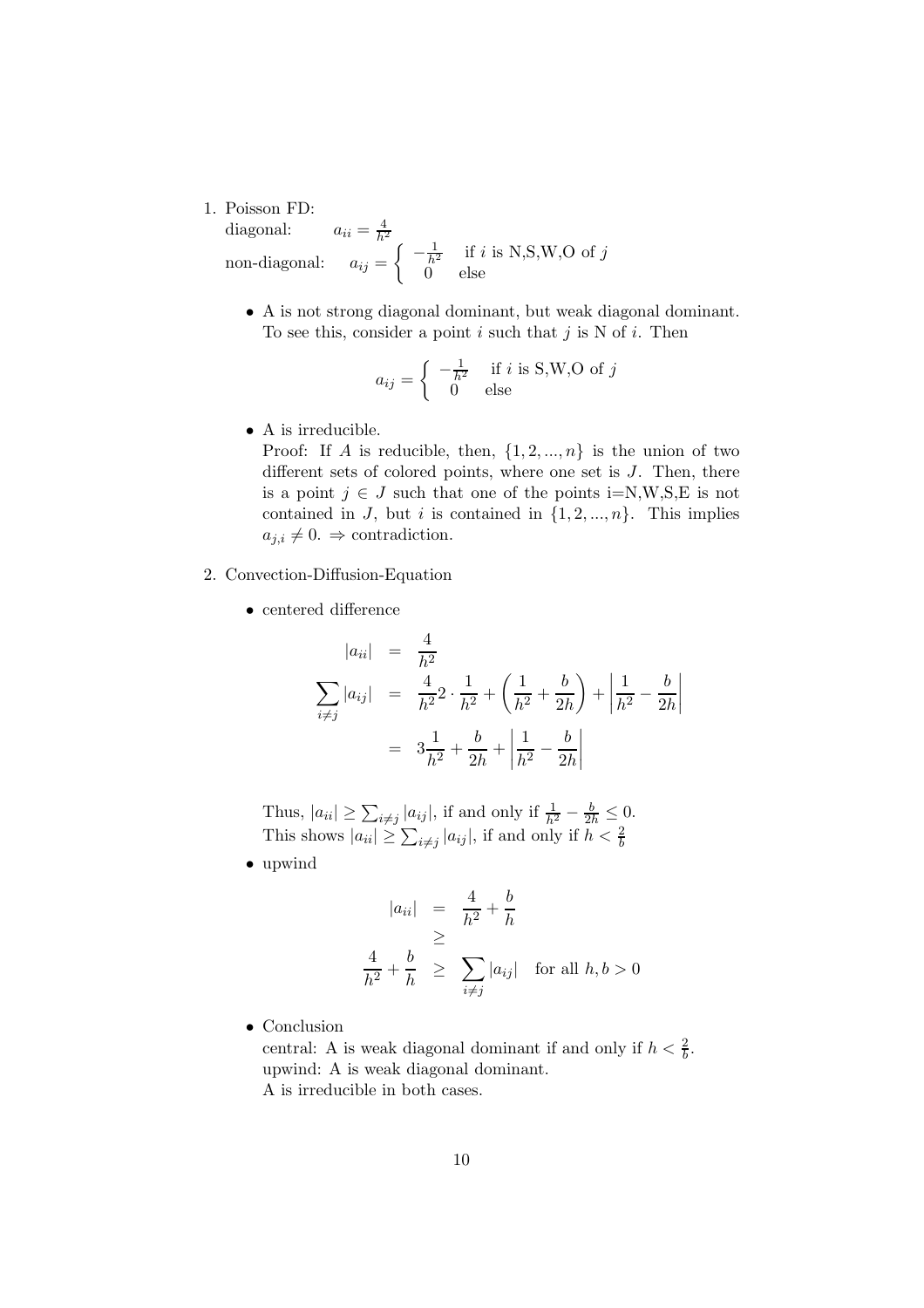#### 1.6 FE (Finite Element) Discretization

**Definition 3.**  $\mathcal{T} = \{T_1, \ldots, T_M\}$  is a conform triangulation of  $\Omega$  if

- $\overline{\Omega} = \bigcup_{i=1}^{M} T_i$ ,  $T_i$  is triangle or square
- $T_i \cap T_j$  is either
	- empty or
	- one common corner or
	- one common edge.

#### Remark.

• Let us write  $\mathcal{T}_h$ , if the diameter  $h_T$  of every element  $T \in \mathcal{T}_h$  is less or equal  $h$ :

 $h_T \leq h$ .

• A family of triangulations  $\{\mathcal{T}_h\}$  is called quasi-uniform, if there exists a constant  $\rho > 0$  such that the radius  $\rho_T$  of the largest inner ball of every triangle  $T \in \mathcal{T}_h$  satisfies

 $\rho_T > \rho h$ .

**Definition 4.** • Let  $\mathcal{T}_h$  be a triangulation of  $\Omega$ . Then, let  $V_h$  be the space of linear finite elements defined as follows:

$$
V_h = \left\{ v \in C^0(\overline{\Omega}) \mid v|_T \text{ is linear for every } T \in \mathcal{T}_H \right\}
$$
  

$$
V_h = V_h \cap H_0^1(\Omega)
$$

 $v|_T$  is linear means that  $v|_T(x,y) = a + bx + cy$ .

• Let  $\Omega = ]0,1[, h = \frac{1}{m}$  and

$$
\mathcal{T}_h = \left\{ [ih, (i+1)h] \times [jh, (j+1)h] \middle| i, j = 0, \dots, m-1 \right\}
$$

The space of bilinear finite elements on  $\Omega$  is defined as follows

$$
V_h = \left\{ v \in C^0(\overline{\Omega}) \mid v|_T \text{ is bilinear for every } T \in \mathcal{T}_H \right\}
$$

 $v|_T$  is bilinear means that  $v|_T(x,y) = a + bx + cy + dxy$ .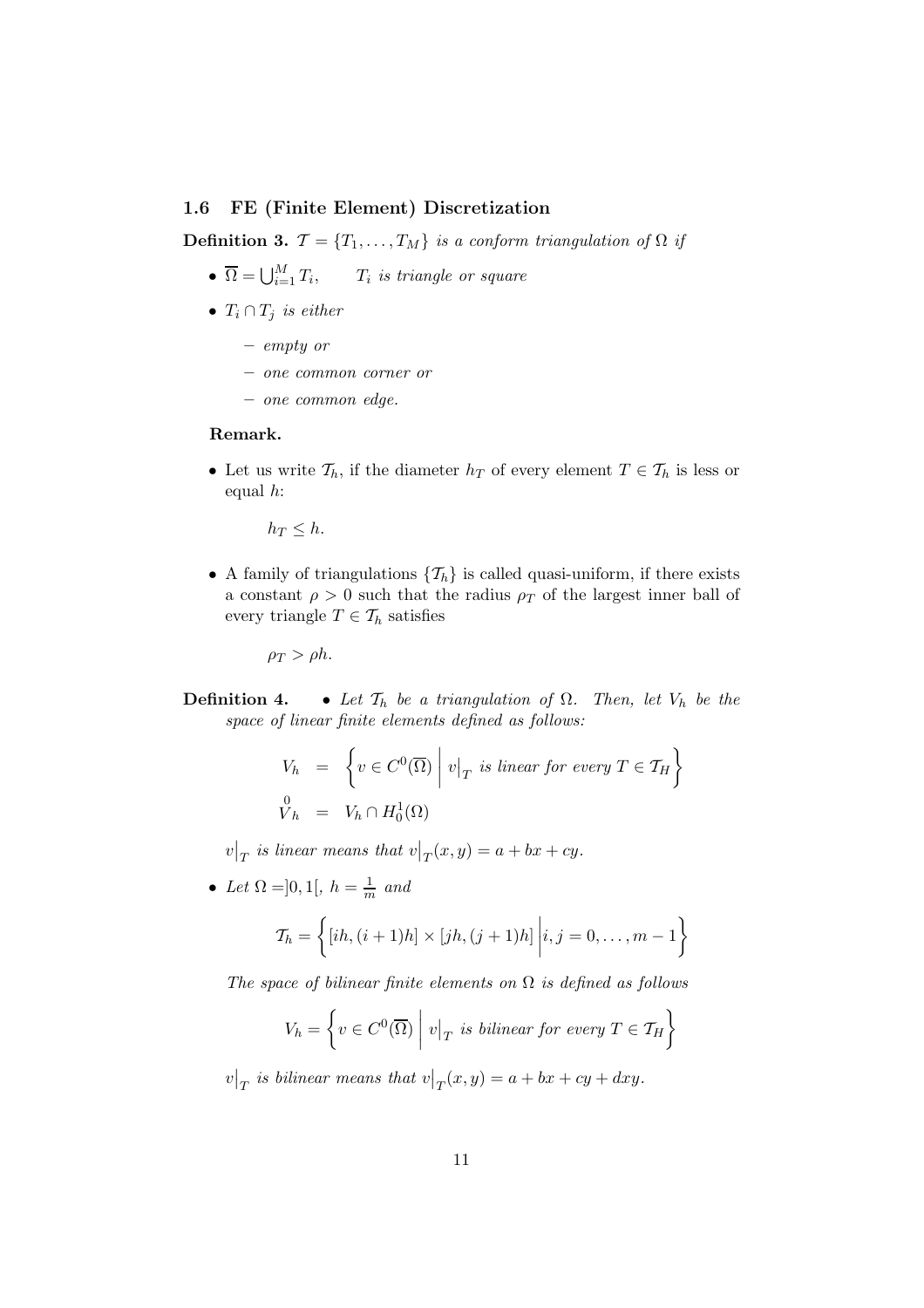• Let  $V_h$  be the space of linear or bilinear finite elements on  $\mathcal{T}_h$  and  $\mathcal{N}_h$ the set of corners of  $\mathcal{T}_h$ . Then, define the nodal basis function  $v_p \in V_h$ at the point p by:

$$
v_p(x) = \begin{cases} 1 & \text{if } x = p \\ 0 & \text{if } x \neq p \end{cases} \qquad \text{for } x \in \mathcal{N}_h
$$

Observe that

$$
V_h = span\left\{v_p \mid p \in \mathcal{N}_h\right\}
$$

This means that every function  $u_h \in V_h$  can be represented as

$$
u_h = \sum_{p \in \mathcal{N}_h} \lambda_p v_p
$$

## Finite Element Discretization of Poisson's equation:

$$
\begin{array}{rcl}\n-\Delta u & = & f \\
u|_{\delta\Omega} & = & 0\n\end{array}
$$

Thus, for every  $v_h \in V_h$ , we get:

$$
-\Delta u \, v_h = f \, v_h
$$
  

$$
\Downarrow
$$
  

$$
\int_{\Omega} \nabla u \, \nabla v_h \, d(x, y) + \int_{\Gamma} \frac{\partial u}{\partial \vec{n}} \, v_h \, d(x, y) = \int_{\Omega} f \, v_h \, d(x, y)
$$
  

$$
\Downarrow
$$
  

$$
\int_{\Omega} \nabla u \, \nabla v_h \, d(x, y) = \int_{\Omega} f \, v_h \, d(x, y) \qquad \forall v_h \in V_h
$$

**FE Discretization:** Find  $u_h \in V_h$  such that

$$
\int_{\Omega} \nabla u \, \nabla v_h \, d(x, y) = \int_{\Omega} f v_h \, d(x, y) \qquad \forall v_h \in V_h \tag{8}
$$

Stiffness matrix.

$$
a_{p,q} := \int_{\Omega} \nabla v_p \nabla v_q d(x, y), \qquad f_q := \int_{\Omega} f v_q d(x, y)
$$
  
\n
$$
A := (a_{p,q})_{\substack{p,q \in \mathcal{N}_h \\ p,q \in \mathcal{N}_h}}^0, \qquad \mathcal{N}_h := \mathcal{N}_h \cap \Omega
$$
  
\n
$$
u_h = \sum_{\substack{0 \\ p \in \mathcal{N}_h}} \lambda_p v_p
$$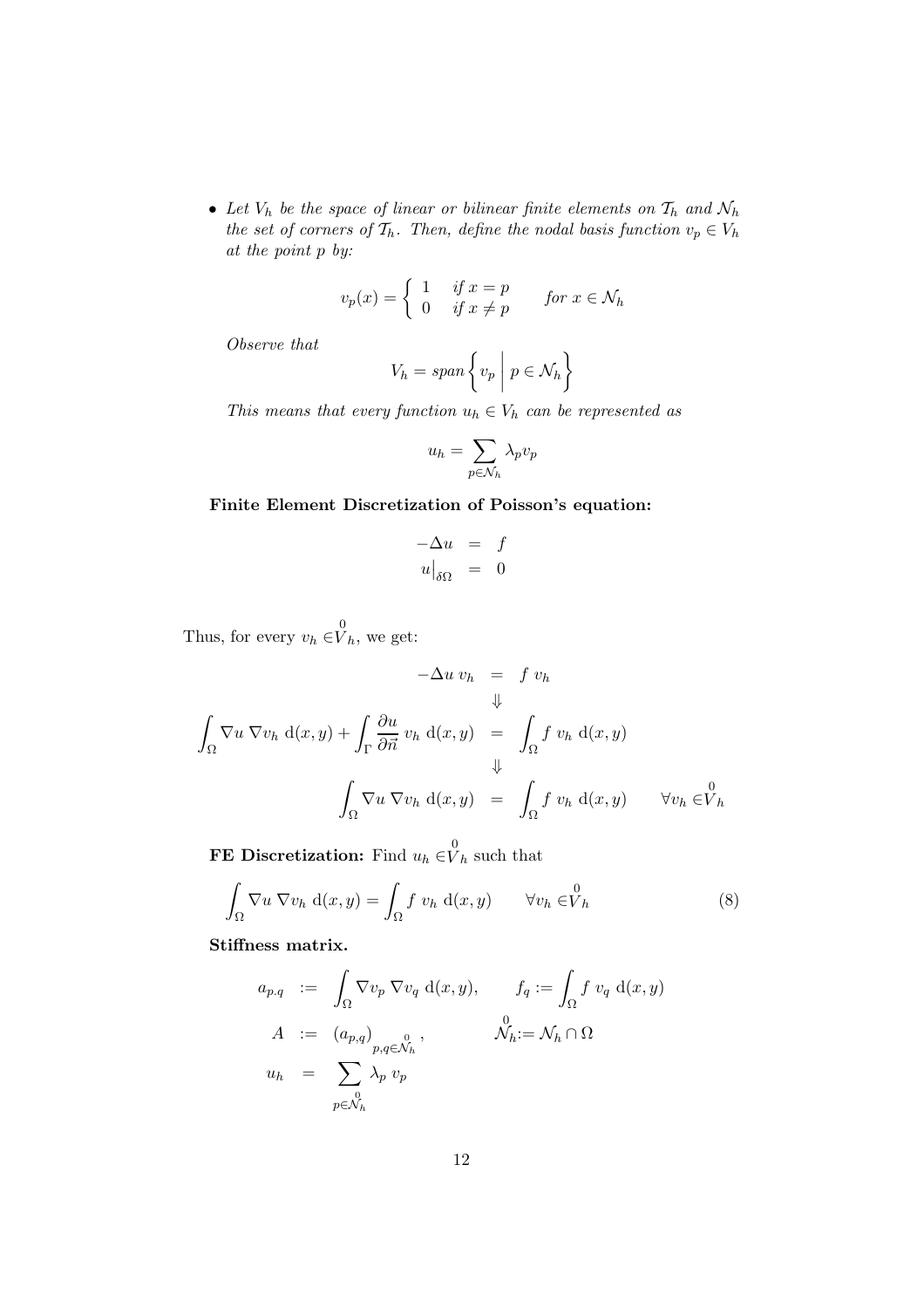Then, (8) implies

$$
\sum_{p \in \mathcal{N}_h} \lambda_p \int_{\Omega} \nabla v_p \nabla v_q d(x, y) = \int_{\Omega} f v_q d(x, y) \quad \text{for all } q \in \mathcal{N}_h
$$
  

$$
\Downarrow
$$
  

$$
\sum_{p \in \mathcal{N}_h} \lambda_p a_{p,q} = f_q \quad \forall q \in \mathcal{N}_h
$$
  

$$
\Downarrow
$$
  

$$
A U_h = F_h \quad \text{where}
$$
  

$$
F_h = (f_q)_{q \in \mathcal{N}_h}^0
$$

The matrix  ${\cal A}$  is called the stiffness matrix of the FE discretization.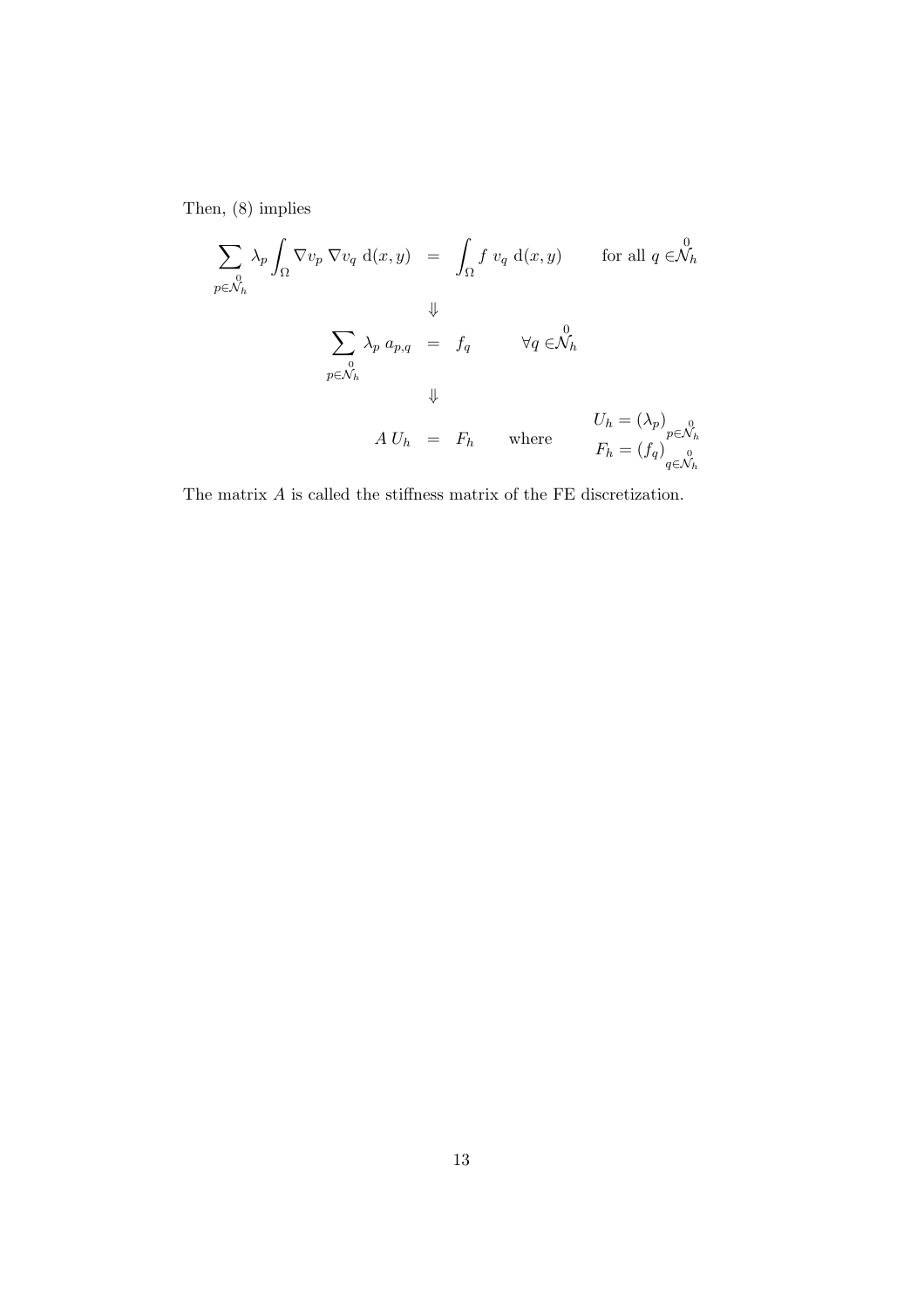#### 1.7 Discretization Error and Algebraic Error

Let  $|| \cdot ||$  be a suitable norm. Then,  $||U_h - U||$  is called discretization error, with respect to this norm.

Example 1. Poisson on a square

• FD,  $u \in C^4(\overline{\Omega})$ , then

$$
||U_h - U||_{L^{\infty}(\Omega_h)} = O(h^2)
$$

• FE,  $u \in H^2(\overline{\Omega})$ , then

$$
||U_h - U||_{L^2(\Omega)} = O(h^2)
$$
  

$$
||U_h - U||_{H^1(\Omega)} = O(h)
$$

**Problem.** The solution  $u_h$  cannot be calculated exactly, since  $L_h$  (or A) is a very large matrix and

$$
A U_h = F_h.
$$

Therefore, we need iterative solvers if  $n > 10,000$  (or  $n > 100,000$ ). By such an iterative solver, we get an approximation  $\tilde{u}_h$  of  $u_h$ .  $||\tilde{u}_h - u_h||$  is called algebraic error.

#### 1.8 Basic Theory

Let A be a non singular  $n \times n$  matrix and b a vector,  $b \in \mathbb{R}^n$ . Problem: Find  $x \in \mathbb{R}^n$  such that  $A x = b$ . A linear iterative method to solve this equation system is: Algorithm: Let  $x^0$  be the start guess. Then  $x^{k+1} := Cx^k + d$ Here x must be a fixed point of  $x := Cx + d$ . **Theorem 1.**  $x^k$  converges to x for every start vector  $x^0$  if and only if

$$
\rho(C) < 1
$$

Here  $\rho(C)$  is the spectral radius of C,

$$
\rho(C) = \max\big\{|\lambda|\big|\lambda\text{ is eigenvalue of } C\big\}
$$

(Observe the eigenvalues may be complex.)

Furthermore, the following convergence result holds:

$$
||x^k - x|| \le ||C^k|| \, ||x^0 - x|| \tag{9}
$$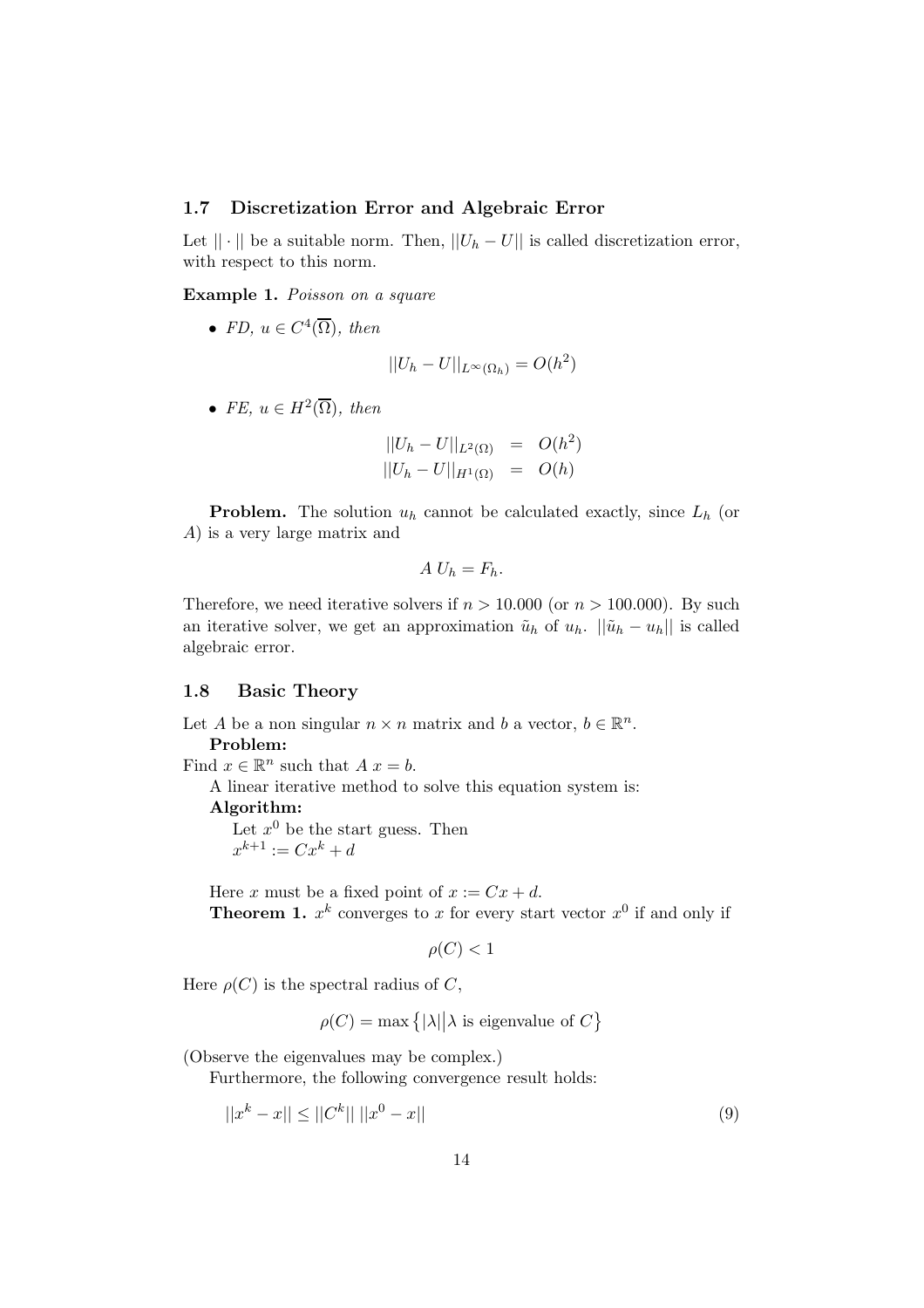If  $C$  is a normal matrix, then

$$
||x^{k} - x||_{2} \le (\rho(C))^{k} ||x^{0} - x||_{2}
$$
\n(10)

There exist start vectors  $x^0$ , such that the equal sign holds in the above inequality.

## 1.9 Aim of a Multigrid Algorithm

Let us assume that the linear equation system comes from the discretization of a partial differential equation. The the iteration method depends on the meshsize  $h$ . The aim is to construct a (linear) iterative method such

- that the computational amount of one iteration is proportional to the number of unknowns and
- such that

$$
\rho_h(C) < \rho < 1
$$

where  $\rho$  is a fixed constant.

## 1.10 Jacobi and Gauss-Seidel Iteration

The Jacobi-iteration is a "one-step" method. The Gauss-Seidel-iteration is<br>concerning planetian method. a successive relaxation method.

#### 1.10.1 Ideas of Both Methods

Relaxation of the *i*-th unknown  $x_i$ : Correct  $x_i^{old}$  by  $x_i^{new}$  such that the *i*-th equation of the equation system

$$
A \cdot x = b
$$

is correct.

Jacobi-iteration:  $\frac{1}{x}$  This means: If x , Calculate the relaxations simultaneously for all  $i = 1, \ldots, n^{\omega}$  $^{old} = x^k$ , then let  $x^{k+1} = x^{new}$ Gauss-Seidel-iteration:  $\frac{1}{x}$  This means:  $\frac{x}{x}$ "Calculate relaxation for  $i = 1, \ldots, n$  and use the new values"  $\omega^{d,1} = x^k$ Iterate for  $i = 1, \ldots, n$ : Calculate  $x^{new,i}$  by relaxation of the *i*-th com-

ponent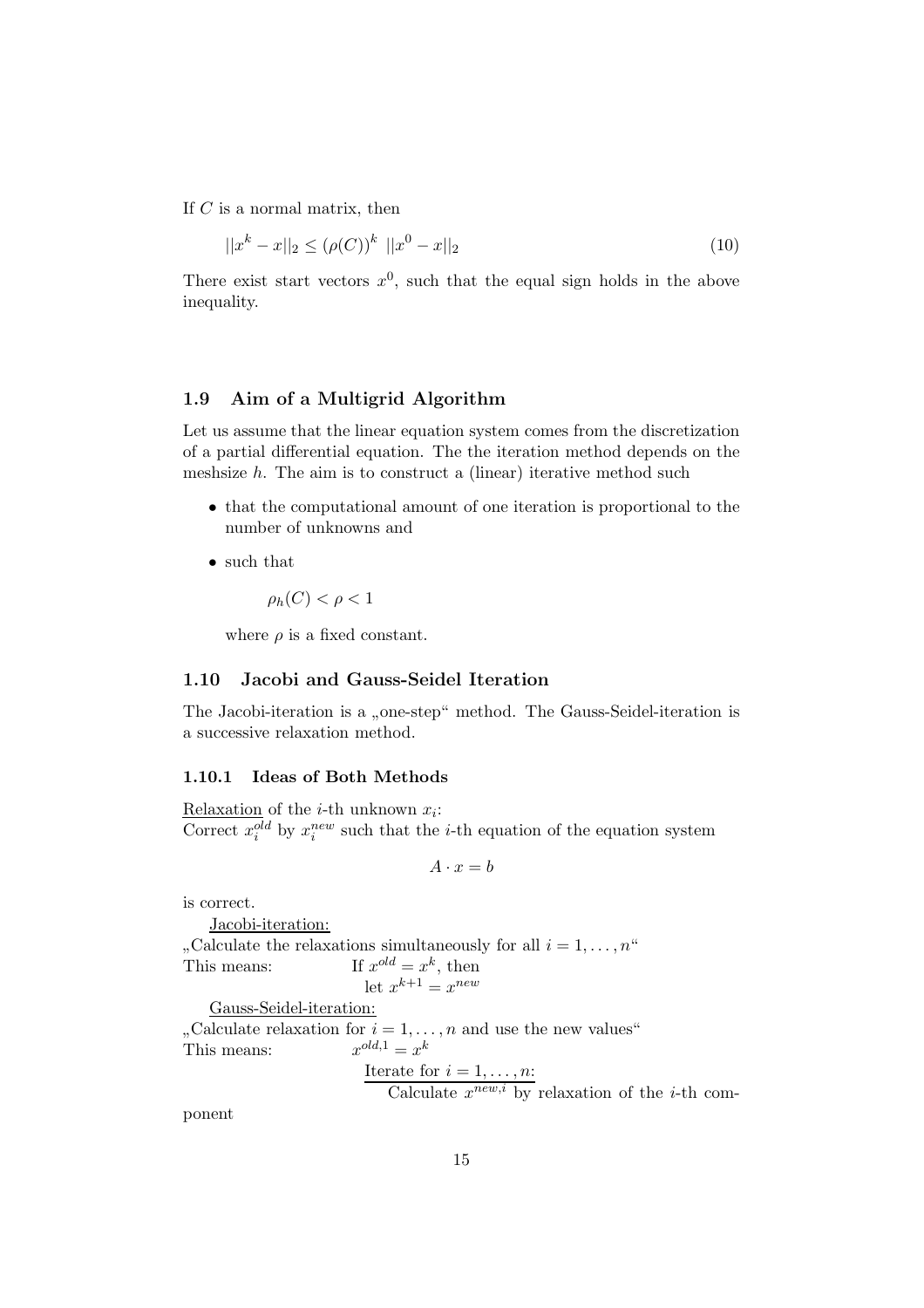Put 
$$
x^{old,i+1} = x^{new,i}
$$
  

$$
x^{k+1} = x^{new,n}
$$

Teh iteration matrix of the Gauss-Seidel iteration is

 $C_{GS} = (D - L)^{-1}R$ 

and the iteration matrix of the Jacobi iteration is

$$
C_{GS} = D^{-1}(L+R)
$$

**Remark**iteration is independent of the numbering of the grid points

• The convergence rate of the Gauss-Seidel iteration depends on the numbering of the grid points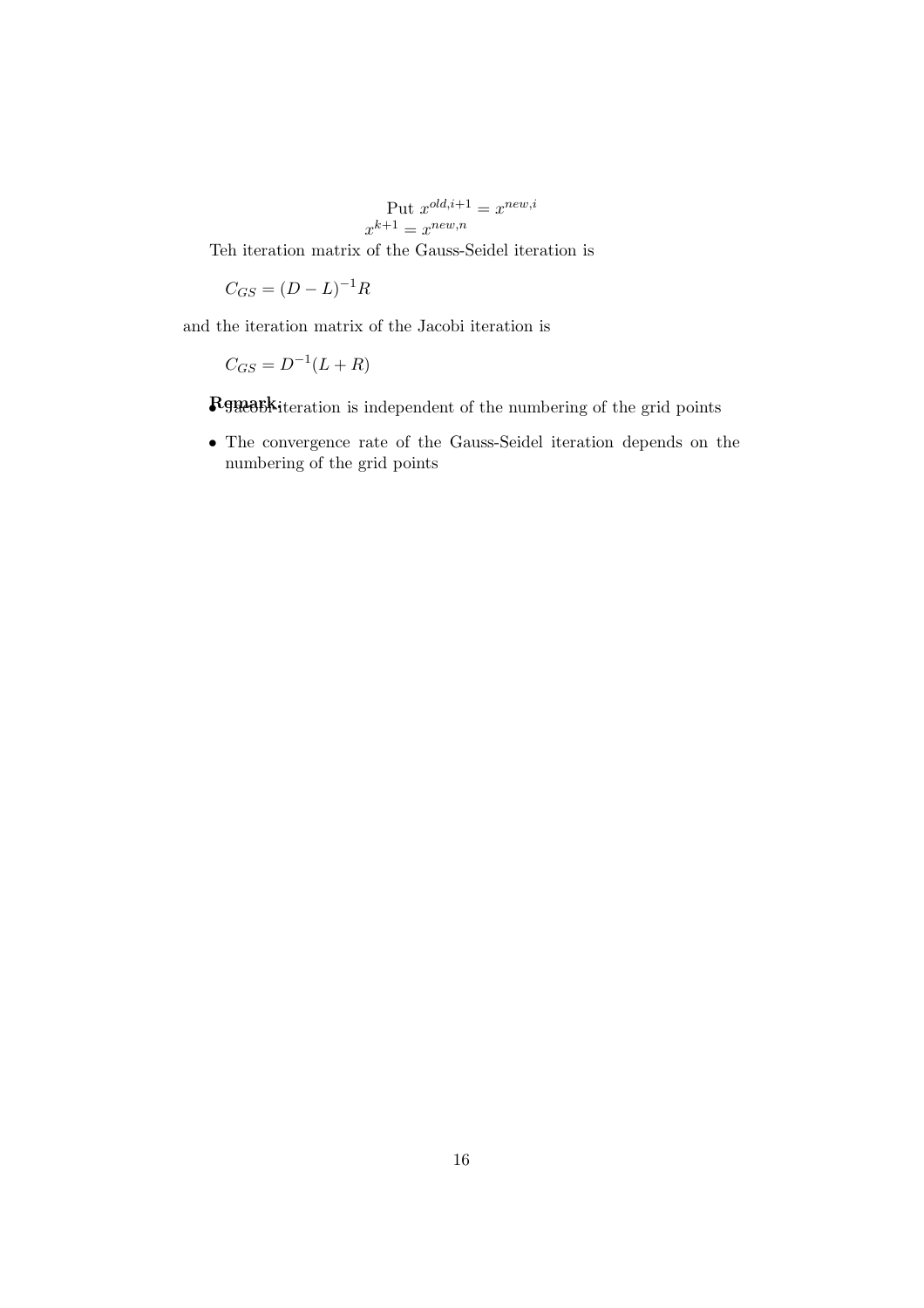

Relaxation for the Convection-Diffusion: A convection-diffusion problem is a so-called singular perturbed problem. To see this write the convection-diffusion problem in the form:

$$
-\epsilon \Delta u + \frac{\partial u}{\partial x} = \tilde{f} \quad , \quad \epsilon > 0
$$

 $\epsilon \to 0$  is the difficult case.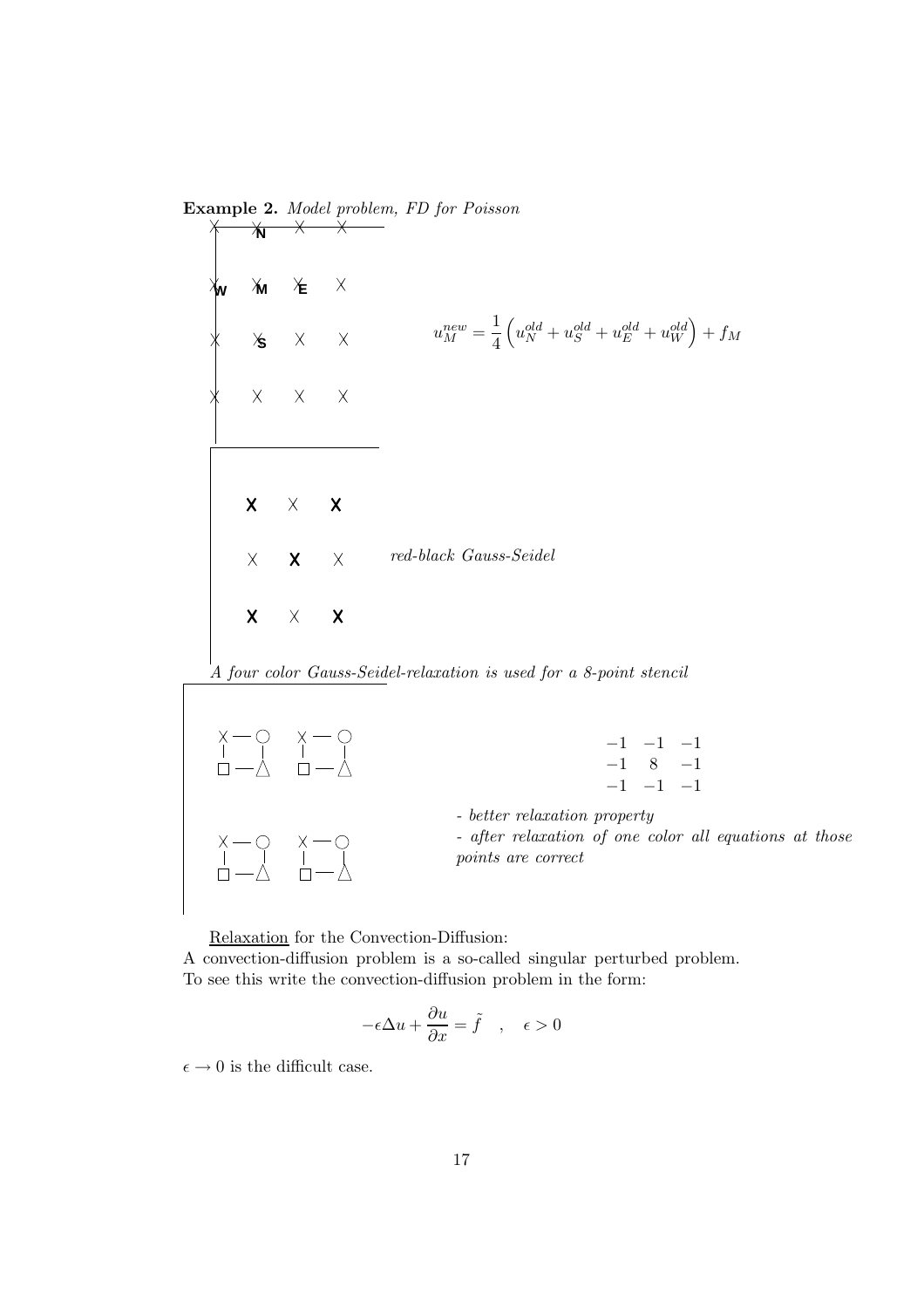(Hackbusch's) rule for relaxing singular perturbed problems: Construct the iteration such that it is an exact solver for  $\epsilon=0$ 

For  $\epsilon = 0$  we get the stencil (for upwind FD):

$$
\left(\begin{array}{rr} 0 \\ -\frac{1}{h} & \frac{1}{h} \\ 0 \end{array}\right)
$$

Thus a Gauss-Seidel relaxation with a numbering of the grid points from left to right leads to an exact solver

| 1              | $\overline{2}$ | 3 |
|----------------|----------------|---|
| 4              | $\overline{5}$ | 6 |
| $7\phantom{.}$ | 8              | 9 |

This can be done also for more complicated convection directions. Exception: Circles!

#### 1.11 Convergence Rate of Jacobi and Gauss-Seidel Iteration

#### 1.11.1 Analysis of the Convergence of the Jacobi Method

Let us consider Poisson's equation on a unit square. Let  $Ax = b$  the corresponding linear system and

 $A = D - L - R$ 

where  $D$  is the diagonal matrix.

Then, the iteration matrix of the Jacobi method is  $C_j = D^{-1}(L+R)$ . I case of the model problem Poisson's equation, we get

$$
A = D - L - R \Longrightarrow C_j = D^{-1}(D - A) = -D^{-1}A + E + E - \frac{h^2}{4}A = E - \frac{h^2}{4}L_h
$$
\n(11)

Let  $e_{\nu\mu}$  be the eigenfunctions of A and  $\lambda_{\nu\mu}$  the corresponding eigenvalues. This is

$$
e_{\nu\mu} = \left(\sin(\nu\pi h i)\sin(\mu\pi h j)\right)_{i,j=1,\dots,m-1}
$$

Then, we get

$$
C_{J}e_{\nu\mu} = \left(1 - \frac{h^2}{4}\lambda_{\nu\mu}\right)e_{\nu\mu}.\tag{12}
$$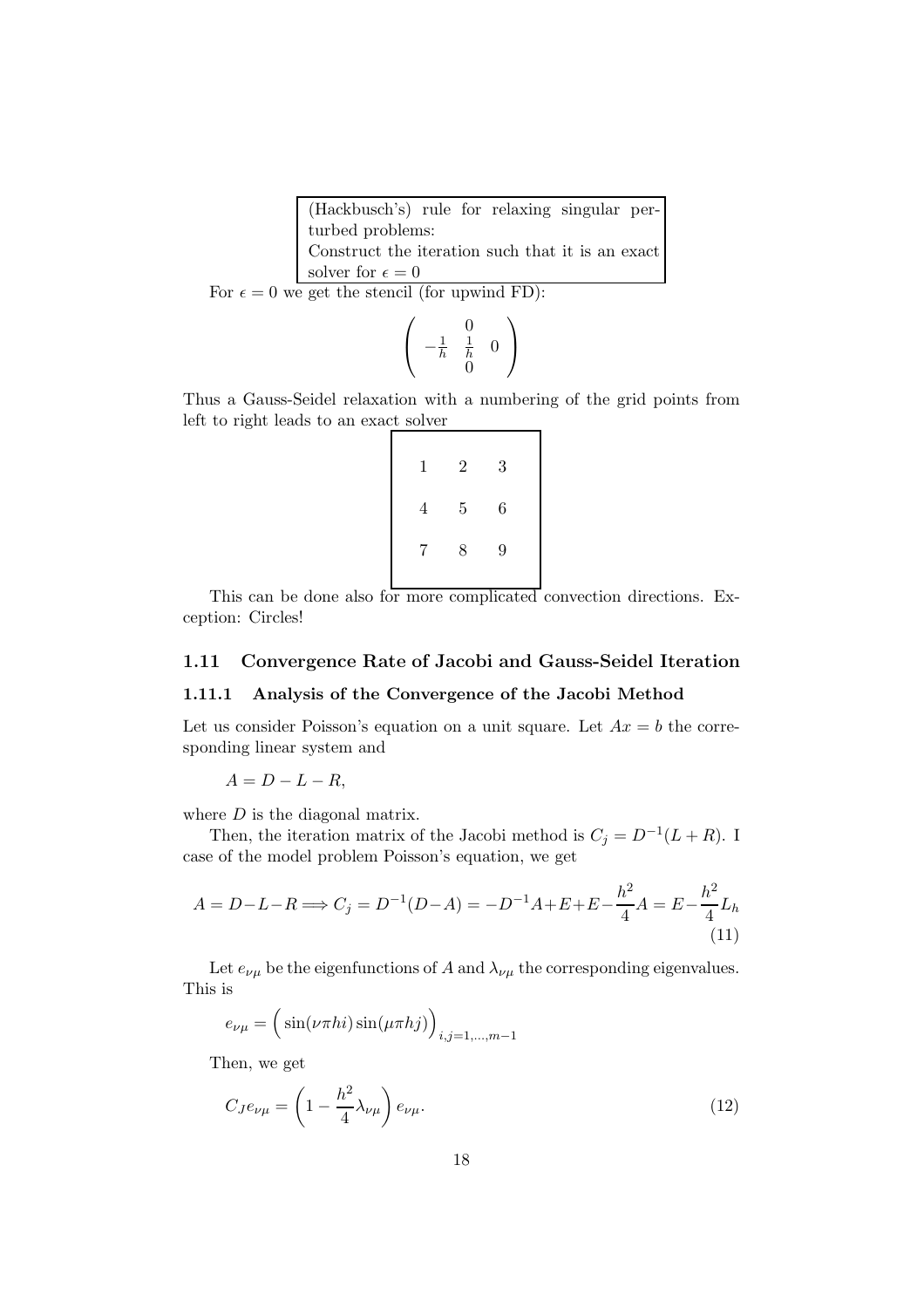Here  $\lambda_{\nu,\mu}$  are the eigenvalues

$$
\lambda_{\nu,\mu} = \frac{4}{h^2} \left( \sin^2 \left( \frac{\pi \nu h}{2} \right) + \sin^2 \left( \frac{\pi \mu h}{2} \right) \right)
$$

for  $\nu, \mu = 1 \dots (m-1)$ , where  $h = \frac{1}{m}$ . Thus, the iteration matrix  $C_j$  has the eigenvalues

$$
(\rho_J)_{\nu\mu} = 1 - \sin^2\left(\frac{\pi\nu h}{2}\right) - \sin^2\left(\frac{\pi\mu h}{2}\right) \tag{13}
$$

Here, J denotes the Jacobi method. In case of  $\nu = \mu$  we have,

$$
(\rho_J)_{\nu\nu} = 1 - \sin^2\left(\frac{\pi\nu h}{2}\right) - \sin^2\left(\frac{\pi\nu h}{2}\right) = 1 - 2\sin^2\left(\frac{\pi\nu h}{2}\right) = \cos(\pi\nu h) \tag{14}
$$

The following graph depicts the eigenvalues  $(\rho_J)_{\nu\nu}$  with respect to the parameter  $\pi\nu h$  in (14).



The eigenvalues  $\rho_{\nu\mu}$  of the matrix C describe how the algebraic error

$$
x^k-x=\sum c_{\nu\mu}e_{\nu\mu}
$$

is reduced by one iteration, since

$$
x^{k+1} - x = \sum (c_{\nu\mu}\rho_{\nu\mu})e_{\nu\mu}.
$$

 $\Rightarrow$  Bad convergence for high and low frequencies.

=⇒ Good convergence for middle frequencies.

In particular, one can show that the spectral radius of the iteration matrix is

$$
\rho(C) = 1 - O(h^2)
$$
\n(15)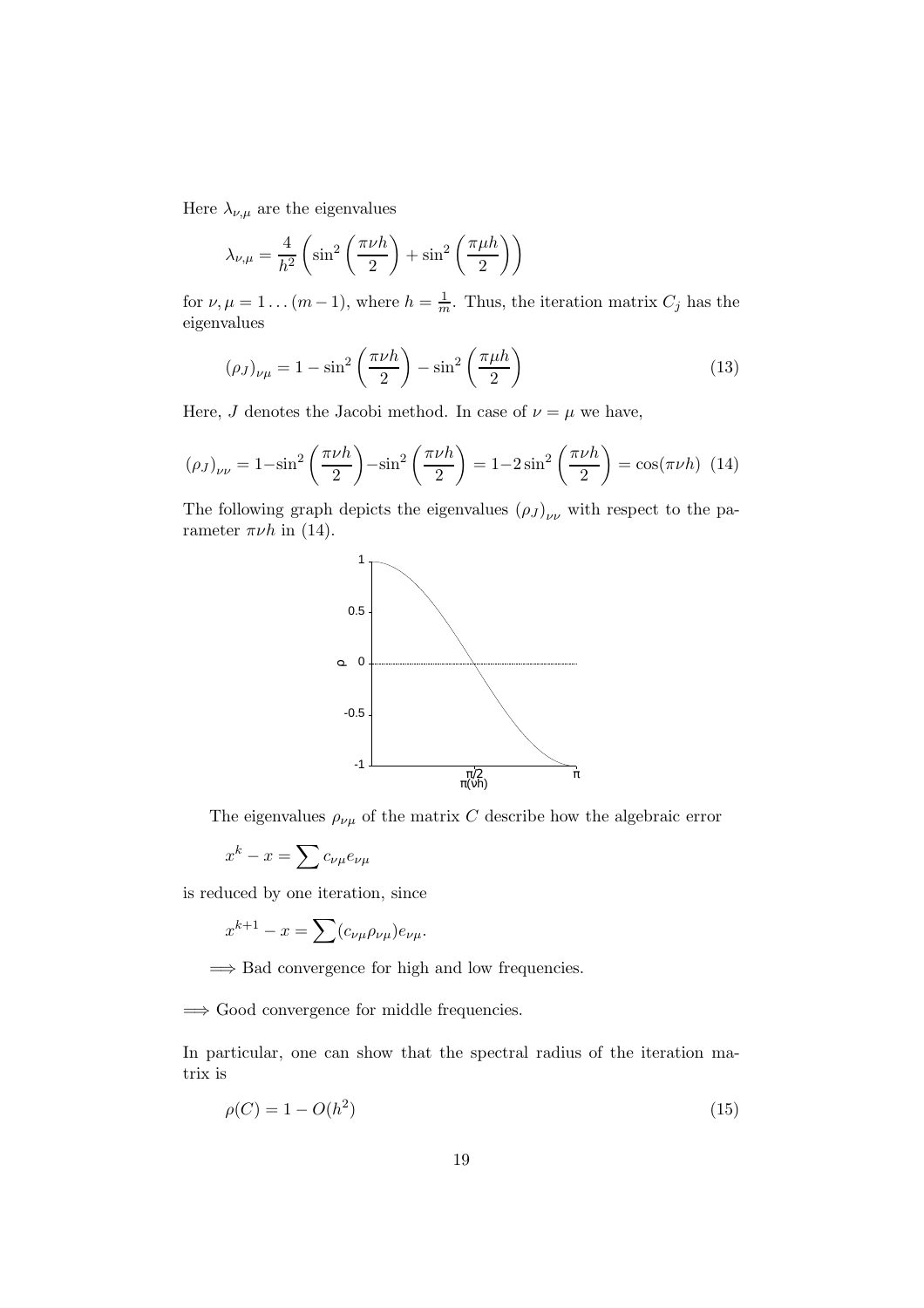#### 1.11.2 Iteration Method with Damping Parameter

Let us assume that  $x^k \longrightarrow x^{k+1}$  is an iteration. The iteration can be written as  $x^k \longrightarrow x^k + (x^{k+1} - x^k)$ . The term  $(x^{k+1} - x^k)$  can be treated as a correction term. Now a damped iteration is  $x^k \longrightarrow \omega(x^{k+1} - x^k)$ , where

- $\omega$  is called the damping factor or the relaxation parameter and  $\omega \in$  $]0, 2[.$
- $\omega > 1$  is called over relaxation.
- $\omega$  < 1 is called under relaxation.

SOR(Successive Over Relaxation) method is obtained by performing the Gauss-Seidel method with over relaxation. But SOR has disadvantages for e.g like,

• It is very difficult to find  $\omega$  for certain class of problems.

#### 1.11.3 Damped Jacobi Method

The Jacobi method with relaxation parameter  $\omega = 1$  is

$$
x_{Jacobi}^{k+1} = D^{-1}(L+R)x_{Jacobi}^k + D^{-1}b \tag{16}
$$

The Jacobi method with damping parameter  $\omega$  is

$$
x_{\omega}^{k+1} = x_{\omega}^k + \omega (D^{-1}(L+R)x_{\omega}^k + D^{-1}b - x_{\omega}^k)
$$
  
= 
$$
\{E(1-\omega) + \omega D^{-1}(L+R)\}x_{\omega}^k + \omega D^{-1}b \qquad (17)
$$

$$
\implies C_{\omega} = E(1 - \omega) + \omega D^{-1}(L + R) \tag{18}
$$

This is the iteration matrix of the damped Jacobi method.

#### 1.11.4 Analysis of the Damped Jacobi method

The iteration matrix of the damped Jacobi method can be written as

$$
C_{J,\omega} = E(1 - \omega) + wD^{-1}(D - A) = E - \omega D^{-1}A = E - \omega \frac{h^2}{4}A \quad (19)
$$

Furthermore, by (18), the iteration matrix of the damped Jacobi method is

$$
C_{J,\omega} = [E + \omega C_j - \omega E] = (1 - \omega)E + \omega C_j \tag{20}
$$

where  $C_i$  is the iteration matrix of the Jacobi method. The eigenvalues of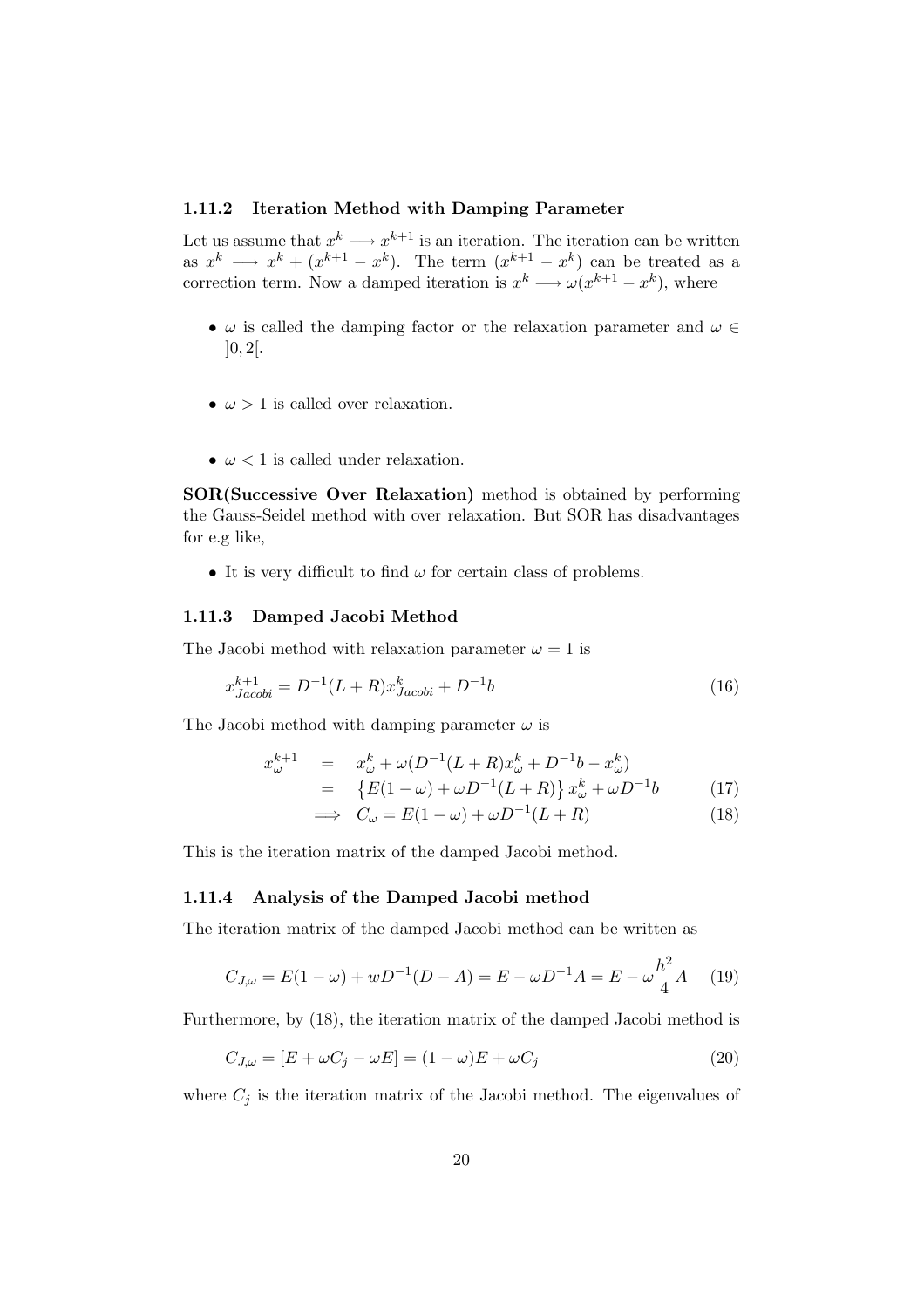the iteration matrix of the Jacobi method are

$$
(\rho_J)_{\nu,\mu} = 1 - \left[\sin^2\left(\frac{\pi\nu h}{2}\right) + \sin^2\left(\frac{\pi\mu h}{2}\right)\right]
$$

Thus, the eigenvalues of the iteration matrix of the damped Jacobi method are

$$
(\rho_{J,\omega})_{\nu,\mu} = 1 - \omega \left[ \sin^2 \left( \frac{\pi \nu h}{2} \right) + \sin^2 \left( \frac{\pi \mu h}{2} \right) \right]
$$
 (21)

Now, for  $\nu = \mu$ , we have

$$
(\rho_{J,\omega})_{\nu,\nu} = 1 - 2\omega \left[ \sin^2 \left( \frac{\pi \nu h}{2} \right) \right]
$$
 (22)

Thus, if  $\omega = \frac{1}{2}$ 2

$$
(\rho_{J,\omega})_{\nu,\nu} = 1 - \left[\sin^2\left(\frac{\pi\nu h}{2}\right)\right]
$$
 (23)

The following graph depicts the eigenvalues  $(\rho_{J,\omega})_{\nu\nu}$  with respect to the parameter  $\pi\nu h$  in (23).



This shows that the damped Jacobi method with  $\omega = \frac{1}{2}$  $\frac{1}{2}$  has the properties

- Bad convergence for low frequencies.
- Good convergence for high frequencies.

The Gauss–Seidel method has similar properties as the damped Jacobi method with  $\omega = \frac{1}{2}$  $rac{1}{2}$ .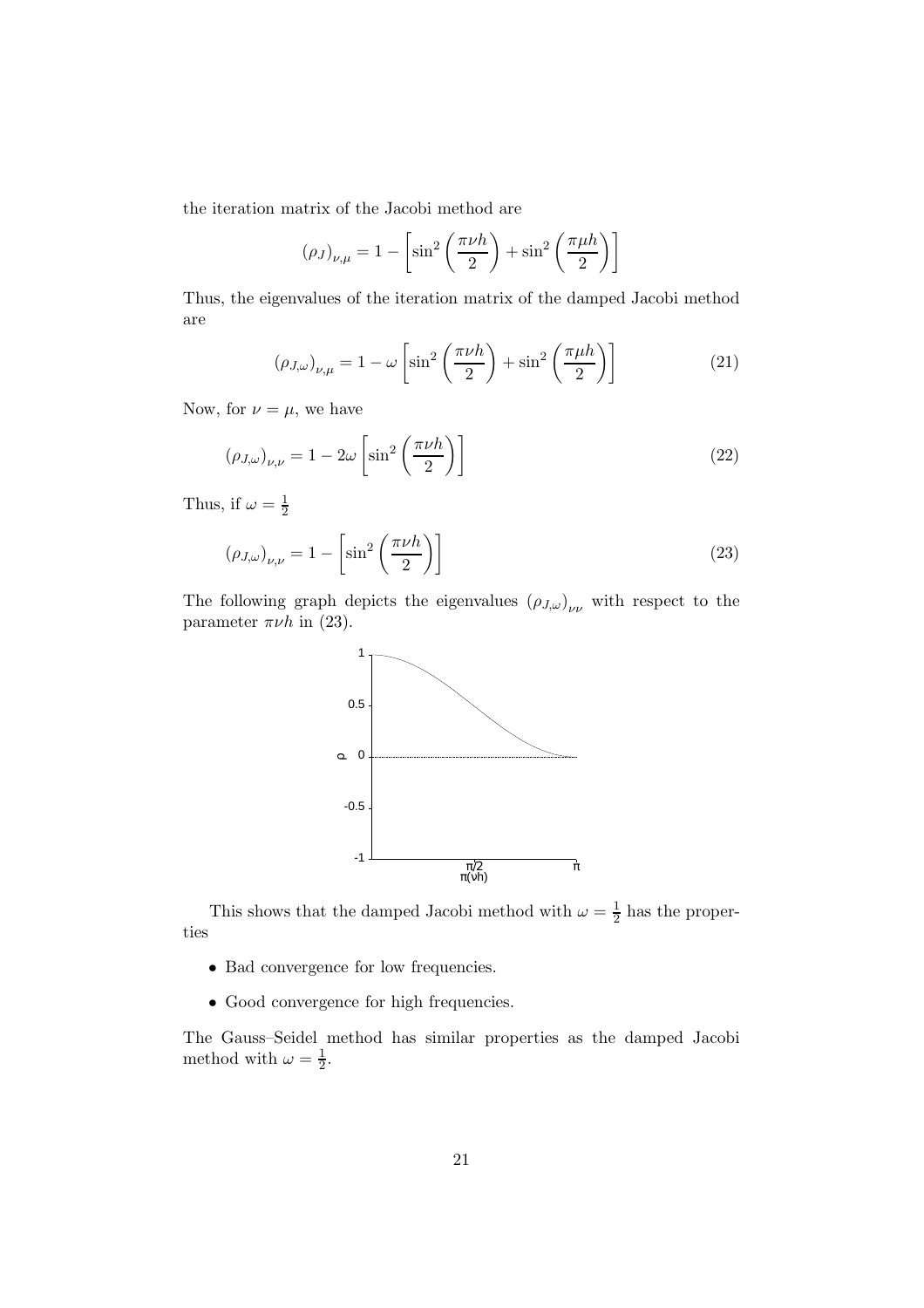# 1.11.5 Heuristic approach

|   | $x \quad x \quad x \quad B$ |  |  |
|---|-----------------------------|--|--|
|   | $X$ $X$ $X$ $X$             |  |  |
|   | $X$ $X$ $X$ $X$             |  |  |
| A | $X$ $X$ $X$                 |  |  |

By single step methods we require  $O(\sqrt{n}) = O(h^{-1})$  operations for a correction in  $B$  due to a change in  $A$ . The idea is to achieve faster correction by using a coarser grid.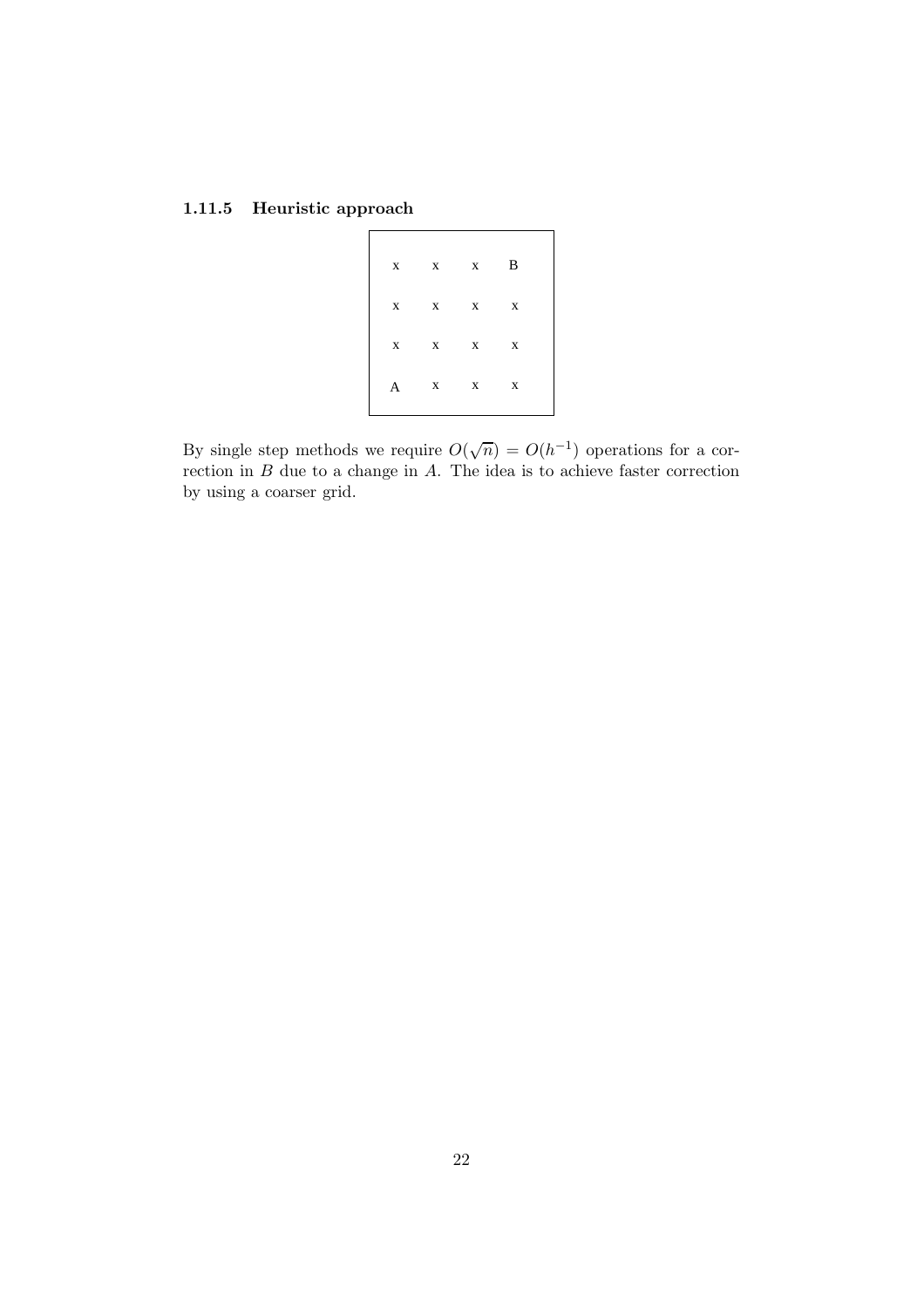# 2 Classical Multigrid Algorithm

# 2.1 Multigrid algorithm on a Simple Structured Grid

#### 2.1.1 Multigrid



The classical multigrid algorithm is described in [9], [10], [6], [7] or [18]. Let l be the number of levels such that  $l_{max} \in \mathbb{N}$  and

$$
m_l = 2^l
$$

$$
n_l = (m_l - 1)^2
$$

$$
h_l = 2^{-l}
$$

for  $l = 1 \ldots l_{max}$ .

Let us assume that a PDE (e.g. Poisson's equation) is given. Discretize this equation by the grids  $\Omega_l := \Omega_{h_l}$  where  $l = 1, \ldots, l_{max}$ . This leads to the discrete matrix equations

$$
A_l x_l = b_l \tag{24}
$$

where  $b_l, x_l \in S_l$  and  $S_l = \mathbb{R}^{n_l}$ . The matrix  $A_l$  is an invertible matrix of order  $n_l \times n_l$ .

Let an iterative solution for (24) be given as

$$
x_l^{k+1} = C_l^{relax} x_l^k + N_l b_l = S_{l,b_l}(x_l^k)
$$
\n(25)

#### 2.1.2 Idea of Multigrid Algorithm

Let  $\tilde{x}_l$  be an approximate solution for (24). The algebraic  $\tilde{e}_l$  is defined as

$$
\widetilde{e}_l = x_l - \widetilde{x}_l. \tag{26}
$$

Now  $\tilde{e}_l$  has to be calculated in order to find  $x_l$ . The following residual equation is valid for  $\tilde{e}_l$ ,

$$
A_l \tilde{e}_l = r_l \tag{27}
$$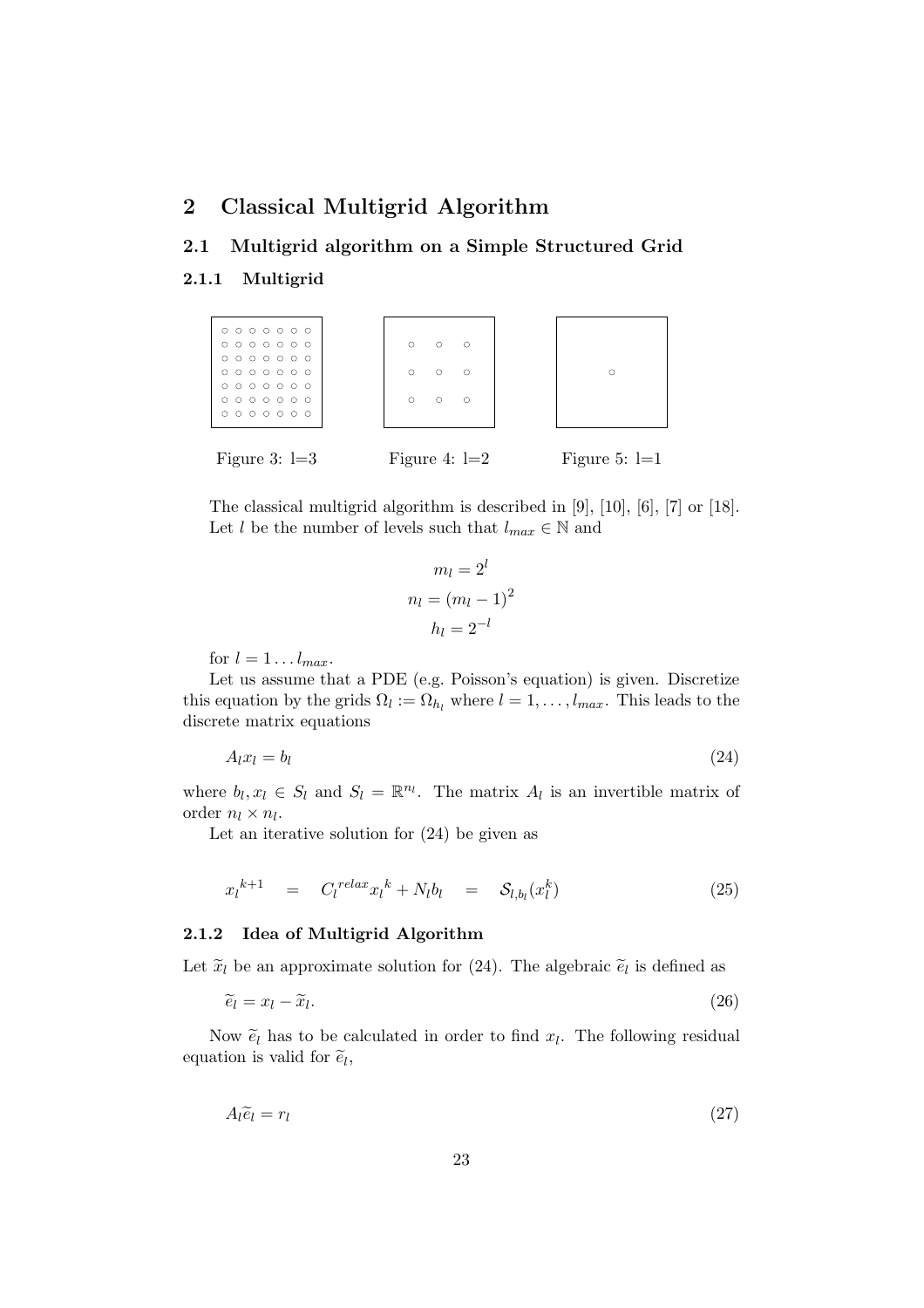where  $r_l$  is called the residual and is given by

$$
r_l = b_l - A_l \tilde{x}_l \tag{28}
$$

The aim is to find an approximate solution of the residual equation by solving the equation approximately on a course grid  $\Omega_{l-1}$ . To this end, we need the following matrix operators

• Restriction operator

$$
I_l^{\ l-1}:S_l\mapsto S_{l-1}
$$

l

 $\bullet\,$  Prolongation operator

$$
I_{l-1}^l: S_{l-1} \mapsto S_l
$$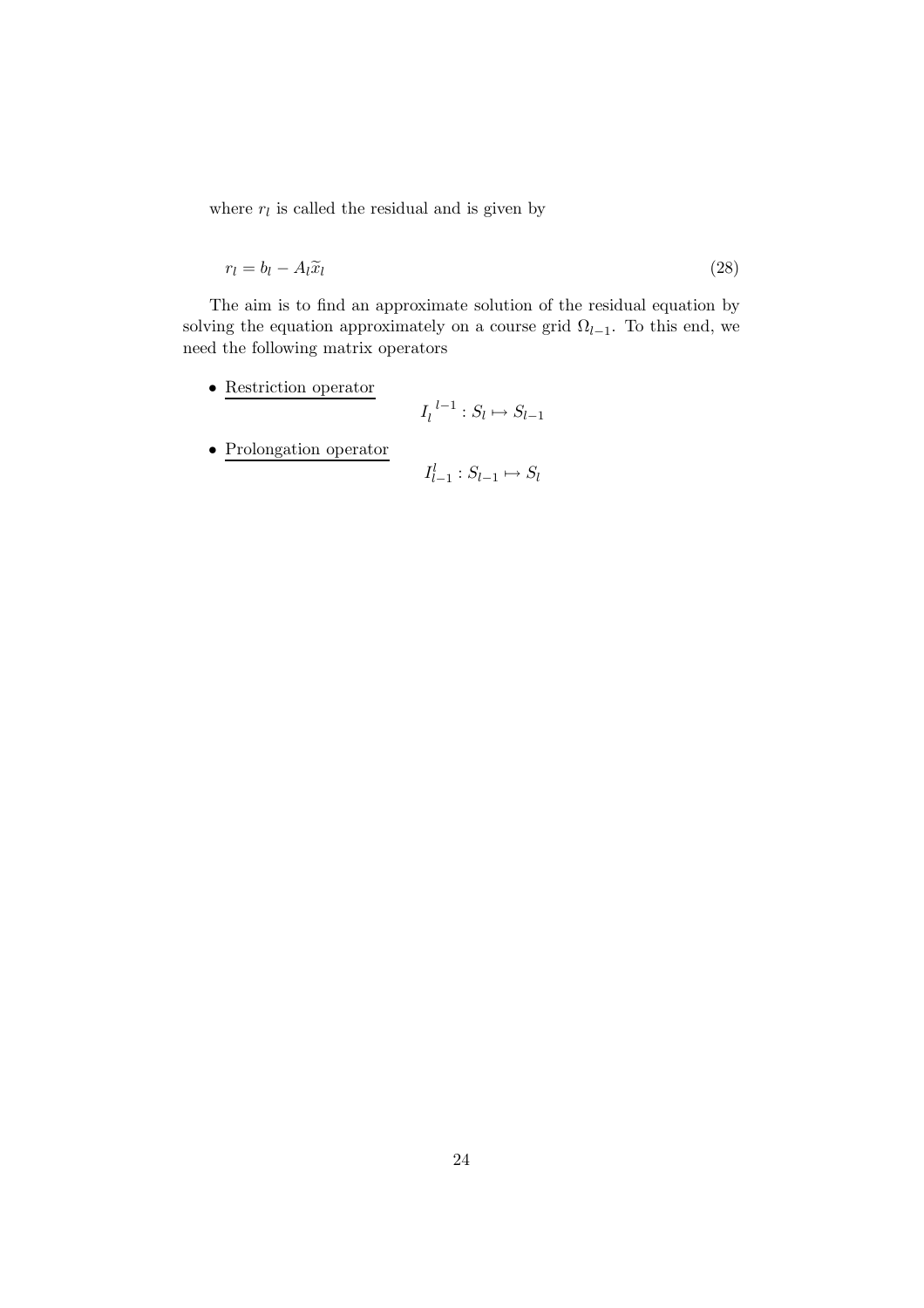## 2.1.3 Two–grid Multigrid Algorithm

# Two–grid Multigrid algorithm with parameters  $v_1$  and  $v_2$

Let  $x_l^k$  be an approximate solution of (24) and  $v_1$  and  $v_2$  the parameters of pre–smoothing and post–smoothing.

1. Step 1 (Pre–smoothing)

$$
x_l^{k,1} = \mathcal{S}_{l,b_l}^{v_1} x_l^k \tag{29}
$$

2. Step 2 (Coarse grid correction)

Residual calculation :

$$
r_l = b_l - A_l x_l^{k,1} \tag{30}
$$

Restriction :

$$
r_{l-1} = I_l^{l-1} r_l \tag{31}
$$

Solve on coarse grid:

$$
e_{l-1} = A_{l-1}^{-1} r_{l-1}
$$
\n(32)

Prolongation :

$$
e_l = I_{l-1}^l e_{l-1} \tag{33}
$$

Correction :

$$
x_l^{k,2} = x_l^{k,1} + e_l \tag{34}
$$

3. Step 3 (Post–smoothing)

$$
x_l^{k+1} = \mathcal{S}_{l,b_l}^{v_2}(x_l^{k,2})
$$
\n(35)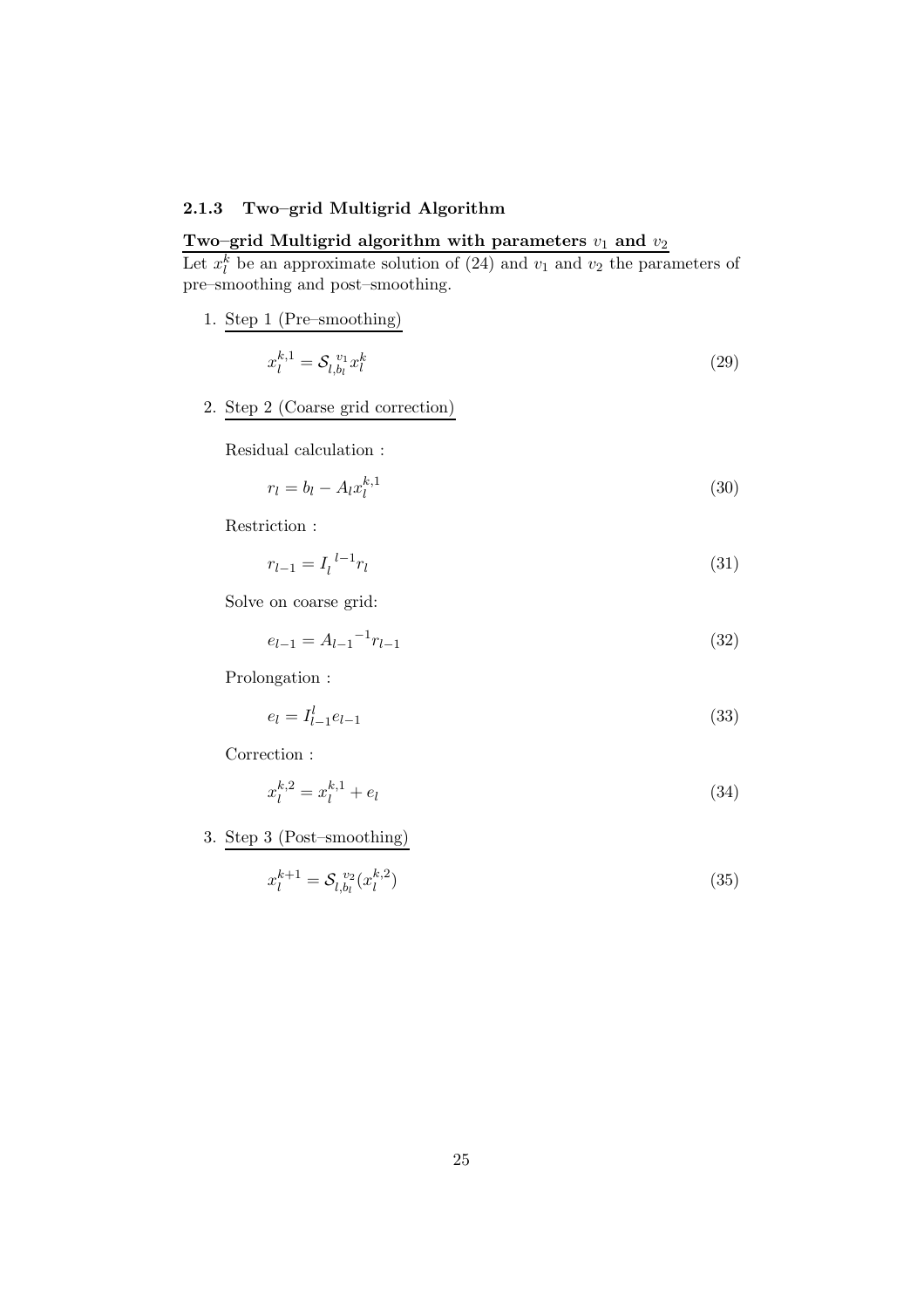#### 2.1.4 Restriction and Prolongation Operators

| $\times$ |          |                   | $\times$ $\times$ $\times$ $\times$ $\times$ |                   |          |              |  |
|----------|----------|-------------------|----------------------------------------------|-------------------|----------|--------------|--|
| $\times$ | O        | $\times$          |                                              | o x               | ∩        | $\times$     |  |
| ×        |          | $\times$ $\times$ |                                              | $\times$ $\times$ | $\times$ | $\times$     |  |
| ×.       | ∩        |                   | $\times$ 0 $\times$ 0                        |                   |          | $\times$     |  |
| $\times$ |          |                   | $\times$ $\times$ $\times$ $\times$          |                   | $\times$ | $\mathsf{x}$ |  |
| $\times$ | O        | $\times$          | o x                                          |                   | O        | $\times$     |  |
| $\times$ | $\times$ |                   | $\times$ $\times$ $\times$                   |                   | $\times$ | $\times$     |  |
|          |          |                   |                                              |                   |          |              |  |

Figure 6: O–Coarse grid point and X–Fine grid point

Let us abbreviate  $x_{i,j} = x_{(ih_{l-1},jhl-1)}$  and set  $x_{i,j} = 0$  for  $i = 0$  or  $j = 0$ or  $i = m_{l-1}$  or  $j = m_{l-1}$ .

## 2.1.5 Prolongation or Interpolation

The interpolation or prolongation of  $x_{i,j}$  given by  $w_{i,j} = \{I_{l-1}^l(x)\}_{(ih_l,jh_l)}$  is defined by the following equations

$$
w_{2i,2j} = \frac{1}{2}x_{i,j} \tag{36}
$$

$$
w_{2i+1,2j} = \frac{1}{4}(x_{i,j} + x_{i+1,j})
$$
\n(37)

$$
w_{2i,2j+1} = \frac{1}{4}(x_{i,j} + x_{i,j+1})
$$
\n(38)

$$
w_{2i+1,2j+1} = \frac{1}{8}(x_{i,j} + x_{i+1,j} + x_{i,j+1} + x_{i+1,j+1})
$$
\n(39)

#### 2.1.6 Pointwise Restriction

Piecewise restriction is rarely applied and defined by

$$
\{\dot{I}_l^{l-1}(x)\}_{(ih_{l-1},jh_{l-1})} = x_{2i,2j} \tag{40}
$$

The quality of this restriction operator is not very good.

### 2.1.7 Weighted Restriction

Weighted restriction or full weighting is defined by

$$
\{I_l^{l-1}(x)\}_{(ih_{l-1},jh_{l-1})} = \frac{1}{8}(x_{2i+1,2j+1} + x_{2i-1,2j+1} + x_{2i+1,2j-1} + x_{2i-1,2j-1}) + \frac{1}{4}(x_{2i+1,2j} + x_{2i-1,2j} + x_{2i,2j+1} + x_{2i,2j-1}) + \frac{1}{2}x_{2i,2j}
$$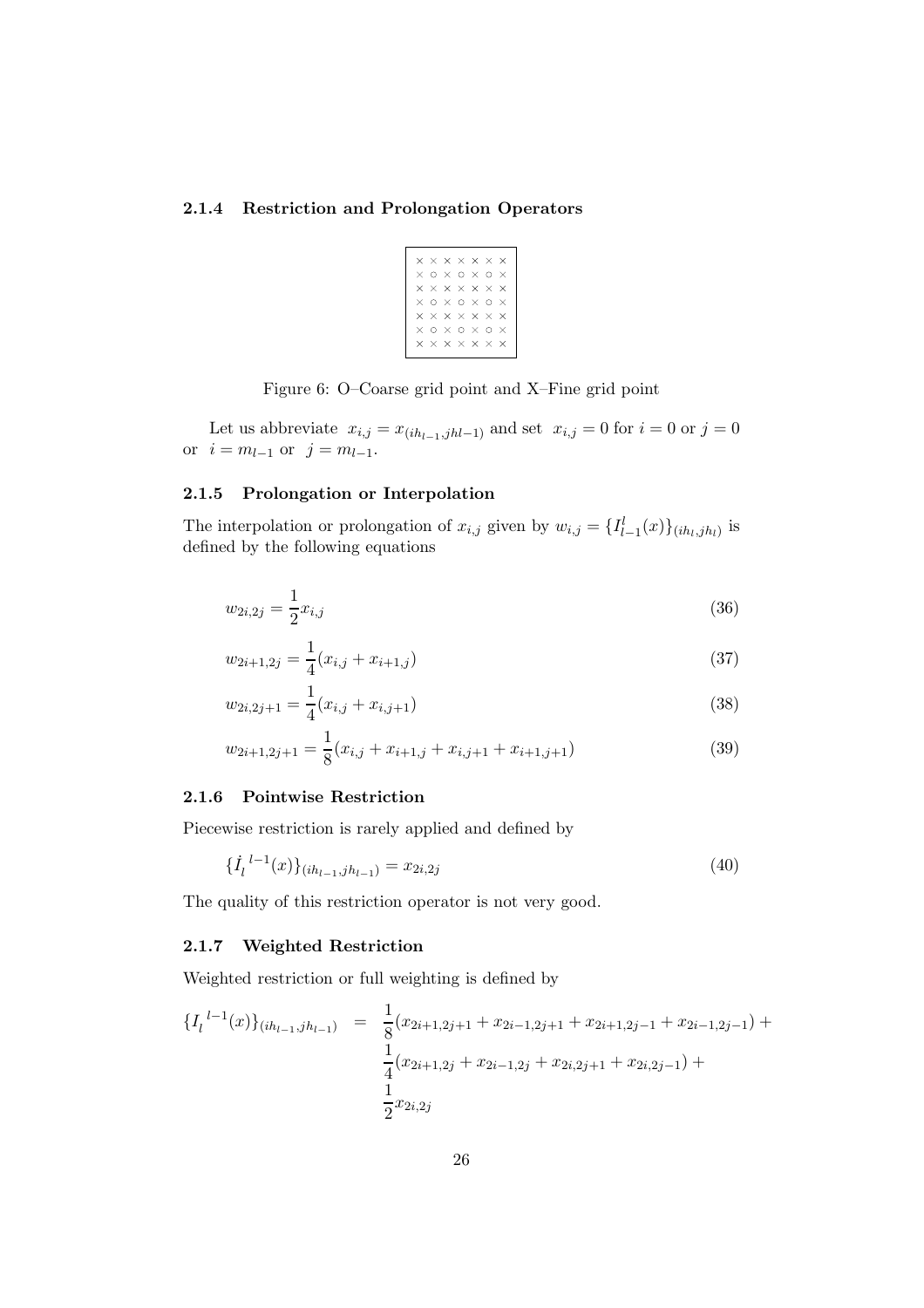#### Remark

$$
(I_l^{l-1})^T = I_{l-1}^l \tag{41}
$$

#### 2.2 Iteration Matrix of the Two–Grid Multigrid Algorithm

Theorem 1. The iteration matrix of a two–grid Multigrid algorithm is

$$
C_l^{two\text{-}grid} = \left(C_l^{relax}\right)^{v_2} \left(E - I_{l-1}^l (A_{l-1})^{-1} I_l^{l-1} A_l\right) \left(C_l^{relax}\right)^{v_1} \tag{42}
$$

#### Proof

The coarse grid correction is

$$
x_l^{k,2} = x_l^{k,1} + I_{l-1}^l (A_{l-1})^{-1} I_l^{l-1} (b_l - A_l x_l^{k,1})
$$
  
= 
$$
(E - I_{l-1}^l (A_{l-1})^{-1} I_l^{l-1} A_l) x_l^{k,1} + I_{l-1}^l (A_{l-1})^{-1} I_l^{l-1} b_l
$$

Therefore the iteration matrix of the coarse grid correction of the two– grid Multigrid algorithm is

$$
\left(E - I_{l-1}^{l}(A_{l-1})^{-1}I_{l}^{l-1}A_{l}\right)
$$

A short calculation shows that the iteration matrix of two linear iteration algorithms is the product of the iteration matrices of these algorithms.

## 2.3 Multigrid Algorithm

Multigrid algorithm  $MGM(x_l^k,b_l,l)$  with parameters  $(v_1,v_2,\mu)$ Let  $x_{l_{max}}^k$  be an approximate solution of (24). Then,

$$
x_{l_{max}}^{k+1} = MGM(x_{l_{max}}^k)
$$

is the approximate solution of (24) by the multigrid algorithm with an initial vector  $x_{l_{max}}^k$ . The multigrid algorithm can then be described as

If  $l = 1$  then  $MGM(x_l^k, b_l, l) = A_l^{-1}b_l$ 

If  $l > 1$  then

| Step 1 $(v_1$ -pre-smoothing)                  |
|------------------------------------------------|
| $x_l^{k,1} = \mathcal{S}_{l,b_l}^{v_1}(x_l^k)$ |
| Step 2 (Coarse grid correction)                |
| Residual: $r_l = b_l - A_l x_l^{k,1}$          |
| Restriction: $r_{l-1} = I_l^{l-1} r_l$         |
| Recursive call:                                |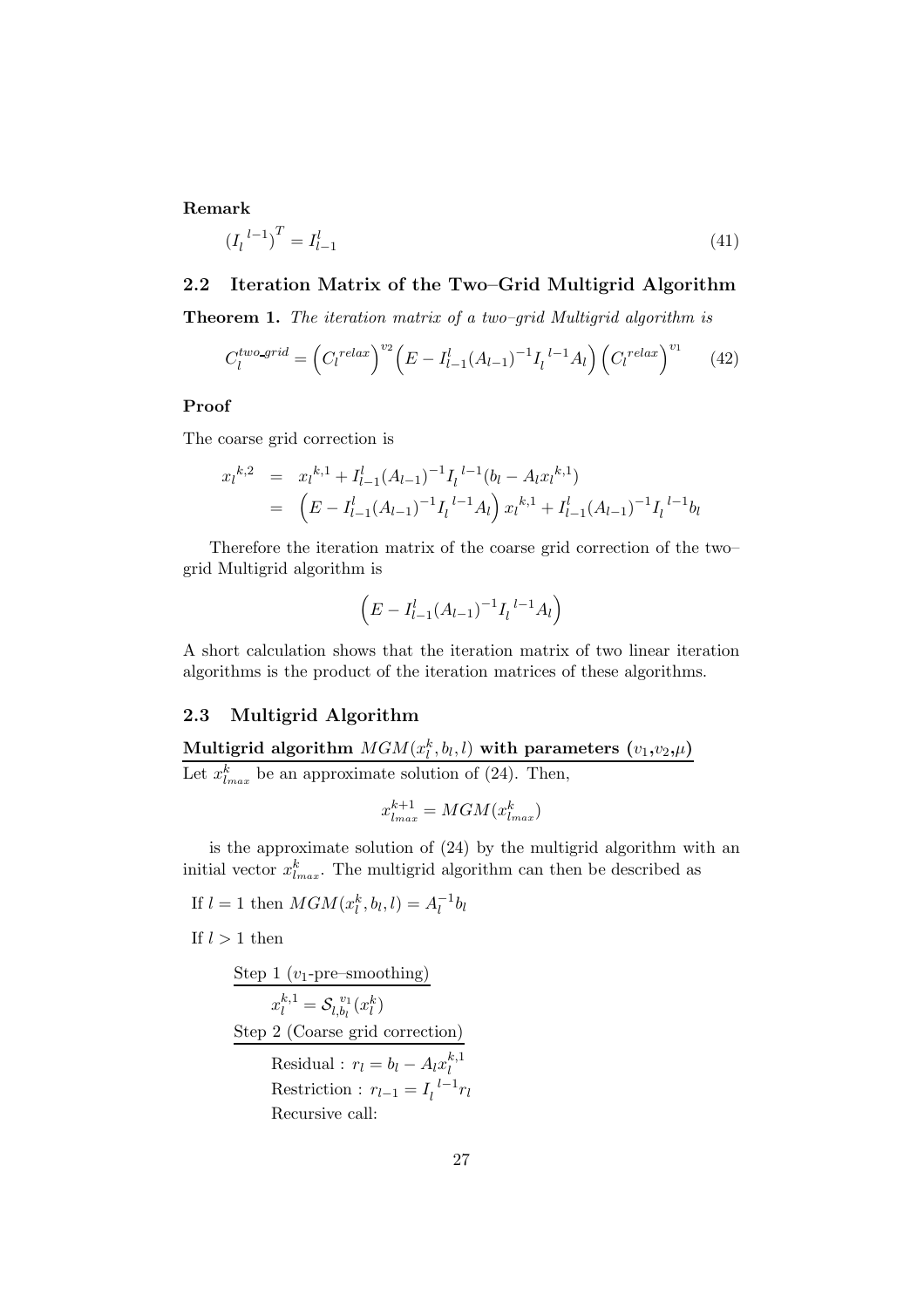$$
e_{l-1}^{0} = 0
$$
  
for  $i = 1... \mu$   

$$
e_{l-1}^{i} = MGM(e_{l-1}^{i-1}, r_{l-1}, l-1)
$$
  

$$
e_{l-1} = e_{l-1}^{\mu}
$$
  
Prolongation :  $e_l = I_{l-1}^l e_{l-1}$   
Correction :  $x_l^{k,2} = x_l^{k,1} + e_l$ 

Step 3  $(v_2$ -post–smoothing)

 $MGM(x_l^k, b_l, l) = \mathcal{S}_{l, b_l}^{\ v_2}$  $\int_{l,b_l}^{v_2} (x_l^{k,2})$  $\binom{k,2}{l}$ 

The algorithm  $\mu = 1$  is called V-cycle (see Figure 7). The algorithm  $\mu = 2$ is called W-cycle (see Figure 8).

To obtain a good start approximation for a multigrid algorithm, we apply the F-cycle (see Figure 9).



Figure 7: V-cycle

Homework: Describe the multigrid algorithm as a finite state machine, where every state is smoothing step and an operation is a restriction or prolongation. Then, the finite state machine of a V-cycle looks like a "V" and the finite state machine of a W-cycle looks like a "W". Let  $N$  be the number of unknowns. The computational amount of the V-cycle and W-cycle is  $O(N)$ .

The theory of multigrid algorithms shows that there is a constant  $\rho$  such that the convergence rate of the multigrid algorithm satisfies

$$
\rho(C_{MGM,l}) \le \rho < 1
$$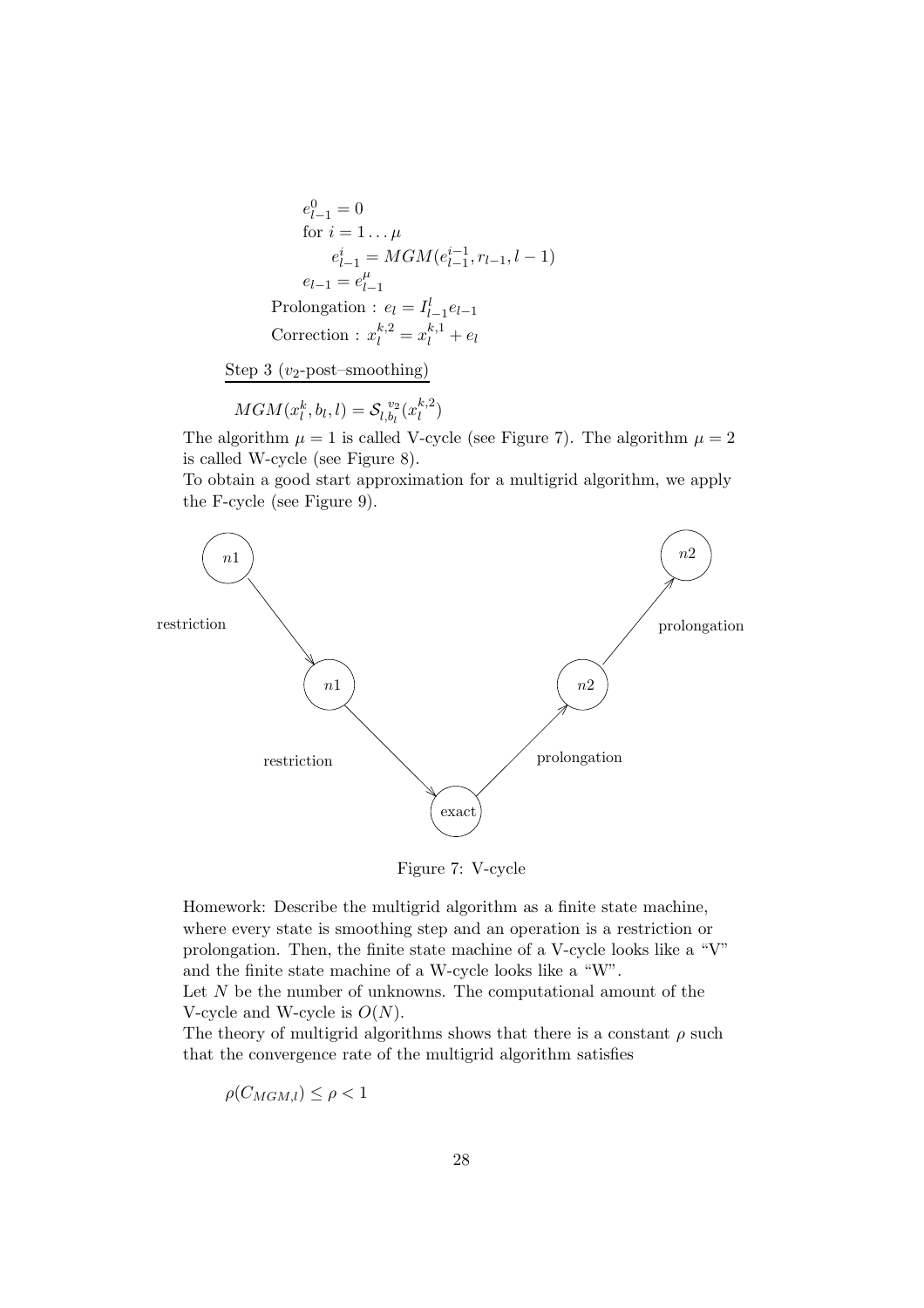

Figure 8: W-cycle

independent of l. This shows that the multigrid algorithm on a unit square for Poisson's equation is optimal with respect to the asymptotic computational amount.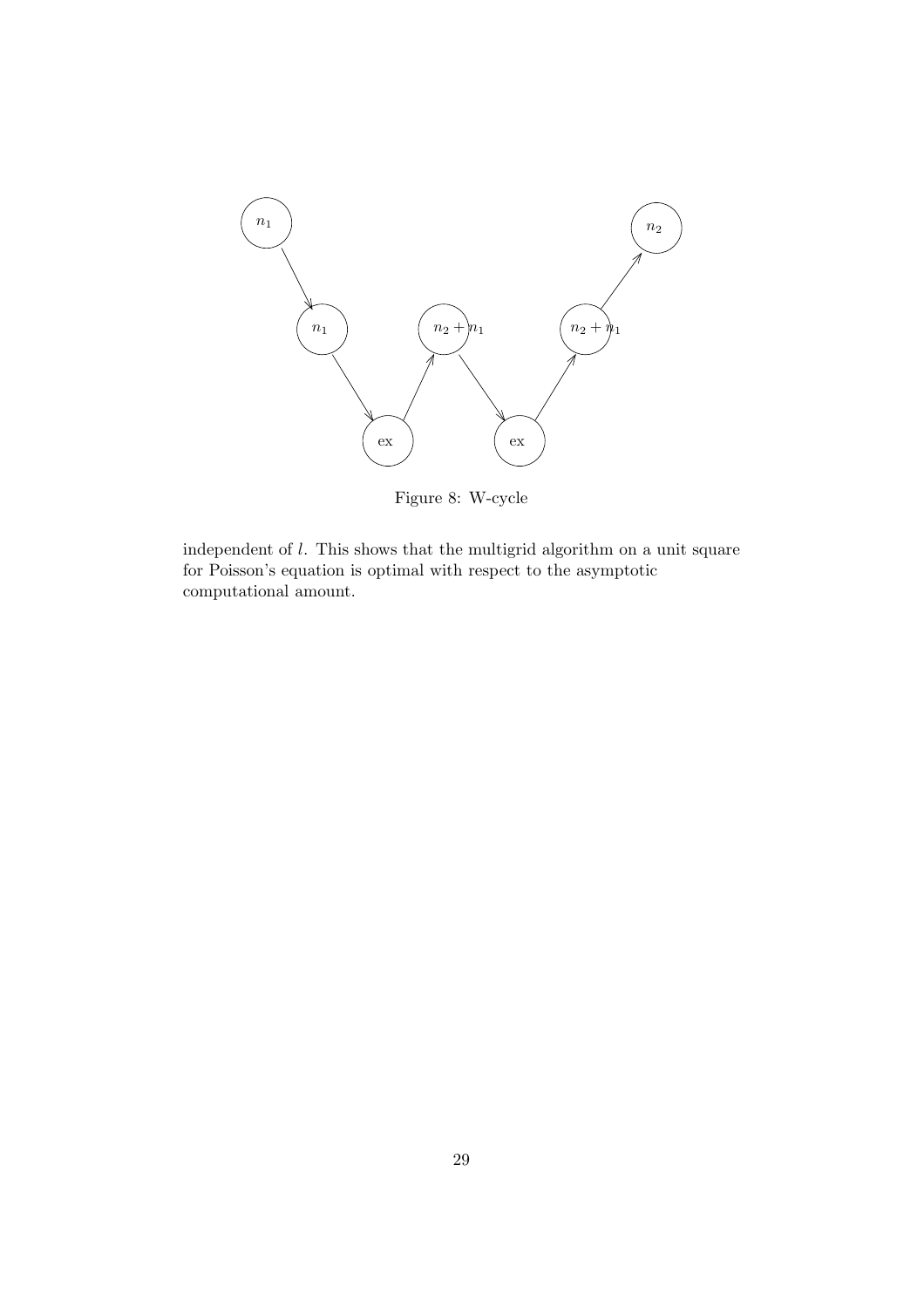

Figure 9: F-cycle

### 2.4 Local Mode Analysis of the Multigrid method

## 2.4.1 1D Model Problem

The local mode analysis is a method to analyze the convergence rate of a multigrid method. It is not an exact mathematical analysis of the the multigrid method, but an analysis which gives a rather good hint about the convergence properties of a multigrid method. To explain this problem, let us consider the following Poisson's equation in 1D:

**Problem 2.** Let  $f \in \mathcal{C}([0,1])$ . Find  $u \in cC^2([0,1])$  such that

 $-\Delta u = f$  on [0, 1].

To solve this problem let us apply the multigrid method with damped Jacobi iteration as a smoother.

But, obviously, the local mode analysis can also be applied for more complicated PDE's and multigrid algorithms in 2D and 3D. But the local mode analysis cannot be applied for every multigrid algorithm as FE-discretizations on unstructured grids.

#### 2.4.2 Extension of Operators

A multigrid algorithm consists of several parameters that have to be properly tuned such that the algorithm converges rapidly.The parameters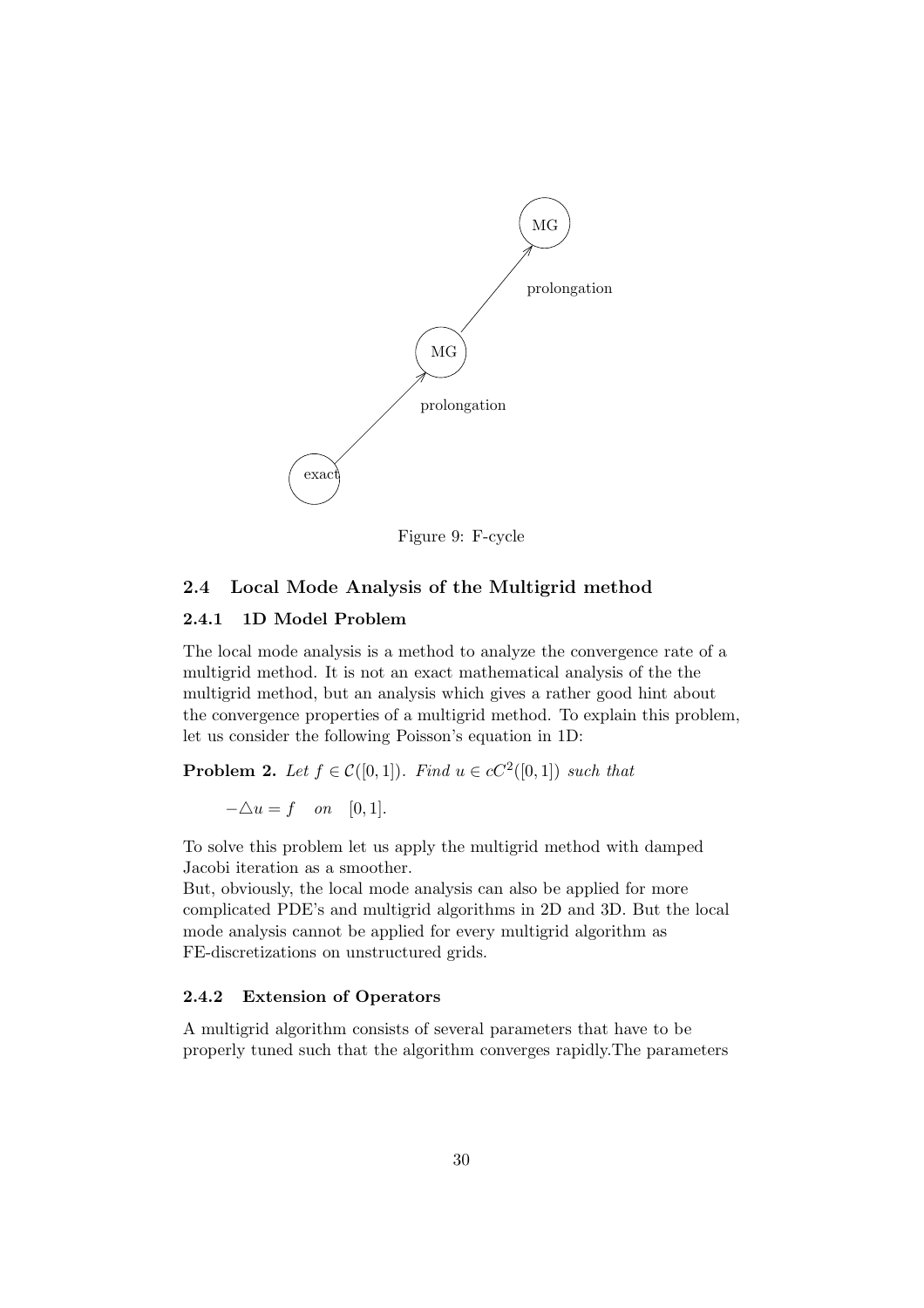are,

| $\mu$                 | : recursion parameter.                                     |
|-----------------------|------------------------------------------------------------|
| $\nu_1, \nu_2$        | smoothing parameter.<br>$\ddot{\phantom{0}}$               |
| $\mathcal{S}_{l,b_l}$ | choice of smoother.<br>÷                                   |
| $I_{l-1}^l$           | : choice of the prolongation operator.                     |
| $I_1^{l-1}$           | choice of the restriction operator<br>$\ddot{\phantom{a}}$ |
|                       |                                                            |

 $A_l$  for  $l < l_{max}$ : choice of the stiffness matrix on the courser grid.

 $(A_{l_{max}})$  is determined by the discretisation.)

To simplify the analysis of the convergence of the two–grid method we omit the boundary conditions and study all operators on an infinite dimensional grid!

Instead of the finite grid

$$
\Omega_h^d := \left\{ (j_1 h, j_2 h, \dots, j_d h) \quad | \quad j_1, j_2, \dots, j_d \in \left\{ 0, \dots, \frac{1}{h} \right\} \right\} \tag{43}
$$

we apply an infinite grid

$$
\widetilde{\Omega}^d_h := \{ (j_1 h, j_2 h, \dots, j_d h) \mid j_1, j_2, \dots, j_d \in \mathbb{Z} \}
$$
\n(44)

The operators  $A_l$ ,  $I_l^{l-1}$ ,  $S_{l,b_l}$  have to be extended to the infinite dimensional grid in a suitable manner.

#### Remark

- The operators  $A_l$  etc. are stencil operators, e.g a nine point stencil.
- The operators  $A_l$  etc. depend on the spatial coordinates.

Therefore, we define the operators on the infinite grid as follows:

Let  $Q_h^d$  be a stencil operator on the grid  $\Omega_h^d$ . Furthermore, let  $x_0$  be an interior point of the grid  $\Omega_h^d$ . Now, define the stencil operator  $\stackrel{\infty}{Q} \frac{d}{h}$ h to be the operator with stencil  $\mathcal{S}(x_0)$  for every grid point  $x \in \bigotimes_{h=0}^{\infty} \frac{d}{dx}$  $h$ .

#### Example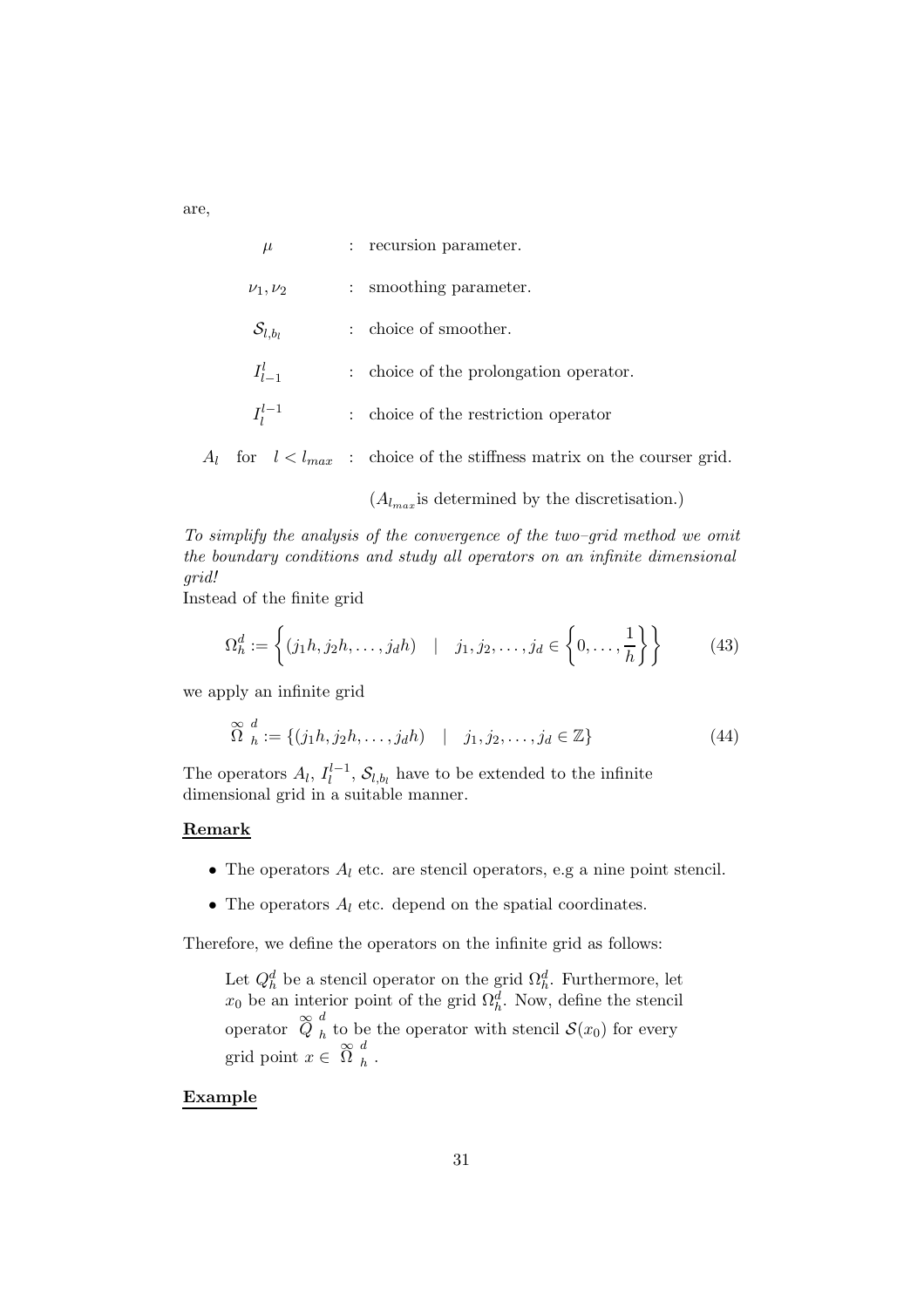Let  $d = 1$ . The stiffness matrix obtained by the finite difference discretization of the operator  $-\frac{d^2}{dx^2}$  on the grid  $\Omega_h^1$  is

$$
\mathbf{A}_{\mathbf{h}}^1 = \begin{pmatrix} 2 & -1 & & & & \\ -1 & 2 & -1 & & & \\ & -1 & 2 & -1 & & \\ & & \ddots & \ddots & \ddots & \\ & & & -1 & 2 & -1 \\ & & & & -1 & 2 \end{pmatrix} \frac{1}{h^2}
$$
(45)

Now, the operator on the corresponding infinite grid  $\mathcal{Z}_{h}^{1}$  $<sub>h</sub>$  is:</sub>

$$
\stackrel{\infty}{A}^{1}_{h} = \begin{pmatrix} \ddots & \ddots & \ddots & \ddots \\ & -1 & 2 & -1 \\ & & \ddots & \ddots \end{pmatrix} \frac{1}{h^{2}} \tag{46}
$$

which implies

$$
\stackrel{\infty}{A}_{h}^{1}(u)(x) = (-u(x-h) + 2u(x) - u(x+h))\frac{1}{h^{2}} \quad \forall x \in \stackrel{\infty}{\Omega}_{h}^{1}(47)
$$

By the extension of the above operators on the infinite dimensional grid, we can construct a two–grid method on the infinite dimensional grid  $\widetilde{\Omega}$   $_h^d$  $h^{\mathbf{.}}$ To analyze the convergence of the two–grid method, we need to know the iteration matrix of the method. By Lemma 3, the iteration matrix for the two–grid method is

$$
\left(C_h^{relax}\right)^{\nu_2}\left(E_h - I_H^h(A_H)^{-1}I_h^H A_h\right)\left(C_h^{relax}\right)^{\nu_1}, \text{where } H = 2h. \quad (48)
$$

where,

 $C_h^{relax}$  : iteration matrix of the smoothening step.

 $E_h$  : extended unit matrix.

 $I^h_H$ : extended prolongation operator.

 $I_h^H$ : extended Restriction operator.

 $A_h$ ,  $A_H$  : extended stiffness matrices on the coarser grid.

For reasons of simplicity, let us write  $A_h$  instead of  $\stackrel{\infty}{A}_h$ .

# Example: Operators for the model problem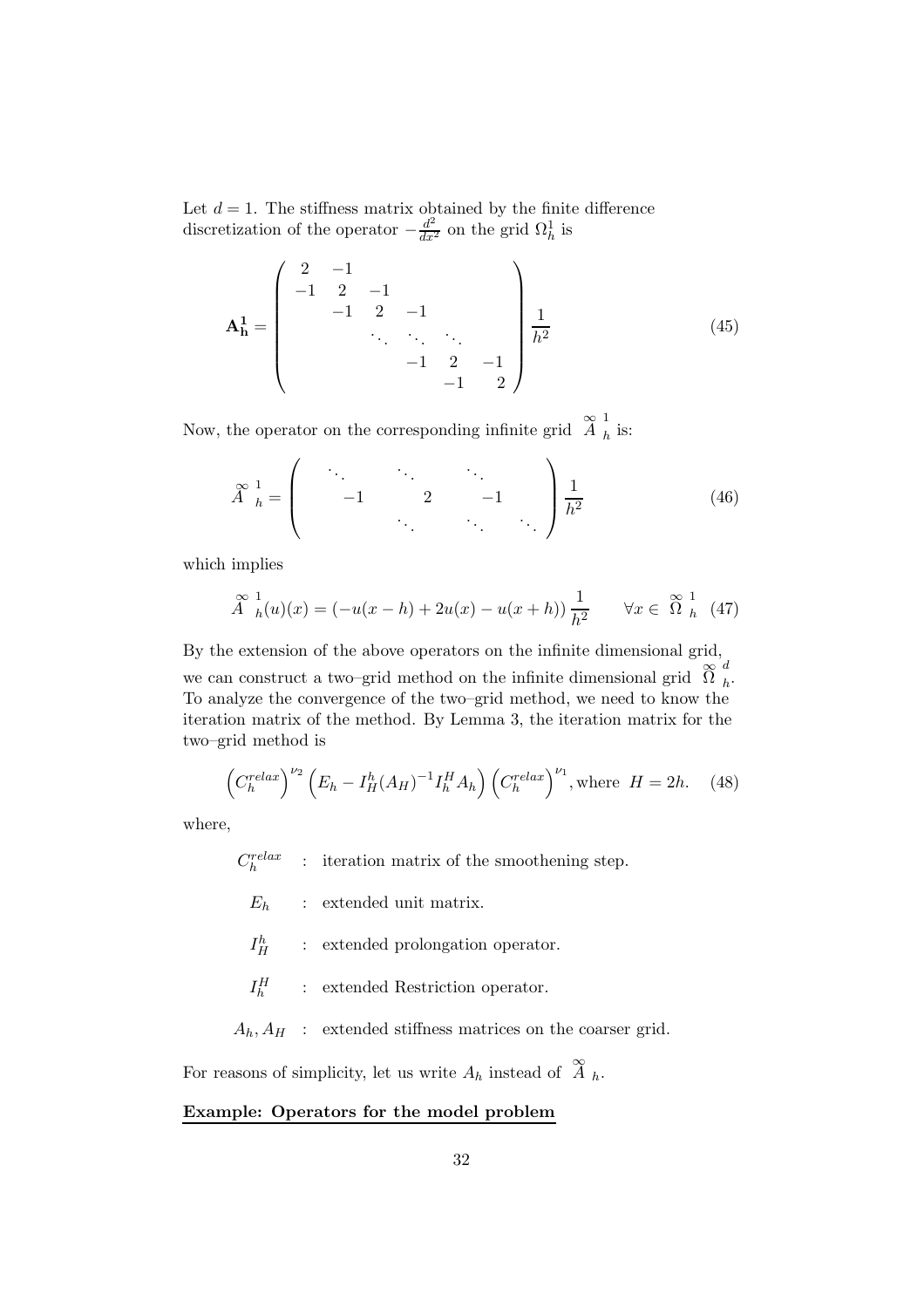The operators for  $\mathrm{d}{=}1$  are as follows.

$$
A_h = \begin{pmatrix} \cdot & \cdot & \cdot & \cdot \\ -1 & 2 & -1 & \cdot \\ \cdot & \cdot & \cdot & \cdot \end{pmatrix} \frac{1}{h^2} \qquad (49)
$$

$$
A_H = \begin{pmatrix} \ddots & \ddots & \ddots \\ -1 & 2 & -1 \\ \ddots & \ddots & \ddots \end{pmatrix} \frac{1}{4h^2} \qquad (50)
$$

$$
I_h^H = \begin{pmatrix} \ddots & & & \\ & 1 & 2 & 1 & \\ & & 1 & 2 & 1 \\ & & & & \ddots \end{pmatrix} \frac{1}{4} \quad \left( or \ factor \ \frac{1}{2\sqrt{2}} \right) (51)
$$

$$
I_H^h = \begin{pmatrix} \ddots & & & \\ & 1 & & & \\ & & 2 & & \\ & & & 1 & 1 \\ & & & & 2 & \\ & & & & & \ddots \end{pmatrix} \begin{pmatrix} 1 & & & & \\ 1 & 1 & & & \\ 2 & & & & (or factor  $\frac{1}{2\sqrt{2}} \end{pmatrix}$  (52)
$$

$$
C_h^{relax} = \begin{pmatrix} \ddots & \ddots & \ddots & \ddots \\ \frac{1}{2}\omega & 1-\omega & \frac{1}{2}\omega \\ \ddots & \ddots & \ddots & \ddots \end{pmatrix}
$$
 (53)  

$$
\omega = \frac{1}{2} \begin{pmatrix} \ddots & \ddots & \ddots & \ddots \\ \frac{1}{4} & \ddots & \frac{1}{2} & \frac{1}{4} \\ \ddots & \ddots & \ddots & \ddots \end{pmatrix}
$$

We allow these operators to act on the following functional spaces.

$$
V_h := \text{span}\left\{ \exp\left(i\theta \frac{x}{h}\right)_{x \in \Omega} \underset{h}{\otimes} d \quad | \quad -\pi \le \theta \le \pi \right\} \tag{54}
$$

$$
V_H := \text{span}\left\{ \exp\left(i\theta \frac{x}{H}\right)_{x \in \Omega} \underset{H}{\otimes} d \qquad | -\pi \le \theta \le \pi \right\} \tag{55}
$$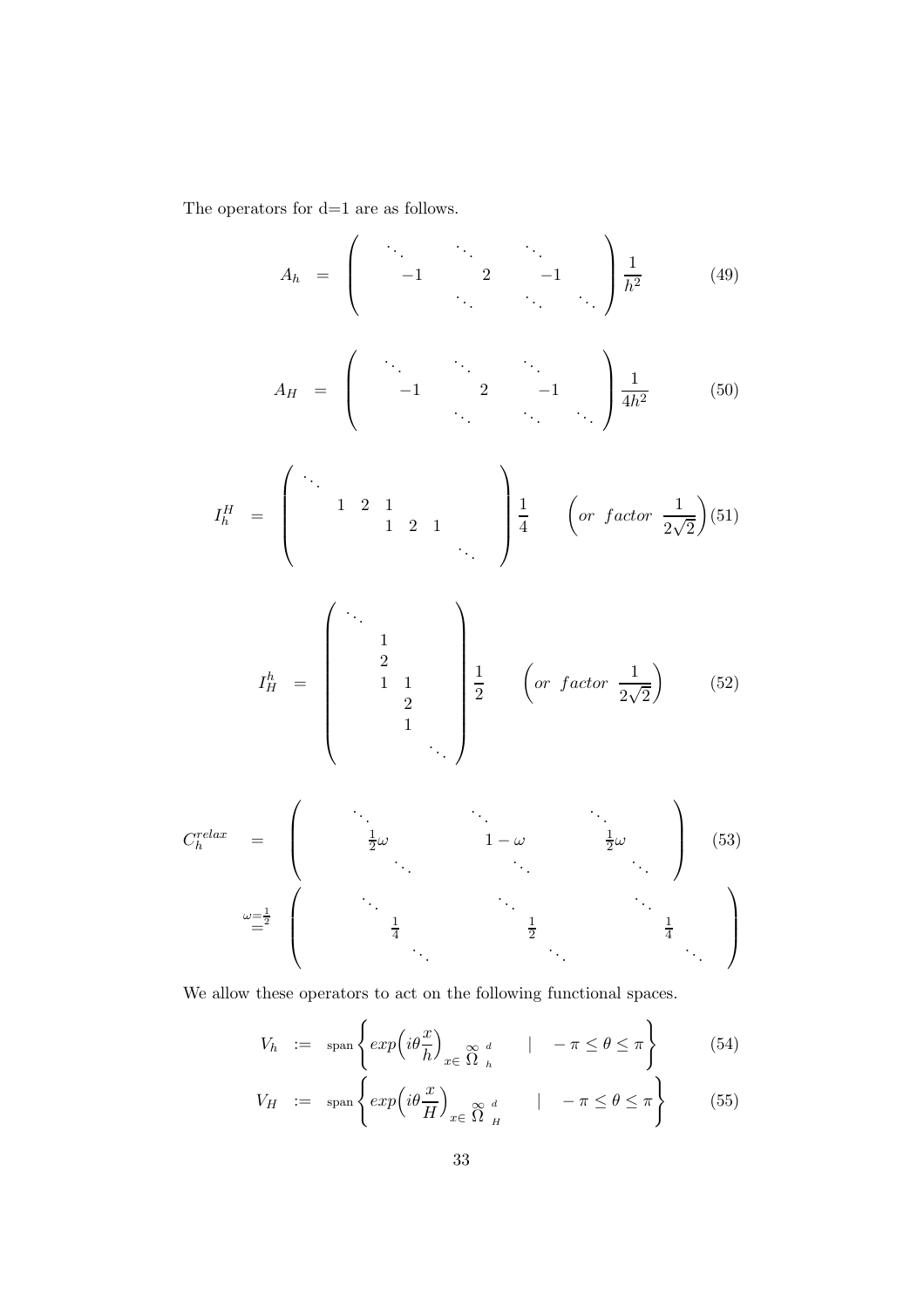For reasons of simplicity, let us restrict ourselves to the 1–D case. The harmonic frequency of  $\exp\left(i\theta\frac{x}{h}\right)$  is  $\exp\left(i\tilde{\theta}\frac{x}{h}\right)$ h where,

| $\ddot{\theta}$  | $:= \theta - \pi$ for $\theta \ge 0$ |  |
|------------------|--------------------------------------|--|
| $\tilde{\theta}$ | $:= \theta + \pi$ for $\theta < 0$   |  |

#### 2.4.3 Local Mode Analysis of the Smoother

**Definition 5.** Let us assume that the functions  $\exp\left(i\theta\frac{x}{h}\right)$  are the eigenfunctions of the iteration matrix  $C$  of the smoother  $\mathcal S$  with eigenvalues  $\mu(\theta)$ . This means

$$
C \exp\left(i\theta \frac{x}{h}\right) = \mu(\theta) \exp\left(i\theta \frac{x}{h}\right)
$$

Then, let us define the smoothening factor of  $S$  by

$$
\bar{\mu} := \max_{\frac{\pi}{2} \leq |\Theta| \leq \pi} |\mu(\Theta)|
$$

Figure 10 depicts the local mode analysis of the Jacobi smoother with relaxation parameter  $\omega = \frac{1}{2}$  $\frac{1}{2}$  and  $\omega = 1$  for the 1D model problem. The corresponding smoothing factors are 0.5 and 1. This shows that the Jacobi iteration without relaxation ( $\omega = 1$ ) is not suitable for a multigrid method.



Figure 10: Local mode analysis of the Jacobi iteration

#### 2.4.4 Local Mode Analysis of the Restriction and Prolongation

The local mode analysis of the restriction of the 1D-model problem shows (see Figure 11)

$$
I_h^H \exp(i\Theta \frac{x}{h}) = \cos^2(\frac{\Theta}{2}) \exp(i2\Theta \frac{x}{H}).
$$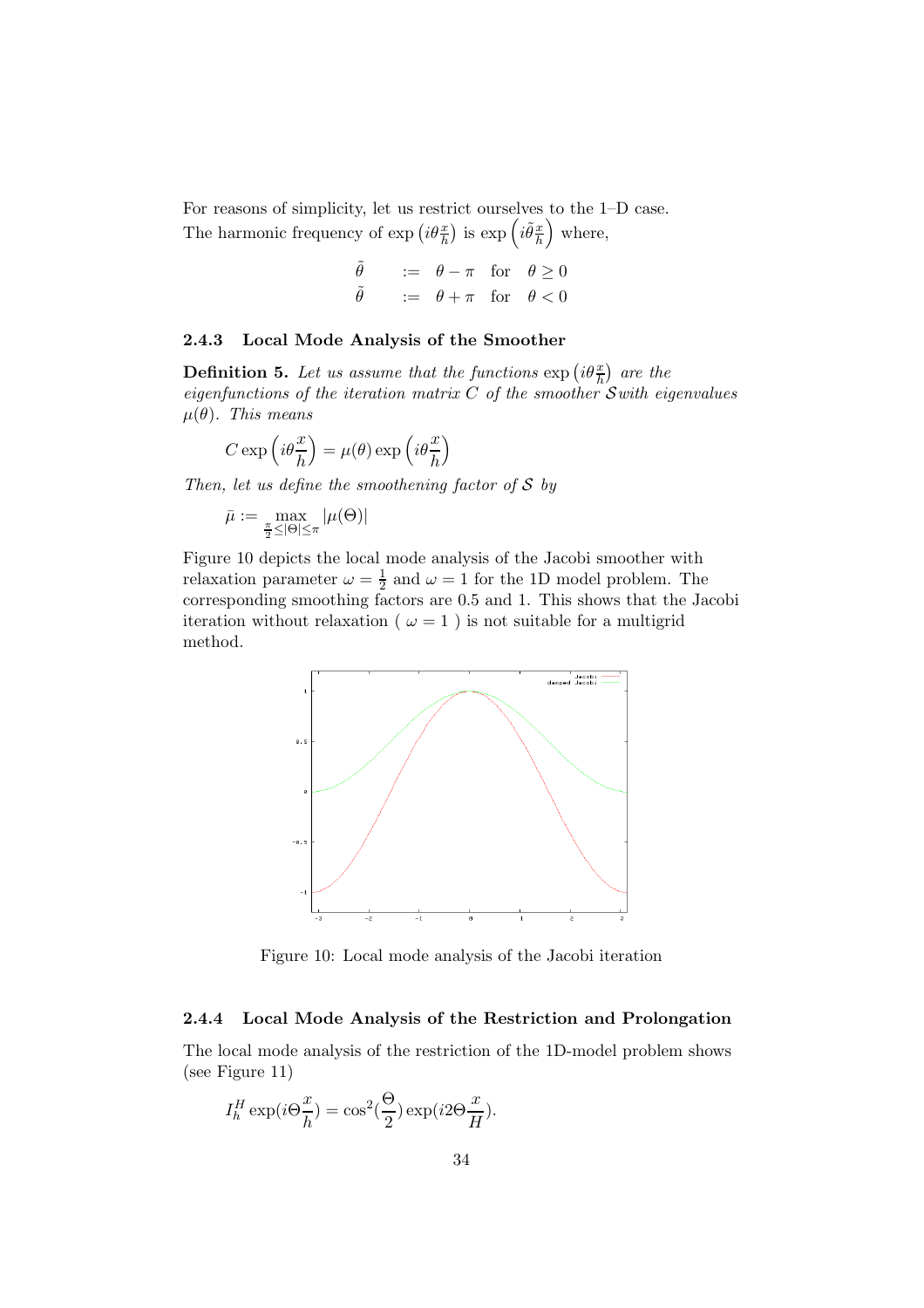

Figure 11: Local mode analysis of the restriction

The local mode analysis of the prolongation of the 1D-model problem shows (see Figure 12)

$$
I_H^h \exp(i\Theta \frac{x}{H}) = \cos^2(\frac{\Theta}{4}) \exp(i\frac{\Theta}{2}\frac{x}{h}) + \sin^2(\frac{\Theta}{4}) \exp(i\left(\frac{\Theta}{2}\right)\frac{x}{h}).
$$
 (56)

To prove Equation (56), observe that

$$
I_H^h \exp(i\Theta \frac{x}{H}) = \exp(i\frac{\Theta x}{H}) \quad \text{if } x = h2k \in \Omega_H
$$
  
\n
$$
I_H^h \exp(i\Theta \frac{x}{H}) = \frac{1}{2} \left( \exp(i\Theta \frac{x-h}{H}) + \exp(i\Theta \frac{x+h}{H}) \right)
$$
  
\n
$$
= \exp(i\frac{\Theta x}{2\hbar}) \cos(\frac{\Theta}{2}) \quad \text{if } x = h(2k+1) \in \Omega_H + h
$$

Furthermore, observe that

$$
\exp\left(i\left(\frac{\widetilde{\Theta}}{2}\right)\frac{x}{h}\right) = \exp\left(i\left(\frac{\Theta}{2} - \pi\right)2k\right)
$$
  
\n
$$
= \exp\left(i\frac{\Theta}{2}\frac{x}{h}\right) \quad \text{if } x = h2k \in \Omega_H
$$
  
\n
$$
\exp\left(i\left(\frac{\Theta}{2}\right)\frac{x}{h}\right) = \exp\left(i\left(\frac{\Theta}{2} - \pi\right)(2k+1)\right)
$$
  
\n
$$
= -\exp\left(i\frac{\Theta}{2}\frac{x}{h}\right) \quad \text{if } x = h(2k+1) \in \Omega_H + h
$$

Using the formulas

$$
\cos^2(\phi) + \sin^2(\phi) = 1
$$
  

$$
\cos^2(\phi) - \sin^2(\phi) = \cos(2\phi)
$$

completes the prove of (56).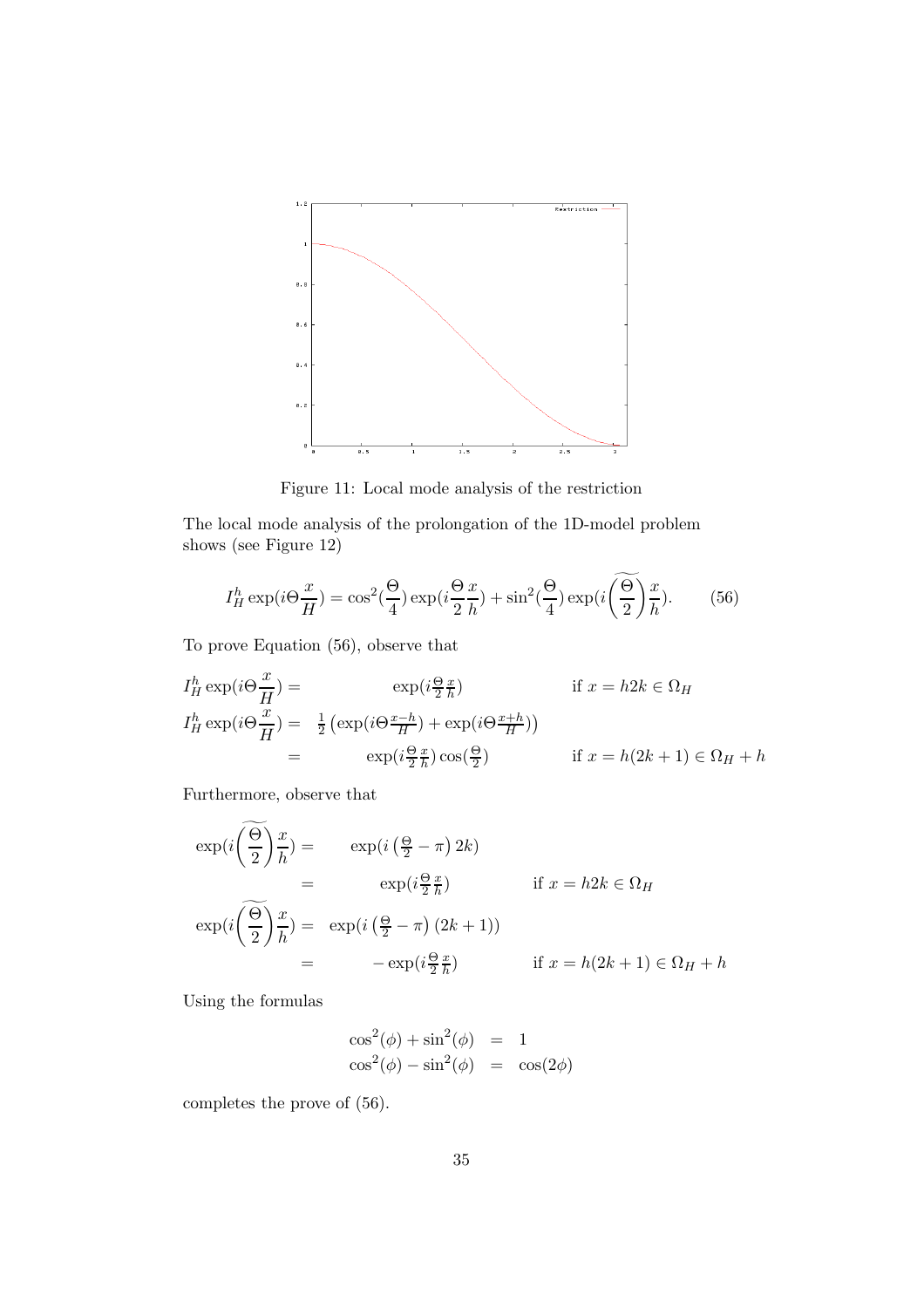

Figure 12: Local mode analysis of the prolongation

### 2.4.5 Local Mode Analysis of the Two-Grid-Algorithm

Let consider the 1D model problem. The the two-grid iteration matrix is:

$$
C_h^{two-grid} \left( C_h^{relax} \right)^{\nu_2} \left( E_h - I_H^h (A_H)^{-1} I_h^H A_h \right) \left( C_h^{relax} \right)^{\nu_1} \tag{57}
$$

The local mode analysis of the two-grid iteration can be described by a matrix. In case of the 1D model problem, this is a  $2 \times 2$  matrix

$$
M(\Theta) = \begin{pmatrix} m_{11} & m_{12} \\ m_{21} & m_{22} \end{pmatrix} \text{ such that:}
$$
  

$$
C_h^{two-grid}(\exp(i\Theta_{\overline{h}}^{\underline{x}})) = m_{11} \exp(i\Theta_{\overline{h}}^{\underline{x}}) + m_{21} \exp(i\tilde{\Theta}_{\overline{h}}^{\underline{x}})
$$
  

$$
C_h^{two-grid}(\exp(i\tilde{\Theta}_{\overline{h}}^{\underline{x}})) = m_{21} \exp(i\Theta_{\overline{h}}^{\underline{x}}) + m_{22} \exp(i\tilde{\Theta}_{\overline{h}}^{\underline{x}}).
$$

The matrix  $M(\Theta)$  is called two grid amplification matrix.

Definition 6. The asymptotic two-grid convergence rate is

$$
\bar{\lambda} := \rho(C_h^{two-grid}) = \max_{|\Theta| \le \frac{\pi}{2}} \rho(M(\Theta)).
$$

In case of the 1D model problem, we obtain

$$
M(\Theta) = \begin{pmatrix} s c^{\nu_1 + \nu_2} & -c c^{\nu_1} s^{\nu_2} \\ -s s^{\nu_2} c^{\nu_1} & c s^{\nu_1 + \nu_2} \end{pmatrix},
$$

where  $s = \sin^2(\frac{\Theta}{2})$  $\frac{\Theta}{2}$ ) and  $c = \cos^2(\frac{\Theta}{2})$  $\frac{6}{2}$ ). A short calculation shows

$$
\rho(M(\Theta)) = \frac{p + q + \sqrt{(p + q)^2 + 8pq}}{2},
$$

where  $p = cs^{\nu_1 + \nu_2}$  and  $q = sc^{\nu_1 + \nu_2}$ .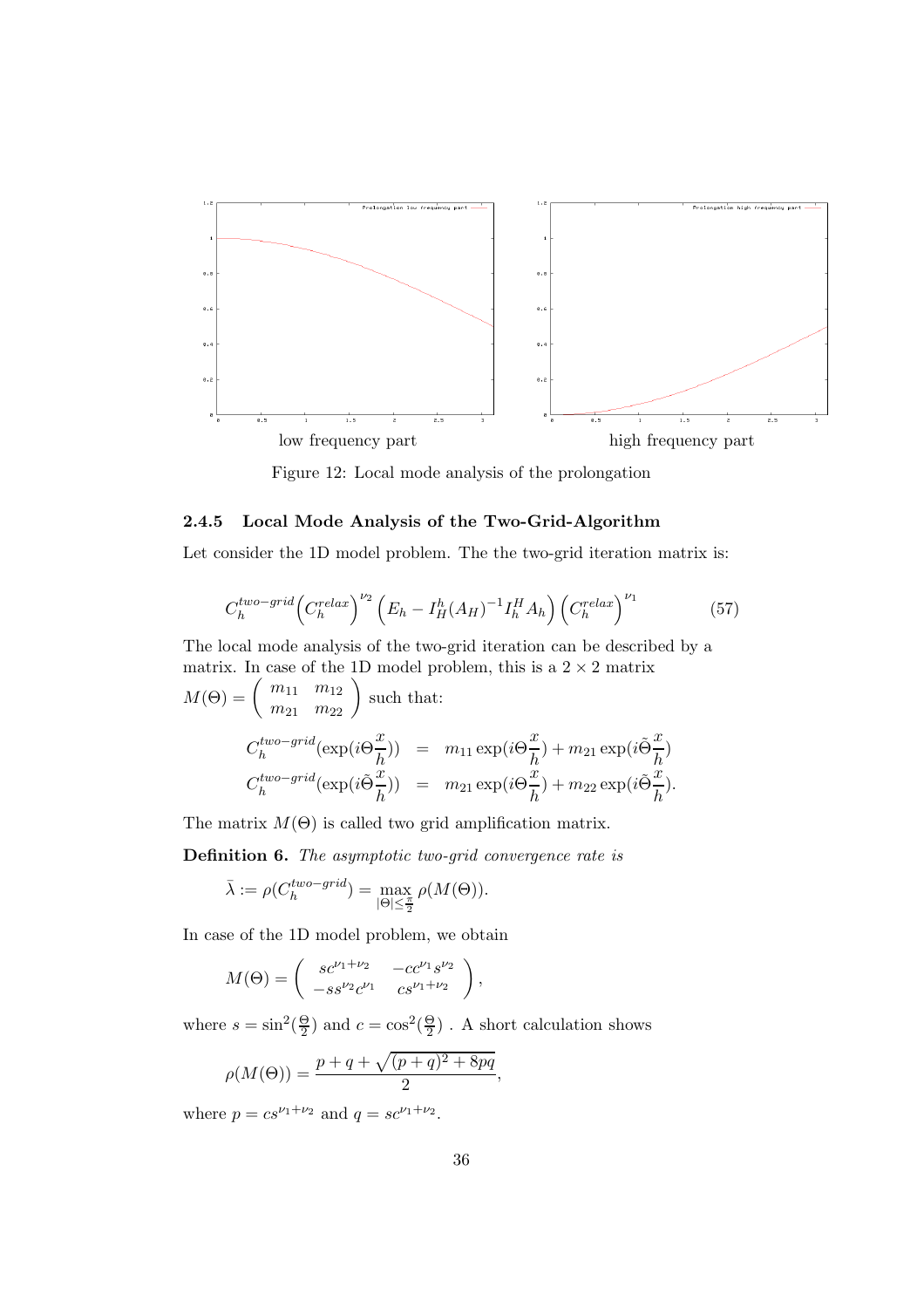Example 3.  $\nu_1 + \nu_2 = \nu = 2$ . Then, we get

$$
\rho(M(\Theta)) = \max_{|\Theta| \le \frac{\pi}{2}} \sin^2(\Theta)(1 + \sqrt{1 + 2\sin^2(\Theta)})
$$

A numerical calculation shows the asymptotic two-grid convergence rate is

 $\bar{\lambda} \approx 0.3415$ 

Since the smoothening factor is  $\bar{\mu} = 0.5$  we obtain

 $\bar{\mu}^2 < \bar{\lambda} < \bar{\mu}.$ 

Additionally, one can show that

$$
\bar{\lambda}_{\nu=2}^{\frac{3}{2}}<\bar{\lambda}_{\nu=3}
$$

This shows, that the choice  $\nu = 2$  is an optimal choice.

### 2.5 Multigrid Algorithm for Finite Elements

### 2.5.1 Sequence of Subgrids and Subspaces

Let  $\tau_{h_1} \cdots, \tau_{h_{l_{max}}}$  be a sequence of quasi-uniform subdivisions of a polygon domain  $\Omega$ , where  $h_l = 2^{-l}$ . Let

- $\hat{\Omega}_{h_l} = \hat{\Omega}_l$  be the set of interior grid points of  $\tau_h$ .
- $\Omega_{h_l} = \Omega_l$  be the set of all grid points of  $\tau_h$ .

Obviously,

 $\Omega_{l-1} \subset \Omega_l.$ 

Furthermore, let us assume, that  $V_{h_l}$  is a finite element space on the grid  $\Omega_{h_l} = \Omega_l$  such that

 $V_{h_l} \subset V_{h_{l+1}}$  (This means  $V_{2h} \subset V_h$ ).

**Example 4.** Let us assume that  $\tau_{h_l}$  is a triangulation. Then, let  $V_{h_l} \subset H^1(\Omega)$  be the finite element space of linear finite elements on  $\tau_{h_l}$ .

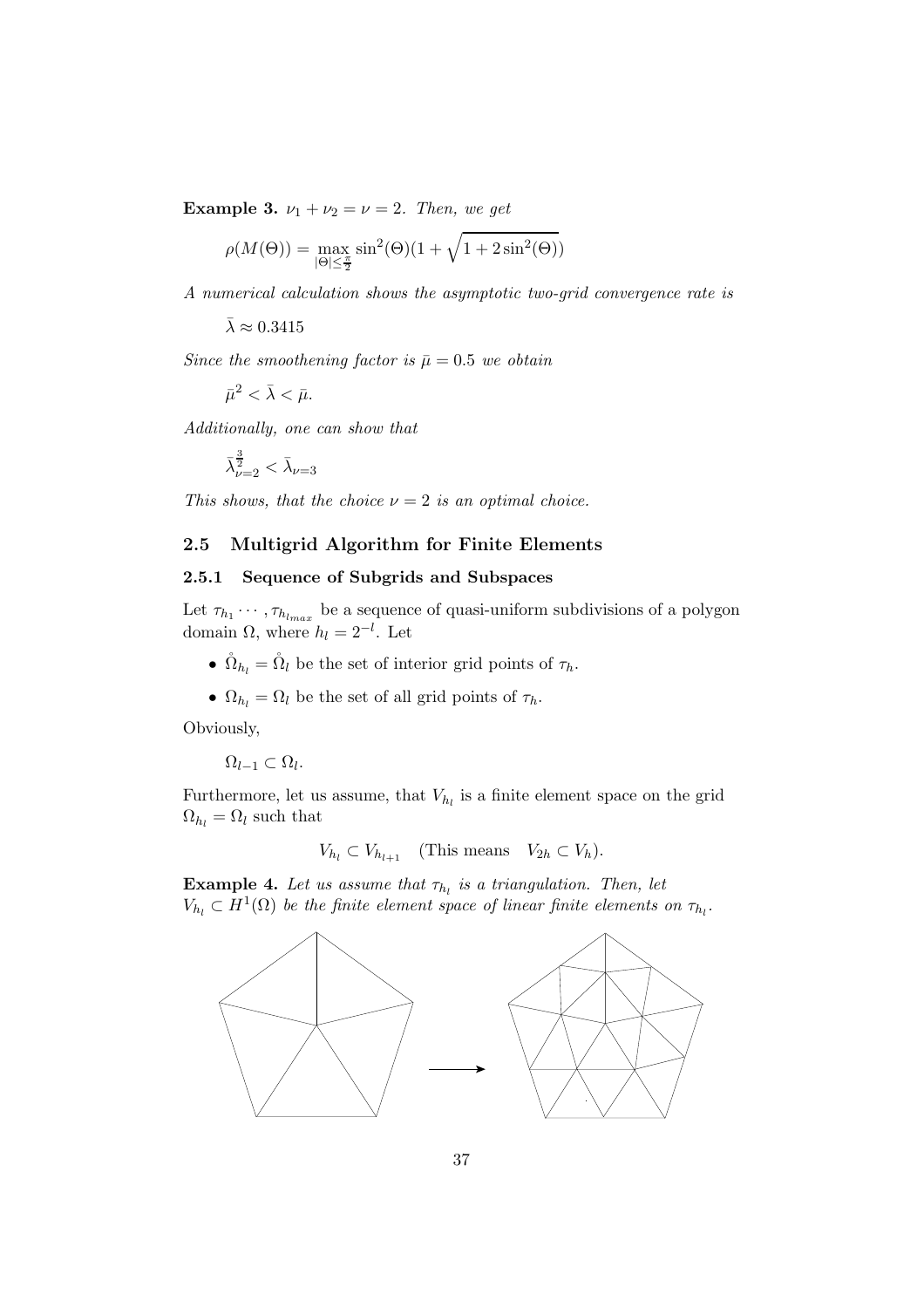Every triangle is divided into four triangles



Let  $a(u, v)$  be a symmetric positive definite bilinear form on  $V_{h_{l_{max}}}$ . Furthermore, let  $f \in V'_{h_{l_{max}}}$ .

Example 5. An example is

$$
a(u, v) = \int_{\Omega} \nabla u \nabla v + uv \, d(x, y)
$$

and  $f(v) = \int_{\Omega} \tilde{f}vd$ .

We want to solve the problem

Find  $u_{h_{l_{max}}} \in V_{h_{l_{max}}}$  such that  $a(u_{h_{l_{max}}}, v_h) = f(v_h) \quad \forall \quad v_h \in V_{h_{l_{max}}}$ . (58)

( In case of the above example, this problem is equivalent to  $-\triangle u + u = \tilde{f}, \frac{\partial u}{\partial \vec{n}}|_{\partial \Omega} = 0.$ To this end, let us study the problems

Find  $u_{h_l} \in V_{h_l}$  such that

$$
a(u_{h_l}, v_h) = f_l(v_h) \quad \forall \quad v_h \in V_{h_l}
$$
\n
$$
(59)
$$

for every  $l = 0, \cdots, l_{max}$ 

where  $f_l$  is a suitable coarse grid right hand side. Remark: In case of Dirichlet boundary conditions, one has to replace the space  $V_{h_l}$  by the space  $\mathring{V}_{h_l} := V_{h_l} \cap H_0^1(\Omega)$ .

## 2.5.2 The Nodal Basis

Let  $(v_l^k)_{k \in \Omega_{h_l}}$  be the nodal basis for  $V_{h_l}$ . (In case of Dirichlet boundary conditions consider  $(v_l^k)_{k \in \mathring{\Omega}_{h_l}}$ ) Now (59) can be defined in matrix form as follows:

$$
A_l x_l = b_l \tag{60}
$$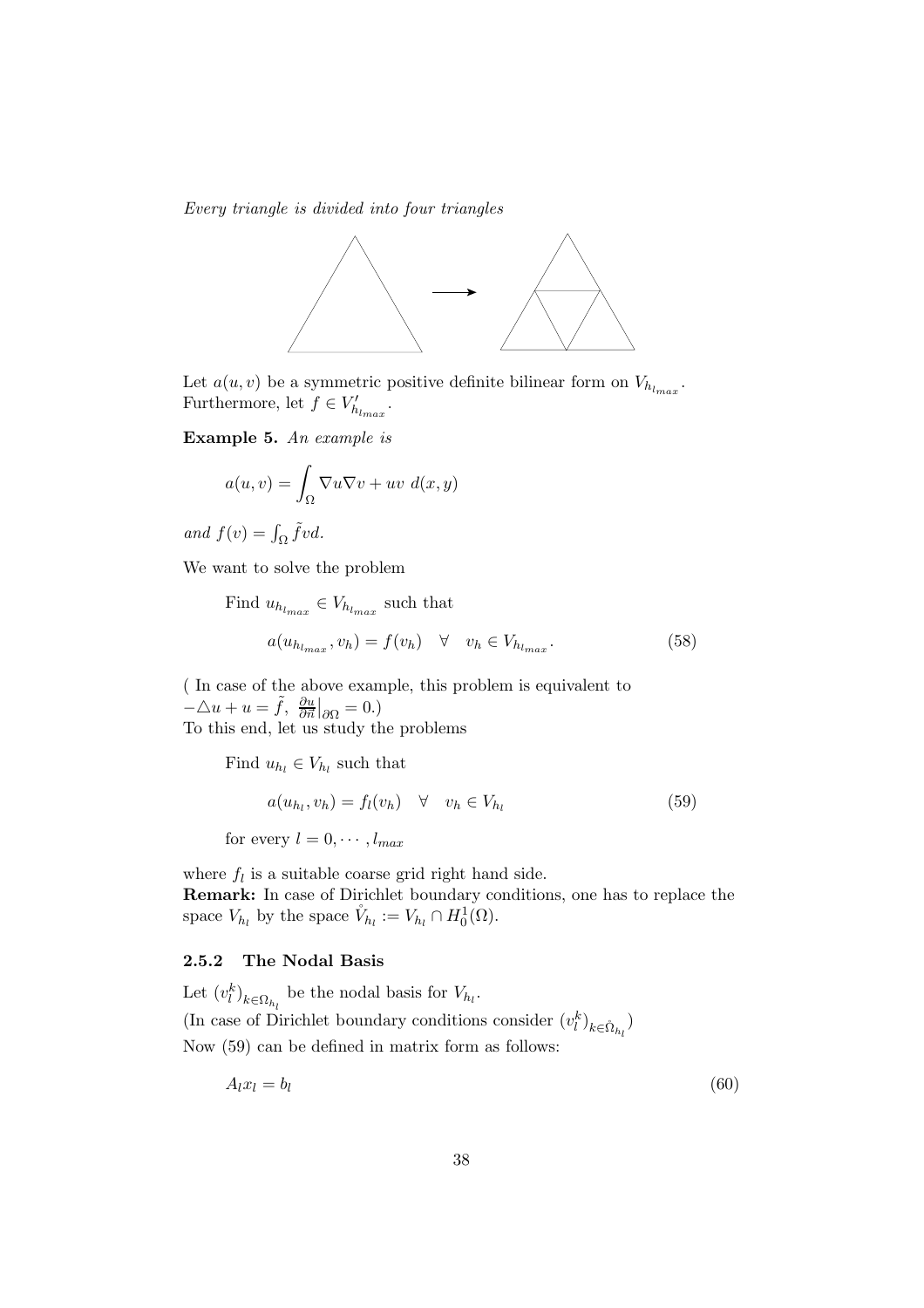where

$$
A_{l} = (a_{kj})_{kj \in \Omega_{h_l}}, a_{kj} = a(v_l^k, v_l^j)
$$
\n(61)

$$
x_l = (x_l^k)_{k \in \Omega_{h_l}} \tag{62}
$$

$$
b_l = (b_l^k)_{k \in \Omega_{h_l}} \tag{63}
$$

and the solution vector  $u_{h_l}$  is given by

$$
u_{h_l} = \sum k \in \Omega_{h_l} x_l^k v_l^k \tag{64}
$$

### 2.5.3 Prolongation Operator for Finite Elements

The natural inclusion is the prolongation operator

$$
u \in V_{h_i}
$$
  

$$
\downarrow
$$
  

$$
u \in V_{h_{i+1}}
$$

To implement this operator, we have to describe this operator in a matrix form.

By  $V_{h_i} \subset V_{h_{i+1}}$ , there are coefficients  $\gamma_k^{k'}$  $\frac{k}{k}$  such that

$$
v_i^{k'} = \sum_k \gamma_k^{k'} v_{i+1}^k \tag{65}
$$

Thus, we get

$$
u_{h_i} = \sum_{k'} x_i^{k'} v_i^{k'} = \sum_{k'} \sum_k \gamma_k^{k'} v_{i+1}^k x_i^{k'}
$$
 (66)

$$
= \sum_{k} \left( \sum_{k'} \gamma_k^{k'} x_i^{k'} \right) v_{i+1}^k \tag{67}
$$

Now the matrix version of the prolongation operator is

$$
I_i^{i+1} \left( x_i^{k'} \right)_{k'} = \left( \sum_{k'} \gamma_k^{k'} x_i^{k'} \right)_k
$$

$$
\Downarrow
$$

$$
I_i^{i+1} = \left( \gamma_k^{k'} \right)_{(k,k')}
$$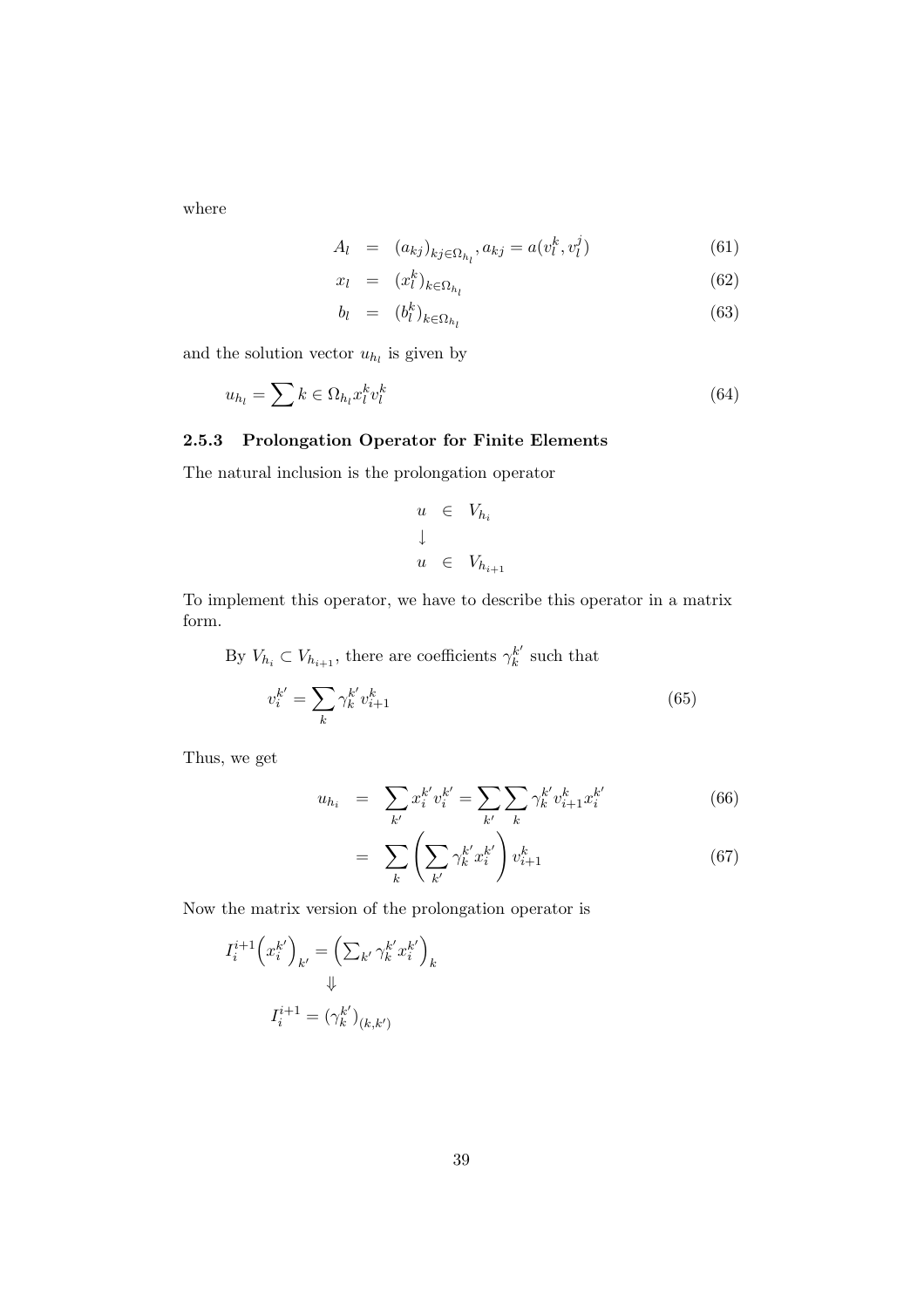### 2.5.4 Restriction Operator for Finite Elements

Observe that  $F_i \in (V_{h_i})'$ .

This means that  $F_i: V_{h_i} \longrightarrow \mathbf{R}$  is a linear mapping. The natural inclusion is the restriction operator.

$$
F_{i+1} \in (V_{h_{i+1}})'
$$
  
\n
$$
\downarrow
$$
  
\n
$$
F_i \in (V_{h_i})'
$$
  
\n
$$
F_i(w) := F_{i+1}(w) \quad \forall \quad w \in V_{h_i}
$$

The matrix version of the restriction operator can be obtained as follows

$$
b_i^{k'} = F_i(v_i^{k'}) = \sum_k \gamma_k^{k'} F_i(v_{i+1}^k)
$$
\n(68)

$$
= \sum_{k} \gamma_k^{k'} b_{i+1}^k \tag{69}
$$

$$
I_{i+1}^i = \left(\gamma_k^{k'}\right)_{(k',k)}\tag{70}
$$

## 3 Subspace Correction Methods

### 3.1 Multiplicative Subspace Correction Methods

Let us assume that  $V$  is a finite dimensional Hilbert space and that

 $a: V \times V \to \mathbb{R}$ 

is a positive definite bilinear form. Furthermore, assume that  $f \in V'$ .

**Problem 3.** Find  $u \in V$  such that

 $a(u, v) = f(v) \quad \forall v \in V.$ 

We want to find an iterative method to solve this problem. To this end, let  $V_1, ..., V_m$  be subspaces of V such that

$$
V = \sum_{i=1}^{m} V_i.
$$

**Definition 7.** A correction in the direction of the subspace  $V_i$  is defined as follows. Let  $u_{old}$  be an old approximation of 5. Then, let  $u_{new} = u_{old} + w$ be the solution of

 $a(u_{old} + w, v) = f(v) \quad \forall v \in V_i$ 

such that  $w \in V_i$ . Define

$$
u_{new} = \mathcal{S}_{V_i}(u_{old})
$$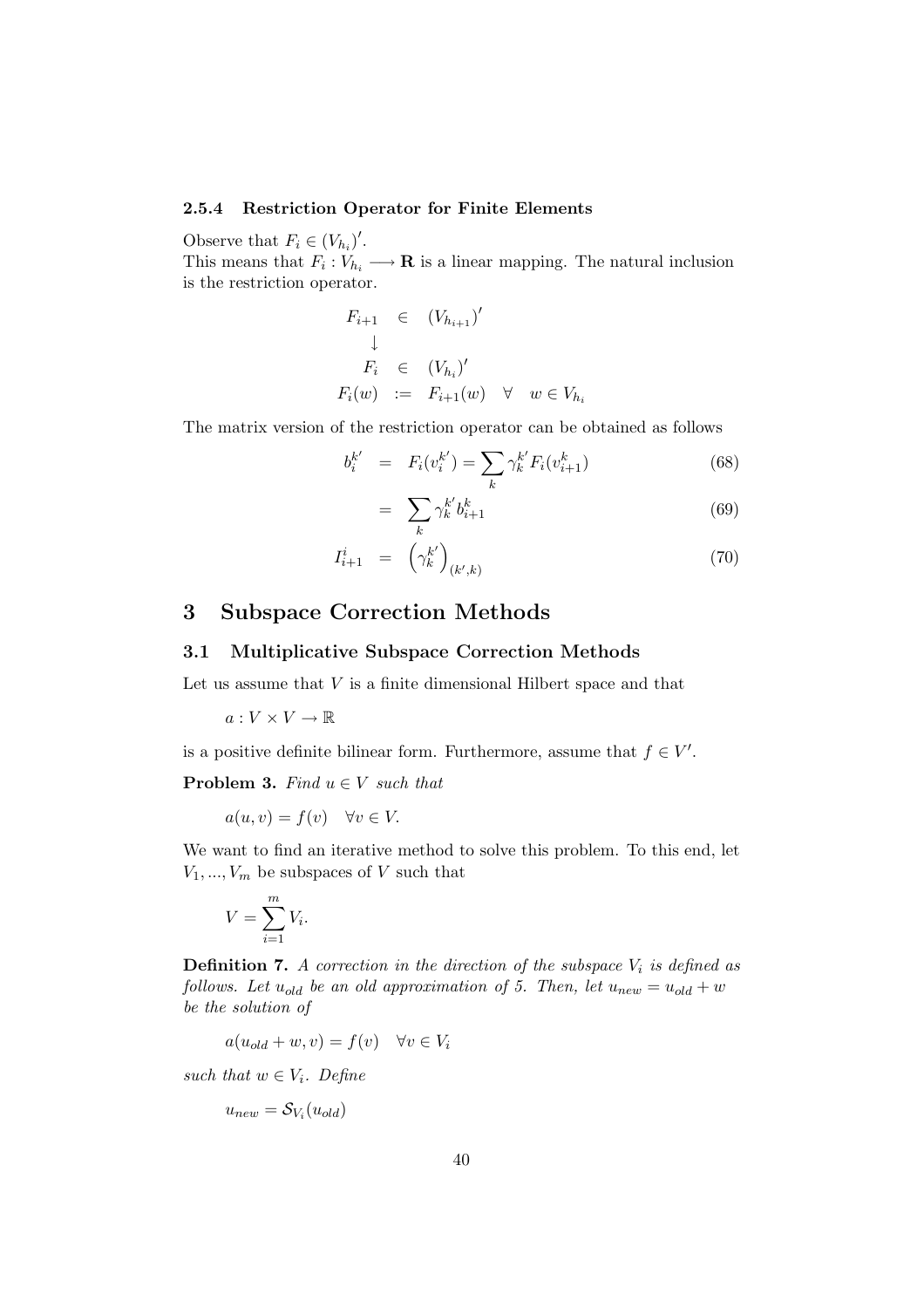A multiplicative subspace correction for solving Problem 5 is

 $\mathcal{S}_{V_1} \circ \mathcal{S}_{V_2} \circ ... \circ \mathcal{S}_{V_{l_{\rm max}}}.$ 

**Example 6** (Gauss-Seidel Iteration). Consider the space  $V_h$  of bilinear finite elements on a grid of size h. Color the points according to Figure 13. Define the spaces spanned by the nodal points corresponding to these colors by  $V_{r,h}$ ,  $V_{b,h}$ ,  $V_{g,h}$ ,  $V_{y,h}$ . Then,

$$
\mathcal{S}_{V_{r,h}}\circ\mathcal{S}_{V_{b,h}}\circ\mathcal{S}_{V_{g,h}}\circ\mathcal{S}_{V_{y,h}}
$$

is the classical Gauss-Seidel iteration. Observe that

$$
V_h = V_{r,h} \oplus V_{b,h} \oplus V_{g,h} \oplus V_{y,h}.
$$

is a direct sum.



Figure 13: Four colors of Gauss-Seidel iteration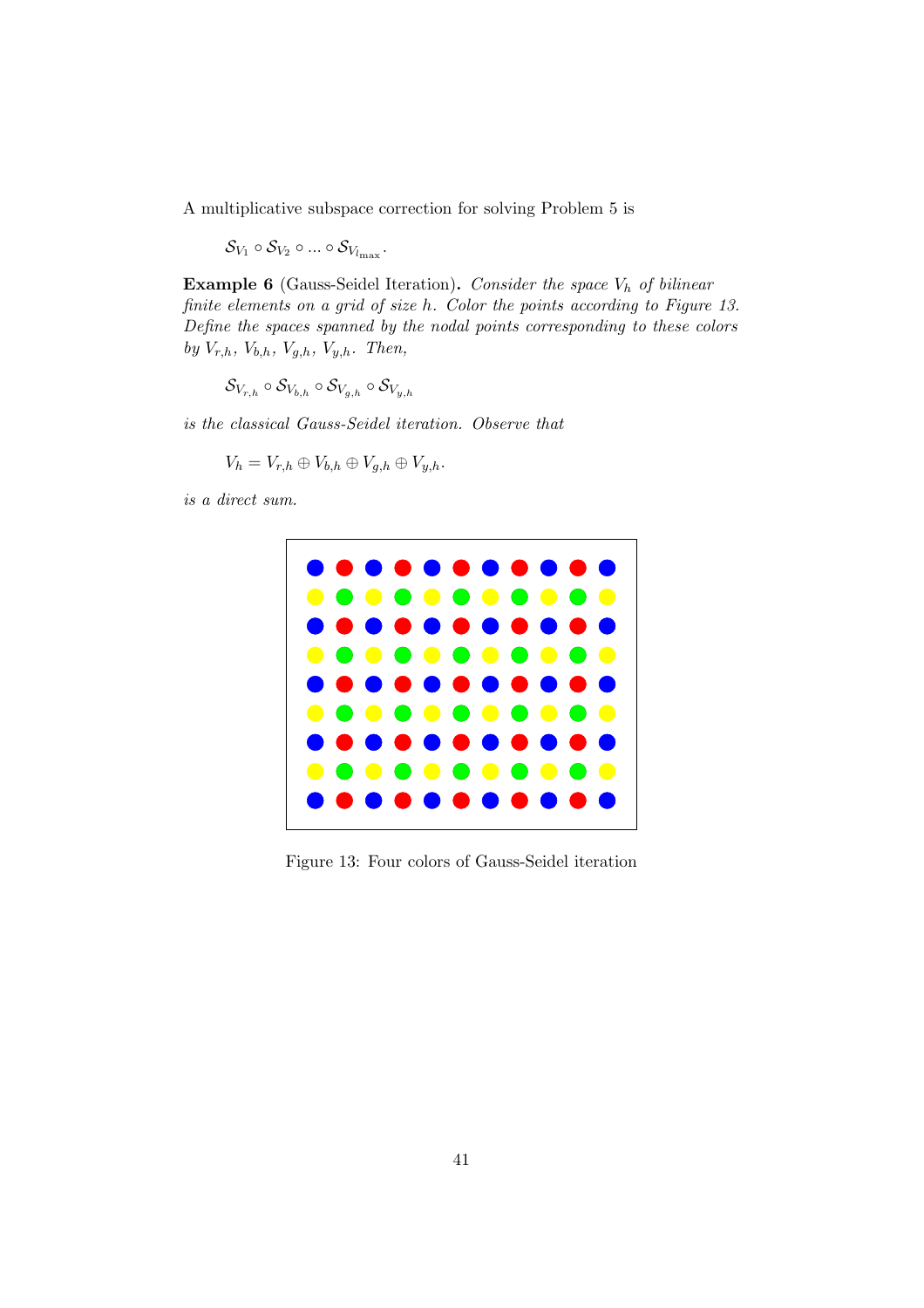**Example 7** (Classical Multigrid Algorithm). Construct the spaces  $V_h$  and  $V_{r,h}$ ,  $V_{b,h}$ ,  $V_{g,h}$ ,  $V_{y,h}$  according to Example 6.

Then, the multigrid algorithm can be described as a subspace correction method. For example the V-cycle with one pre-smoothing is

$$
\begin{array}{ccc}\n\mathcal{S}_{V_{r,h_1}} & \circ & \mathcal{S}_{V_{b,h_1}} \circ \mathcal{S}_{V_{g,h_1}} \circ & \mathcal{S}_{V_{y,h_1}} \circ \\
\mathcal{S}_{V_{r,h_2}} & \circ & \mathcal{S}_{V_{b,h_2}} \circ \mathcal{S}_{V_{g,h_2}} \circ & \mathcal{S}_{V_{y,h_2}} \circ \\
& \circ & \dots & \dots \\
\mathcal{S}_{V_{r,h_{l_{\max}}}} & \circ & \mathcal{S}_{V_{b,h_{l_{\max}}}} \circ \mathcal{S}_{V_{g,h_{l_{\max}}}} \circ & \mathcal{S}_{V_{y,h_{l_{\max}}}}\n\end{array}
$$

The general multigrid algorithm can be described as follows:

### Multigrid algorithm as a subspace correction method

If 
$$
l = 1
$$
 then perform Gauss-Seidel iterations:  
\n
$$
MGM(u_l^k, f_l, l) = (\mathcal{S}_{V_{r,h}} \circ \mathcal{S}_{V_{b,h}} \circ \mathcal{S}_{V_{y,h}})^{\nu_1 + \nu_2}(u_l^k)
$$

If  $l > 1$  then

Step 1 (
$$
\nu_1
$$
-pre-smoothing)  
\n $u_l^{k,1} = (S_{V_{r,h}} \circ S_{V_{b,h}} \circ S_{V_{g,h}} \circ S_{V_{y,h}})^{\nu_1}(u_l^k)$   
\nStep 2 (Coarse grid correction)  
\nDefine: Residual :  $f_{l-1}(v) := f_l(v) - a(u_l^{k,1}, v)$  for all  $v \in V_{l-1}$ .  
\nRecursive call:  
\n $e_{l-1}^0 = 0$   
\nfor  $i = 1... \mu$   
\n $e_{l-1}^i = MGM(e_{l-1}^{i-1}, f_{l-1}, l-1)$   
\n $e_{l-1} = e_{l-1}^{\mu}$   
\nProlongation :  $e_l = I_{l-1}^l e_{l-1}$   
\nCorrection :  $u_l^{k,2} = u_l^{k,1} + e_l$   
\nStep 3 ( $\nu_2$ -post-smoothing)  
\n $MGM(x_l^k, b_l, l) = (S_{V_{r,h}} \circ S_{V_{b,h}} \circ S_{V_{g,h}} \circ S_{V_{g,h}})^{\nu_2}(u_l^k)$ 

Example 8 (Multigrid Algorithm with Relaxation on a Complementary Space). Construct the spaces  $V_h$  and  $V_{r,h}$ ,  $V_{b,h}$ ,  $V_{g,h}$ ,  $V_{y,h}$  according to Example 6 such that

$$
V_{g,h_l} = V_{h_{l-1}}.
$$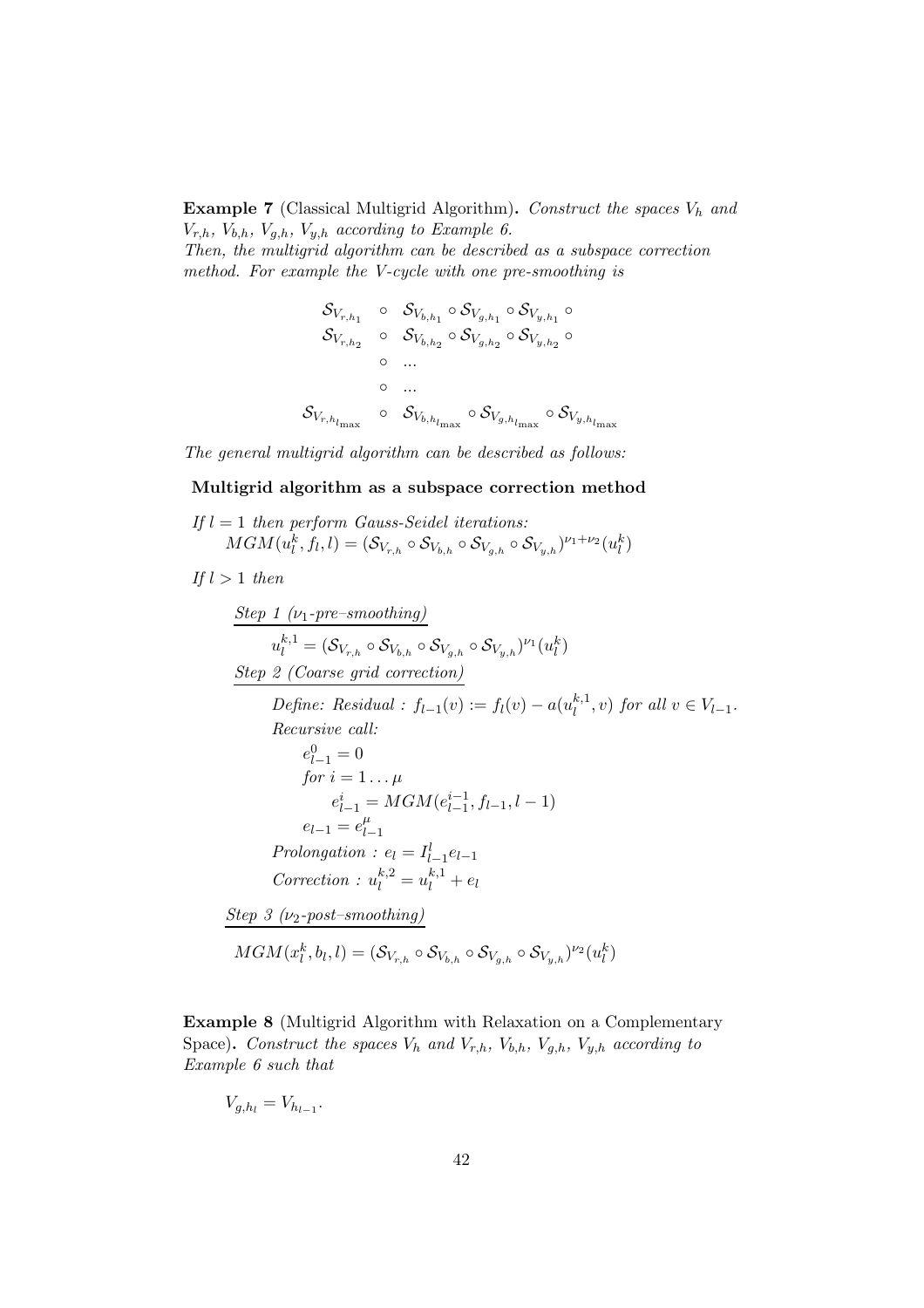Then, the spaces

$$
V_{g,h_1} \oplus V_{h,h_1} \oplus V_{g,h_1} \oplus V_{g,h_1}
$$
  
\n
$$
V_{r,h_2} \oplus V_{b,h_2} \oplus V_{g,h_2}
$$
  
\n
$$
\oplus \dots
$$
  
\n
$$
\oplus V_{r,h_{l_{\max}}} \oplus V_{b,h_{l_{\max}}} \oplus V_{g,h_{l_{\max}}}.
$$

form a direct sum. The corresponding subspace correction method is the V-cycle with one pre-smoothing and without relaxation at the coarser grid points, but with a relaxation on a complementary space. The complementary spaces are

$$
W_l := V_{r,h_l} \oplus V_{b,h_l} \oplus V_{y,h_l}.
$$

Example 9 (Multigrid Algorithm on a Complementary Space). Define the spaces  $V_{h_l} =: V_l$  and  $W_l$  according to Example 8. Then,

 $V_l = V_{l-1} \oplus W_l$ 

is a direct sum. The subspace correction method corresponding to this construction is:

$$
\mathcal{S}_{V_1} \circ \mathcal{S}_{W_2} \circ \mathcal{S}_{W_3} \circ ... \circ \mathcal{S}_{W_{l_{\max}}}.
$$

In Section 4, we will see that the convergence rate of this multigrid algorithm depends on the angle between  $W_l$  and  $V_{l-1}$ .

## 3.2 Multigrid Algorithm with Hierarchical Surplus

The classical multigrid requires one storage for every multigrid level at every grid point for each variable. This means for every variable

- 1 storage at the grid points  $\Omega_{l_{\text{max}}} \backslash \Omega_{l_{\text{max}}-1}$ .
- 2 storages at the grid points  $\Omega_{l_{\text{max}}}\backslash \Omega_{l_{\text{max}}-1}\backslash \Omega_{l_{\text{max}}-2}$ .
- 3 storages at the grid points  $\Omega_{l_{\max}}\setminus \Omega_{l_{\max}-1}\setminus \Omega_{l_{\max}-2}\setminus \Omega_{l_{\max}-3}$ .
- $\bullet$  ...

Using a "hierarchical surplus", one can implement a multigrid algorithm such that  $O(1)$  storages are needed at every grid point. There are two advantages of this approach:

• Extension of the classical multigrid algorithm for non-linear PDE's.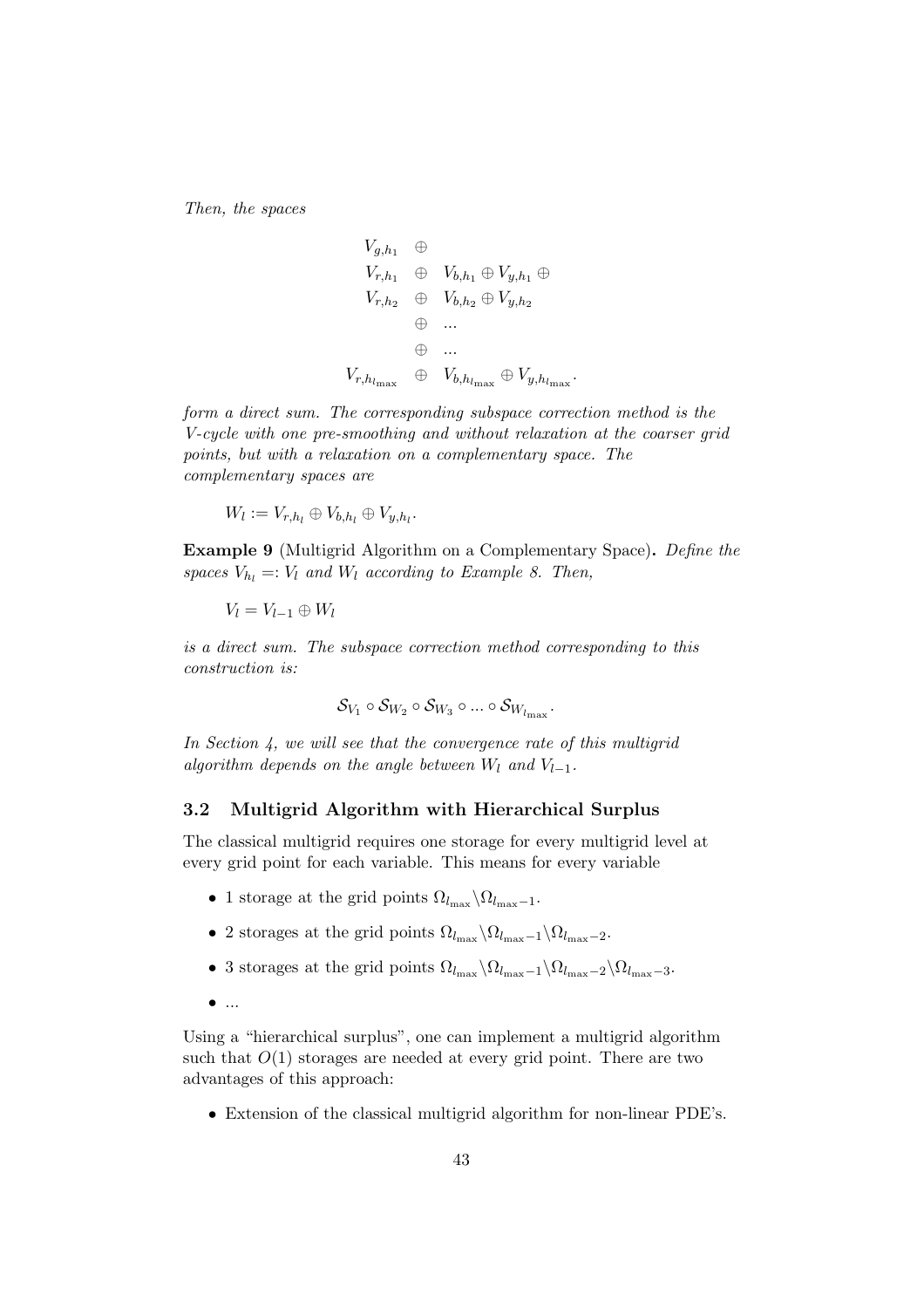$\bullet$  Implementation of multigrid algorithms on adaptive grids.

To explain this kind of multigrid algorithm, let us define the interpolation operator  $I_l$  by

$$
I_l: V_{l_{\max}} \to V_l
$$
  

$$
I_l(u)(x) = u(x) \quad \forall x \in \Omega_{h_l}
$$

The hierarchical surplus is defined as

$$
H_l: V_l \rightarrow V_l
$$
  

$$
H_l(u) = u - I_{l-1}(u).
$$

Observe that

$$
I_l(u)(x) = 0 \quad \forall x \in \Omega_{h_{l-1}}
$$

This implies, that we can store

 $H_l(u_l)$ , for  $l = 1, ..., l_{\text{max}}$ .

by only 1 storage for every grid point.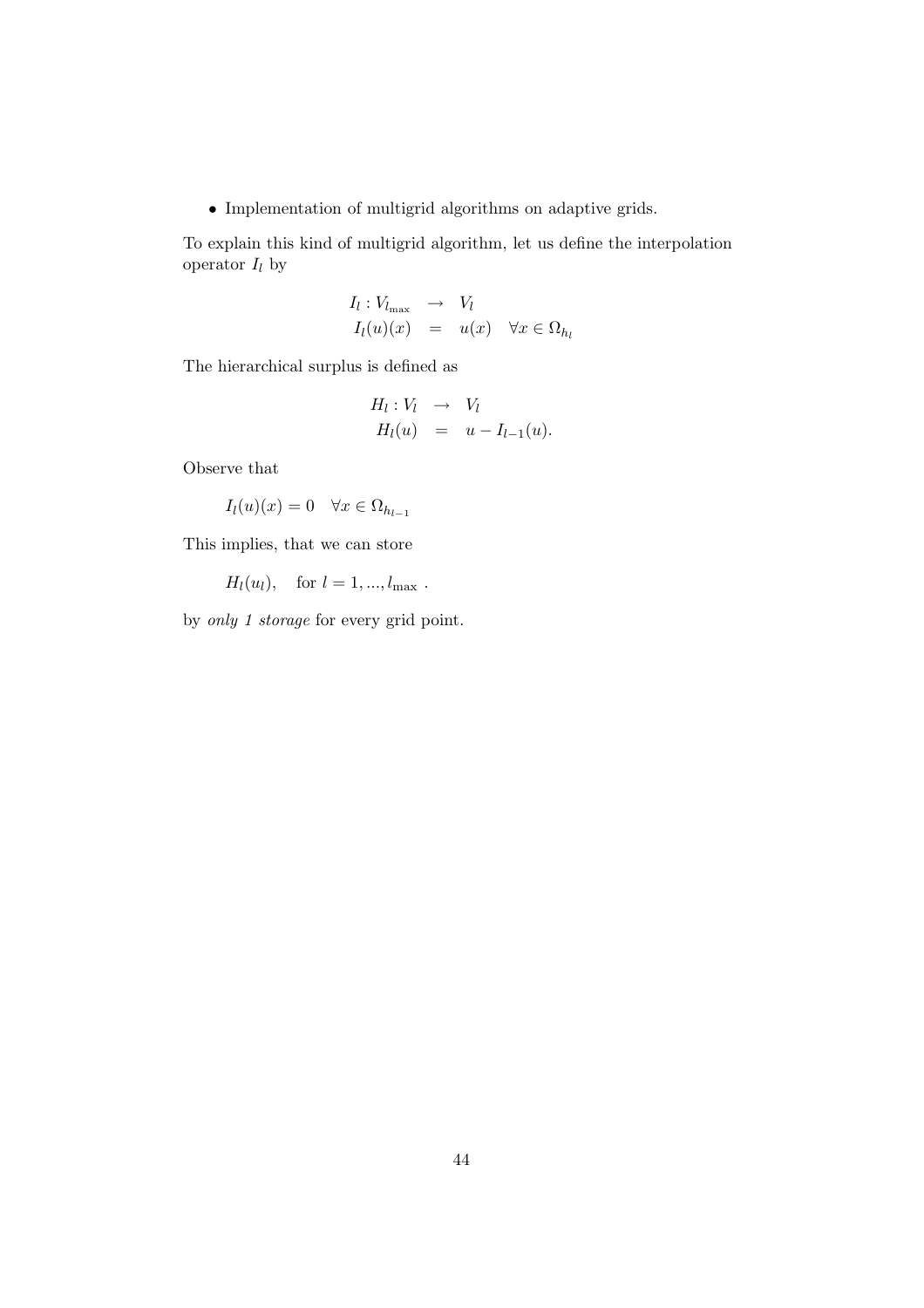## Multigrid algorithm with Hierarchical Surplus (here only V-cycle)

If  $l = 1$  then  $MGM(u_1^k, f_1, 1) = u_1^{k,3} = u_{h_1}$ 

If  $l > 1$  then

Step 1 ( $\nu_1$ -pre–smoothing)  $u_l^{k,1} = \mathcal{S}_{l,f_l}^{\ \ v_1}$  $\int_{l,f_l}^{v_1}(u_l^k)$ 

Step 2 (Coarse grid correction)

Store hierarchical surplus:  $w_l := H(u_l^{k,1})$  $\binom{\kappa,1}{l}$ . Coarse right hand side:

$$
f_{l-1}(v) := f_l(v) - a(w_l, v) \quad \forall v \in V_{l-1}.
$$

Recursive call:  $u_{l-1}^{k,3} = MGM(u_l^{k,1})$  $\binom{k,1}{l}, f_{l-1}, l-1)$ Correction :  $u_l^{k,2} = u_{l-1}^{k,3} + w_l$ 

Step 3 ( $\nu_2$ -post–smoothing)

$$
MGM(x_l^k,f_l,l)=u_l^{k,3}=\mathcal{S}_{l,b_l}^{v_2}(u_l^{k,2})
$$

In this algorithm, the variables  $u_l^{k,i}$  $\binom{k}{l}$  and  $w_l$  can be stored by only 1 storage for every grid point.

## 3.3 A Multigrid Algorithm for Non-Linear Problems

In this section, we explain a multigrid algorithm for non-linear problems as an extension of a subspace correction method. The multigrid algorithm is equivalent to the full approximation scheme in [6]. Let us assume that

$$
a: V \times V \times V \rightarrow \mathbb{R}
$$
  

$$
(w; u, v) \mapsto a(w; u, v).
$$

is a function such that

 $(u, v) \mapsto a(w; u, v)$ 

is a positive definite bilinear form for every  $w \in V$ . We want to solve the problem:

**Problem 4.** Find  $u \in V$  such that

$$
a(u; u, v) = f(v) \quad \forall v \in V
$$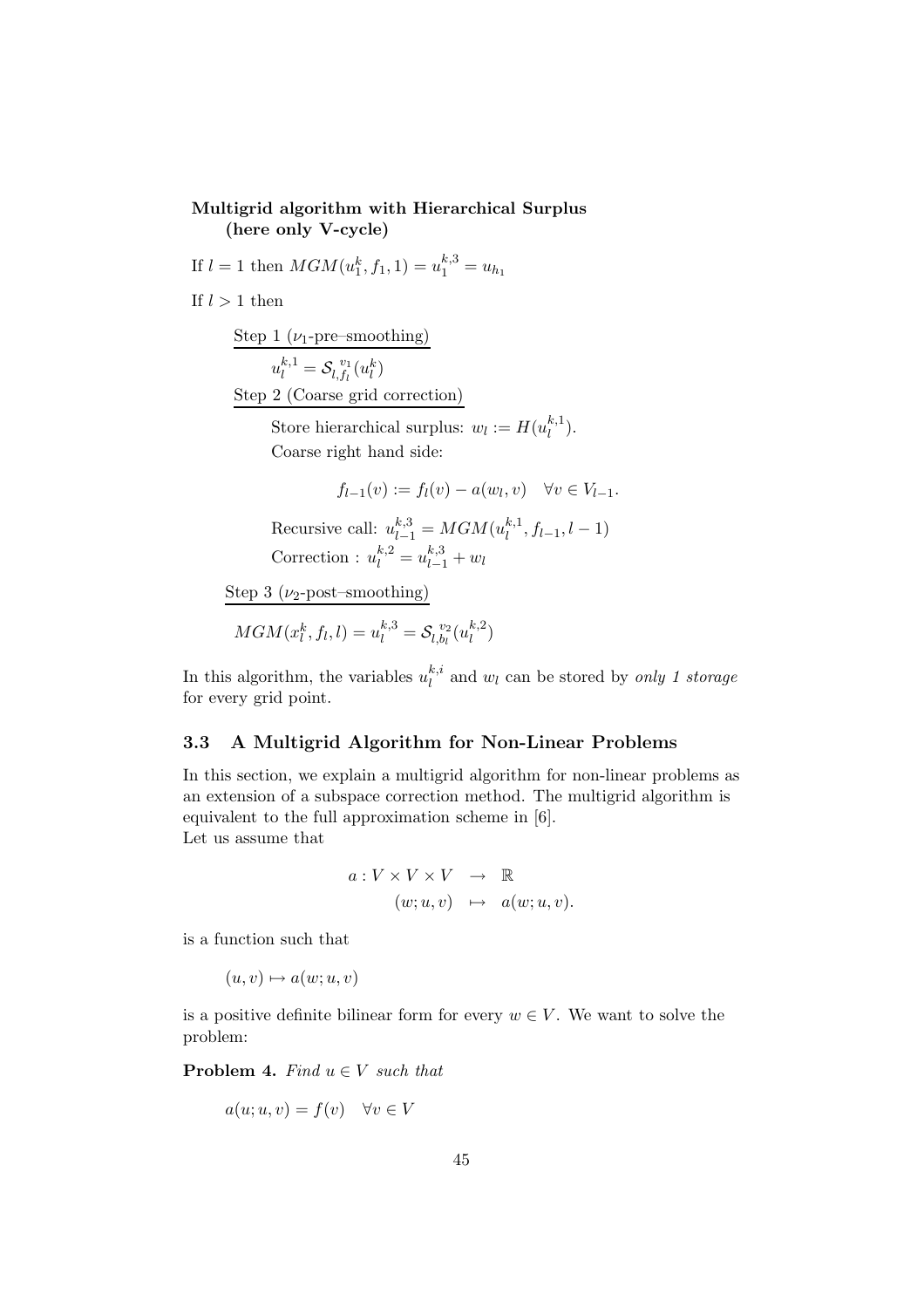Assumptions to guarantee existence of a solution of this problem are described in [14]

Example 10. The thermal conductivity of certain materials depends on the temperature. This property of the material can be modeled by the following "non-linear" form:

$$
(w; u, v) \mapsto a(w; u, v) = \int_{\Omega} \nabla u \left( 1 + \frac{1}{w^2 + 1} \right) \nabla v \, d(x, y)
$$

On every grid  $\Omega_l$ , we can define a coarse grid equation. Let  $u_l \in V_l$  be the solution of

$$
a(u_l; u_l, v_l) = f_l(v_l) \quad \forall v_l \in V_l.
$$

old

To derive a multigrid algorithm for a non-linear problem, let us first consider a two-grid problem. Let  $u_l^{\text{old}}$  be an approximation on the fine grid. By a coarse grid correction, we want to obtain a new approximation  $u_l^{\text{new}}$ . To this end, we want to find an approximation  $\hat{e}_{l-1} \in V_{l-1}$  of the exact coarse grid correction  $e_{l-1} \in V_{l-1}$ , which is defined by:

$$
a(u_l^{\text{old}} + e_{l-1}; u_l^{\text{old}} + e_{l-1}, v_{l-1}) = f_l(v_{l-1}) \quad \forall v_{l-1} \in V_{l-1}.
$$

This coarse grid equation, which defines  $\hat{e}_{l-1}$  must satisfy two conditions

- If  $e_{l-1} = 0$ , then there exists a  $\hat{e}_{l-1}$  such that  $\hat{e}_{l-1} = 0$ .
- The term  $u_{l-1}^{\text{new}}$  in the non-linear form  $a(u_{l-1}^{\text{new}}; ...)$  must be a coarse grid approximation of  $u_l$ .

If  $e_{l-1}$  is small, then an approximation of  $e_{l-1}$  can be found by:

$$
a(u_l^{\text{old}}; u_l^{\text{old}} + \tilde{e}_{l-1}, v_{l-1}) = f_l(v_{l-1}) \quad \forall v_{l-1} \in V_{l-1},
$$

where  $\tilde{e}_{l-1} \in V_{l-1}$ . This equation is equivalent to

$$
a(u_l^{\text{old}}; \tilde{e}_{l-1}, v_{l-1}) = f_l(v_{l-1}) - a(u_l^{\text{old}}; u_l^{\text{old}}, v_{l-1}) =: r(v_{l-1}) \quad \forall v_{l-1} \in V_{l-1}.
$$

.

Decompose  $u_l^{\text{old}}$  by

$$
u_l^{\text{old}} = w_l + I_l(u_l^{\text{old}}) = w_l + u_{l-1}^{\text{old}}
$$

Then, an approximation of the above equation is  $\tilde{e}_{l-1} \in V_{l-1}$ 

$$
a(u_{l-1}^{\text{old}}; \tilde{e}_{l-1}, v_{l-1}) = r(v_{l-1}) \quad \forall v_{l-1} \in V_{l-1}
$$

and equivalent to this equation

$$
a(u_{l-1}^{\text{old}}; \tilde{e}_{l-1} + u_{l-1}^{\text{old}}, v_{l-1}) = r(v_{l-1}) + a(u_{l-1}^{\text{old}}; u_{l-1}^{\text{old}}, v_{l-1})
$$
  

$$
=: f_{l-1}(v_{l-1}) \quad \forall v_{l-1} \in V_{l-1}.
$$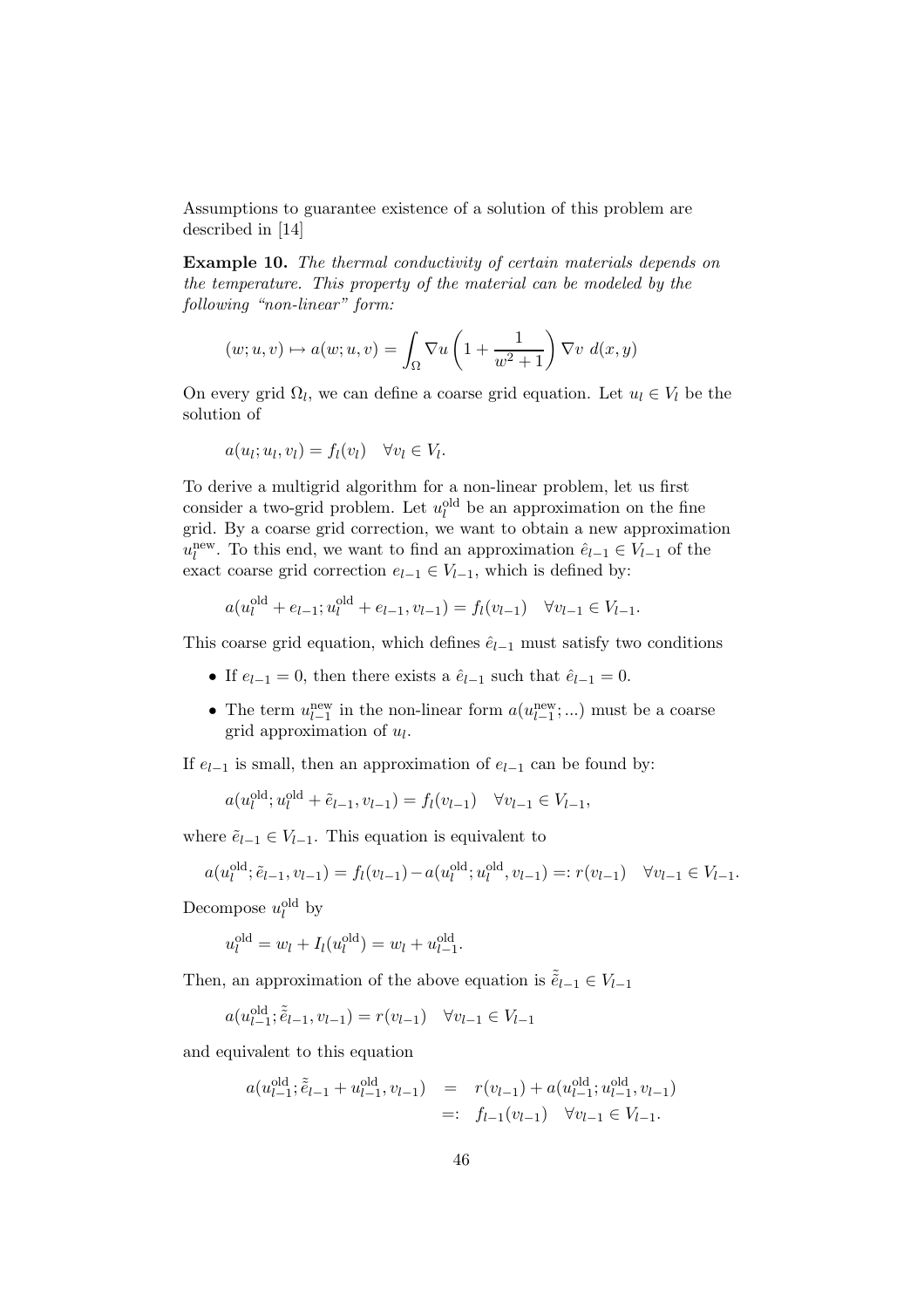Thus, we can define the following coarse grid equation

$$
a(u_{l-1}^{\text{new}}; u_{l-1}^{\text{new}}, v_{l-1}) = f_{l-1}(v_{l-1}) \quad \forall v_{l-1} \in V_{l-1},
$$

where  $u_{l-1}^{\text{new}}$  is an approximation of  $\tilde{\tilde{e}}_{l-1} + u_{l-1}^{\text{old}}$ . Now, define

$$
\hat{e}_{l-1} := u_{l-1}^{\text{new}} - u_{l-1}^{\text{old}}.
$$

One can see that the above coarse grid equation describes the non-linearity of the equation. Furthermore, the following lemma holds:

Lemma 1. If  $e_{l-1} = 0$ , then  $\hat{e}_{l-1} = 0$ .

*Proof.* If  $e_{l-1} = 0$ , then  $r_{l-1} = 0$ . By the positive definiteness of  $a(u_{l-1}^{\text{old}}; \cdot, \cdot)$ , we get  $\tilde{e}_{l-1} = 0$ . This implies  $u_{l-1}^{\text{new}} = u_{l-1}^{\text{old}}$ . Thus,  $\hat{e}_{l-1} = 0$ .  $\Box$ 

From the above equations we see that

$$
f(v_{l-1}) = r(v_{l-1}) + a(u_{l-1}^{\text{old}}; u_{l-1}^{\text{old}}, v_{l-1})
$$
  
=  $f(v_{l-1}) - a(u_{l}^{\text{old}}; u_{l}^{\text{old}}, v_{l-1}) + a(u_{l-1}^{\text{old}}; u_{l-1}^{\text{old}}, v_{l-1})$ 

and

$$
u_l^{\text{new}} = u_l^{\text{old}} + u_{l-1}^{\text{new}} - u_{l-1}^{\text{old}}
$$
  
= 
$$
u_{l-1}^{\text{new}} + H_l(u_l^{\text{old}}).
$$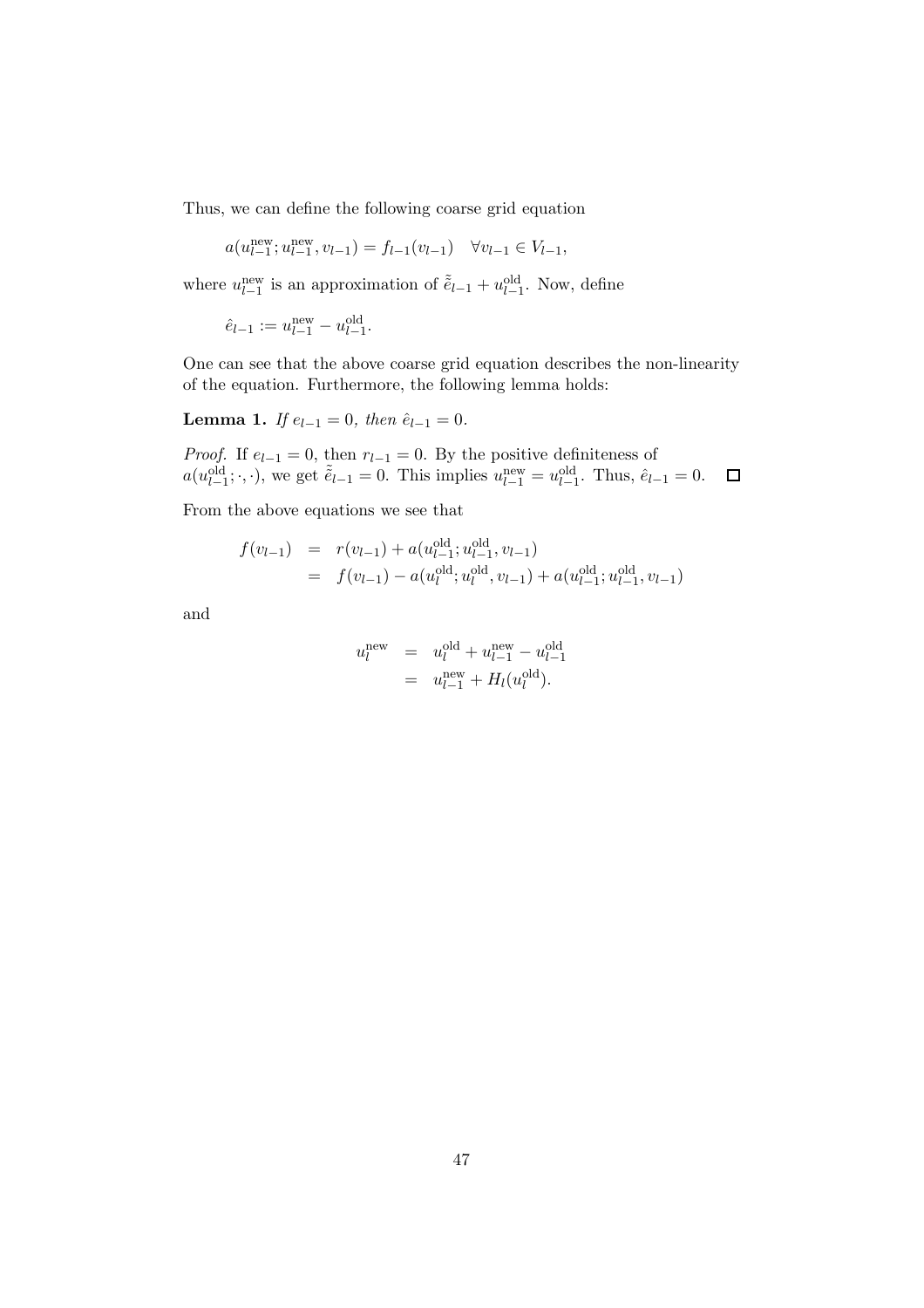### Multigrid algorithm for non-linear problems (here only V-cycle)

If  $l = 1$  then  $MGM(u_1^k, f_1, 1) = u_1^{k,3} = u_{h_1}$ 

If  $l > 1$  then

Step 1 ( $\nu_1$ -pre–smoothing)

 $u_l^{k,1} = \mathcal{S}_{l,f_l}^{\ \ v_1}$  $\hat{u}_{l,f_l}^{v_1}(u_l^k)$ 

Step 2 (Coarse grid correction)

Store hierarchical surplus:  $w_l := H(u_l^{k,1})$  $\binom{k+1}{l}$ . Coarse right hand side:

$$
f_{l-1}(v_{l-1}) := f_l(v_{l-1}) -
$$
  
\n
$$
a(u_l^{k,1}; u_l^{k,1}, v_{l-1}) + a(I_{l-1}(u_l^{k,1}); I_{l-1}(u_l^{k,1}), v_{l-1})
$$
  
\n
$$
\forall v_{l-1} \in V_{l-1}.
$$

Recursive call:  $u_{l-1}^{k,3} = MGM(u_l^{k,1})$  $\binom{k+1}{l}, f_{l-1}, l-1)$ Correction :  $u_l^{k,2} = u_{l-1}^{k,3} + w_l$ 

Step 3 ( $\nu$ <sub>2</sub>-post–smoothing)

$$
MGM(x_l^k,f_l,l)=u_l^{k,3}=\mathcal{S}_{l,b_l}^{\ v_2}(u_l^{k,2})
$$

Remark 1. This algorithm coincides with the multigrid algorithm with hierarchical surplus in section 3.2, if a is a bilinear form. This means that a is independent of the first parameter:

 $a(w_1; u, v) = a(w_2; u, v) \quad \forall w_1, w_2.$ 

### 3.4 A Multigrid Algorithm on Adaptive Grids

In this section, we explain a multigrid algorithm on adaptive discretization grids.

Let us first explain an adaptive discretization for finite elements. To this end, let

 $V_{h_1} \subset V_{h_2} \subset ... \subset V_{h_{\text{max}}}$ 

be a sequence of finite element spaces  $V_{h_i}$  with respect to the meshsize  $h_i$ . Furthermore, let  $\Omega_{h_i}$  be the discretization grid corresponding to  $V_{h_i}$  and  $(v_p^{h_i})_{p \in \Omega_{h_i}}$  the set of nodal basis functions, such that

$$
V_{h_i} = \text{span}\left\{v_p^{h_i} \mid p \in \Omega_{h_i}\right\}
$$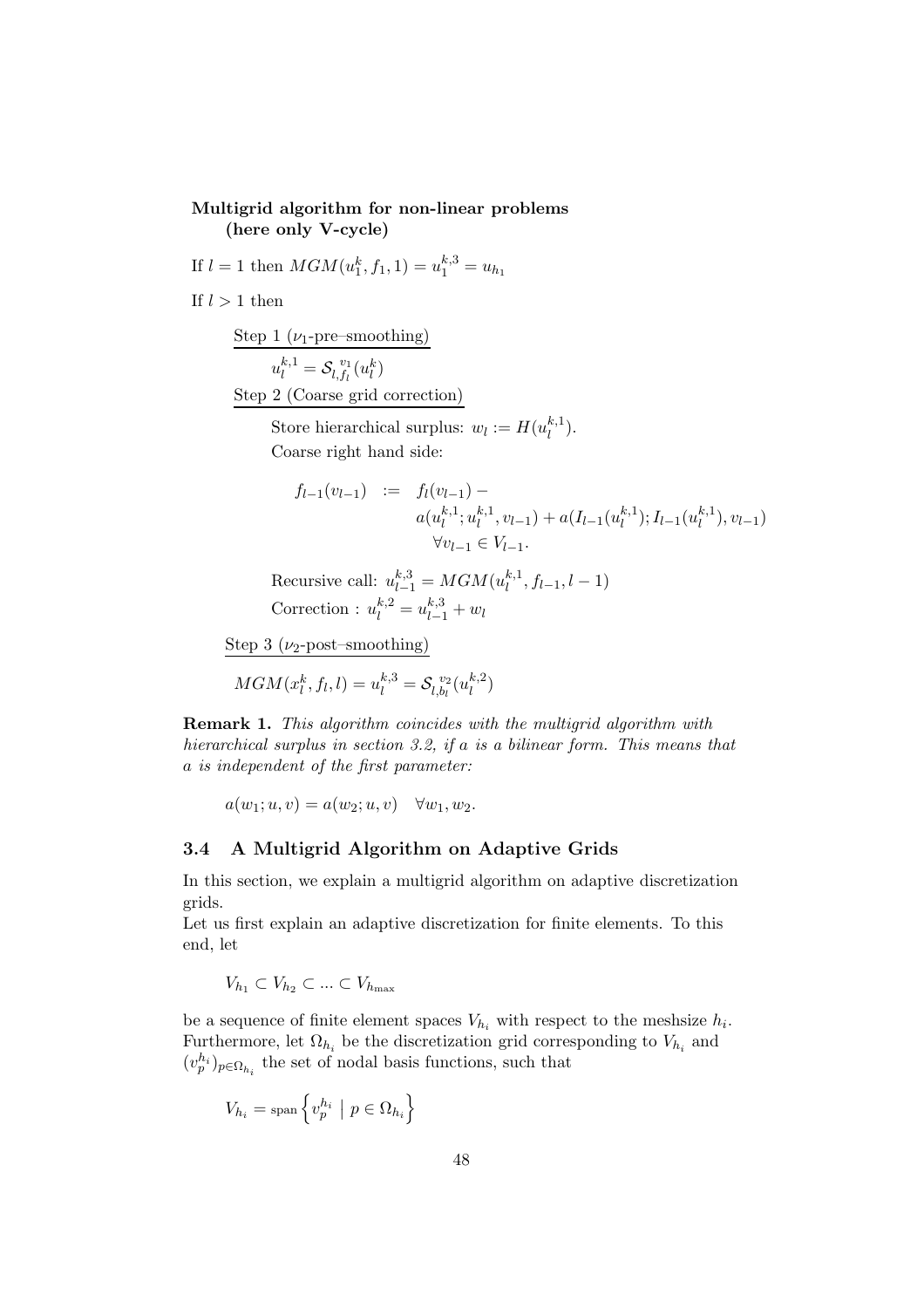To obtain an adaptive discretization, choose a sequence

 $\Omega_1, \Omega_2, ..., \Omega_{\text{max}}$ 

such that

$$
\Omega_l\subset\Omega_{h_l}.
$$

Then, let us define the spaces

$$
V_i = \text{span}\left\{v_p^{h_i} \mid p \in \Omega_i\right\}
$$

$$
V_{\text{adaptive}} = \text{span}\bigcup_{i=1}^{\max} V_i.
$$

The adaptive discretization is defined by:

**Problem 5** (Adaptive Discretization). Find  $u \in V_{l_{adaptive}}$  such that

$$
a(u, v) = f(v) \quad \forall v \in V_{l_{adaptive}}.
$$

An iterative solver for this linear equation system is the multigrid algorithm with hierarchical surplus in section 3.2. A Gauss-Seidel iteration can be constructed by the subspaces

$$
V_{r,i} := V_{r,h_i} \cap V_i \quad V_{b,i} := V_{b,h_i} \cap V_i \quad V_{g,i} := V_{g,h_i} \cap V_i \quad V_{y,i} := V_{y,h_i} \cap V_i.
$$

The difficulty in an efficient implementation of this multigrid algorithm is the implementation of

- the Gauss-Seidel relaxation (or the implementation of stencil operators) and
- the interpolation and restriction operators.

To avoid this problem, we construct a grid  $\tilde{\Omega}_i \supset \Omega_i$ ,  $\tilde{\Omega}_i \subset \Omega_{h_i}$ , with hanging nodes and we permit only subgrids  $\Omega_i$  with a certain refinement property. First, let us define the neighbor points  $\mathcal{N}_i(p)$  on level i for a grid point  $p \in \Omega_{h_i}$ .  $\mathcal{N}_i(p)$  is the set of points of  $\Omega_{h_i}$ , which is needed to apply a stencil operator at the point  $p$ . Now, define

$$
\tilde{\Omega}_i := \bigcup_{p \in \Omega_i} \mathcal{N}_i(p)
$$

Using this grid  $\tilde{\Omega}_i$ , we can perform a Gauss-Seidel iteration on  $\Omega_i$  by treating the points  $\tilde{\Omega}_i \backslash \Omega_i$  as points with inhomogeneous Dirichlet boundary conditions.

For the implementation of efficient interpolation operators, we assume that the following refinement property holds: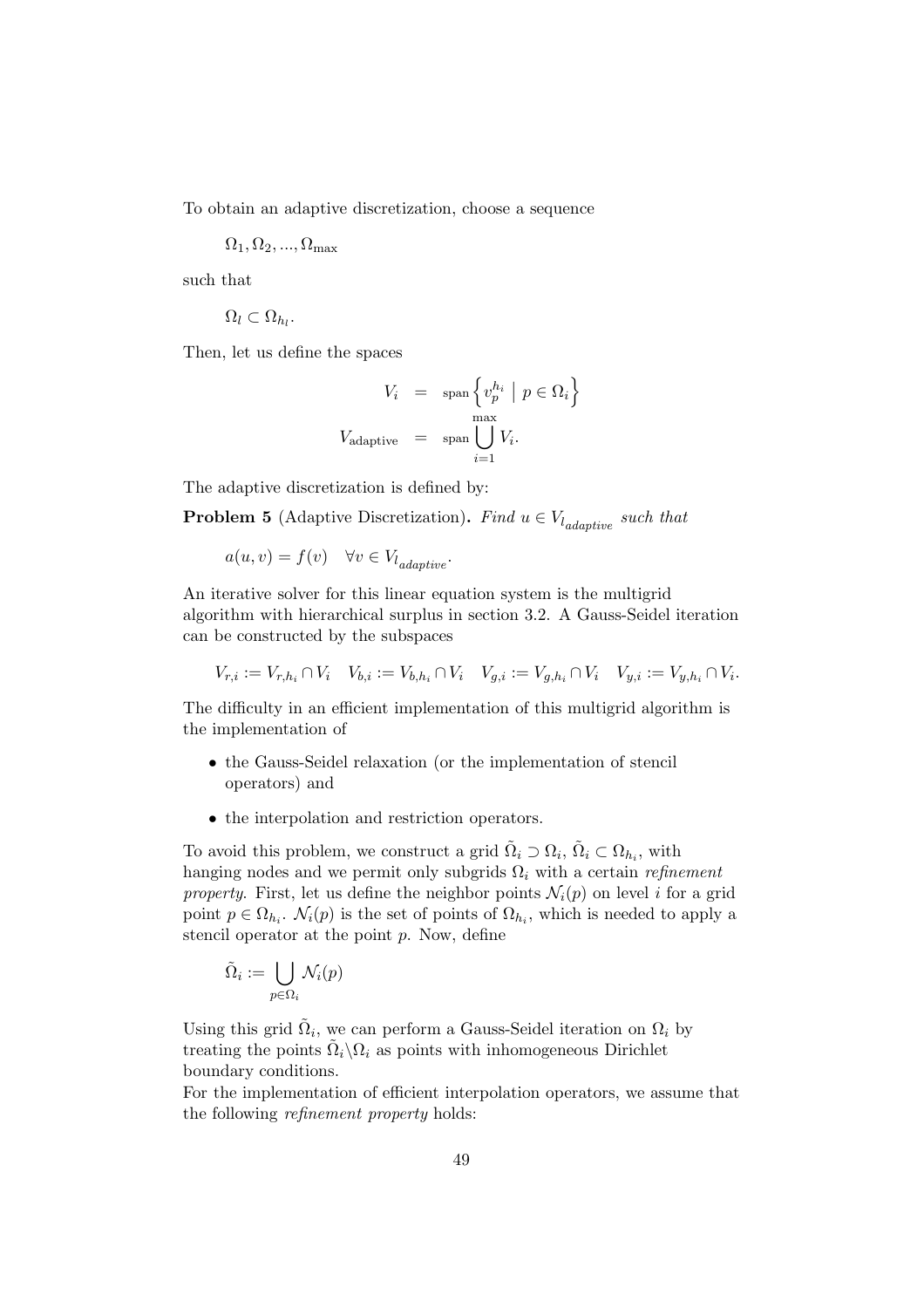## Refinement Property

For every  $p \in \tilde{\Omega}_i \backslash \Omega_{h_{i-1}}$  the following equation is satisfied:

 $\mathcal{N}_i(p) \cap \Omega_{h_{i-1}} \subset \Omega_{i-1}.$ 

Figure 14 shows an adaptive grid with two levels and hanging nodes.



Figure 14: Adaptive grid.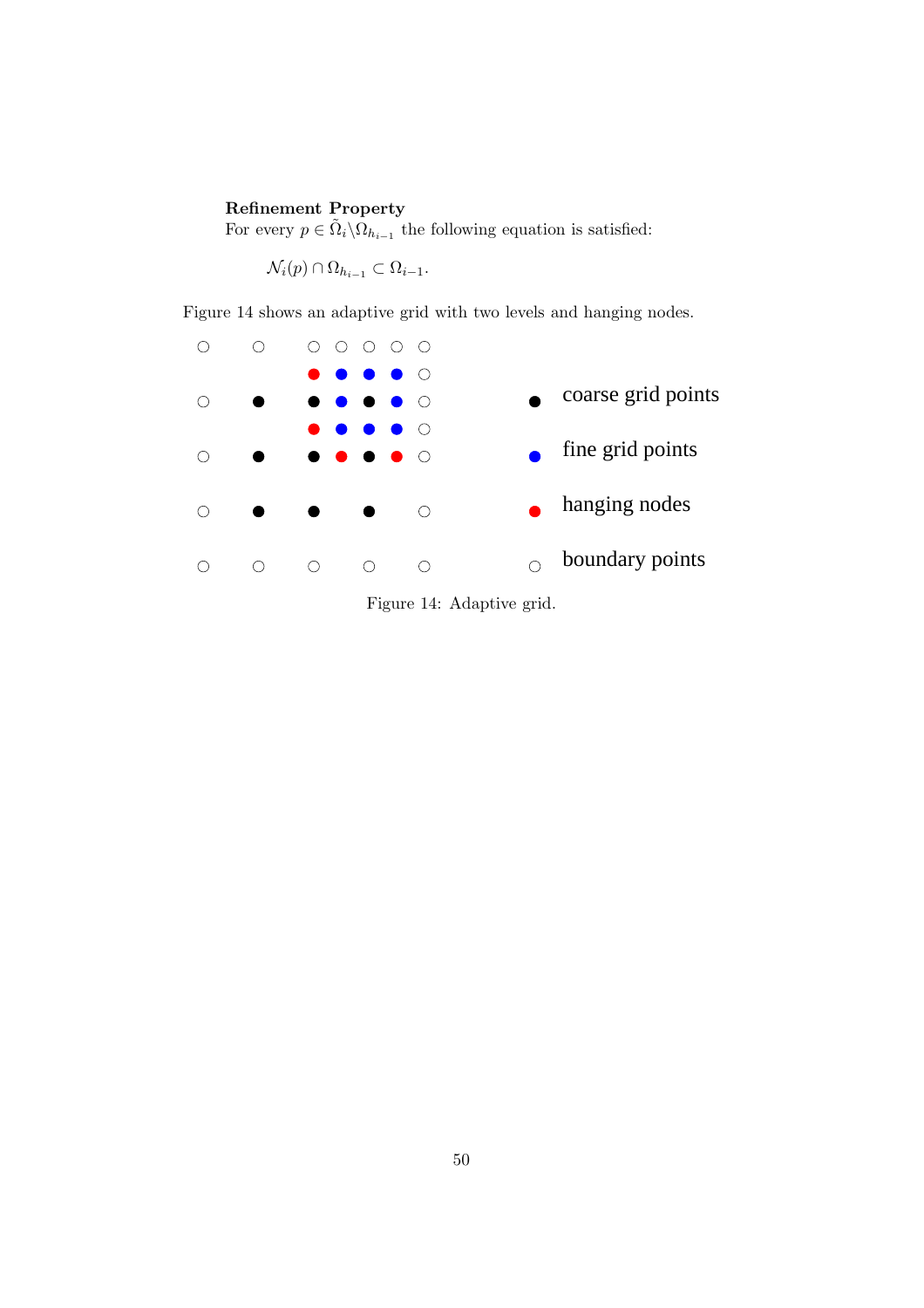# 4 Analysis of Multigrid Algorithms on a Complementary Space

See [3], [4], [11], [1] and [2] for further literature.

### 4.1 Analysis for a Symmetric Bilinear Form

Let  $\mathcal{V}_1 \subset \mathcal{V}_2 \subset \ldots \subset \mathcal{V}_n$  be a sequence of vector spaces and let a be a symmetric positive bilinear form

$$
a:\mathcal{V}_n\times\mathcal{V}_n\in\mathbb{R}.
$$

Then,  $V_n$  is a Hilbert space with scalar product a, which induces the norm  $\|\cdot\|$ . For  $f_i \in \mathcal{V}'_i$  consider the problem

**Problem 6.** Find  $u_i \in V_i$  such that

$$
a(u_i, v) = f_i(v) \qquad \forall v \in V_i.
$$
\n
$$
(71)
$$

Furthermore, let us assume that  $\mathcal{W}_i$  is a subspace of  $\mathcal{V}_i$  such that we obtain the direct sum

 $\mathcal{V}_i = \mathcal{W}_i \oplus \mathcal{V}_{i-1}.$ 

Such subspaces  $\mathcal{W}_i$  are called complementary subspaces. A simple construction of a complementary subspaces  $\mathcal{W}_i$  can be a obtained by the hierarchical construction as in Example 8 and 9.

The corresponding subspace correction method with recursion parameter  $\mu$ can be described as follows:

**Algorithm 1** (Multilevel cycle with exact subspace correction  $(i, (\mu_k))$ ).

Let  $u_{i,1,0} \in \mathcal{V}_i$  be an approximate solution of equation (71). If  $i = 1$ , let  $u_{i,\mu_i,3}$  be the exact solution of equation (71).

Otherwise, perform the following steps.

1. A priori exact subspace correction:

Find  $w'_i \in \mathcal{W}_i$  such that  $a(u_{i,1,0} + w'_i, w_i) = f_i(w_i) \quad \forall w_i \in \mathcal{W}_i$ . Let  $u_{i,1,1} = u_{i,1,0} + w'_i$ 

For  $\mu = 1, \ldots, \mu_i, d\omega$ :

BEGIN

2. Coarse-grid correction:

Define  $f_{i-1} \in \mathcal{V}'_{i-1}$  by:

 $f_{i-1}(v_{i-1}) = f_i(v_{i-1}) - a(u_{i,\mu,1},v_{i-1}) \ \forall \, v_{i-1} \in \mathcal{V}_{i-1}.$ Let  $\tilde{u}_{i-1} \in \mathcal{V}_{i-1}$  be the approximate solution of equation (71) obtained by Multilevel cycle with exact subspace correction  $(i - 1, (\mu_k), \nu)$  and initial approximation  $u_{i-1,1,0} = 0$  ( $\tilde{u}_{i-1} = u_{i-1, u_{i-1},3}$ ). Let  $u_{i,\mu,2} = u_{i,\mu,1} + \tilde{u}_{i-1}.$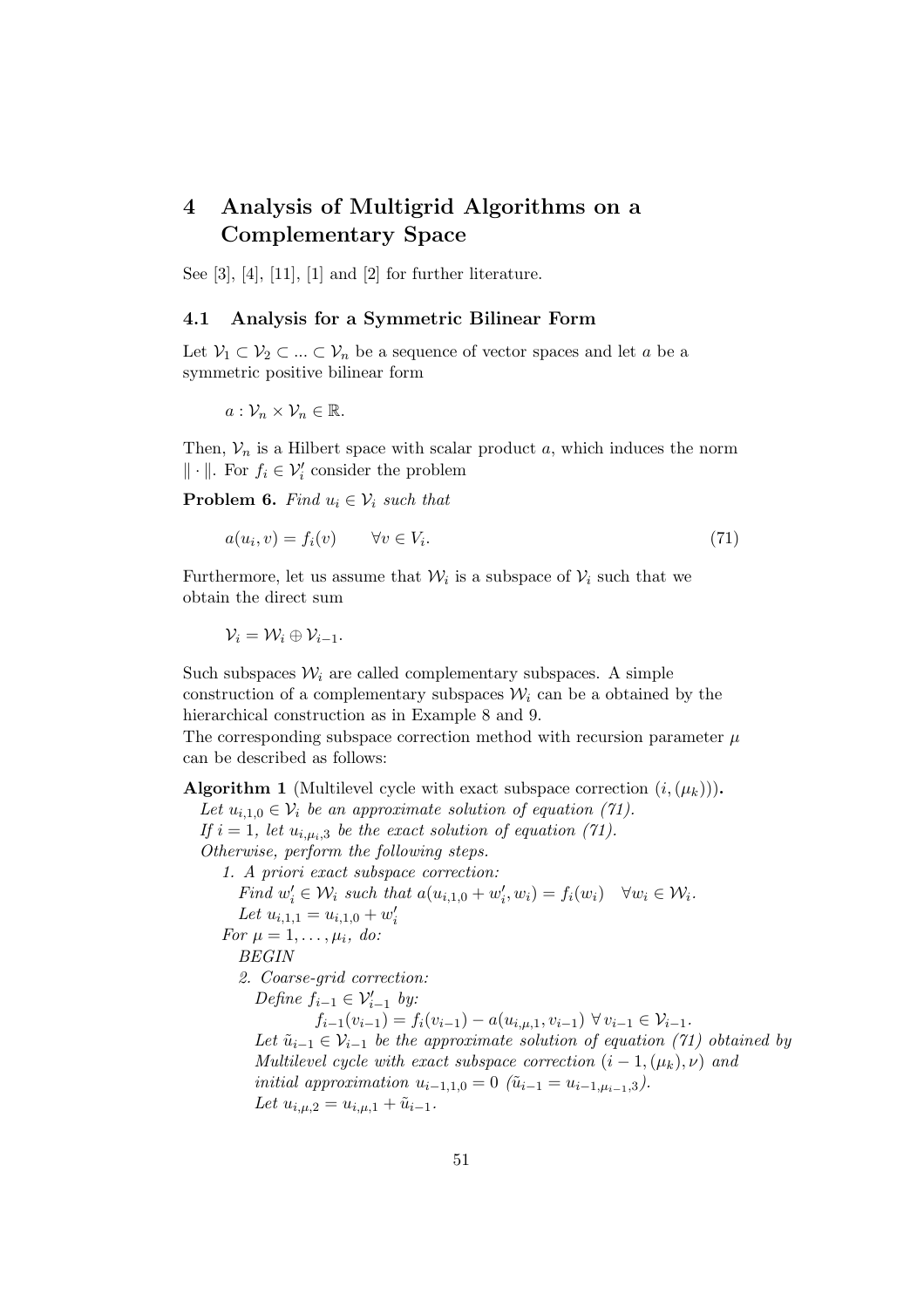\n- 3. A posteriori exact subspace correction: Find 
$$
w'_i \in \mathcal{W}_i
$$
 such that  $a(u_{i,\mu,2} + w'_i, w_i) = f_i(w_i) \quad \forall w_i \in \mathcal{W}_i$ . Let  $u_{i,\mu,3} = u_{i,\mu,2} + w'_i$ . Let  $u_{i,\mu+1,1} = u_{i,\mu,3}$ . END
\n- return  $u_{i,\mu,2}$ .
\n

Return  $u_{i,\mu_i,3}$ .

In case of a direct splitting  $V_i = W_i \oplus V_{i-1}$ , the equation system on  $W_i$ usually is much easier to solve than the equation system on the complete space  $V_i$ . Therefore, we assume that there exists a fast iterative solver  $S_{i,sm}$  for the linear equation system on  $\mathcal{W}_i$ . This means, that  $S_{i,sm}$  is a linear iterative solver for solving the problem

### Problem 7.

$$
a(u_i, v) = g_i(v) \qquad \forall v \in V_i.
$$
\n
$$
(72)
$$

for a given  $g \in V'_i$ , such that the the convergence rate of  $\mathcal{S}_{i, \text{sm}}$  does not depend on the number of unknowns. This is stated in the following assumption:

**Assumption A:** Assume that there are constants  $0 < C<sub>sm</sub>$  and  $0 \leq \rho_{\rm sm} < 1$  independent of i such that

$$
\|(C_{i,\text{sm}})^\nu(w)\|\leq C_{\text{sm}}\rho_{\text{sm}}^\nu\|w\|\quad \forall w\in \mathcal{W}_i,\quad 2\leq i\leq n.
$$

The convergence rate of the whole multilevel algorithm can be estimated by the constant  $C_{\rm sm}$ , if the spaces  $\mathcal{W}_i$  are a-orthogonal. This follows by the observation that, in this case, a correction in the direction of  $\mathcal{W}_i$  does not influence the correction in the direction of another subspace  $\mathcal{W}_i$ . This leads to the conjecture that the convergence rate of the multilevel algorithm depends on the angle between the coarse-grid space  $\mathcal{V}_{i-1}$  and the complementary space  $\mathcal{W}_i$ . By (92) this implies that the convergence of the multilevel algorithm depends on the strengthened Cauchy-Schwarz inequality between  $\mathcal{V}_{i-1}$  and  $\mathcal{W}_i$ . The aim of this section is to study the convergence rate of the multilevel algorithm with respect to the constant

 $\gamma(\mathcal{V}_{i-1},\mathcal{W}_i).$ 

To this end, let us assume the following:

**Assumption B:** Assume that there is a constant  $0 \leq \gamma < 1$ such that

$$
\gamma(\mathcal{V}_{i-1}, \mathcal{W}_i) = \sup_{v \in \mathcal{V}_{i-1}, w \in \mathcal{W}_i} \frac{a(v, w)}{\|v\| \|w\|} \le \gamma, \quad 2 \le i \le n.
$$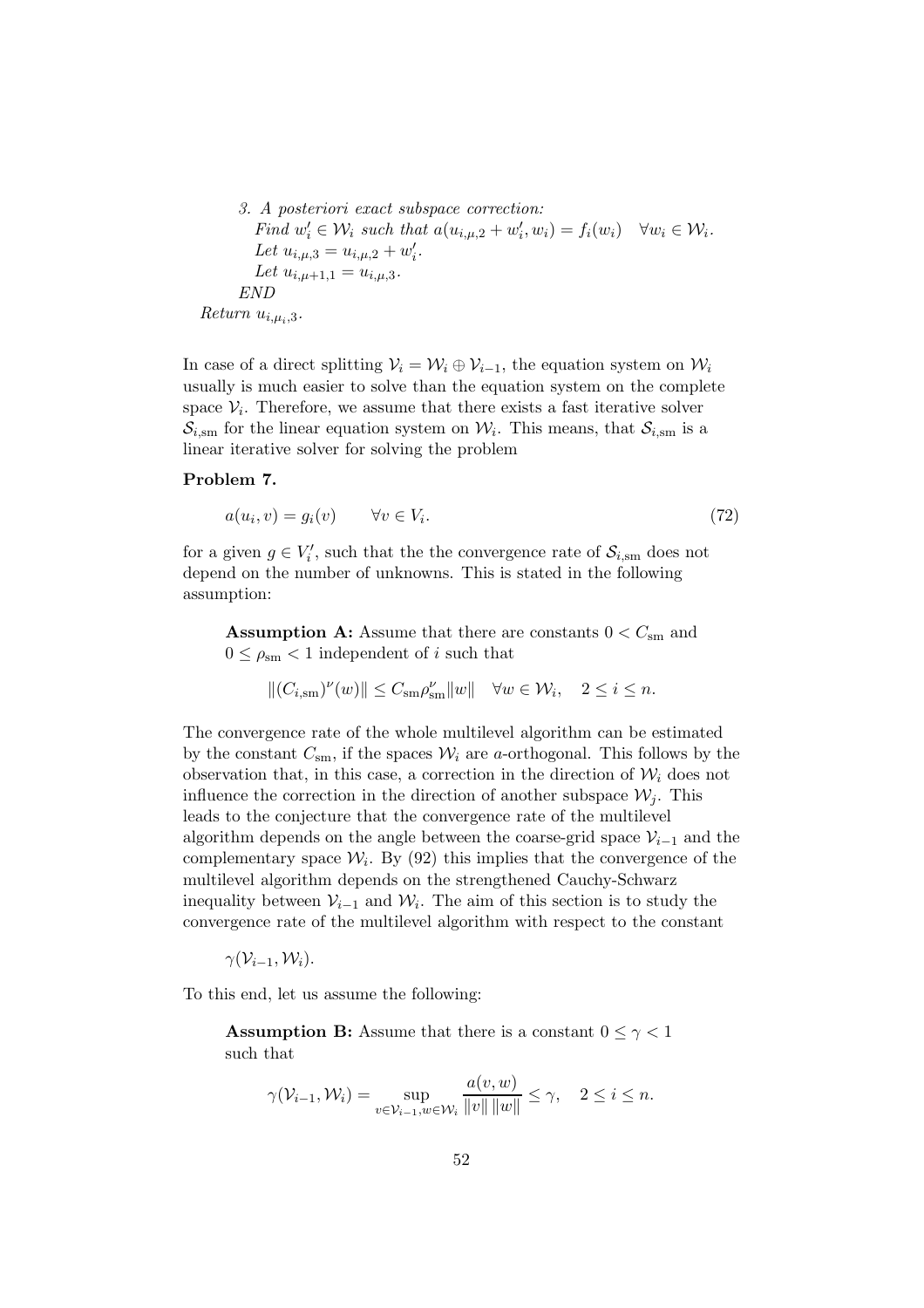

Figure 15: The vectors  $v'_{i-1}$ ,  $w'_{i}$ ,  $u_i - \hat{u}_{i,\mu,2}$ , and  $u_i - \hat{u}_{i,\mu,2} + \lambda' w'_{i}$ .

In case of the hierarchical construction and bilinear finite elements, one can prove  $\gamma = \sqrt{\frac{3}{8}}$  $\frac{3}{8}$  for Poisson's equation.

Our proof of convergence of the multilevel cycle involves several steps. The first step is to analyze the two-grid algorithm with exact coarse-grid correction and exact subspace correction on  $\mathcal{W}_i$ . An exact subspace correction can be obtained, if  $\rho_{\rm sm} = 0$ ;

Theorem 2 (Two-grid convergence with exact subspace correction). Assume  $2 \leq i \leq n$  and let  $f_i \in \mathcal{V}'_i$  be given. Assume that  $u_{i,\mu,1} \in \mathcal{V}_i$ ,  $\tilde{u}_{i-1} \in \mathcal{V}_{i-1}$ , and  $\tilde{w}_i \in \mathcal{W}_i$ , such that

$$
a(u_{i,\mu,1}, w_i) = f_i(w_i) \text{ for every } w_i \in \mathcal{W}_i,
$$
  
\n
$$
a(u_{i,\mu,1} + \tilde{u}_{i-1}, v_{i-1}) = f_i(v_{i-1}) \text{ for every } v_{i-1} \in \mathcal{V}_{i-1}, \text{ and}
$$
  
\n
$$
a(u_{i,\mu,1} + \tilde{u}_{i-1} + \tilde{w}_i, w_i) = f_i(w_i) \text{ for every } w_i \in \mathcal{W}_i.
$$

Define

$$
\hat{u}_{i,\mu,2} = u_{i,\mu,1} + \tilde{u}_{i-1} \quad and \quad \hat{u}_{i,\mu,3} = u_{i,\mu,1} + \tilde{u}_{i-1} + \tilde{w}_i.
$$

Note that  $\hat{u}_{i,\mu,3}$  is the solution of the two-grid algorithm with an exact subspace correction corresponding to the spaces  $\mathcal{V}_i$  and  $\mathcal{V}_{i-1}$ . For this algorithm, we obtain

$$
||u_i - \hat{u}_{i,\mu,3}|| \leq \gamma^2 ||u_i - u_{i,\mu,1}||.
$$

Proof. First, we prove

$$
||u_i - \hat{u}_{i,\mu,3}|| \le \gamma ||u_i - \hat{u}_{i,\mu,2}||.
$$

Let us write  $u_i - \hat{u}_{i,\mu,2} = v'_{i-1} + w'_i$  where  $v'_{i-1} \in \mathcal{V}_{i-1}$  and  $w'_i \in \mathcal{W}_i$ . Obviously, it is

$$
||u_i - \hat{u}_{i,\mu,3}|| = \min_{w_i \in \mathcal{W}_i} ||u_i - (\hat{u}_{i,\mu,2} + w_i)|| \le \min_{\lambda \in \mathbb{R}} ||u_i - (\hat{u}_{i,\mu,2} - \lambda w_i')||. \tag{73}
$$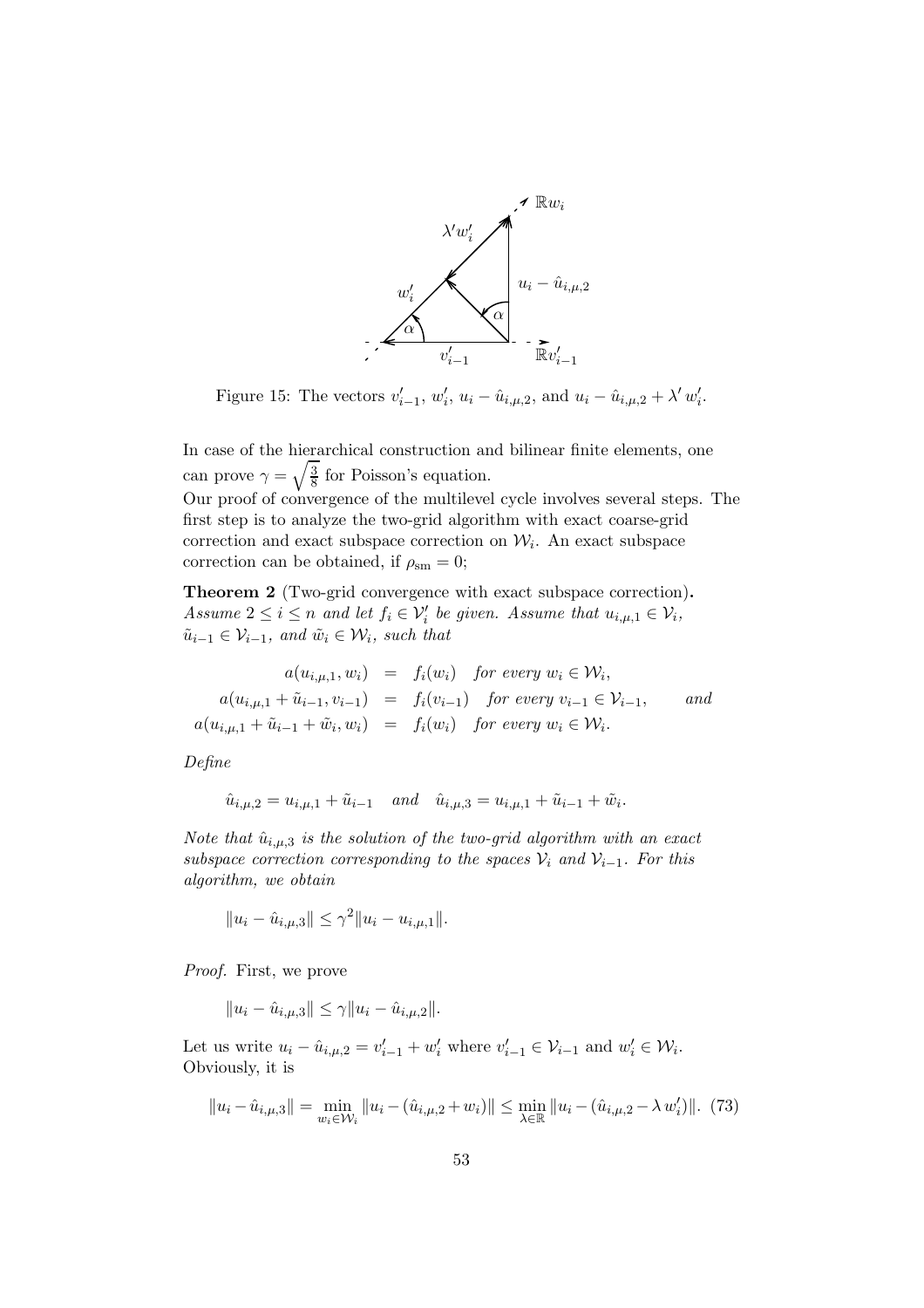Let  $\lambda' \in \mathbb{R}$  such that

$$
\min_{\lambda \in \mathbb{R}} \|u_i - \hat{u}_{i,\mu,2} + \lambda w'_i\| = \|u_i - \hat{u}_{i,\mu,2} + \lambda' w'_i\|.
$$
\n(74)

The vectors  $v'_{i-1}$  and  $w'_{i}$  span a 2-dimensional Hilbert space with scalar product  $\langle \cdot , \cdot \rangle$ .

Therefore, (74) is equivalent to

$$
a(u_i - \hat{u}_{i,\mu,2} + \lambda' w'_i, w'_i) = 0.
$$

This means that  $u_i - \hat{u}_{i,\mu,2} + \lambda' w'_i$  is orthogonal to  $w'_i$ . By equation (71), we get

$$
a(u_i - \hat{u}_{i,\mu,2}, v'_{i-1}) = 0.
$$

This means that  $u_i - \hat{u}_{i,\mu,2}$  is orthogonal to  $v'_{i-1}$ . Figure 15 depicts this geometric behavior of the vectors  $v'_{i-1}$ ,  $w'_i$ ,  $u_i - \hat{u}_{i,\mu,2}$ , and  $u_i - \hat{u}_{i,\mu,2} + \lambda' w'_i$ . One can see that the angle  $\alpha$  between  $-v'_{i-1}$  and  $w'_{i}$  is the angle between  $u_i - \hat{u}_{i,\mu,2}$  and  $u_i - \hat{u}_{i,\mu,2} + \lambda' w'_i$ . Therefore, by assumption **B**, we get

$$
||u_i - \hat{u}_{i,\mu,2} + \lambda' w'_i|| = \cos(\alpha) ||u_i - \hat{u}_{i,\mu,2}|| = \frac{\langle -w'_i, v'_{i-1} \rangle}{||w'_i|| ||v'_{i-1}||} ||u_i - \hat{u}_{i,\mu,2}|| \le \gamma ||u_i - \hat{u}_{i,\mu,2}||.
$$

Thus by (74) and (73), we obtain

$$
||u_i - \hat{u}_{i,\mu,3}|| \le \gamma ||u_i - \hat{u}_{i,\mu,2}||. \tag{75}
$$

Analogously, we get

 $||u_i - \hat{u}_{i,\mu,2}|| \leq \gamma ||u_i - u_{i,\mu,1}||.$ 

The last two inequalities complete the proof. q.e.d.

Now, we generalize this theorem for the case of a recursive coarse-grid correction and exact subspace correction (Algorithm 1).

Theorem 3 (Convergence of the multilevel cycle with exact subspace correction).

Assume that  $\rho_{sm} = 0$  and let  $u_i$  be the solution of equation (71). Define

$$
\rho_i = \sup_{u_i - u_{i,1,0} \in \mathcal{V}_i} \frac{\|u_i - u_{i,\mu_i,3}\|}{\|u_i - u_{i,1,0}\|}, \quad 1 \le i \le n,
$$

which is the sharp convergence factor bound for the multilevel cycle with exact subspace correction. Then the following recursion formula holds:

$$
\rho_i \le (\gamma^2 + \rho_{i-1}(1-\gamma^2))^{\mu_i}, \quad 2 \le i \le n, \n\rho_1 = 0.
$$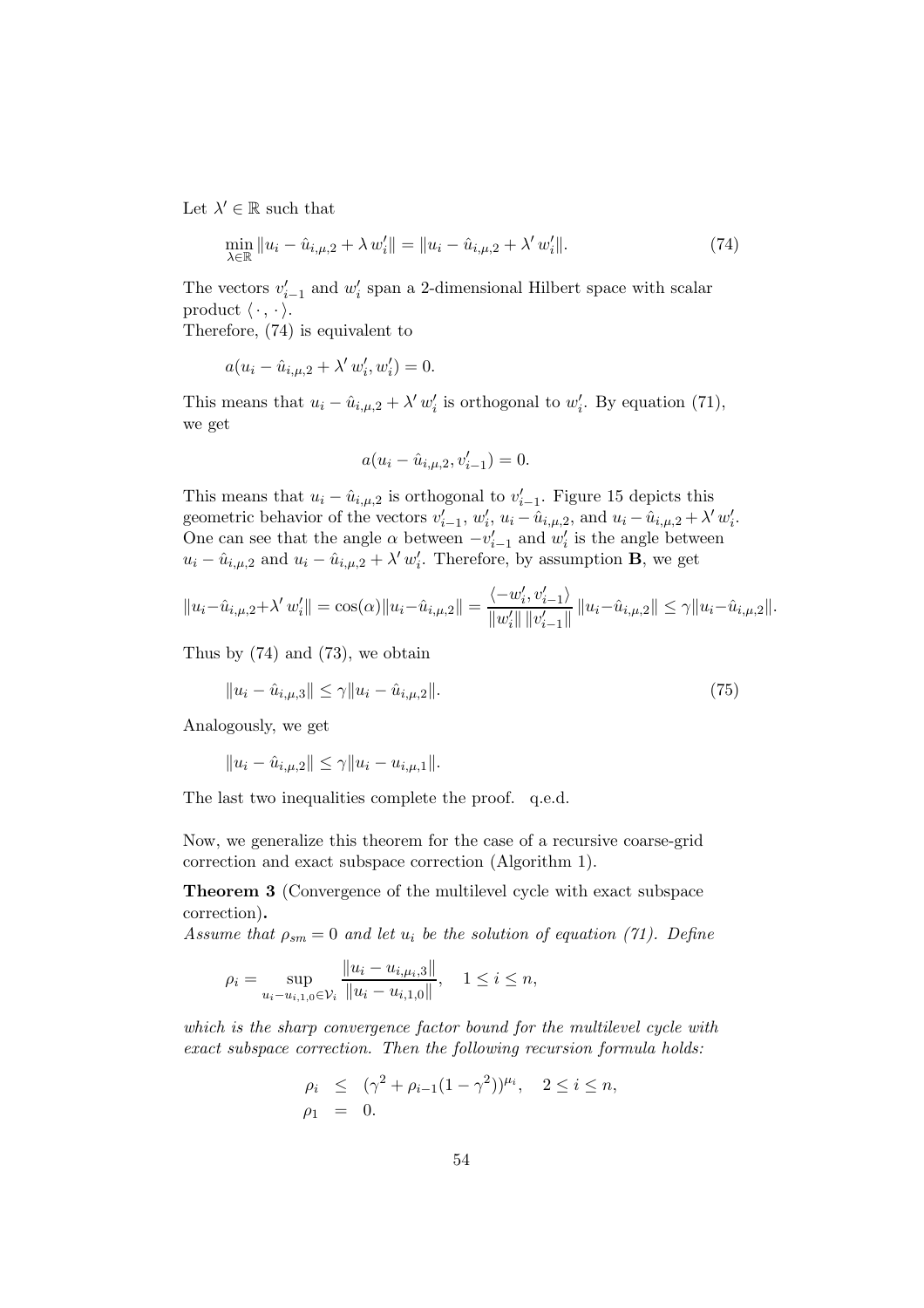*Proof.* Assume  $1 \leq \mu \leq \mu_i$ . Let  $\hat{u}_{i,\mu,2}$  be the result of the exact coarse-grid correction in Step 2 of the multilevel cycle. Furthermore, let  $\hat{u}_{i,\mu,3}$  be the result of the exact subspace correction in Step 3 using the exact coarse-grid correction  $\hat{u}_{i,\mu,2}$ . This means

$$
a(\hat{u}_{i,\mu,3}, w_i) = f_i(w_i) \text{ for every } w_i \in \mathcal{W}_i \text{ and}
$$
  

$$
\hat{u}_{i,\mu,3} - \hat{u}_{i,\mu,2} = \hat{w}_i \in \mathcal{W}_i.
$$

Let us introduce the following auxiliary function

$$
w_{\text{aux}} := (1 - \rho_{i-1})(\hat{u}_{i,\mu,3} - \hat{u}_{i,\mu,2}).
$$

Obviously, it is  $w_{\text{aux}} \in \mathcal{W}_i$ . Therefore, we get

$$
||u_{i,\mu,3} - u_i|| = \min_{w \in \mathcal{W}_i} ||(u_{i,\mu,2} + w) - u_i|| \leq
$$
\n
$$
\leq ||(u_{i,\mu,2} + w_{\text{aux}}) - u_i|| \leq
$$
\n
$$
\leq ||\rho_{i-1}(\hat{u}_{i,\mu,2} - u_i) + u_{i,\mu,2} - \hat{u}_{i,\mu,2}|| + (1 - \rho_{i-1})||\hat{u}_{i,\mu,3} - u_i||.
$$
\n(76)

 $\rho_{i-1}(\hat{u}_{i,\mu,2}-u_i)$  is orthogonal to  $u_{i,\mu,2}-\hat{u}_{i,\mu,2} \in \mathcal{V}_{i-1}$ . By Phytagoras' Theorem, we get

$$
\rho_{i-1}^2 \|\hat{u}_{i,\mu,2} - u_i\|^2 + \|u_{i,\mu,2} - \hat{u}_{i,\mu,2}\|^2 = \|\rho_{i-1}(\hat{u}_{i,\mu,2} - u_i) + u_{i,\mu,2} - \hat{u}_{i,\mu,2}\|^2. \tag{77}
$$

Furthermore,  $\hat{u}_{i,\mu,2} - u_i$  is orthogonal to  $u_{i,\mu,1} - \hat{u}_{i,\mu,2} \in \mathcal{V}_{i-1}$ . This implies

$$
\|\hat{u}_{i,\mu,2} - u_i\|^2 + \|u_{i,\mu,1} - \hat{u}_{i,\mu,2}\|^2 = \|u_{i,\mu,1} - u_i\|^2. \tag{78}
$$

By Theorem 2, we obtain

$$
||u_i - \hat{u}_{i,\mu,3}|| \le \gamma^2 ||u_{i,\mu,1} - u_i||. \tag{79}
$$

By the error reduction of the coarse-grid correction, we get

$$
||u_{i,\mu,2} - \hat{u}_{i,\mu,2}|| \le \rho_{i-1} ||u_{i,\mu,1} - \hat{u}_{i,\mu,2}||. \tag{80}
$$

By (76), (77), (78), (79), and (80), we obtain

$$
||u_{i,\mu,3} - u_i|| \leq (\rho_{i-1} + (1 - \rho_{i-1})\gamma^2) ||u_{i,\mu,1} - u_i|| \leq (81)
$$
  
 
$$
\leq (\gamma^2 + \rho_{i-1}(1 - \gamma^2)) ||u_{i,\mu,1} - u_i||.
$$

This implies

$$
||u_{i,\mu_i,3} - u_i|| \leq (\gamma^2 + \rho_{i-1}(1-\gamma^2))^{\mu_i} ||u_{i,1,1} - u_i||.
$$

Obviously, it is

$$
||u_{i,1,1}-u_i|| \leq ||u_{i,1,0}-u_i||.
$$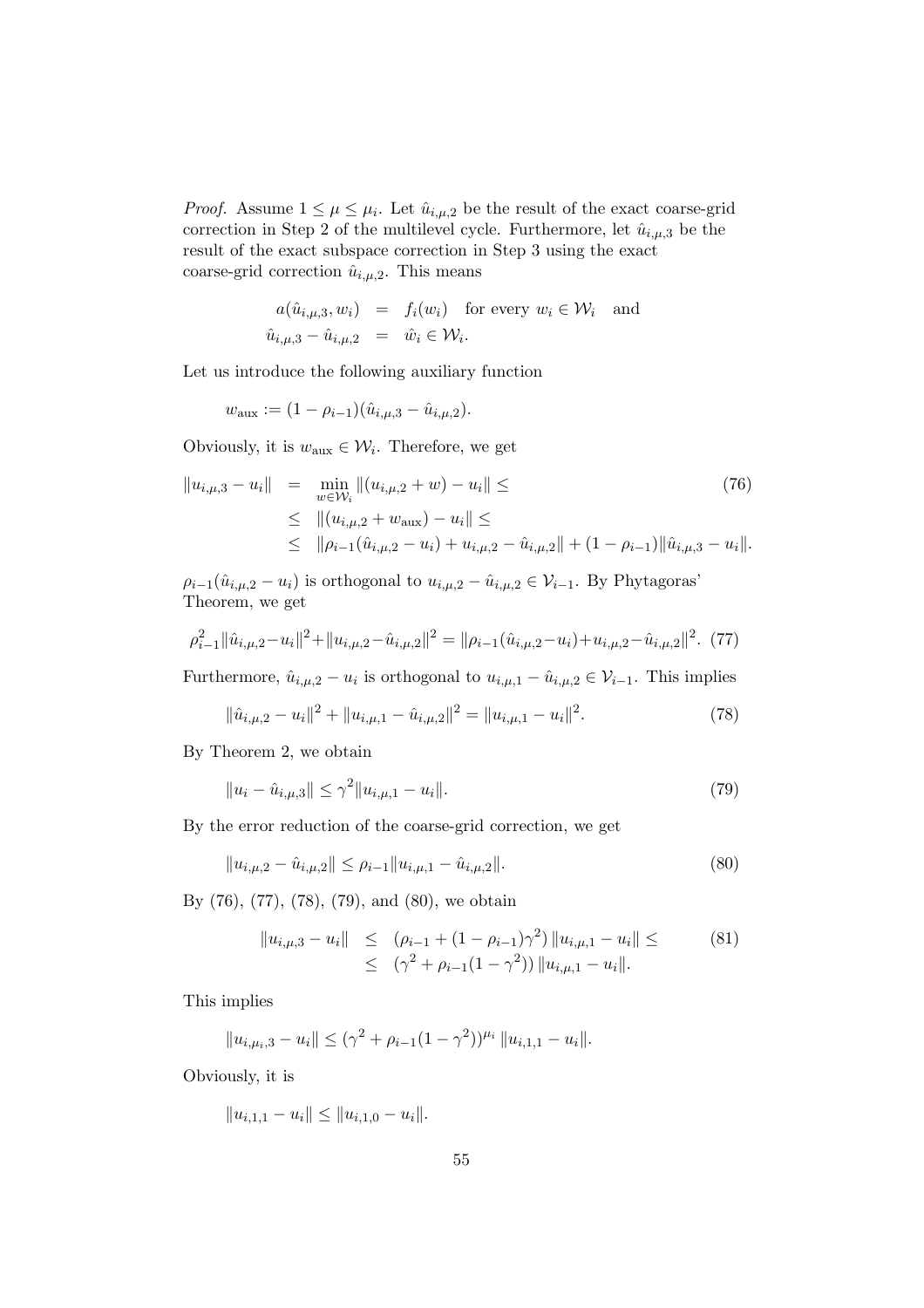This completes the proof. q.e.d.

In practical application, it is important to choose  $\mu_i$  as small as possible. Therefore, let us put

$$
\rho_1 = 0 \quad \text{and} \quad (82)
$$
\n
$$
\rho_i = (\gamma^2 + \rho_{i-1}(1 - \gamma^2))^{\mu_i}.
$$

For fixed  $\gamma$  and fixed  $(\mu_k)_{k\in\mathbb{N}}$  it is simple to calculate the limit  $\lim_{i\to\infty}\rho_i$ numerically and to decide if the limit is smaller than 1 or not. We did this for several recursion parameters  $(\mu_k)_{k\in\mathbb{N}}$ . Table The result of this analysis is shown in table 1.

In case of a constant recursion parameter  $(\mu_k)_{k \in \mathbb{N}}$  one can find an explicit formula, which indicates if the the limit  $\lim_{i\to\infty}\rho_i$  is smaller than 1 or not. Lemma 2 states this formula and Table 2 shows some results of this formula.

**Lemma 2.** Assume that  $(\mu_i) = \mu \in \mathbb{N} \setminus \{1\}$  and

$$
\gamma<\gamma_\mu:=\sqrt{1-\frac{1}{\mu}}.
$$

Then, the equation  $(\gamma^2 + \rho(1 - \gamma^2))^{\mu} = \rho$  has a solution  $\rho \in [0, 1]$ . The elements of the sequence (82) are contained in the interval  $[0, \rho]$ .

*Proof.* Let us first prove that the equation  $(\gamma^2 + \rho(1 - \gamma^2))^{\mu} = \rho$  has one solution  $0 \leq \rho < 1$ . A short calculation shows

$$
(\gamma^{2} + \rho(1 - \gamma^{2}))^{\mu} - \rho = (1 + (\rho - 1)(1 - \gamma^{2}))^{\mu} - \rho =
$$
  
= (1 - \rho) p(\rho, \gamma), where  

$$
p(\rho, \gamma) = 1 - \sum_{k=1}^{\mu} {(\mu) (\rho - 1)^{k-1} (1 - \gamma^{2})^{k}}.
$$

Since  $0 \leq \gamma < \gamma_{\mu}$ , the polynomial  $p(\rho, \gamma)$  has the properties

$$
p(1, \gamma) = 1 - \mu(1 - \gamma^2) < 0 \quad \text{and}
$$
  
\n
$$
p(0, \gamma) = 1 + \sum_{k=1}^{\mu} {\mu \choose k} (-1)^k (1 - \gamma^2)^k = (1 - (1 - \gamma^2))^{\mu} \ge 0.
$$

Thus, by the continuity of the function  $p(\rho, \gamma)$ , there is a  $0 \leq \rho < 1$  such that  $p(\rho, \gamma) = 0$ . This implies  $(\gamma^2 + \rho(1 - \gamma^2))^{\mu} = \rho$ . By induction we get that  $\rho_i \in [0, \rho]$ . q.e.d.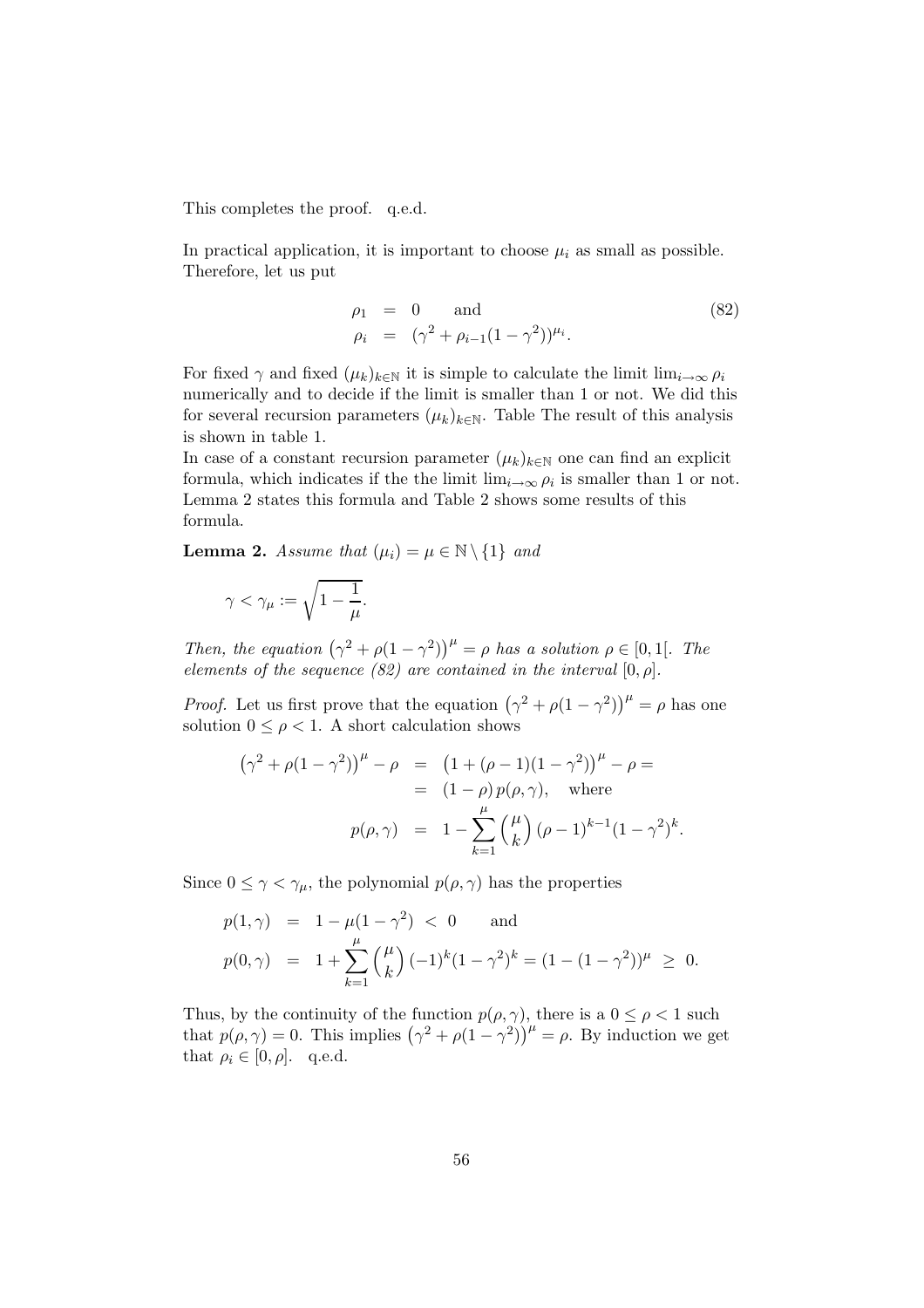|  | $\left( \mu_i \right)$ $\left  1 + \frac{1}{10} \right  1 + \frac{1}{8} \right  1 + \frac{1}{6} \right  1 + \frac{1}{4} \right  1 + \frac{1}{2}$ |  |
|--|--------------------------------------------------------------------------------------------------------------------------------------------------|--|
|  | $\boxed{\gamma_{(\mu_i)}$ 0.2587 0.2880 0.33030 0.39887 0.54119                                                                                  |  |

Table 1: If  $\gamma < \gamma_{(\mu_i)}$ , then there is a  $\rho < 1$  such that  $\rho_i < \rho$  for every *i*.

|                                                                                                   |  | $\mathbf{h}$ |  |  |
|---------------------------------------------------------------------------------------------------|--|--------------|--|--|
| $\eta_{\mu} = \sqrt{\frac{\mu - 1}{\mu}}$ 0.70710 0.81650 0.86602 0.89443 0.91287 0.92582 0.93541 |  |              |  |  |

Table 2: If  $\gamma < \gamma_{\mu}$ , then there is a  $\rho < 1$  such that  $\rho_i < \rho$  for every *i*.

**Example 11** (W-cycle  $\mu = 2$ .). The equation  $(\gamma^2 + \rho(1 - \gamma^2))^2 = \rho$  has the solution

$$
\rho = \frac{\gamma^4}{(\gamma^2 - 1)^2}.\tag{83}
$$

For the hierarchical construction it is  $\gamma = \sqrt{\frac{3}{8}}$  $\frac{3}{8}$  (see Table ??). This leads to  $\rho_i \le \rho = \frac{9}{25} = 0.36$ .

Theorem 3 can be extended to the case of approximate subspace corrections that satisfy assumption  $A$  (see Algorithm ??). This gives Theorem 4 the proof of which can be found in [12]

Theorem 4 (Convergence of the multilevel cycle with an approximate subspace correction). Let

$$
\rho_i = \sup_{u_i - u_{i,1,0} \in \mathcal{V}_i} \frac{\|u_i - u_{i,\mu_i,3}\|}{\|u_i - u_{i,1,0}\|}
$$

be the convergence rate of the general cycle with  $\nu$  smoothing operations. Then, for every  $\epsilon > 0$ , there exists a number  $\nu_{\epsilon}$  which depends only on  $\epsilon$ ,  $\gamma$ ,  $\mu_i, C_{sm}, \textit{ and } \rho_{sm} \textit{ such that:}$ 

If  $\rho_{i-1} \leq 1$ , then the following recursion formula holds

$$
\rho_i \leq (\gamma^2 + \rho_{i-1}(1-\gamma^2))^{\mu_i} + \epsilon,
$$
  
\n
$$
\rho_1 = 0,
$$

for every  $\nu \geq \nu_{\epsilon}$ .

Furthermore, the following inequality holds:

$$
\rho_i \leq \theta_{\mu_i,1} + \theta_{\mu_i,2} + \theta_{\mu_i,3}
$$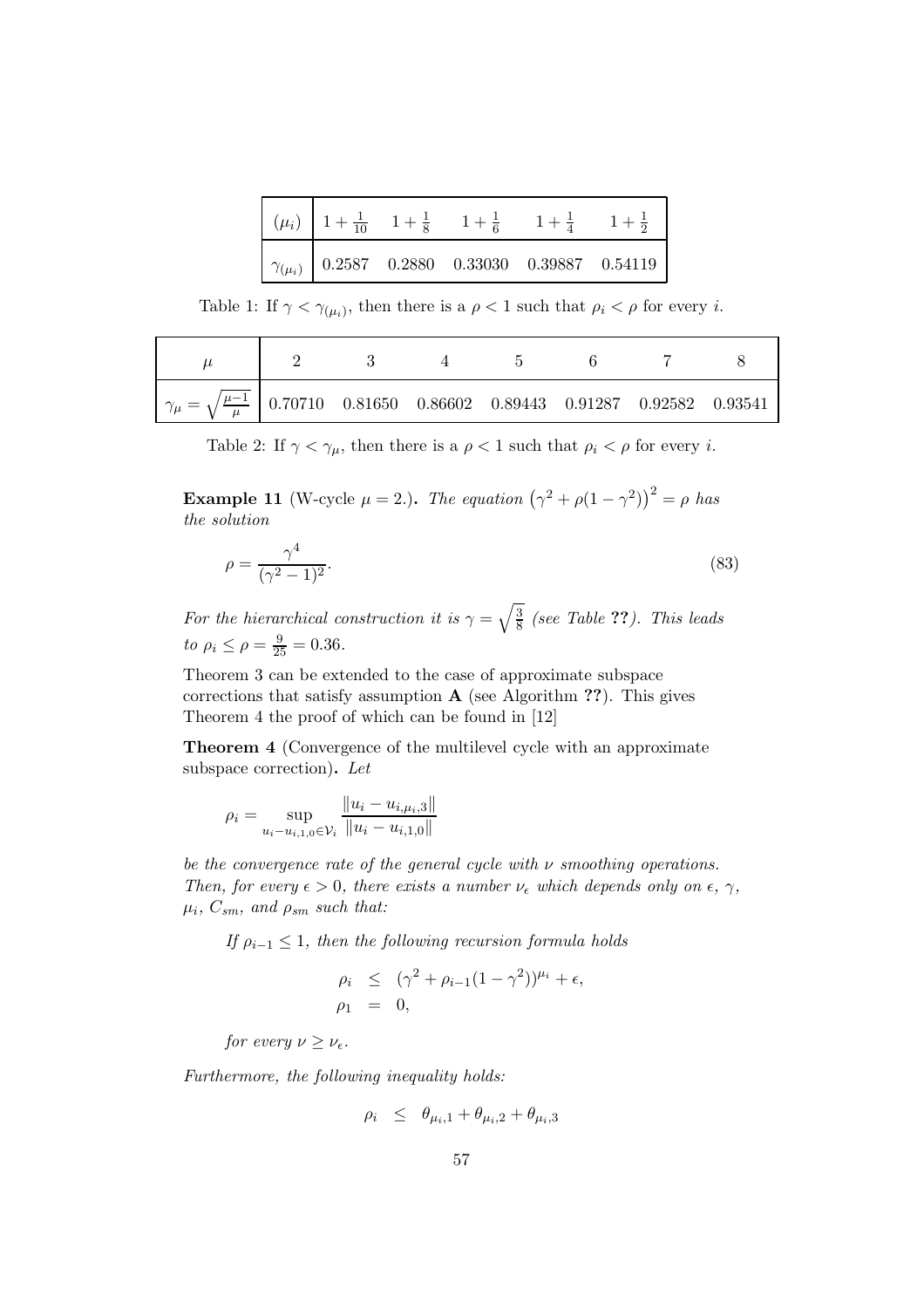where

$$
\begin{array}{rcl}\n\theta_{\mu,1} & = & \left(\gamma^2 + \rho_{i-1}(1-\gamma^2)\right)(\theta_{\mu-1,1} + \theta_{\mu-1,2}), \\
\theta_{\mu,2} & = & \left(\gamma + \rho_{i-1}(1-\gamma)\right)\theta_{\mu-1,3}, \quad \text{and} \\
\theta_{\mu,3} & = & C_{sm}\rho_{sm}^{\nu}\sqrt{1+\rho_{i-1}^2}(\theta_{\mu-1,1} + \theta_{\mu-1,2} + \theta_{\mu-1,3})\n\end{array}
$$

for  $\mu = 2, \ldots, \mu_i$  and

$$
\begin{array}{rcl}\n\theta_{1,1} & = & (\gamma^2 + \rho_{i-1}(1-\gamma^2)), \\
\theta_{1,2} & = & C_{sm}\rho_{sm}^{\nu}(\gamma + \rho_{i-1}(1-\gamma)), \quad \text{and} \\
\theta_{1,3} & = & C_{sm}\rho_{sm}^{\nu}\sqrt{(\gamma + C_{sm}\rho_{sm}^{\nu}(1-\gamma))^2 + \rho_{i-1}^2(C_{sm}\rho_{sm}^{\nu}+1)^2}.\n\end{array}
$$

### 4.2 Result for a Non-Symmetric Bilinear Forms

To obtain a robust estimation of the convergence rate of the multilevel algorithm in case of non-symmetric bilinear forms, we have to estimate the convergence rate of the multilevel algorithm in a norm which includes the non-symmetric part of a. A natural norm with this property is the operator norm of a. For the definition of this norm we need a Hilbert space Therefore, let us assume that  $\mathcal{V}_n$  is a Hilbert space with scalar product  $\langle \cdot, \cdot \rangle$  and norm  $\| \cdot \|$ . Then, we can define the following semi-norms on  $\mathcal{V}_n$ 

$$
||u||_{\mathcal{V}_i} := \sup_{v_i \in \mathcal{V}_i} \frac{a(u, v_i)}{||v_i||} \text{ for } u \in \mathcal{V}_n \text{ and}
$$

$$
||u||_{\mathcal{W}_i} := \sup_{w_i \in \mathcal{W}_i} \frac{a(u, w_i)}{||w_i||} \text{ for } u \in \mathcal{V}_n.
$$

Obviously,  $\|\cdot\|_{\mathcal{V}_i}$  is a norm on  $\mathcal{V}_i$  and  $\|\cdot\|_{\mathcal{W}_i}$  is a norm on  $\mathcal{W}_i$ . These norms contain the non-symmetric part of a. The scalar product  $\langle \cdot, \cdot \rangle$  on  $V$  can be defined in different ways. Often, one can construct this scalar product with the help of the symmetric part of a. But, we do not have to specify the scalar product  $\langle \cdot, \cdot \rangle$  for the general theory in this section.

**Assumption A:** Assume that there are constants  $C_{\rm sm} > 0$  and  $\rho_{\rm sm} \in [0, 1)$ , independent of *i*, such that

$$
||(B_i)^{\nu}(w)||_{\mathcal{W}_i}\leq C_{\mathrm{sm}}\rho_{\mathrm{sm}}^{\nu}||w||_{\mathcal{W}_i}\quad \forall w\in \mathcal{W}_i,\quad 2\leq i\leq n.
$$

The second assumption is the strengthened Cauchy-Schwarz inequality in the Hilbert space  $\mathcal{V}$ :

**Assumption B:** Assume that there is a constant  $0 \leq \tilde{\gamma} < 1$ such that

$$
\gamma(\mathcal{V}_{i-1}, \mathcal{W}_i) = \sup_{v \in \mathcal{V}_{i-1}, w \in \mathcal{W}_i} \frac{\langle v, w \rangle}{\|v\| \|w\|} \leq \tilde{\gamma}, \quad 2 \leq i \leq n.
$$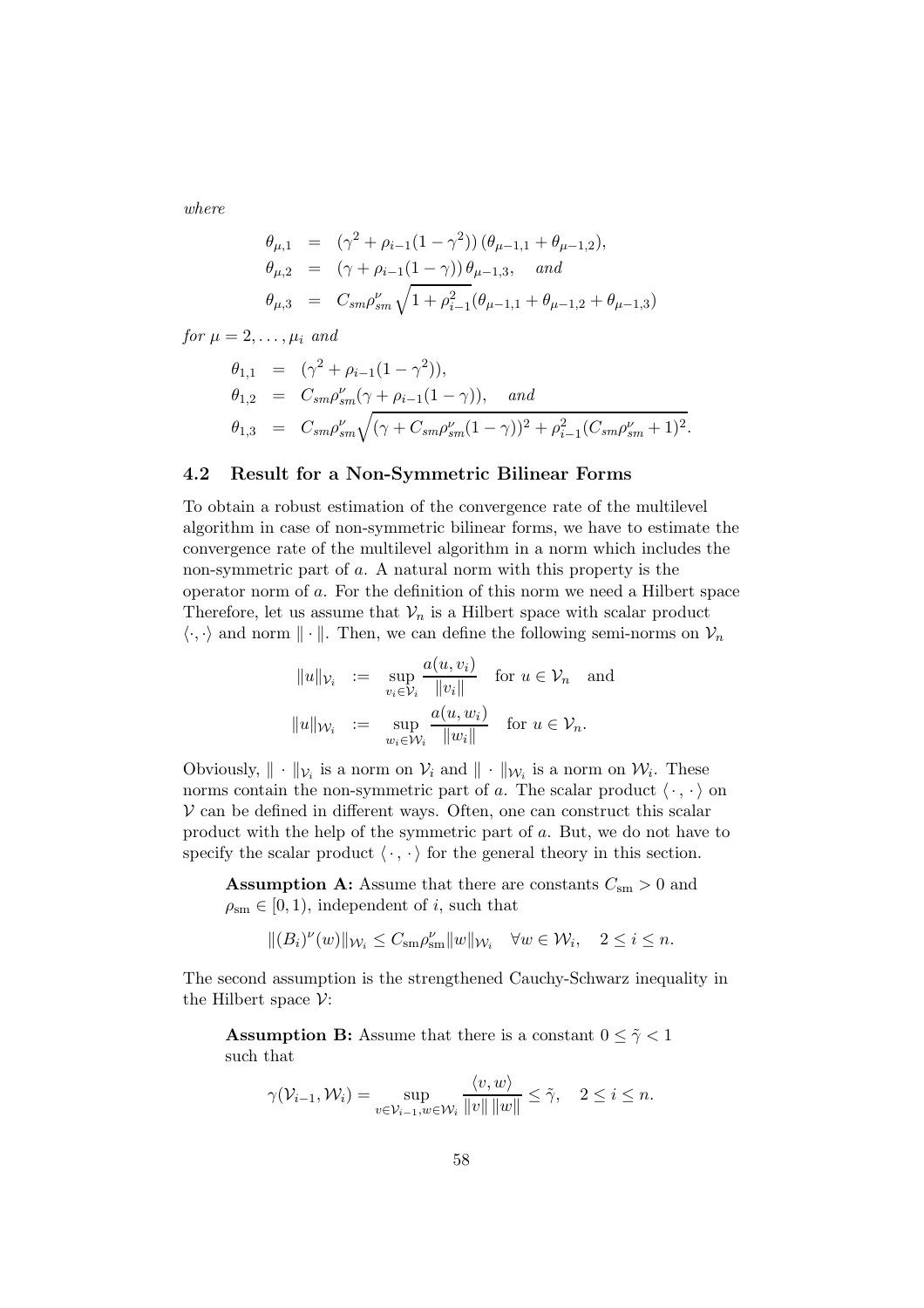The third assumption must involve the bilinear form a. It is something like a generalization of the strengthened Cauchy-Schwarz inequality for nonsymmetric bilinear forms.

**Assumption C:** Assume that there is a constant  $0 < \gamma < 1$ such that

> $||v||_{\mathcal{W}_i} \leq \gamma ||v||_{\mathcal{V}_{i-1}} \quad \forall v \in \mathcal{V}_{i-1}, \quad 2 \leq i \leq n,$  $||w||_{\mathcal{V}_{i-1}} \leq \gamma ||w||_{\mathcal{W}_i} \quad \forall w \in \mathcal{W}_i, \quad 2 \leq i \leq n.$

Using these assumptions one can prove (see [13]):

Theorem 5 (Convergence of the multilevel cycle). Let

$$
\rho_i = \sup_{u_i - u_{i,1,0} \in \mathcal{V}_i} \frac{\|u_i - u_{i,\mu_i,3}\|_{\mathcal{V}_i}}{\|u_i - u_{i,1,0}\|_{\mathcal{V}_i}}, \quad 1 \le i \le n,
$$

which is the sharp convergence factor bound for the general cycle with  $\nu$ approximate subspace corrections. Then, for every  $\epsilon > 0$ , there exists a number  $\nu_{\epsilon}$  that depends only on  $\epsilon$ ,  $\gamma$ ,  $\tilde{\gamma}$ ,  $C_{sm}$ , and  $\rho_{sm}$  such that the following holds:

If 
$$
\rho_{i-1} \le 1
$$
, then  
\n
$$
\rho_i \le \sqrt{\frac{1+\gamma^2}{1-\tilde{\gamma}}} ((1+\gamma^2)\rho_{i-1} + \gamma^2)^{\mu_i} + \epsilon, \quad 2 \le i \le n,
$$
\n
$$
\rho_1 = 0,
$$

for every 
$$
\nu \geq \nu_{\epsilon}
$$
.

It is important to choose  $(\mu_i)$  as small as possible. Table 3 helps to choose  $(\mu_i)$  for constant  $(\mu_i) = \mu$ . If one chooses  $\gamma = \tilde{\gamma} < \gamma_{\mu}$ , then the convergence rate of the multilevel cycle is smaller than the value  $\rho_{\mu}$  in Table 3.

| $2^{\circ}$ |  |  |                                                                                                                            |
|-------------|--|--|----------------------------------------------------------------------------------------------------------------------------|
|             |  |  | $\left[\gamma_{\mu}\right]$ 0.395 0.518 0.591 0.642 0.680 0.710 0.734                                                      |
|             |  |  | $\left[ \begin{array}{cccccc} \rho_{\mu} & 0.122 & 0.104 & 0.0732 & 0.0612 & 0.0527 & 0.0487 & 0.0442 \end{array} \right]$ |

Table 3: For a non-symmetric bilinear form  $\alpha$  choose the smallest  $\mu$  such that  $\gamma < \gamma_{\mu}$  and  $\tilde{\gamma} < \gamma_{\mu}$ . Then, the convergence rate of the multi-level cycle is smaller than  $\rho_{\mu}$ .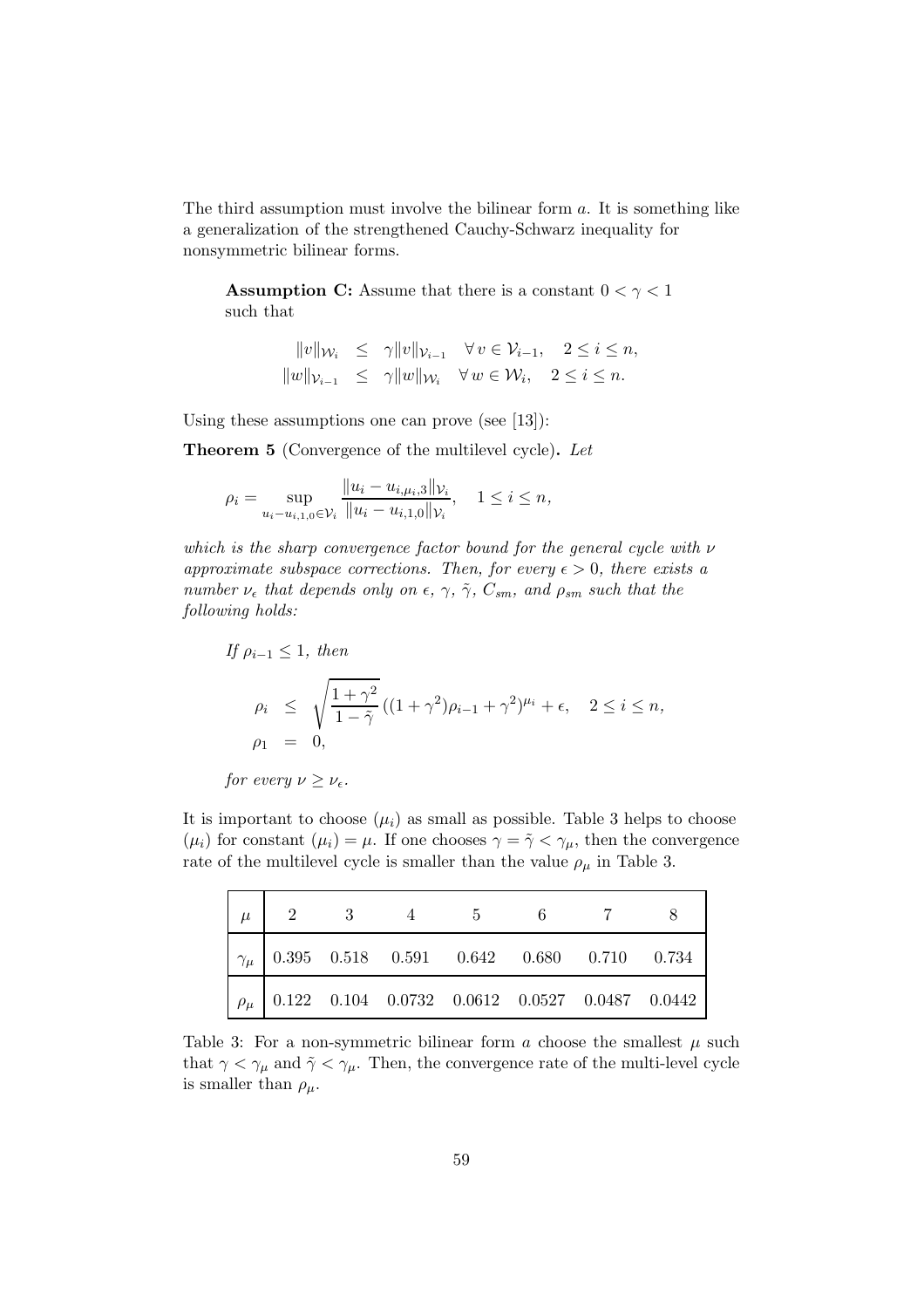## 4.3 Analysis of the Strengthened Cauchy-Schwarz Inequality

### 4.3.1 Introduction

Consider a finite element space  $\mathcal{V}_n$  and a symmetric positive definite bilinear form

$$
a:\mathcal{V}_n\times\mathcal{V}_n\to\mathbb{R}.
$$

Then,  $V_n$  is a Hilbert space with scalar product a. Assume that  $V_{n-1}$  is a coarse subspace of  $\mathcal{V}_n$ . We are looking for a complementary space  $\mathcal{W}_n$  such that the multilevel cycle 1 is a fast iterative solver. The theory in section 4.1 and 4.2 shows that we need a complementary space  $\mathcal{W}_n$  spanned by functions with a small support and such that the constant in the strengthened Cauchy-Schwarz inequality

$$
\gamma(\mathcal{V}_{n-1}, \mathcal{W}_n, a) := \sup_{u \in \mathcal{V}_{n-1}, v \in \mathcal{W}_n} \frac{|a(u, v)|}{\sqrt{a(u, u)} \sqrt{a(v, v)}}
$$

is small. To solve this problem, we first try to construct suitable complementary spaces in one dimension (see section 4.3.3 and ...). Then, simple tensor product constructions will lead to a construction for the two-dimensional case.

The simplest way to construct a complementary space is to use the hierarchical basis. Let us explain this by a 1-dimensional example. Let  $\hat{V}_n \subset H_0^1(]0,1[)$  be the space of piecewise linear functions of meshsize  $h = 2^{-n}$  and  $v_p^n$  the corresponding nodal basis functions. Then, we get

$$
W_n^{\text{hier}} := \operatorname{span}_{\mathbb{R}} \left\{ v_p^n = v_p \mid p \in \Omega_n \backslash \Omega_{n-1} \right\}.
$$

Obviously, this construction leads to the direct sum

 $\hat{V}_n = \hat{V}_{n-1} \oplus W_n^{\text{hier}}.$ 

Let us calculate the constant in the strengthened Cauchy-Schwarz inequality with respect to the  $H^1$ - and  $L^2$ -bilinear forms

$$
\int_0^1 \frac{\partial u}{\partial x} \frac{\partial v}{\partial x} dx \quad \text{and} \quad \int_0^1 uv \ dx.
$$

By Theorem ??,  $v_p, p \in \Omega_n$  is an orthogonal basis of  $\hat{V}_n$  and  $v_p, p \in \Omega_{n-1}$  is an orthogonal basis of  $\hat{V}_{n-1}$ . This implies

$$
\gamma(\mathring{V}_{n-1}, W_n^{\text{hier}}, H^1) := \sup_{u \in \mathring{V}_{n-1}, v \in W_n^{\text{hier}}} \frac{\int_0^1 \frac{\partial u}{\partial x} \frac{\partial v}{\partial x} dx}{|u|_{H^1} |v|_{H^1}} = 0,
$$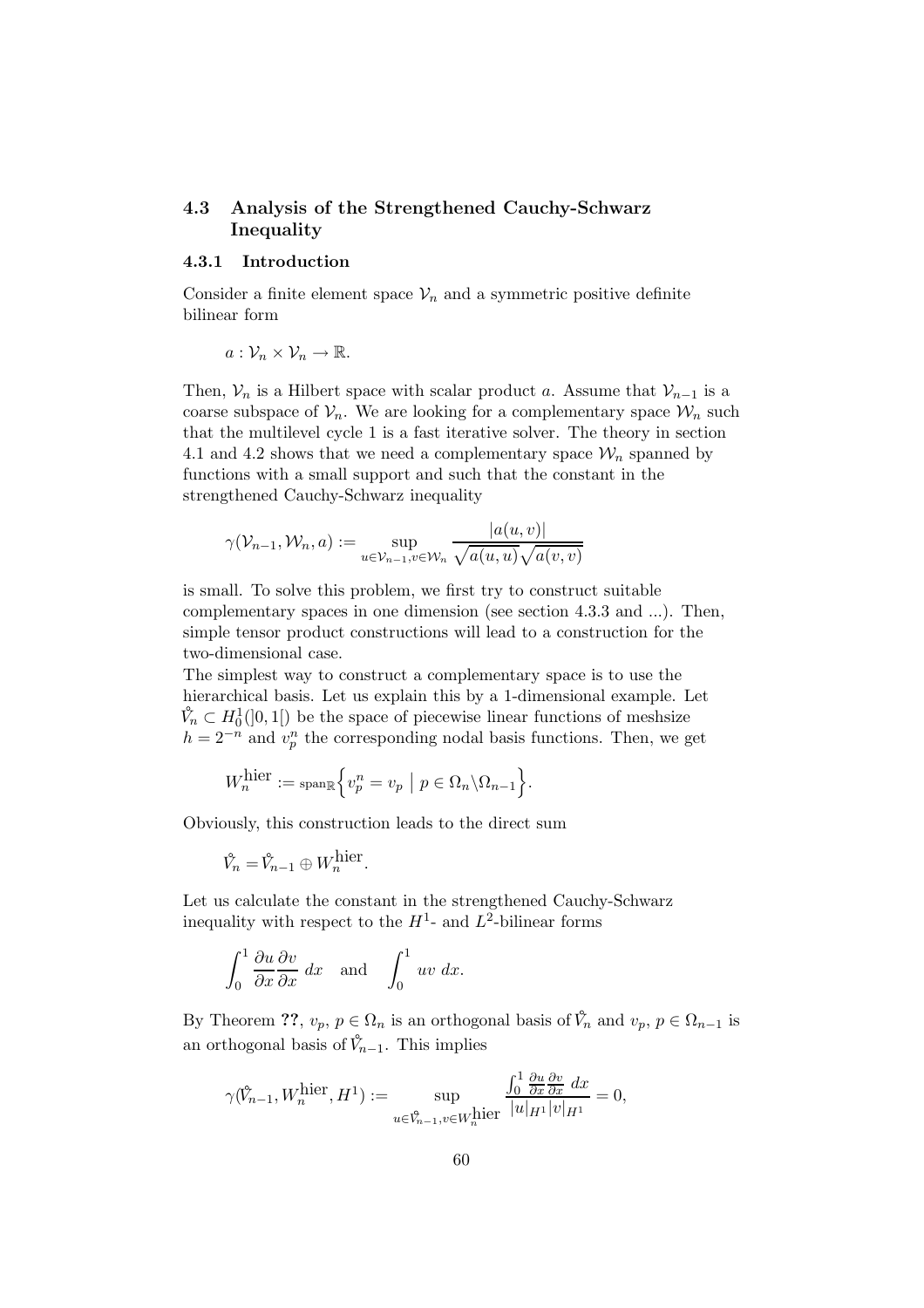where  $|v|_{H^1}^2 := \int_0^1 \left(\frac{\partial v}{\partial x}\right)^2 dx$ . This certainly is the optimal construction of a complementary space with respect to the  $H^1$ -bilinear form. Unfortunately, the hierarchical basis is not  $H^1$ -orthogonal in two dimensions.

Now, let us study the constant in the strengthened Cauchy-Schwarz inequality with respect to the  $L^2$  bilinear form. Let us do this in several steps.



Figure 16: The functions  $x$ ,  $1-x$ , and  $v_{\frac{1}{2}}$ .

### STEP 1. Localization.

Consider the basis functions  $x$ ,  $1-x$ , and  $v_{\frac{1}{2}}$  in Figure 16. Let us assume that we can prove

$$
\left\| (c_L(1-x)+c_Rx) \right\|_{L^2([0,1])}^2 + \left\| b_M v_{\frac{1}{2}} \right\|_{L^2([0,1])}^2 \le K \left\| (c_L(1-x)+c_Rx)+b_M v_{\frac{1}{2}} \right\|_{L^2([0,1])}^2
$$
\n(84)

for every parameter  $c_L, c_R, b_M \in \mathbb{R}$ , where  $K > 1$  is a fixed constant. Then, this implies

$$
||u||_{L^{2}(]ih,(i+1)h[)}^{2} + ||v||_{L^{2}(]ih,(i+1)h[)}^{2} \leq K||u+v||_{L^{2}(]ih,(i+1)h[)}^{2}
$$

for every  $u \in \mathring{V}_{n-1}$ ,  $v \in W_n^{\text{hier}}$ , and  $i = 0, \dots, 2^n - 1$ , where  $h = 2^{-n}$ . Summing up these inequalities yields

$$
||u||_{L^{2}([0,1])}^{2} + ||v||_{L^{2}([0,1])}^{2} \leq K||u+v||_{L^{2}([0,1])}^{2}
$$

for every  $u \in \mathring{V}_{n-1}$ ,  $v \in W_n^{\text{hier}}$ . Now, we can apply Lemma 3. This gives

.

$$
\gamma(\hat{V}_{n-1}, W_n^{\text{hier}}, L^2) \le 1 - K^{-1}
$$

Therefore, it is enough to prove (84).

### STEP 2. Algebraic analysis.

A short calculation shows that (84) is equivalent to

$$
\frac{1}{3}(c_L^2 + c_R^2 + c_L c_R + b_M^2) \le K \frac{1}{3}(c_L^2 + c_R^2 + c_L c_R + b_M^2) + K \frac{1}{2}(c_L + c_R)b_M.
$$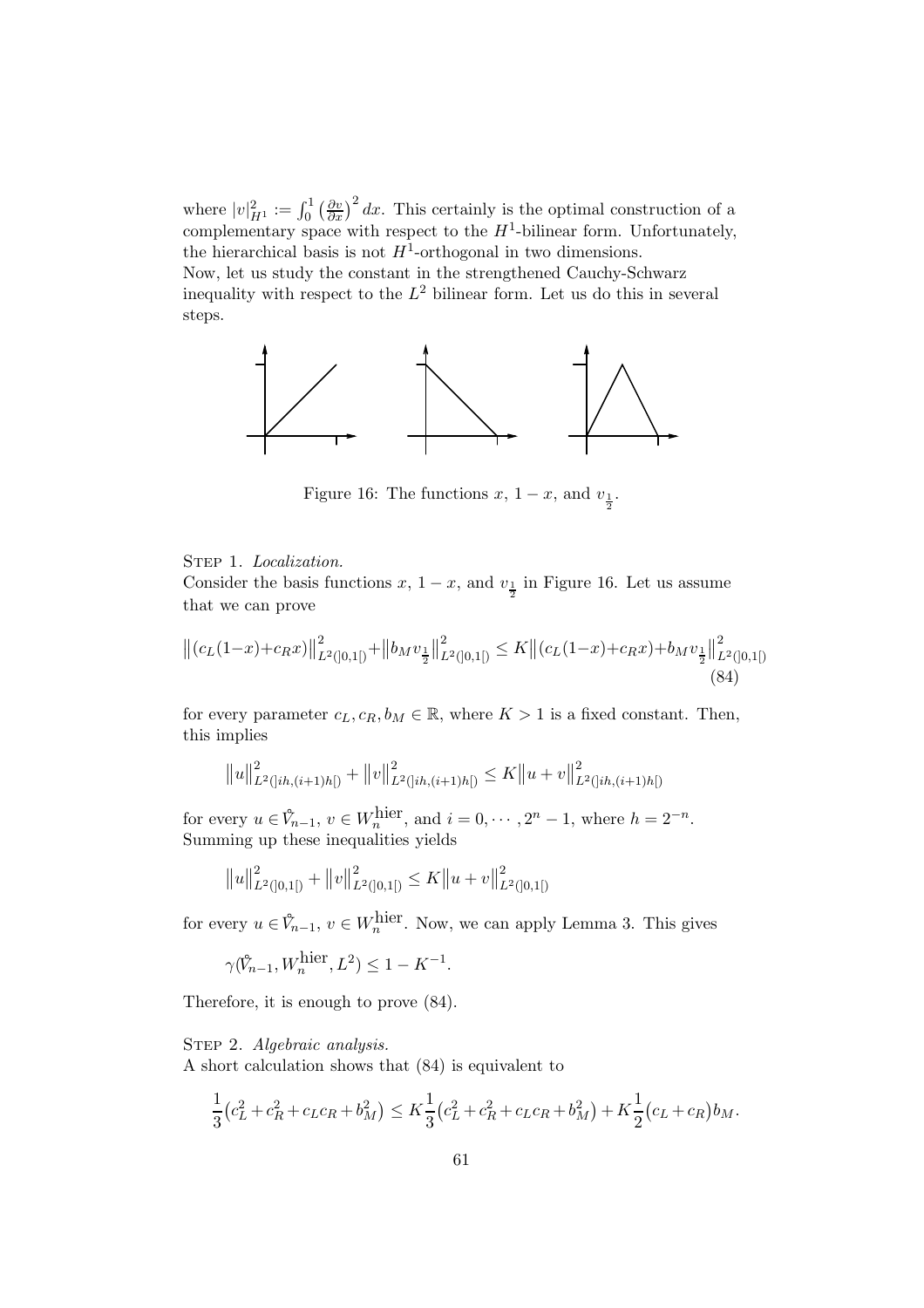This equation is equivalent to

$$
0 \le c_L^2 + c_R^2 + c_L c_R + b_M^2 + \frac{K}{K-1} \frac{3}{2} (c_L + c_R) b_M.
$$

Of course, this equation should hold for the special case  $c_L = c_R = c$ . This leads to the inequality

$$
0 \le 3c^2 + b_M^2 + 2\frac{K}{K-1} \frac{3}{2}cb_M.
$$

This inequality is correct if

$$
\sqrt{\frac{3}{4}} = \frac{K - 1}{K} = 1 - K^{-1},\tag{85}
$$

since then

$$
0 \le 3c^2 + b_M^2 + 2\frac{K}{K-1} \frac{3}{2}cb_M = \left(\sqrt{3}c + b_M\right)^2.
$$

Therefore, we choose  $K$  such that  $(85)$  holds. Then, we get

$$
0 \le \frac{1}{4}(c_L - c_R)^2 + \left(\sqrt{3}\frac{1}{2}(c_L - c_R) + b_M\right)^2 = c_L^2 + c_R^2 + c_L c_R + b_M^2 + \frac{K}{K-1}\frac{3}{2}(c_L + c_R)b_M
$$

and (84) is proved for this choice of K. Combining STEP 1. - 2. shows that

$$
\gamma(\hat{V}_{n-1}, W_n^{\text{hier}}, L^2) := \sup_{u \in \hat{V}_{n-1}, v \in W_n^{\text{hier}} } \frac{\int_0^1 u v \, dx}{\|u\|_{L^2} \|v\|_{L^2}} \le \sqrt{\frac{3}{4}} \approx 0.86603.
$$

Summarizing the above estimations, we state the following

Proposition 1 (Hierarchical basis in 1D).

$$
\gamma(\hat{V}_{n-1}, W_n^{hier}, H^1) = \sup_{u \in \hat{V}_{n-1}, v \in W_n^{hier}} \frac{\int_0^1 \frac{\partial u}{\partial x} \frac{\partial v}{\partial x} dx}{|u|_{H^1} |v|_{H^1}} = 0,
$$
  

$$
\gamma(\hat{V}_{n-1}, W_n^{hier}, L^2) = \sup_{u \in \hat{V}_{n-1}, v \in W_n^{hier}} \frac{\int_0^1 uv dx}{\|u\|_{L^2} \|v\|_{L^2}} \le \sqrt{\frac{3}{4}} \approx 0.86603.
$$

In several applications, the constant 0.86603 is a too large constant for obtaining a fast multilevel algorithm. In section 4.3.3 - 4.3.5, we show how to construct complementary spaces  $\mathcal{W}_n$  spanned by functions with a small support and such that the constant in the strengthened Cauchy-Schwarz inequality is smaller than 0.4 for the  $H^1$  and  $L^2$ -bilinear form. In the next section, we explain how to estimate the strengthened Cauchy-Schwarz inequality for the hierarchical basis in 2D.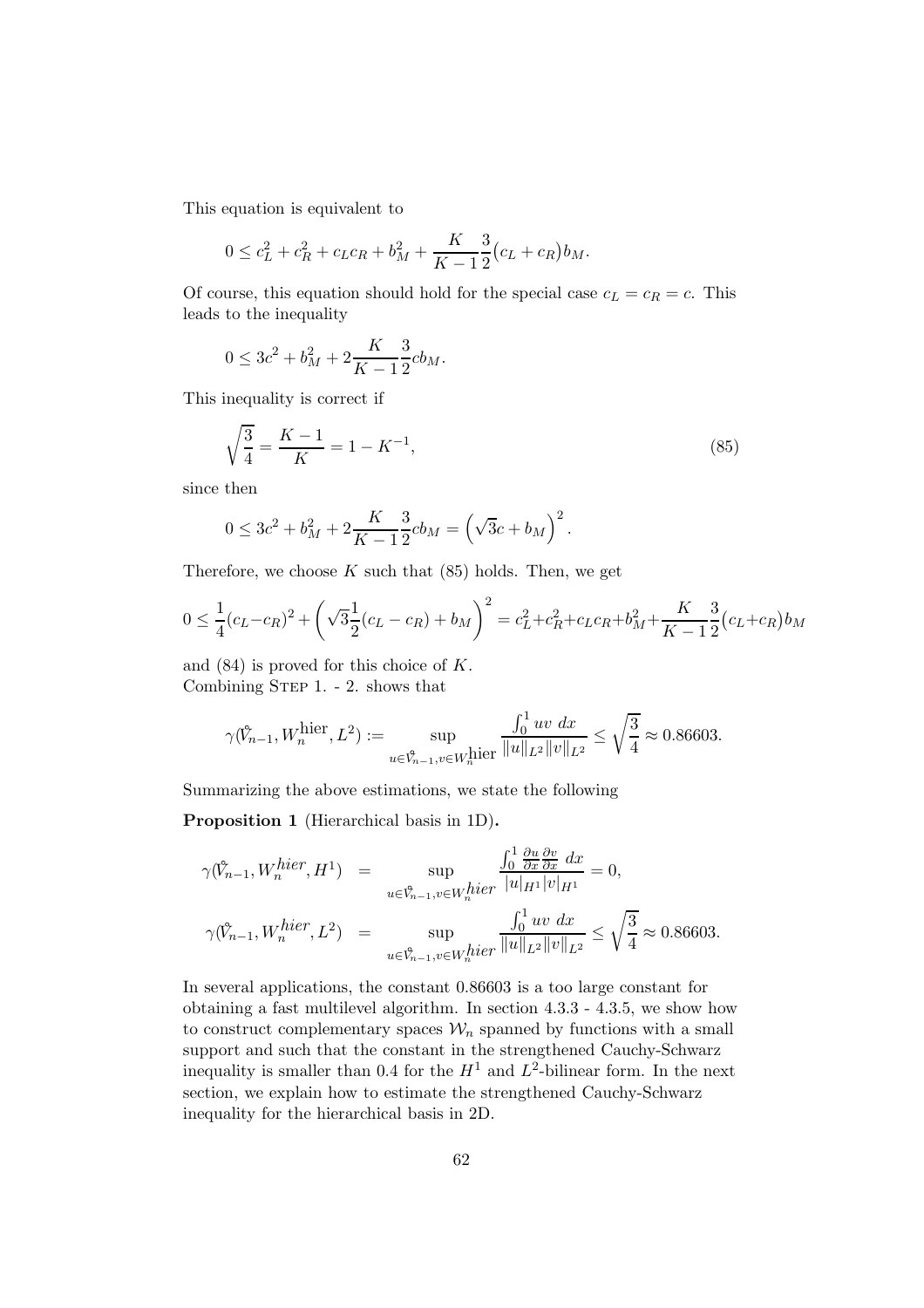### 4.3.2 Hierarchical Decomposition

In this section, we study the constant in the strengthened Cauchy-Schwarz inequality for the hierarchical construction Example 9 in two dimensions. For reasons of simplicity, let  $\Omega$  be the unit square  $]0,1[^2$ . But, the results in this sections also hold for a polygonal domain such that the corners of  $\Omega$ are contained in  $\mathbb{Z} \times \mathbb{Z}$  and such that the boundary of  $\Omega$  is the union of vertical and horizontal lines. Let  $V_{n,n}$  be the space of piecewise bilinear functions with meshsize  $h = 2^{-n}$  on  $\Omega$ . Recall that  $\hat{V}_{n,n}$  is the space of piecewise bilinear functions of meshsize  $h = 2^{-n}$  in x- and y-direction and that  $W_{n,n}^{\text{hier}}$  is the space defined by

$$
W_{n,n}^{\text{hier}} := \text{span}_{\mathbb{R}} \Big\{ v_{(p,q)}^n \ \big| \ (p,q) \in \Omega_n \times \Omega_n \backslash \Omega_{n-1} \times \Omega_{n-1} \Big\}.
$$

Observe, that the space  $W_{n,n}^{\text{hier}}$  can be described in the following way

$$
W_{n,n}^{\text{hier}} := \left\{ u \in \mathring{V}_{n,n} \mid u(p) = 0 \quad \text{for } p \in \Omega_{n-1} \times \Omega_{n-1} \right\} \quad \text{if } n > 1 \text{ and}
$$
  

$$
W_{1,1}^{\text{hier}} := \mathring{V}_{1,1}.
$$

Let

 $a: \hat{V}_{n,n} \times \hat{V}_{n,n} \to \mathbb{R}$ 

be a symmetric positive definite bilinear form. The aim of this section is to estimate the constant in the strengthened Cauchy-Schwarz inequality

$$
\gamma(\mathring{V}_{n-1,n-1}, W_{n,n}^{\text{hier}}, a) := \max_{v \in \mathring{V}_{n-1,n-1}, w \in W_{n,n}^{\text{hier}}}\frac{a(v,w)}{\sqrt{a(v,v)}\sqrt{a(w,w)}},
$$

where we write  $\frac{0}{0} := 0$ . The result of our analysis is printed in Table 4. First, we explain our analysis in general. Assume that  $a$  is one of the bilinear forms

$$
a(u, v) = \int_{\Omega} \langle \nabla u, \nabla v \rangle d(x, y),
$$
  
\n
$$
a(u, v) = \int_{\Omega} \frac{\partial u}{\partial(\cos \phi, \sin \phi)} \frac{\partial v}{\partial(\cos \phi, \sin \phi)} d(x, y), \text{ where } 0 \le \phi \le 2\pi, \text{ or}
$$
  
\n
$$
a(u, v) = \int_{\Omega} u v d(x, y).
$$

Here, we abbreviate

$$
\frac{\partial w}{\partial(\cos\phi, \sin\phi)} := \frac{\partial w}{\partial x}\cos\phi + \frac{\partial w}{\partial y}\sin\phi.
$$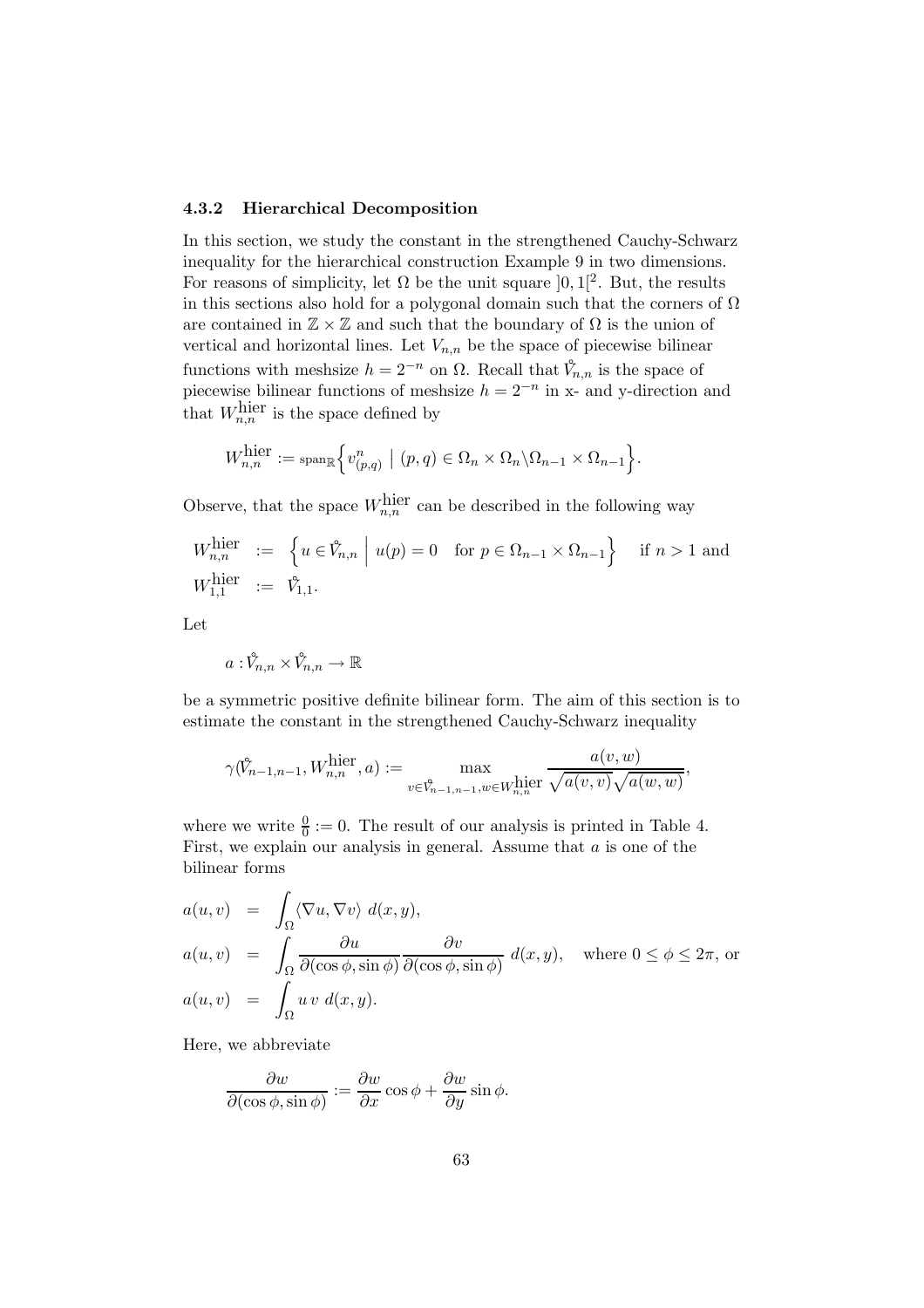| a(u, v)                                                                                                                                                               | $\gamma$ (Hier, n, a) $\leq$ |  |                                           |
|-----------------------------------------------------------------------------------------------------------------------------------------------------------------------|------------------------------|--|-------------------------------------------|
| $\int_{\Omega} \langle \nabla u, \nabla v \rangle d(x, y)$                                                                                                            |                              |  | $\sqrt{\frac{3}{8}}$ $\approx$ 0.612372   |
| $\int_{\Omega} \frac{\partial u}{\partial(\cos \phi, \sin \phi)} \frac{\partial v}{\partial(\cos \phi, \sin \phi)} d(x, y) \Big  \sqrt{\frac{3}{4}} \approx 0.866025$ |                              |  |                                           |
| $\int_{\Omega} u v d(x,y)$                                                                                                                                            |                              |  | $\sqrt{\frac{15}{16}}$ $\approx$ 0.968246 |

Table 4: Constant in the strengthened Cauchy-Schwarz inequality for the hierarchical decomposition.



Figure 17:  $W_{square}$  is the space of piecewise bilinear functions on a grid of meshsize  $\frac{1}{2}$  which are zero at the coarse grid points (above white points).

$$
\gamma(\hat{V}_{n-1,n-1}, W_{n,n}^{\text{hier}}, a) := \max_{v \in \hat{V}_{n-1,n-1}, w \in W_{n,n}^{\text{hier}}}\frac{a(v,w)}{\sqrt{a(v,v)}\sqrt{a(w,w)}},
$$

STEP 1. Localization. Define

$$
\Omega_{\text{square}} := ]0,1[^2,
$$
\n
$$
V_{\text{square}} := \left\{ u \mid u \text{ is bilinear on } \Omega_{\text{square}} \right\}
$$
\n
$$
= \text{span}\left\{ xy, (1-x)y, x(1-y), (1-x)(1-y) \right\}, \text{ and}
$$
\n
$$
W_{\text{square}} := \left\{ u \in \mathcal{C}(\overline{\Omega}_{\text{square}}) \mid u(0,0) = u(1,0) = u(0,1) = u(1,1) = 0 \text{ and } u \text{ is bilinear}
$$
\n
$$
\text{on the subdomains } ]0, 0.5[^2, ]0.5, 1.0[^2, ]0, 0.5[\times]0.5, 1.0[, ]0.5, 1.0[\times]0, 0.5[\}.
$$

The grid points corresponding to the space  $W_{square}$  are depicted in Figure 17. Let  $a_{square}$  be the bilinear  $a$ , but replace the integral by the integral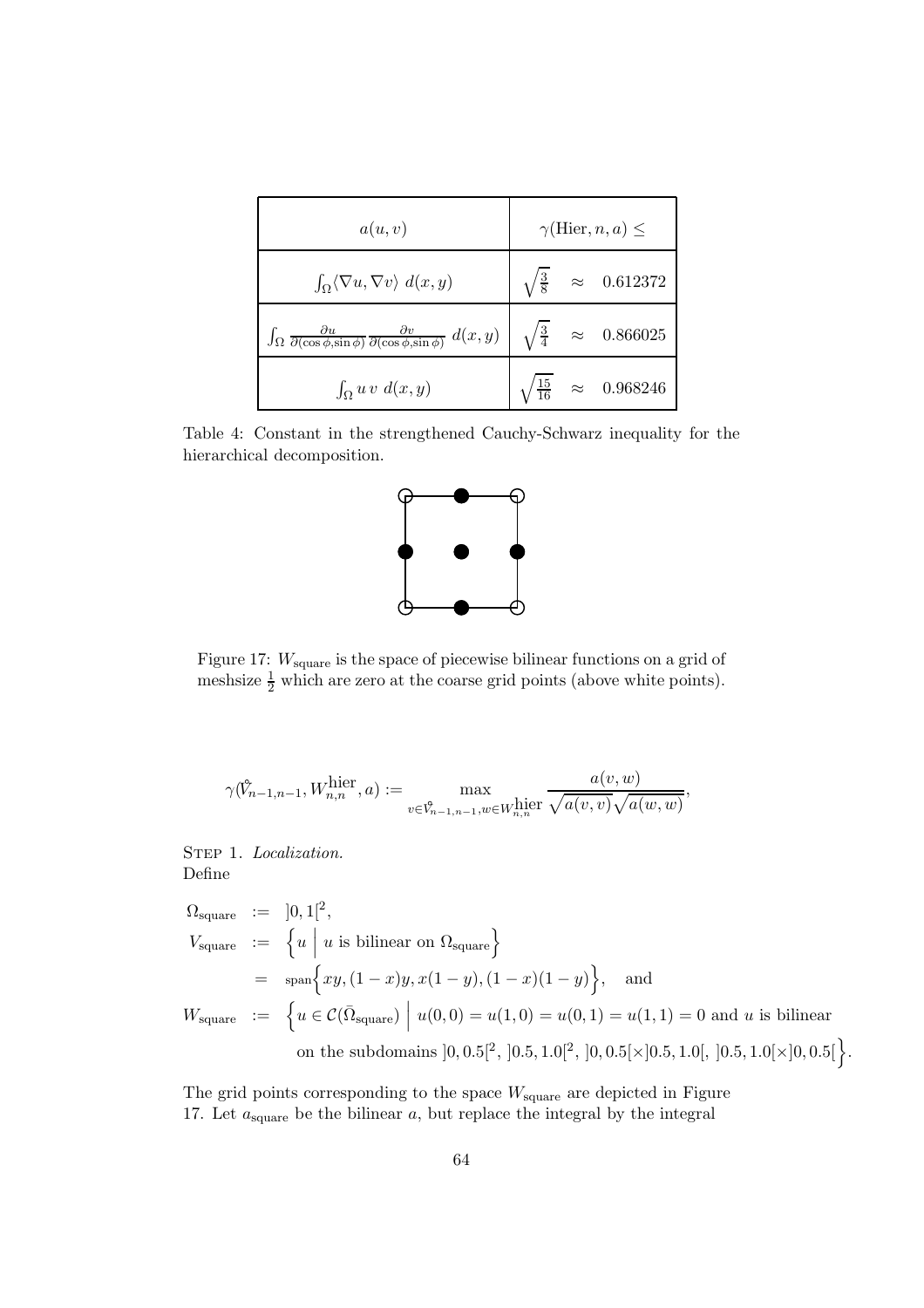over the domain  $\Omega_{\text{square}}$ . Let  $\|\cdot\|$  be the semi-norm induced by the bilinear form a or  $a_{square}$ . Assume that  $K > 1$  is a constant such that

$$
||v||^2 + ||w||^2 \le K||v+w||^2 \quad \text{for every } v \in V_{\text{square}} \text{ and } w \in W_{\text{square}}. \tag{86}
$$

Then, this inequality holds on every cell of the grid  $\Omega_n \times \Omega_n$ . Summing up these inequalities gives

$$
||v||^2 + ||w||^2 \le K||v+w||^2
$$
 for every  $v \in V_{n-1,n-1}$  and  $w \in W_{n,n}^{\text{hier}}$ .

By Lemma 3, we obtain

$$
\gamma(\hat{V}_{n-1,n-1}, W_{n,n}^{\text{hier}}, a) \le \frac{K-1}{K}.
$$

STEP 2. Analysis of the matrix equation.

Let  $w_1, w_2, w_3$ , and  $w_4$  be a basis of  $V_{square}$  and let  $w_5, w_6, w_7, w_8$ , and  $w_9$ be a basis of  $W_{square}$ . Let  $\mathcal{A} = (a_{i,j})_{1 \leq i,j \leq 9}$  be the matrix of the bilinear form  $a_{square}$  with respect to the basis  $\{w_1, w_1, \dots, w_9\}$ . Now, let B be the block diagonal matrix of A:

$$
\mathcal{B} = \left\{\n\begin{array}{ccccccc}\na_{11} & a_{12} & a_{13} & a_{14} & 0 & 0 & 0 & 0 & 0 \\
a_{21} & a_{22} & a_{23} & a_{24} & 0 & 0 & 0 & 0 & 0 \\
a_{31} & a_{32} & a_{33} & a_{34} & 0 & 0 & 0 & 0 & 0 \\
a_{41} & a_{42} & a_{43} & a_{44} & 0 & 0 & 0 & 0 & 0 \\
0 & 0 & 0 & 0 & a_{55} & a_{56} & a_{57} & a_{58} & a_{59} \\
0 & 0 & 0 & 0 & a_{65} & a_{66} & a_{67} & a_{68} & a_{69} \\
0 & 0 & 0 & 0 & a_{75} & a_{76} & a_{77} & a_{78} & a_{79} \\
0 & 0 & 0 & 0 & a_{85} & a_{86} & a_{87} & a_{88} & a_{89} \\
0 & 0 & 0 & 0 & a_{95} & a_{96} & a_{97} & a_{98} & a_{99}\n\end{array}\n\right\}.
$$

Furthermore, put  $\mathcal{C}_K := K \mathcal{A} - \mathcal{B}$ . Then, inequality (86) is equivalent to  $\mathcal{C}_K$  is a positive semi-definite matrix.

This is equivalent to

 $\mathcal{C}_K$  has no negative eigenvalues.

Let  $P_K(x) := \det(E x - C_K)$  be the characteristic polynomial of  $C_K$ . Then, inequality (86) is equivalent to

The roots of  $P_K(x)$  are not negative.

Therefore, we have to solve the following algebraic problem:

Find the minimal real number  $K > 1$  such that the roots of  $P_K(x)$  are not negative.

STEP 3. Analysis of the characteristic polynomial.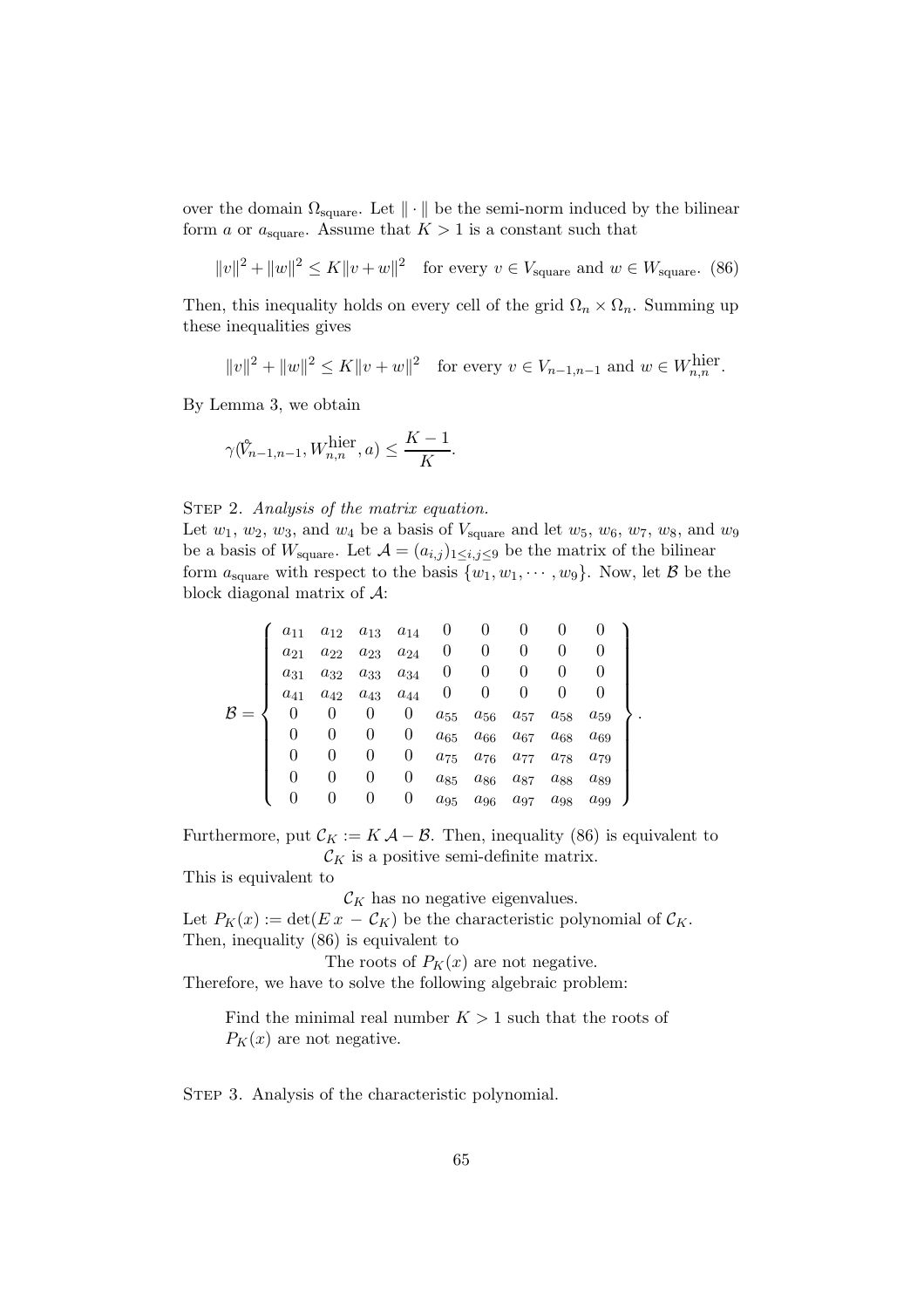The characteristic polynomial  $P_K(x)$  has the following form

$$
P_K(x) = p_0(K) + p_1(K)x + p_2(K)x^2 + \dots + p_9(K)x^9
$$

where  $p_i(K)$  are polynomials. Let  $s \in \mathbb{N}_0$  be the maximal number such that  $p_0(K) = p_1(K) = \cdots = p_{s-1}(K) = 0$ . Then  $p_s(K)$  is the product of all roots of  $P_K(x)$  which are not zero for every K. We suppose that the optimal value of K is such that  $P_K(x)$  has s or more zero roots. This leads to the ansatz

### Ansatz:

Find the roots  $K_1, K_2, \ldots, K_l$  of the polynomial  $p_s(K)$ . Find the minimal  $K_j > 1$  such that the roots of  $P_{K_j}(x)$  are not negative.

For each of our bilinear forms this ansatz succeeded. Therefore, we get

$$
\gamma(\mathring{V}_{n-1,n-1}, W_{n,n}^{\text{hier}}, a) \le \frac{K_j - 1}{K_j}.
$$

We calculated the value  $K_j$  with the help of a algebra manipulation program. The polynomials  $P_K(x)$  are very long expressions. Therefore, we do not want to write them down here. But let us explain the calculation of  $K_i$  for two bilinear forms in more detail.

**Example 1:**  $a(u, v) = \int_{\Omega} \langle \nabla u, \nabla v \rangle d(x, y)$ . For this bilinear form we get  $s = 1$  and

$$
p_1(K) = -\frac{81}{64}(K-1)^4(8-16K+5K^2)^2.
$$

This leads to  $K_j = \frac{2}{5}$  $\frac{2}{5}(4+\sqrt{6})$  and

$$
\gamma(\hat{V}_{n-1,n-1}, W_{n,n}^{\text{hier}}, a) \le \frac{3 + 2\sqrt{6}}{8 + 2\sqrt{6}} = \sqrt{\frac{3}{8}}.
$$

Example 2:  $a(u, v) = \int_{\Omega}$ ∂u  $\partial(\cos\phi,\sin\phi)$ ∂v  $\frac{\partial v}{\partial(\cos\phi,\sin\phi)}$  d(x, y). For this bilinear form we get  $s = 2$ . The problem of this bilinear form is that  $p_2(K)$  depends on  $\phi$ . But,  $K_j = 2(2 + \sqrt{3})$  is a root of  $p_2(K)$  for every  $\phi$ . Therefore, we analyze the polynomial  $Q_{\phi}(x) = P_{K_j}(x) x^{-3}$ . We have to show that all roots of  $Q_{\phi}(x)$  are non-negative for every  $\phi \in \mathbb{R}$ . By symmetry, it is enough to study  $Q_{\phi}(x)$  for  $0 \leq \phi \leq \frac{\pi}{4}$  $\frac{\pi}{4}$ . One can show that the roots of  $Q_{\phi}(\frac{\pi}{4})$  $\frac{\pi}{4}$ ) are greater than 1 and that the roots of  $Q_{\phi}(0)$  are non-negative. Now, we use the continuity of the roots with respect to  $\phi$ . If there is a  $0 < \phi_n \leq \frac{\pi}{4}$  such that  $Q_{\phi_n}(x)$  has a negative root, then there must be a  $\phi_n \leq \phi_0 \leq \frac{\pi}{4}$  $\frac{\pi}{4}$  such that  $Q_{\phi_0}(x)$  has a zero root. This implies  $Q_{\phi_0}(0) = 0$ . But it is

$$
Q_{\phi}(0) = \frac{1}{4}(1351 + 780\sqrt{3})(4 - \cos(4\phi))\sin^{2}(2\phi) > 0 \quad \text{for } 0 < \phi \le \frac{\pi}{4}.
$$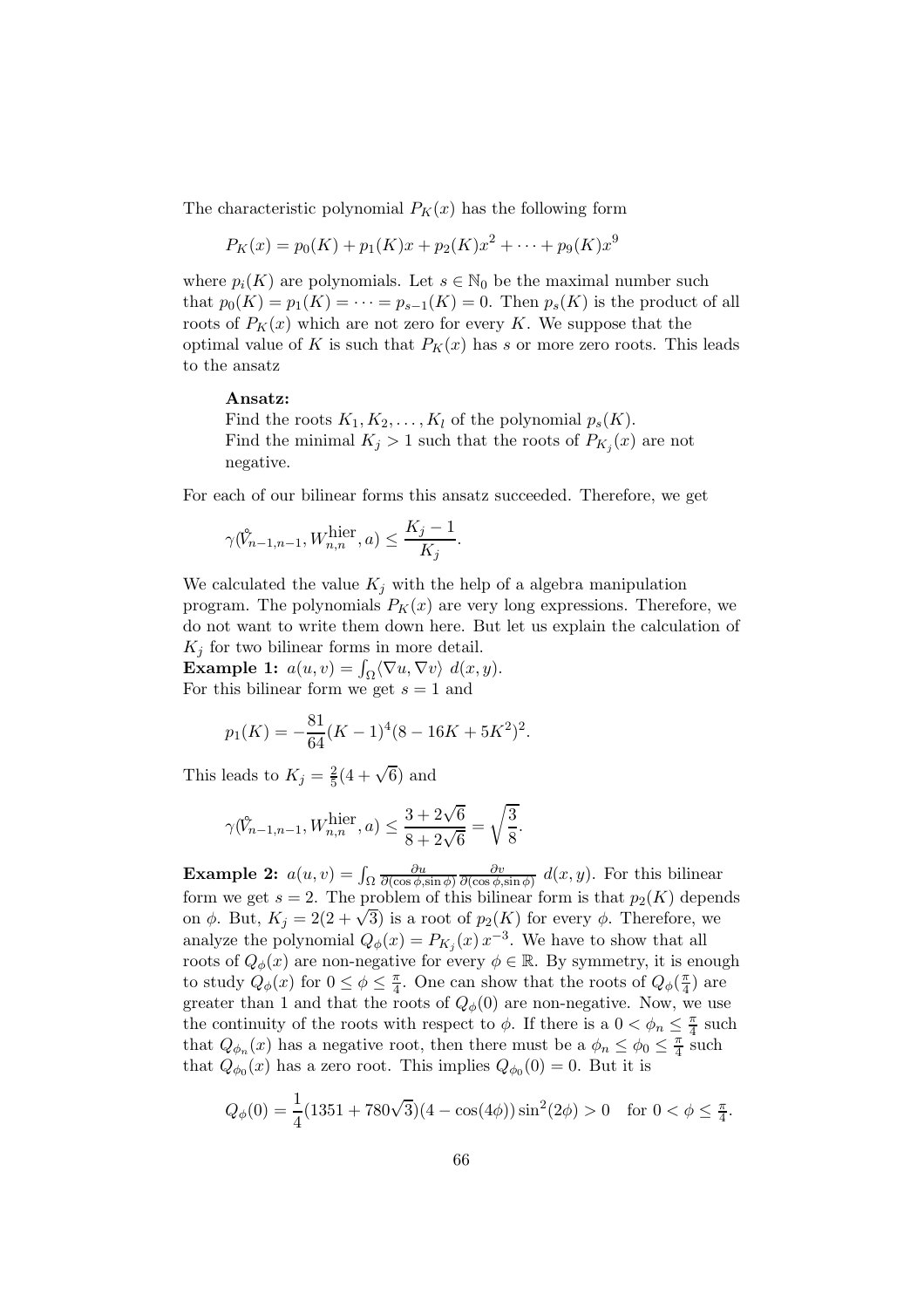Therefore, we get

$$
\gamma(\hat{V}_{n-1,n-1}, W_{n,n}^{\text{hier}}, a) \le \frac{3 + 2\sqrt{3}}{4 + 2\sqrt{3}} = \sqrt{\frac{3}{4}}.
$$

for every  $\phi$ .

### 4.3.3 Prewavelets

In several applications, the hierarchical construction leads to a too large constant  $\gamma$ . A smaller canstant can be obtained by prewavelets. Let us explain these functions in one dimension. The prewavelet functions are a basis of the L<sub>2</sub>-orthogonal complement space. This space  $\mathcal{W}_n \subset \mathcal{V}_n$  is defined by

$$
\mathring{W}_n := \left\{ w \in \mathring{V}_n \: \left| \: \int_0^1 wv \; dx = 0 \quad \text{for every } v \in \mathring{V}_{n-1} \right. \right\}.
$$

Then, we obtain the following  $L_2$ -orthogonal direct sum

 $\hat{V}_n = \hat{W}_n \oplus_{L^2} \hat{V}_{n-1}.$ 

A prewavelet is a function which induces by shifting a basis of the space  $\mathring{W}_n$ . The boundary makes it difficult to define a shifting in the space  $\mathring{W}_n$ . Therefore, we first define prewavelet functions for a related space. Let  $\bar{V}_n \subset \mathcal{C}(\mathbb{R})$  be the space of 2-periodic and piecewise linear functions on a uniform grid of meshsize  $h = 2^{-n}$ , where  $n \in \mathbb{N}$ . Figure 18 shows an example of a function in  $\bar{V}_n$  restricted on the interval [-1, 1]. By 2-periodicity, every function  $w \in \overline{V}_n$  is uniquely defined by its values on the interval  $[-1, 1]$  and has the property  $w(-1) = w(1)$ .  $\bar{V}_n$  is an  $L^2$ - and  $H^1$ -Hilbert space with respect the standard inner products  $\int_{-1}^{1} w v \, dx$  and  $\int_{-1}^{1} w v + \frac{\partial w}{\partial x}$ ∂x  $\frac{\partial v}{\partial x}$  dx, respectively. The corresponding respective norms are  $\|\cdot\|_{L^2}$  and  $\|\cdot\|_{H^1}$ . The semi-norm  $|\cdot|_{H^1}$  on  $\bar{V}_n$  is defined by  $|w|_{H^1}^2 := \int_{-1}^1$  $\left(\frac{\partial w}{\partial x}\right)^2 dx$ . Now let  $\bar{W}_n \subset \bar{V}_n$  be the L<sub>2</sub>-orthogonal complement space of  $\tilde{V}_{n-1}$  for  $n \geq 2$ . This is the space

$$
\bar{W}_n := \left\{ w \in \bar{V}_n \: \left| \: \int_{-1}^1 wv \, dx = 0 \quad \text{for every } v \in \bar{V}_{n-1} \right. \right\}.
$$

Now, we can define the prewavelet functions. Let  $\psi_M$  be the function

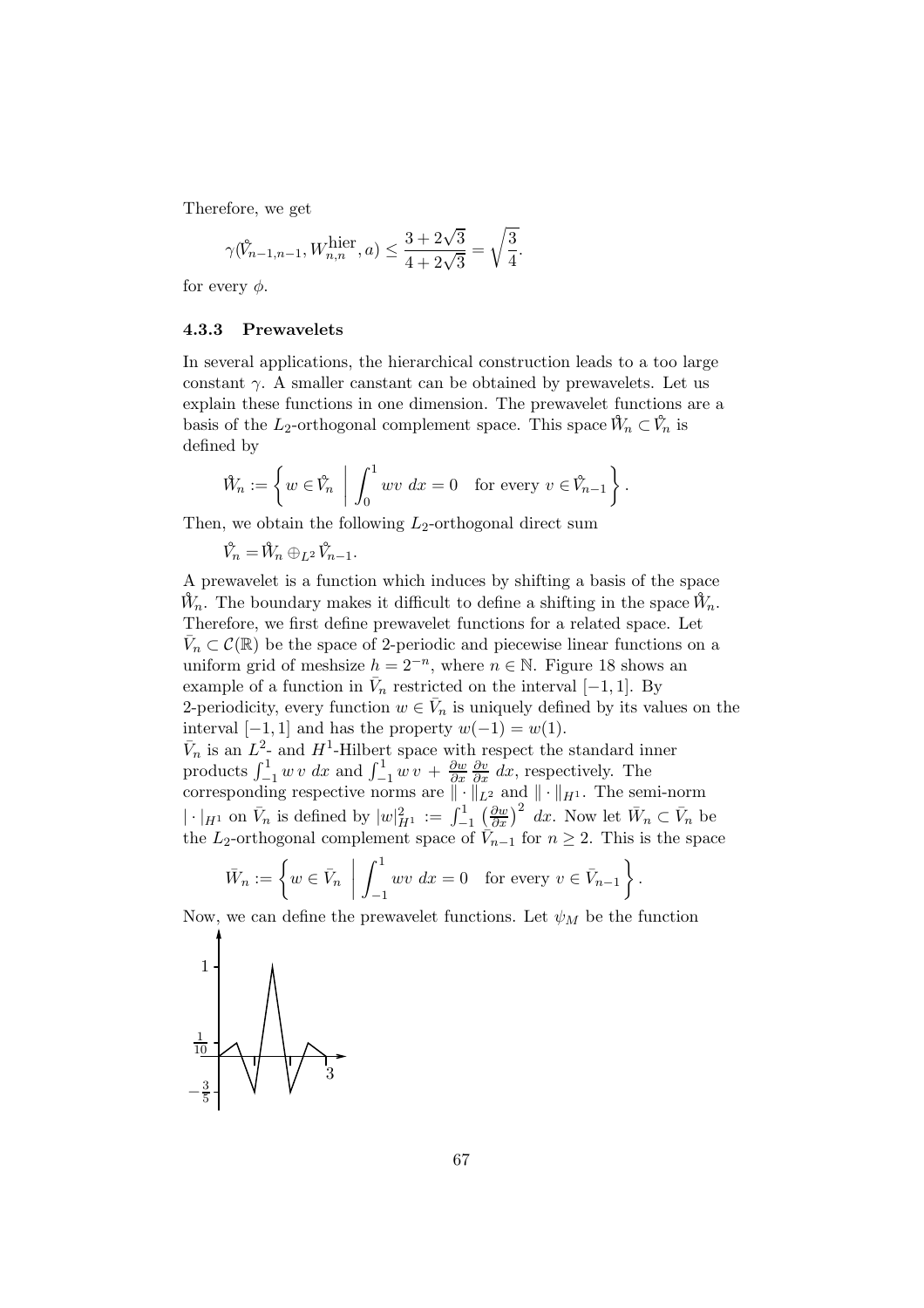Furthermore, we define the function  $\bar{\varphi}_{n,k} \in \bar{W}_n$  by

$$
\bar{\varphi}_{n,k}(x) := \begin{cases} \psi_M(x2^{n-1} - k + 2) & \text{if } 0 \le x2^{n-1} - k + 2 \le 3, \\ 0 & \text{elsewhere} \end{cases}
$$

where  $k = \frac{+}{-}$  $\frac{+}{\tau}$  1, ...,  $\frac{+}{\tau}$  $\frac{1}{2}$  =  $2^{n-1}$ . The functions  $\bar{\varphi}_{n,k}, k = \frac{1}{2}$  $\frac{+}{-}1, \ldots, \frac{+}{-}$  $\frac{+}{-}2^{n-1}$  form a basis of  $\bar{W}_n$ .

Now, we can define the prewavelet functions in  $\hat{W}_n$ . Observe that the functions  $\bar{\varphi}_{n,k}|_{]0,1[}$  are contained in  $\hat{W}_n$  if  $k=2,\ldots,2^{n-1}-1$ . To construct a prewavelet function near the boundary with Dirichlet boundary condition, we observe that

$$
\left(\bar{\varphi}_{n,1}-\bar{\varphi}_{n,-1}\right)\big|_{]0,1[}\in \mathring{W}_n.
$$

These considerations lead to the following construction. Define the function  $\psi_L^D$  by:

$$
\begin{array}{c|c}\n\frac{9}{10} \\
\frac{1}{10} \\
-\frac{3}{5}\n\end{array}
$$

Now, define the functions  $\varphi_{n,k}$  by

$$
\varphi_{n,1}(x) := \psi_L^D(x 2^{n-1}),
$$
  
\n
$$
\varphi_{n,k}(x) := \psi_M(x 2^{n-1} - k + 2) \text{ for } k = 2, \dots 2^{n-1} - 1,
$$
  
\n
$$
\varphi_{n,2^{n-1}}(x) := \psi_L^D((1-x) 2^{n-1}).
$$

Obviously, the constant in the strengthened Cauchy-Schwarz inequality between  $\tilde{V}_{n-1}$  and  $W_n$  is

$$
\gamma(\mathring{V}_{n-1}, W_n, L^2) := \max_{v \in \mathring{V}_{n-1}, w \in W_n} \frac{\int_0^1 vw \, dx}{\|v\|_{L^2} \|w\|_{L^2}} = 0
$$

with respect to the  $L^2$ -bilinear form. Now, we want to estimate the constant  $\gamma$  with respect to the  $H^1$ -bilinear form. This is the constant

$$
\gamma(\mathring{V}_{n-1}, W_n, H^1) := \max_{v \in \mathring{V}_{n-1}, w \in W_n} \frac{\int_0^1 \frac{\partial v}{\partial x} \frac{\partial w}{\partial x} dx}{|v|_{H^1} |w|_{H^1}},
$$

where  $|v|_{H^1}^2 := \int_0^1 \left(\frac{\partial v}{\partial x}\right)^2 dx$ .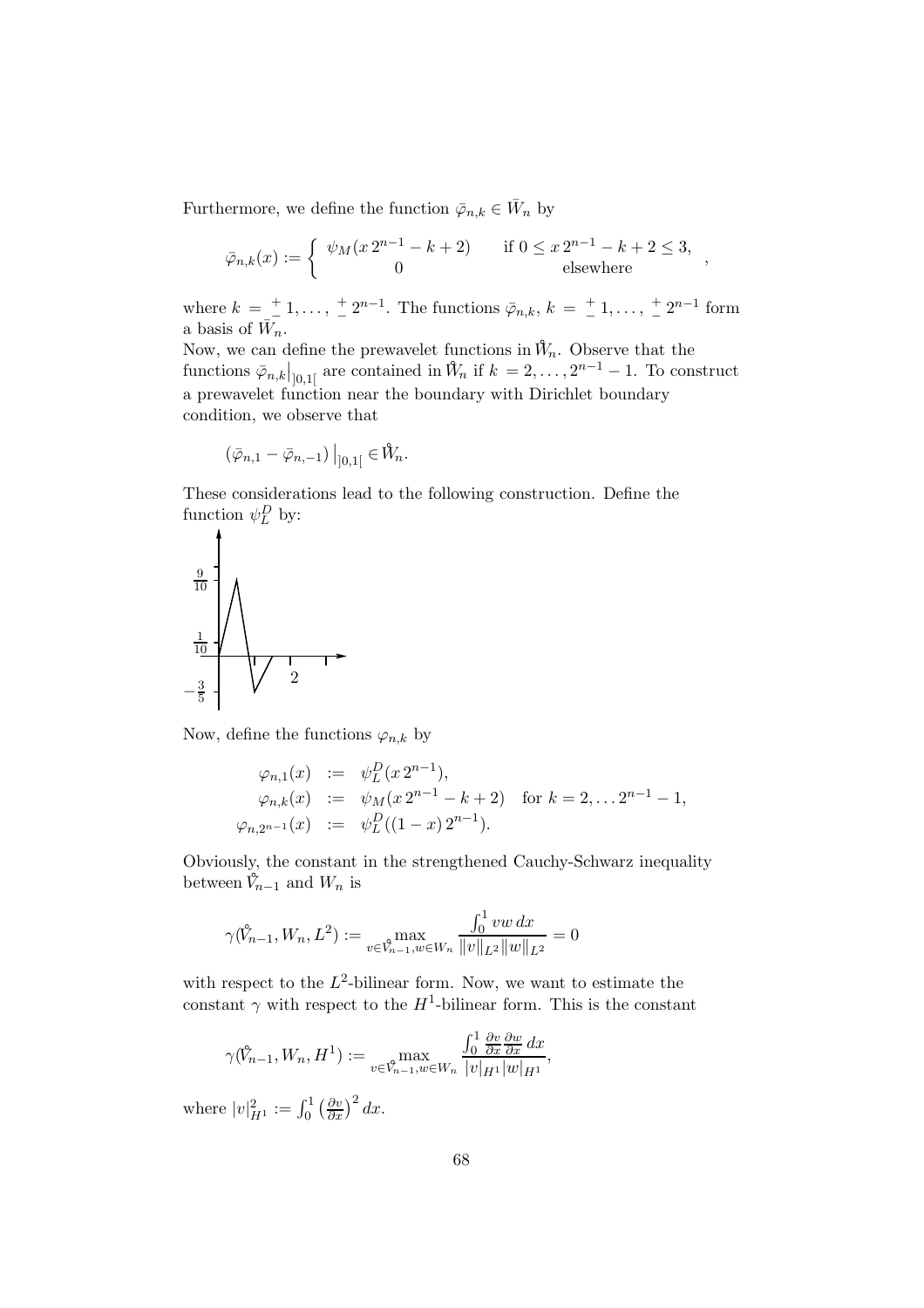

Figure 18: Example of a function in Figure 19: Symmetric extension  $\tilde{u}$ .  $\bar{V}_n$ .

Theorem 6. The following estimate holds:

$$
\gamma(\hat{V}_{n-1}, W_n, H^1) \le \sqrt{\frac{3}{19}} \approx 0.39736.
$$

Proof. STEP 1. Remove boundary conditions. Define the constant

$$
\gamma(\bar{V}_{n-1}, \bar{W}_n, H^1) := \max_{v \in \bar{V}_{n-1}, w \in \bar{W}_n} \frac{\int_{-1}^1 \frac{\partial v}{\partial x} \frac{\partial w}{\partial x} dx}{|v|_{H^1([-1,1])}|w|_{H^1([-1,1])}}
$$

where  $|v|_{H^1([-1,1[)}^2 := \int_{-1}^1$  $\left(\frac{\partial v}{\partial x}\right)^2 dx$ . Furthermore, define the symmetric extension operator  $\tilde{v}: V_n \to \bar{V}_n$  by (see Figure 19)

$$
\tilde{u}(x) = -\tilde{u}(-x) = u(x) \quad \forall \ 0 \le x \le 1, \quad u \in V_n.
$$

Then, it is enough to prove

$$
\gamma(\bar{V}_{n-1}, \bar{W}_n, H^1) \le \sqrt{\frac{3}{19}},\tag{87}
$$

since

$$
\gamma(\hat{V}_{n-1}, W_n, H^1) = \max_{v \in \hat{V}_{n-1}, w \in W_n} \frac{\int_0^1 \frac{\partial v}{\partial x} \frac{\partial w}{\partial x} dx}{|v|_{H^1} |w|_{H^1}}
$$
  
\n
$$
= \max_{v \in \hat{V}_{n-1}, w \in W_n} \frac{\int_{-1}^1 \frac{\partial \tilde{v}}{\partial x} \frac{\partial \tilde{w}}{\partial x} dx}{|\tilde{v}|_{H^1([-1,1[)}|w|_{H^1([-1,1[)}]}
$$
  
\n
$$
\leq \gamma(\bar{V}_{n-1}, \bar{W}_n, H^1).
$$

STEP 2. Localization.

The set of nodal points of the space  $\bar{V}_n$  is

$$
\bar{\Omega}_n := \left\{ \, p \, = \, k \, 2^{-n} \, \mid \, k = -2^n + 1, \cdots, 2^n \, \right\}
$$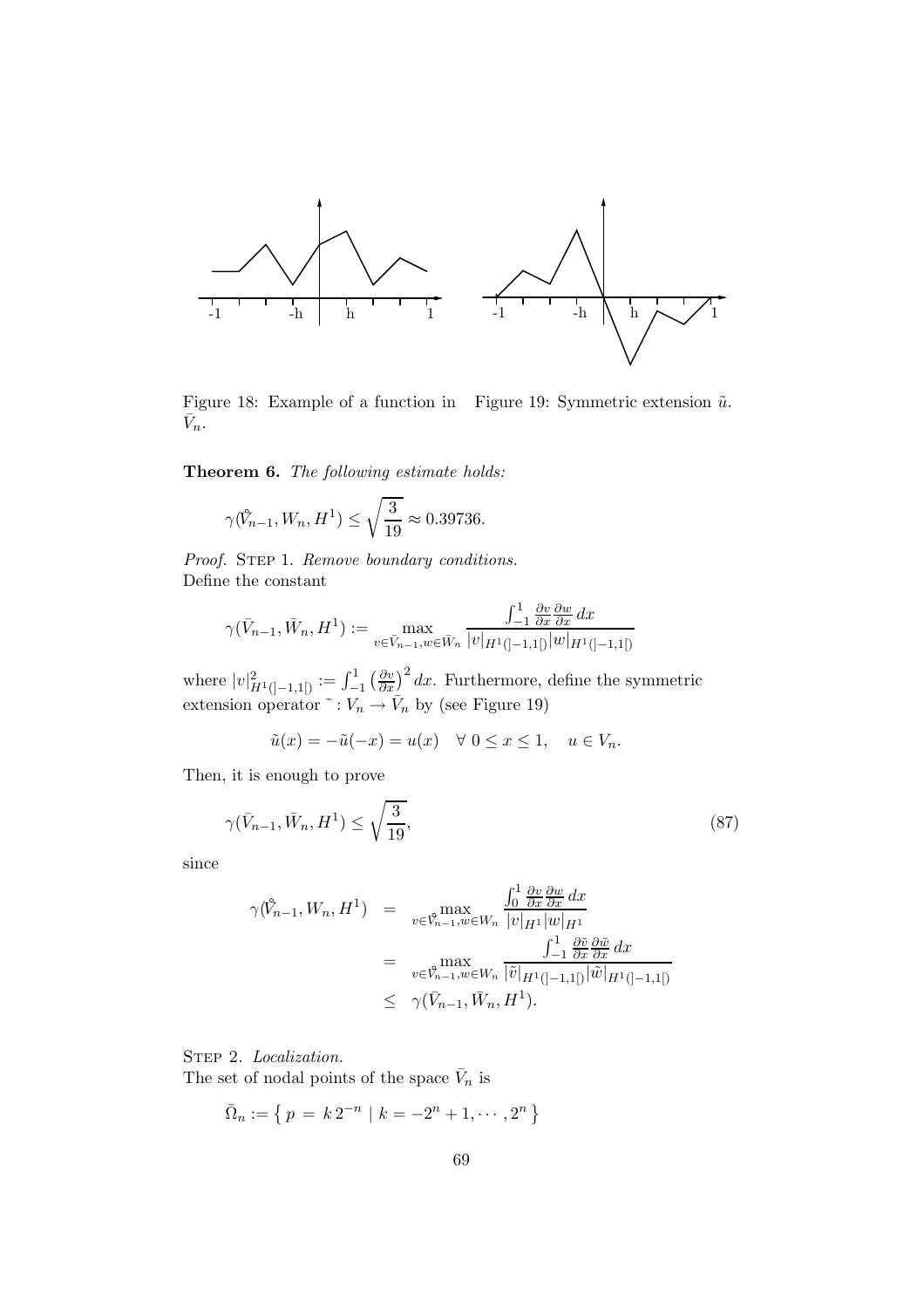and the nodal basis function  $v_p^n \in \overline{V}_n$  at the nodal point  $p \in \overline{\Omega}_n$  is defined by

$$
v_p^n(k \, 2^{-n}) = \begin{cases} \ 0 & \text{if } p \neq k \, 2^{-n} \\ \ 1 & \text{if } p = k \, 2^{-n} \end{cases}
$$

where  $k = -2^n + 1, \dots, 2^n$ . The set of functions  $v_p^{n-1}$ ,  $p \in \overline{\Omega}_{n-1}$  is a basis of  $\bar{V}_{n-1}$ . Recall that the functions  $\bar{\varphi}_{n,k}, k = \frac{+}{-}$  $\frac{+}{-}1, \ldots, \frac{+}{-}$  $\frac{1}{n} 2^{n-1}$  form a basis of  $\bar{W}_n$ .

Assume that  $v \in \overline{V}_{n-1}$  and  $w \in \overline{W}_n$ . There are real values  $b_k$  and  $c_k$  such that

$$
v = \sum_{k=-2^{n-1}+1}^{2^{n-1}} c_k v_{k2^{-(n-1)}}^{n-1} \text{ and } w = \sum_{k=1}^{2^{n-1}} (b_k \bar{\varphi}_{n,k} + b_{-k} \bar{\varphi}_{n,-k}).
$$

After some calculation, one obtains

$$
K|v+w|_{H^1}^2 - (|v|_{H^1}^2 + |w|_{H^1}^2) =
$$
  
= 
$$
\frac{1}{50h} \sum_{k=-2^{n-1}+1}^{2^{n-1}} 256 b_k^2 (K-1) + 25 (b_{k-1}^2 + b_{k+1}^2)(K-1) +
$$
  

$$
25 (c_{k+1} - c_k)^2 (K-1) + 128 b_k (b_{k-1} + b_{k+1})(K-1) +
$$
  

$$
30 (c_k - c_{k+1})(b_{k+1} - b_{k-1}) K + 14 b_{k-1} b_{k+1} (K-1).
$$

Now, we see that contrary to the hiererchical basis, prewavelets do not naturally lead to pure local equations. Therefore, we introduce a real parameter  $\beta$ , to obtain local problems. Then, we get

$$
K|v+w|_{H^1}^2 - (|v|_{H^1}^2 + |w|_{H^1}^2) =
$$
  
= 
$$
\frac{1}{50h} \sum_{k=-2^{n-1}+1}^{2^{n-1}} (256 - 2\beta) b_k^2(K-1) + (25 + \beta) (b_{k-1}^2 + b_{k+1}^2)(K-1) +
$$
  

$$
25 (c_{k+1} - c_k)^2(K-1) + 128 b_k(b_{k-1} + b_{k+1})(K-1) +
$$
  

$$
30 (c_k - c_{k+1})(b_{k+1} - b_{k-1})K + 14 b_{k-1}b_{k+1}(K-1).
$$

Assume that we can prove for suitable fixed parameters  $\beta$  and  $K > 1$ :

$$
0 \leq \Psi_{\beta,K}(b_-,b,b_+,c,c_+), \tag{88}
$$

for every  $b_-,b,b_+,c,c_+ \in \mathbb{R}$ , where

$$
\Psi_{\beta,K}(b_-,b,b_+,c,c_+) := (256 - 2\beta) b^2(K-1) + (25 + \beta) (b_-^2 + b_+^2)(K-1) + 25 (c_+ - c)^2(K-1) + 128 b(b_- + b_+)(K-1) + 30 (c - c_+)(b_+ - b_-)K + 14 b_- b_+(K-1).
$$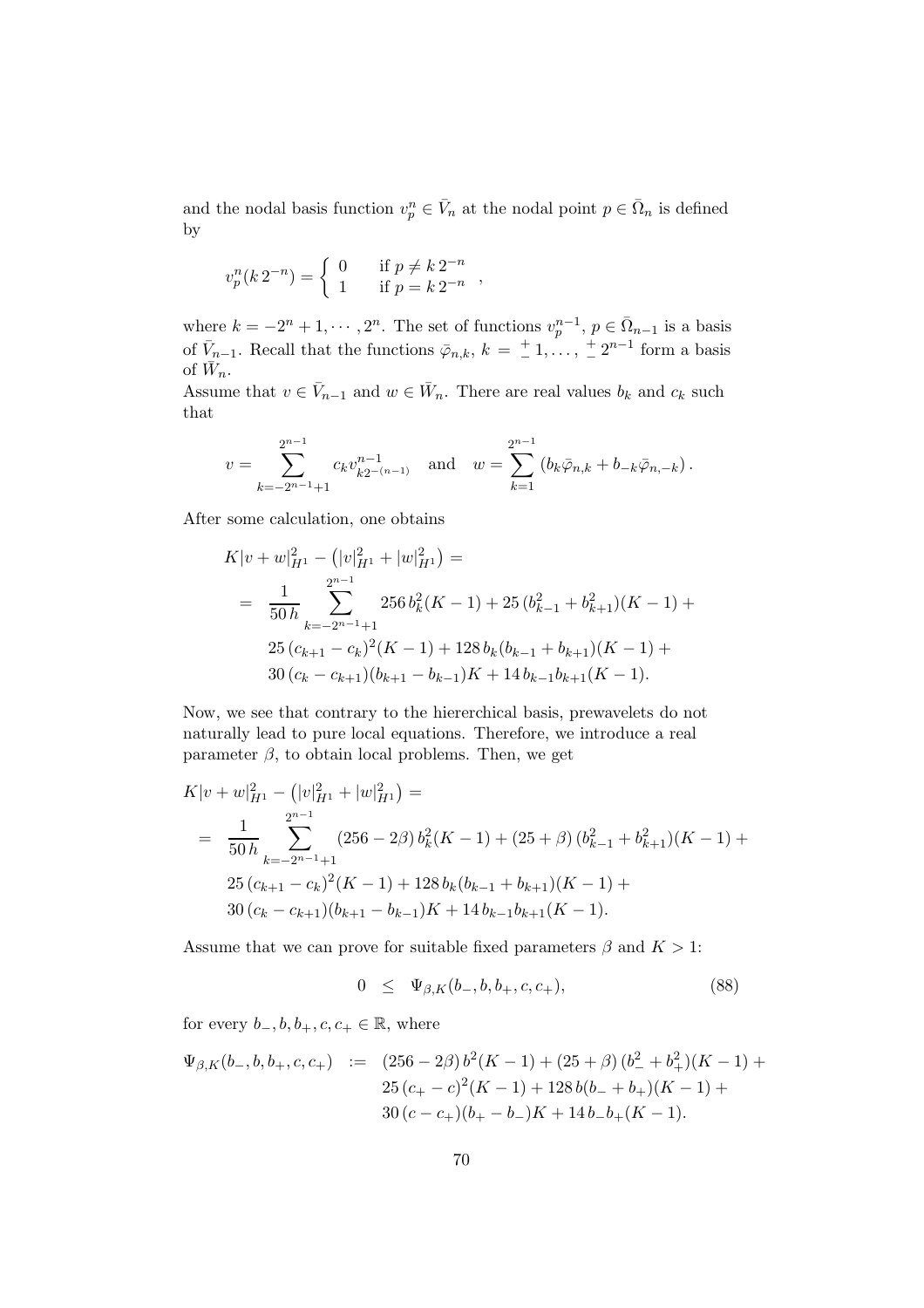Then, this implies

$$
0 \leq K|v+w|_{H^1}^2 - (|v|_{H^1}^2 + |w|_{H^1}^2).
$$

Now, we can apply Lemma 3. This gives

 $\gamma(\bar{V}_{n-1}, \bar{W}_n, H^1) \leq 1 - K^{-1}.$ 

Therefore, it is enough to study (88).

STEP 3. Algebraic analysis.

To find suitable parameters  $\beta$  and K, one has to study the case  $c = -c_+$ and  $b_{+} = -b_{-}$  in more detail. Then, by using an algebra manipulation program, we found that the choice

$$
K = \frac{1}{16}(19 + \sqrt{57}) \quad \text{and} \quad \beta = \frac{12(45 + 7\sqrt{57})}{11 + \sqrt{57}}
$$

leads to

$$
0 \leq \left(\sqrt{\alpha}b + \frac{128}{2}\frac{K-1}{\sqrt{\alpha}}(b_- + b_+)\right)^2 +
$$
  

$$
\left((c - c_+)\sqrt{25(K - 1)} + \frac{30K}{2}\frac{1}{\sqrt{25(K - 1)}}(b_+ - b_-)\right)^2
$$
  

$$
= \Psi_{\beta,K}(b_-, b, b_+, c, c_+),
$$

where  $\alpha = \frac{2(3+\sqrt{57})^3}{3(11+\sqrt{57})}$ . Combining  $\text{STEP}$  1. - 3. shows that

$$
\gamma(\mathring{V}_{n-1}, W_n, H^1) \le \gamma(\bar{V}_{n-1}, \bar{W}_n, H^1) \le \frac{3 + \sqrt{57}}{19 + \sqrt{57}} = \sqrt{\frac{3}{19}} \approx 0.39736.
$$

q.e.d.

### 4.3.4 Generalized Prewavelets

The prewavelets in section 4.3.3 lead to  $L^2$ -orthogonal spaces  $\hat{W}_n$  and  $\hat{V}_n$ . We showed that the constant in the strengthened Cauchy-Schwarz inequality between these subspaces of the Hilbert space  $H^1(]0,1[)$  is smaller than

$$
\sqrt{\frac{3}{19}} \approx 0.39736.
$$

In several applications (e.g. anisotropic PDE's) it is not necessary that the space  $\hat{W}_n$  is  $L^2$ -orthogonal to the space  $\hat{V}_{n-1}$ . Furthermore, the large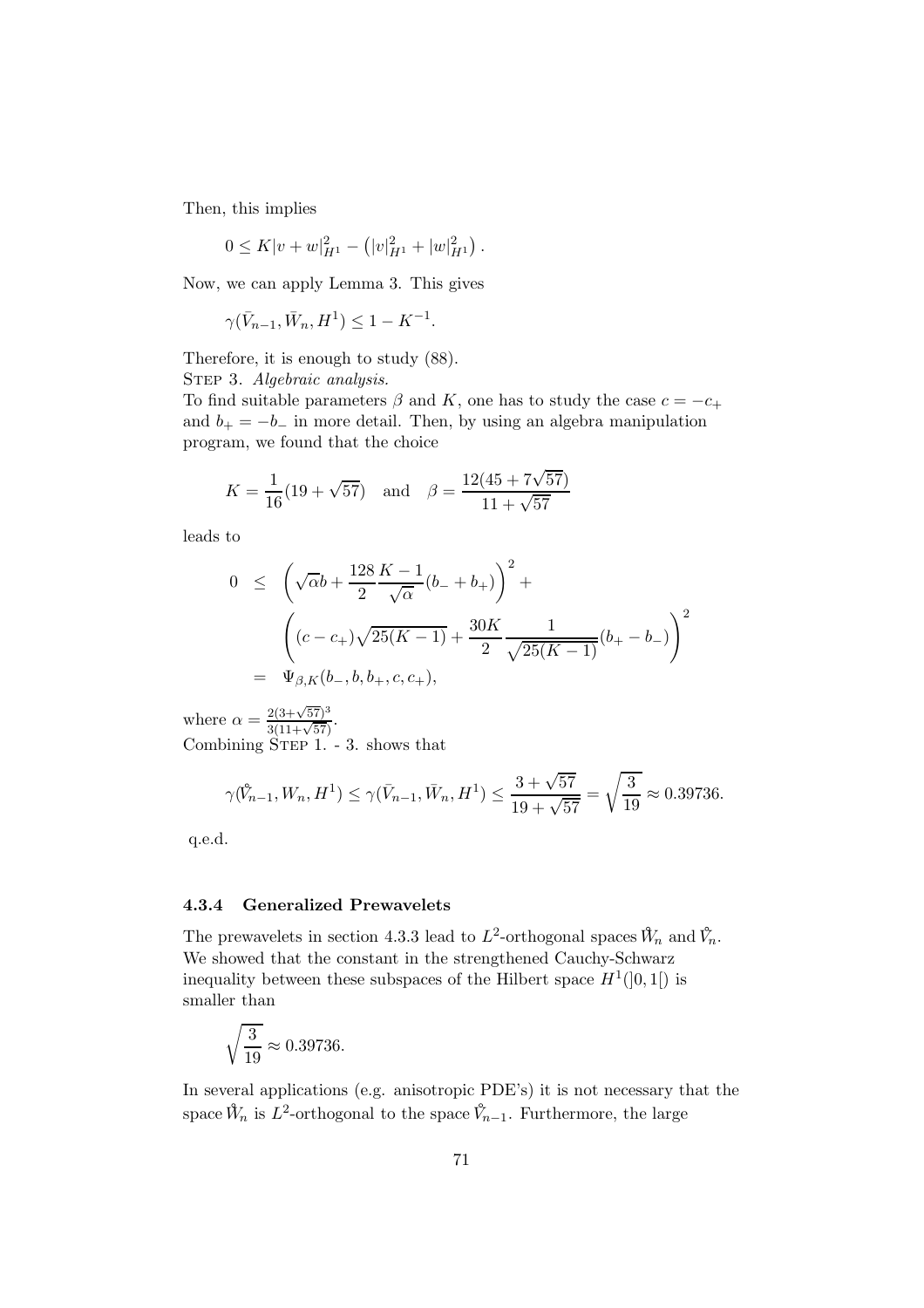support of the prewavelet functions increases the computational amount of a corresponding multilevel algorithm. Therefore, we construct a space  $\mathring{W}'_n$ which is spanned by functions with a smaller support and which exactly has the properties we need. These properties are

 $\bullet$   $\hat{W}'_n$  is a subspace of  $\hat{V}_n$  such that

$$
\hat{V}_n = \hat{W}'_n \oplus \hat{V}_{n-1}.
$$

• The constant in the strengthened Cauchy-Schwarz inequality is as small as possible in the Hilbert space  $L^2(]0,1[)$  and in the Hilbert space  $H^1(]0,1[)$ . This means that

$$
\max\left(\gamma(\hat{V}_{n-1},\hat{W}'_n,H^1),\ \gamma(\hat{V}_{n-1},\hat{W}'_n,L^2)\right)
$$

is as small as possible, where

$$
\begin{array}{rcl}\n\gamma(\hat{V}_{n-1},\hat{W}'_n,H^1) & := & \max\limits_{v\in\hat{V}_{n-1},w\in\hat{W}'_n} \frac{\int_0^1 \frac{\partial v}{\partial x} \frac{\partial w}{\partial x} dx}{|v|_{H^1}|w|_{H^1}} \text{ and } \\
\gamma(\hat{V}_{n-1},\hat{W}'_n,L^2) & := & \max\limits_{v\in\hat{V}_{n-1},w\in\hat{W}'_n} \frac{\int_0^1 v w dx}{\|v\|_{L^2}\|w\|_{L^2}}.\n\end{array}
$$

 $\bullet$   $\hat{W}'_n$  is spanned by functions with a small support.

These considerations lead to the following construction of the space  $\hat{W}'_n$ . Let  $\mathcal{W}'_n$  be the space spanned by the functions  $\varphi'_{n,1}, \ldots, \varphi'_{n,2^{n-1}}$ :

$$
\mathring{W}^\prime_n := \operatorname{span}_{\mathbb{R}} \left\{ \varphi^\prime_{n,k} \ | \ k = 1, \cdots, 2^{n-1} \right\}
$$

where

$$
\varphi'_{n,1}(x) := \psi'_L(x 2^{n-1}),
$$
  
\n
$$
\varphi'_{n,k}(x) := \psi'_M(x 2^{n-1} - k + 2) \text{ for } k = 2, ... 2^{n-1} - 1, \text{ and}
$$
  
\n
$$
\varphi'_{n,2^{n-1}}(x) := \psi'_L((1-x) 2^{n-1}).
$$

and where  $\psi'_{L}$  and  $\psi'_{M}$  are the following functions:

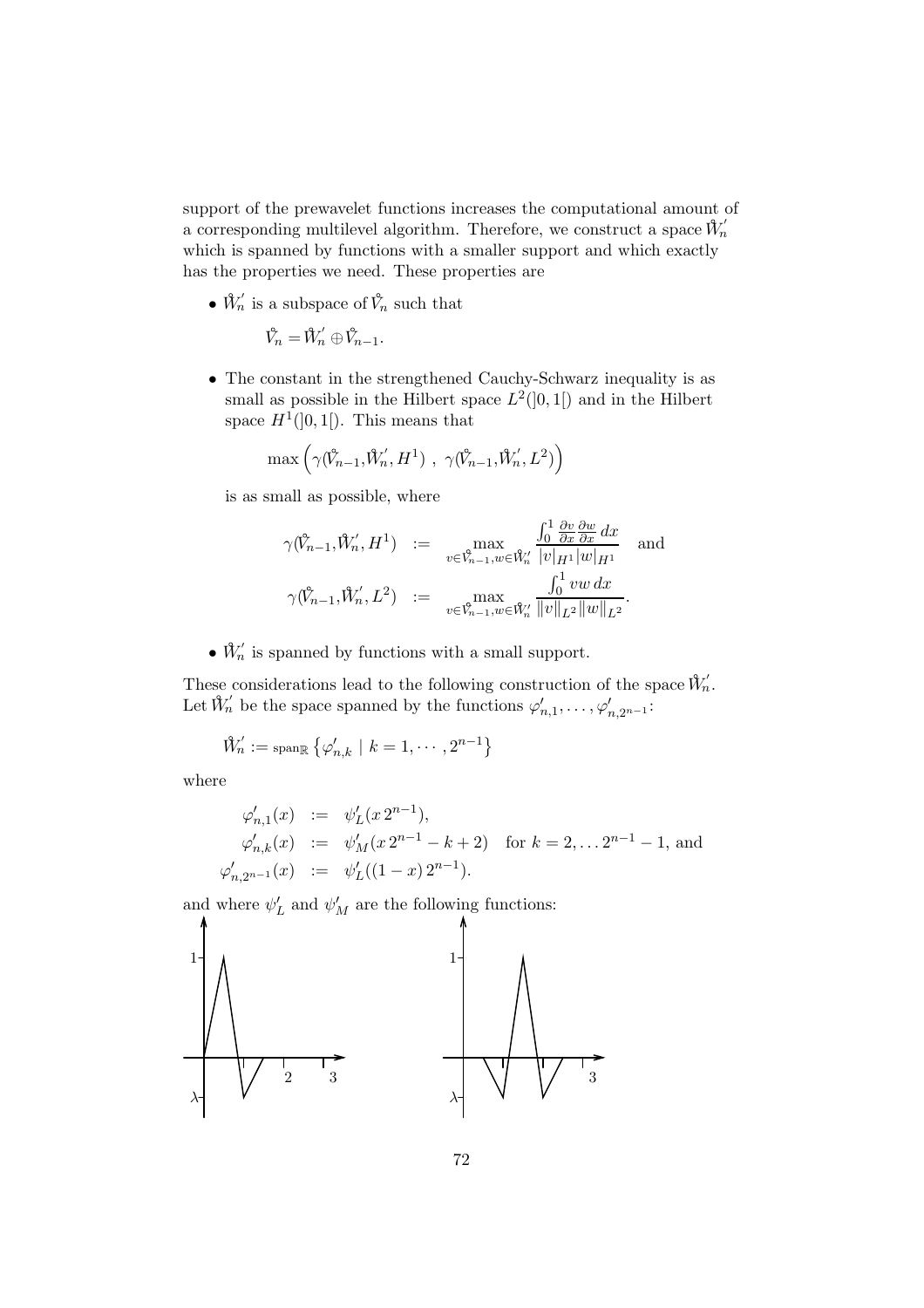By the construction of the space  $\hat{W}'_n$ , we get the direct sum

$$
\mathring{V}_n=\mathring{W}'_n\oplus \mathring{V}_{n-1}.
$$

Let us call the functions  $\varphi_{n,k}'$  generalized prewavelets. The support of these functions is smaller than the support of the prewavelets. Therefore, the evaluation of the generalized prewavelets cost less computational time than the evaluation of the prewavelets. Generalized prewavelets lead to a smaller constant in the strengthened Cauchy-Schwarz inequality than prewavelets, if the parameter  $\lambda$  is chosen in an optimal way. Figure 20 depicts an nearly sharp estimation of the constants  $\gamma(\hat{V}_{n-1}, \hat{W}'_n, H^1)$  and  $\gamma(\hat{V}_{n-1}, \hat{W}'_n, L^2)$ . The optimal parameter  $\lambda$  is at the intersections in two graphs in Figure 20. A detailed analysis of the constants  $\gamma(\hat{V}_{n-1}, \hat{W}'_n, H^1)$  and  $\gamma(\hat{V}_{n-1}, \tilde{W}'_n, L^2)$  leads two the following theorem the proof of which can be found in ... .

Theorem 7. Put the parameter

 $\lambda_{opt} = -0.442736$ 

for the generalized prewavelets. Then, the following estimates hold

$$
\gamma(\mathring{V}_{n-1}, \mathring{W}'_n, H^1) \le \frac{\lambda_{opt}}{\lambda_{opt} - 1} \le 0.30688 \quad and \quad \gamma(\mathring{V}_{n-1}, \mathring{W}'_n, L^2) \le \frac{\lambda_{opt}}{\lambda_{opt} - 1} \le 0.30688.
$$



Figure 20: Estimation of the constants in strengthened Cauchy-Schwarz inequality for spaces spanned by generalized prewavelets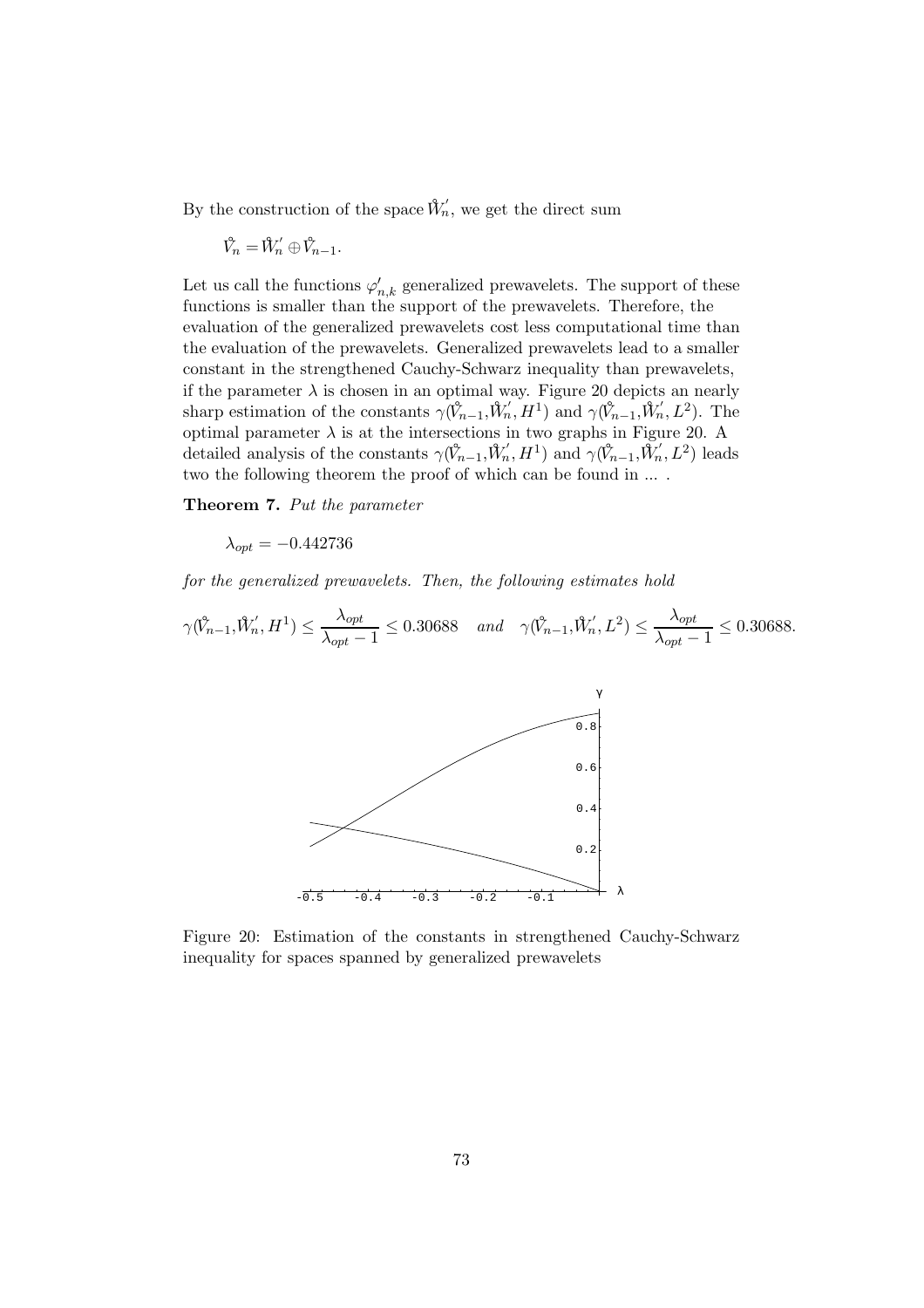

Figure 21: Semi-coarsening of a grid.

#### 4.3.5 2D-Splittings by Prewavelets and Generalized Prewavelets

Let us recall the tensor product construction of two subspaces  $V, W \subset H^1(]0,1[)$ 

$$
V \otimes W := \operatorname{span}_{\mathbb{R}} \{ v(x) \cdot w(y) \mid v \in V \quad \text{and} \quad w \in W \} \subset H^1(]0,1[^2).
$$

Now, consider the fine-grid space

 $\mathcal{V}_n := \mathring{V}_n \otimes \mathring{V}_m,$ 

where  $m, n > 1$  are two parameters.

There are two ways to construct a coarse-grid space  $\mathcal{V}_{n-1}$  of  $\mathcal{V}_n$ :

- Semi-coarsening. (See Figure 21). Now, m is a fixed parameter and n is the parameter indicating the level. Thus, define  $\mathcal{V}_{n-1}^{\text{semi}} := \mathcal{V}_{n-1} \otimes \mathcal{V}_{m}$ .
- 2-directional coarsening. (See Figure 2.1.1). Now, let  $n = m$  be parameter indicating the level. Define  $\mathcal{V}_{n-1} := \hat{V}_{n-1} \otimes \hat{V}_{n-1}$ .

Let us first study the case of semi-coarsening. The complementary space  $\mathcal{W}_n$  can be constructed by prewavelets or generalized prewavelets:

- Prewavelets. Define  $\mathcal{W}_n^{\text{semi}} := \mathcal{W}_n \otimes \mathcal{V}_m$ .
- Generalized prewavelets. Define  $\mathcal{W}'_n^{\text{semi}} := \mathcal{W}'_n \otimes \mathcal{V}_m$ , where we choose  $\lambda = \lambda_{opt} = -0.442736.$

Let  $b(y) \geq 0$  be a non-negative function such that the following integrals exist. The constants in the strengthened Cauchy-Schwarz inequality are printed in Table 5 and Table 6 for some bilinear forms. Let us prove the estimate

$$
\gamma(\mathcal V_{n-1}^{\text{semi}},\mathcal W_n^{\text{semi}},a) \leq \sqrt{\frac{3}{19}}
$$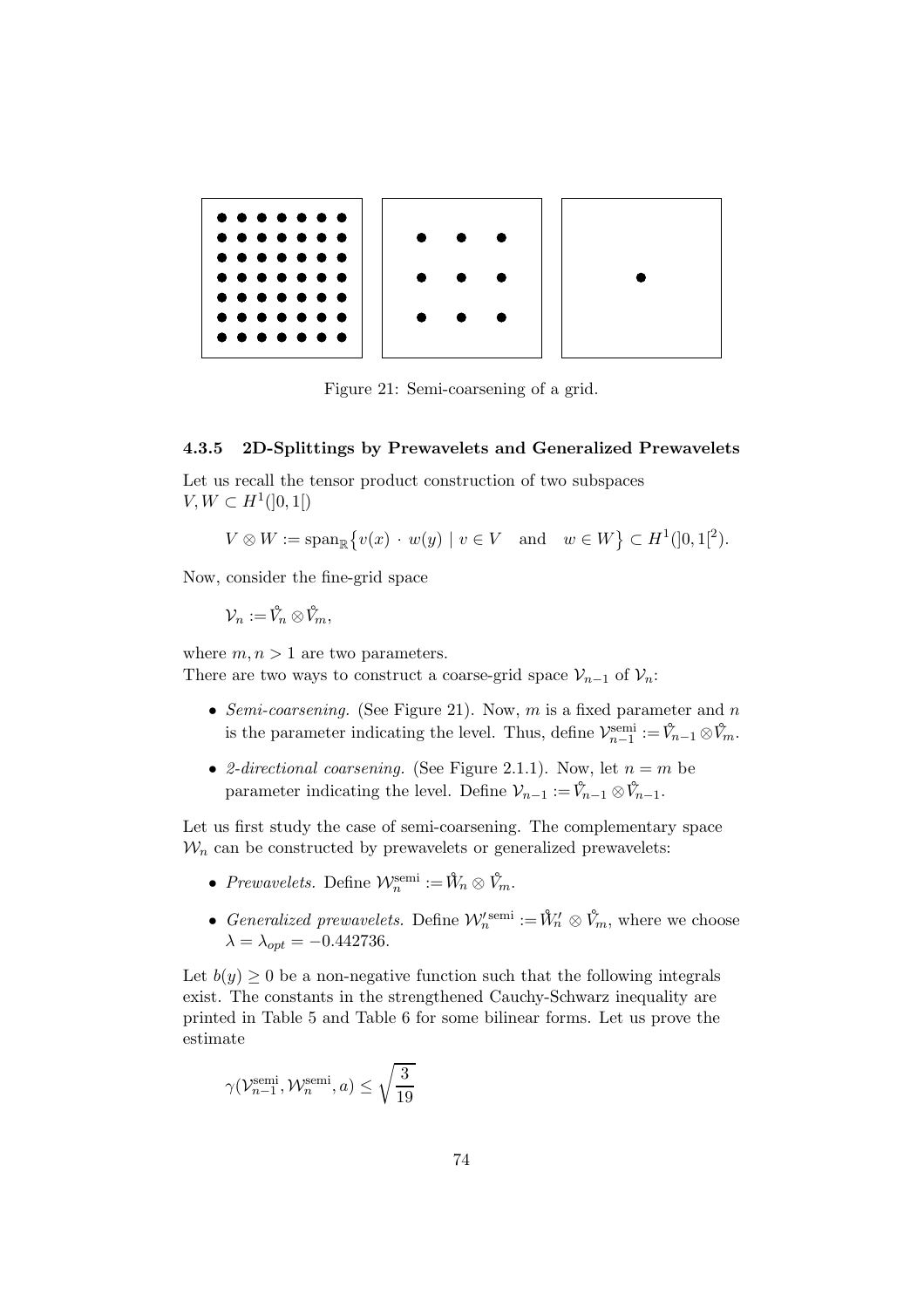| a(u,v)                                                                                   | $\gamma(\mathcal{V}_{n-1}^{\text{semi}}, \mathcal{W}_n^{\text{semi}}, a) \leq \vert$                                                                                                                                                              | a(u, v)                                                                                  | $\gamma(\mathcal{V}_{n-1}^{\text{semi}}, \mathcal{W}_{n}^{\prime \text{ semi}}, a) \leq$ |
|------------------------------------------------------------------------------------------|---------------------------------------------------------------------------------------------------------------------------------------------------------------------------------------------------------------------------------------------------|------------------------------------------------------------------------------------------|------------------------------------------------------------------------------------------|
|                                                                                          | $\int_{\Omega} \langle \nabla u, \nabla v \rangle d(x, y) \left  \sqrt{\frac{3}{19}} \right  \approx 0.39736 \left  \int_{\Omega} \langle \nabla u, \nabla v \rangle d(x, y) \right $                                                             |                                                                                          | 0.30688                                                                                  |
|                                                                                          | $\int_{\Omega} b(y) \frac{\partial u}{\partial x} \frac{\partial v}{\partial x} d(x, y) \left  \sqrt{\frac{3}{19}} \right  \approx 0.39736 \left  \int_{\Omega} b(y) \frac{\partial u}{\partial x} \frac{\partial v}{\partial x} d(x, y) \right $ |                                                                                          | 0.30688                                                                                  |
| $\int_{\Omega} b(y) \frac{\partial u}{\partial y} \frac{\partial v}{\partial y} d(x, y)$ | $\overline{0}$                                                                                                                                                                                                                                    | $\int_{\Omega} b(y) \frac{\partial u}{\partial y} \frac{\partial v}{\partial y} d(x, y)$ | 0.30688                                                                                  |
| $\int_{\Omega} b(y) u v d(x, y)$                                                         | $\theta$                                                                                                                                                                                                                                          | $\int_{\Omega} b(y) u v d(x, y)$                                                         | 0.30688                                                                                  |

Table 5: Constant in the strengthened Table 6: Constant in the strengthened Cauchy-Schwarz inequality for coarsening and prewavelets. semi-Cauchy-Schwarz inequality for semicoarsening and generalized prewavelets.

for  $a(u, v) = \int_{\Omega} b(y) \frac{\partial u}{\partial x}$ ∂x  $\frac{\partial v}{\partial x} d(x, y)$ . Let  $u \in V_n$  and  $v \in \mathcal{W}_n^{\text{semi}}$ . Observe, that by the tensor product construction, the functions

 $x \to u(x, y)$  and  $x \to v(x, y)$ 

are contained in  $\hat{V}_{n-1}$  and  $\hat{W}_n$ , respectively for every fixed  $y \in [0, 1]$ . By Theorem 6, we get

$$
\left| \int_0^1 \frac{\partial u}{\partial x}(x, y) \frac{\partial v}{\partial x}(x, y) dx \right| \leq \sqrt{\frac{3}{19}} \sqrt{\int_0^1 \left( \frac{\partial u}{\partial x} \right)^2 (x, y) dx} \sqrt{\int_0^1 \left( \frac{\partial v}{\partial x} \right)^2 (x, y) dx}
$$

for every fixed  $y \in [0, 1]$ . Thus, we obtain

$$
\begin{aligned}\n\left| \int_{\Omega} b(y) \frac{\partial u}{\partial x} \frac{\partial v}{\partial x} d(x, y) \right| &\leq \int_{0}^{1} b(y) \left| \int_{0}^{1} \frac{\partial u}{\partial x} \frac{\partial v}{\partial x} dx \right| dy \\
&\leq \int_{0}^{1} b(y) \sqrt{\frac{3}{19}} \sqrt{\int_{0}^{1} \left(\frac{\partial u}{\partial x}\right)^{2} dx} \sqrt{\int_{0}^{1} \left(\frac{\partial v}{\partial x}\right)^{2} dx} dy \\
&\leq \sqrt{\frac{3}{19}} \sqrt{\int_{\Omega} b(y) \left(\frac{\partial u}{\partial x}\right)^{2} d(x, y)} \sqrt{\int_{\Omega} b(y) \left(\frac{\partial v}{\partial x}\right)^{2} d(x, y)}.\n\end{aligned}
$$

The other estimates in Table 5 and Table 6 can be proved in the same way. Now, let us study the case of a 2-directional coarsening. Assume that  $n = m$ . Then, it is  $\mathcal{V}_n = \hat{V}_n \otimes \hat{V}_n$  and  $\mathcal{V}_{n-1} = \hat{V}_{n-1} \otimes \hat{V}_{n-1}$ . The complementary space  $\mathcal{W}_n$  can be constructed by prewavelets or generalized prewavelets: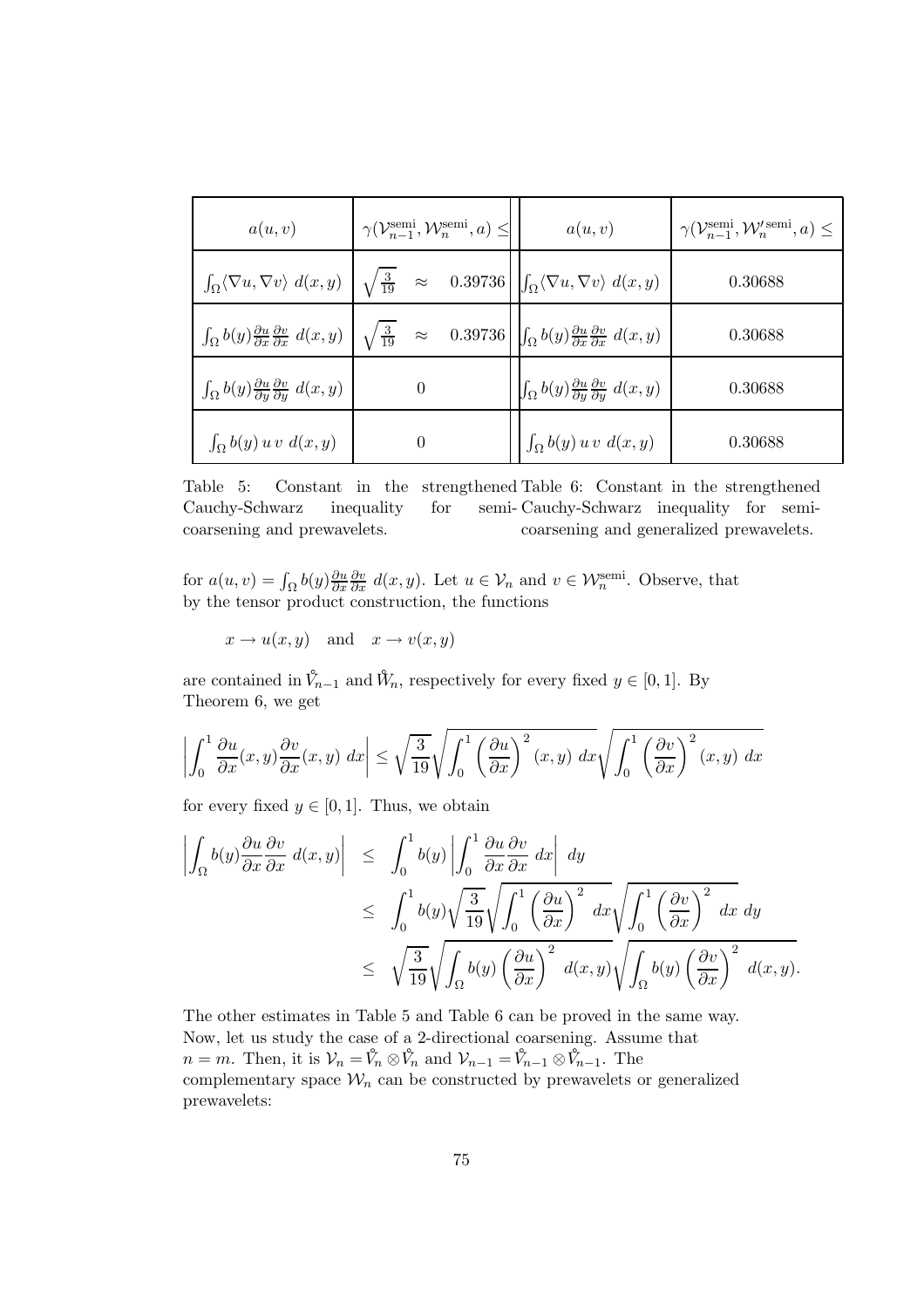• Prewavelets. Define  $\mathcal{W}_n := (\hat{W}_n \otimes \hat{V}_n) + (\hat{V}_n \otimes \hat{W}_n)$ . We can write  $\mathcal{W}_n$ in two possible ways as a direct sum:

$$
\mathcal{W}_n := (\mathring{W}_n \otimes \mathring{V}_n) \oplus (\mathring{V}_{n-1} \otimes \mathring{W}_n) = (\mathring{W}_n \otimes \mathring{V}_{n-1}) \oplus (\mathring{V}_n \otimes \mathring{W}_n).
$$
 (89)

• Generalized prewavelets. Define  $\mathcal{W}'_n := (W'_n \otimes V_n) + (V'_n \otimes W_n)$ , where we choose  $\lambda = \lambda_{opt} = -0.442736$ . We can write  $\mathcal{W}'_n$  in two possible ways as a direct sum:

$$
\mathcal{W}'_n = (\mathring{W}'_n \otimes \mathring{V}_n) \oplus (\mathring{V}_{n-1} \otimes \mathring{W}'_n) = (\mathring{W}'_n \otimes \mathring{V}_{n-1}) \oplus (\mathring{V}_n \otimes \mathring{W}'_n).
$$
 (90)

Let us prove the first equation in (89). The other equations in (90) and (89) follow by the same arguments. By  $\hat{V}_n = \hat{V}_{n-1} \oplus \hat{W}_n$ , we get

$$
\mathcal{W}_n = (\mathring{W}_n \otimes \mathring{V}_n) + (\mathring{V}_n \otimes \mathring{W}_n) = (\mathring{W}_n \otimes \mathring{V}_{n-1}) + (\mathring{W}_n \otimes \mathring{W}_n) + (\mathring{V}_{n-1} \otimes \mathring{W}_n).
$$

By a dimension argument, the last sum in this equation must be a direct sum. Therefore, we get

$$
\mathcal{W}_n=(\mathring{W}_n\otimes\mathring{V}_{n-1})\oplus(\mathring{W}_n\otimes\mathring{W}_n)\oplus(\mathring{V}_{n-1}\otimes\mathring{W}_n)=(\mathring{W}_n\otimes\mathring{V}_n)\oplus(\mathring{V}_{n-1}\otimes\mathring{W}_n).
$$

This shows the first equation in (89).

| a(u, v)                                                                             | $\gamma(\mathcal{V}_{n-1}, \mathcal{W}_n, a) \leq$ | a(u, v)                                                                             | $\gamma(\mathcal{V}_{n-1}, \mathcal{W}'_n, a) \leq$ |
|-------------------------------------------------------------------------------------|----------------------------------------------------|-------------------------------------------------------------------------------------|-----------------------------------------------------|
| $\int_{\Omega} \langle \nabla u, \nabla v \rangle d(x, y)$                          | $\sqrt{\frac{3}{19}}$ $\approx$ 0.39736            | $\int_{\Omega} \langle \nabla u, \nabla v \rangle d(x, y)$                          | $0.31^a$                                            |
| $\int_{\Omega} \frac{\partial u}{\partial x} \frac{\partial v}{\partial x} d(x, y)$ | $\sqrt{\frac{3}{19}}$ $\approx$ 0.39736            | $\int_{\Omega} \frac{\partial u}{\partial x} \frac{\partial v}{\partial x} d(x, y)$ | $0.38\ ^a$                                          |
| $\int_{\Omega} \frac{\partial u}{\partial y} \frac{\partial v}{\partial y} d(x, y)$ | $\sqrt{\frac{3}{19}}$ $\approx$ 0.39736            | $\int_{\Omega} \frac{\partial u}{\partial y} \frac{\partial v}{\partial y} d(x, y)$ | $0.38^a$                                            |
| $\int_{\Omega} u v d(x,y)$                                                          | $\overline{0}$                                     | $\int_{\Omega} u v d(x,y)$                                                          | $0.30^a$                                            |

Table 7: Constant in the strengthened Table 8: Constant in the strengthened Cauchy-Schwarz inequality for prewavelets. Cauchy-Schwarz inequality for generalized prewavelets.

<sup>a</sup>numerical result

The constants in the strengthened Cauchy-Schwarz inequality of the above splittings are printed in Table 7 and Table 8 for some bilinear forms. Let us prove the estimate

$$
\gamma(\mathcal{V}_{n-1},\mathcal{W}_n,a) \leq \sqrt{\frac{3}{19}}
$$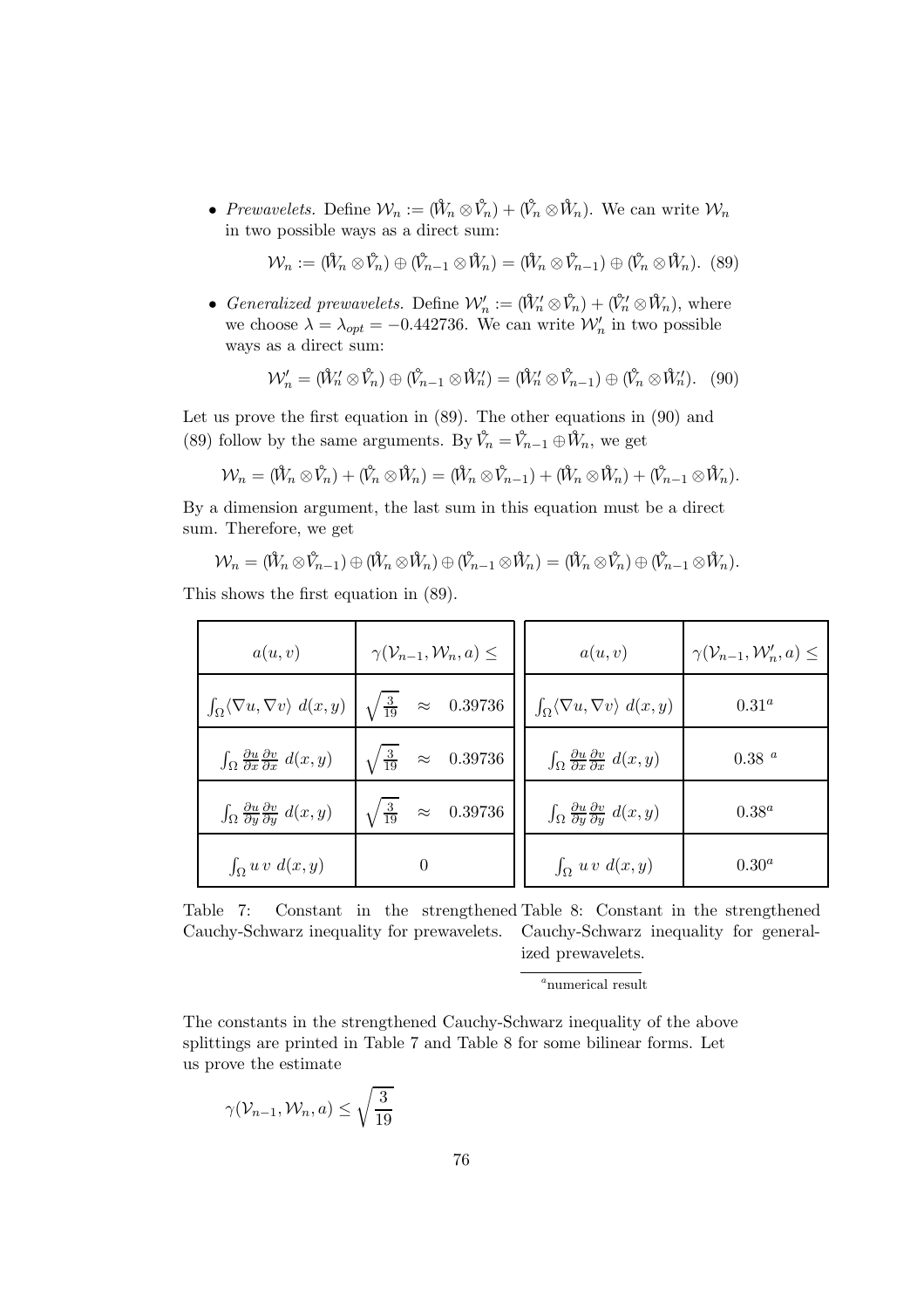for  $a(u, v) = \int_{\Omega}$ ∂u ∂x  $\frac{\partial v}{\partial x} d(x, y)$ . Assume that  $u \in \mathcal{V}_{n-1}$  and  $v = v_c + v_f \in \mathcal{W}_n$ , where  $v_c \in W_n \otimes V_{n-1}$  and  $v_f \in V_n \otimes W_n$ . By Theorem 6, we get

$$
\begin{array}{rcl}\n\left| \int_{\Omega} \frac{\partial u}{\partial x} \frac{\partial v}{\partial x} d(x, y) \right| & = & \left| \int_{\Omega} \frac{\partial u}{\partial x} \frac{\partial v_c}{\partial x} d(x, y) \right| \\
& \leq & \sqrt{\frac{3}{19}} \sqrt{\int_{\Omega} \left( \frac{\partial u}{\partial x} \right)^2 d(x, y)} \sqrt{\int_{\Omega} \left( \frac{\partial v_c}{\partial x} \right)^2 d(x, y)} \\
& \leq & \sqrt{\frac{3}{19}} \sqrt{\int_{\Omega} \left( \frac{\partial u}{\partial x} \right)^2 d(x, y)} \sqrt{\int_{\Omega} \left( \frac{\partial v}{\partial x} \right)^2 d(x, y)}.\n\end{array}
$$

The other estimates of Table 7 follow in the same way.

For the implementation a multilevel algorithm based on the space  $\mathcal{W}'_n$  it is necessary to find basis functions of  $\mathcal{W}'_n$  which support is as small as possible. To this end, we define the space

$$
\mathcal{W}_n^{\text{even}} = \text{span}_{\mathbb{R}} \left\{ v_p^n \middle| p \in \Omega_{n-1} \right\}.
$$

A short calculation shows the following idendity

$$
\hat{V}_n = \hat{W}'_n \oplus \hat{W}_n^{\text{even}}.
$$

This leads to the splitting

$$
\mathcal{W}'_n = \left(\mathring{\mathbb{W}}_n' \otimes \mathring{\mathbb{W}}_n^{\text{even}}\right) \oplus \left(\mathring{\mathbb{W}}_n' \otimes \mathring{\mathbb{W}}_n'\right) \oplus \left(\mathring{\mathbb{W}}_n^{\text{even}} \otimes \mathring{\mathbb{W}}_n'\right).
$$

Using the natural basis of the spaces  $\hat{W}'_n$  and  $\hat{W}^{even}_n$  gives a natural tensor product construction for a basis of  $\mathcal{W}_n$ . This basis consists of functions with a small support.

#### 4.4 Anisotropic Elliptic Differential Equation

Consider the anisotropic differential equation in section 1.1. Assume that the coefficients in the bilinear form

$$
L(u) := -\text{div}\,A\,\text{grad}\,u + cu = f \quad \text{on} \quad \Omega \subset \mathbb{R}^2, \quad \text{where}
$$

are constant and are of the following form:

$$
A = \begin{pmatrix} a_{1,1} & 0 \\ 0 & a_{2,2} \end{pmatrix} \in (L^1_{loc}(\Omega))^{2 \times 2}, \qquad c \in L^1_{loc}(\Omega).
$$

Then, the local mode analysis and the analysis of multigrid algorithms on a complementary space show, that a fast convergence rate can be obtained by the following choice of the coarse grid: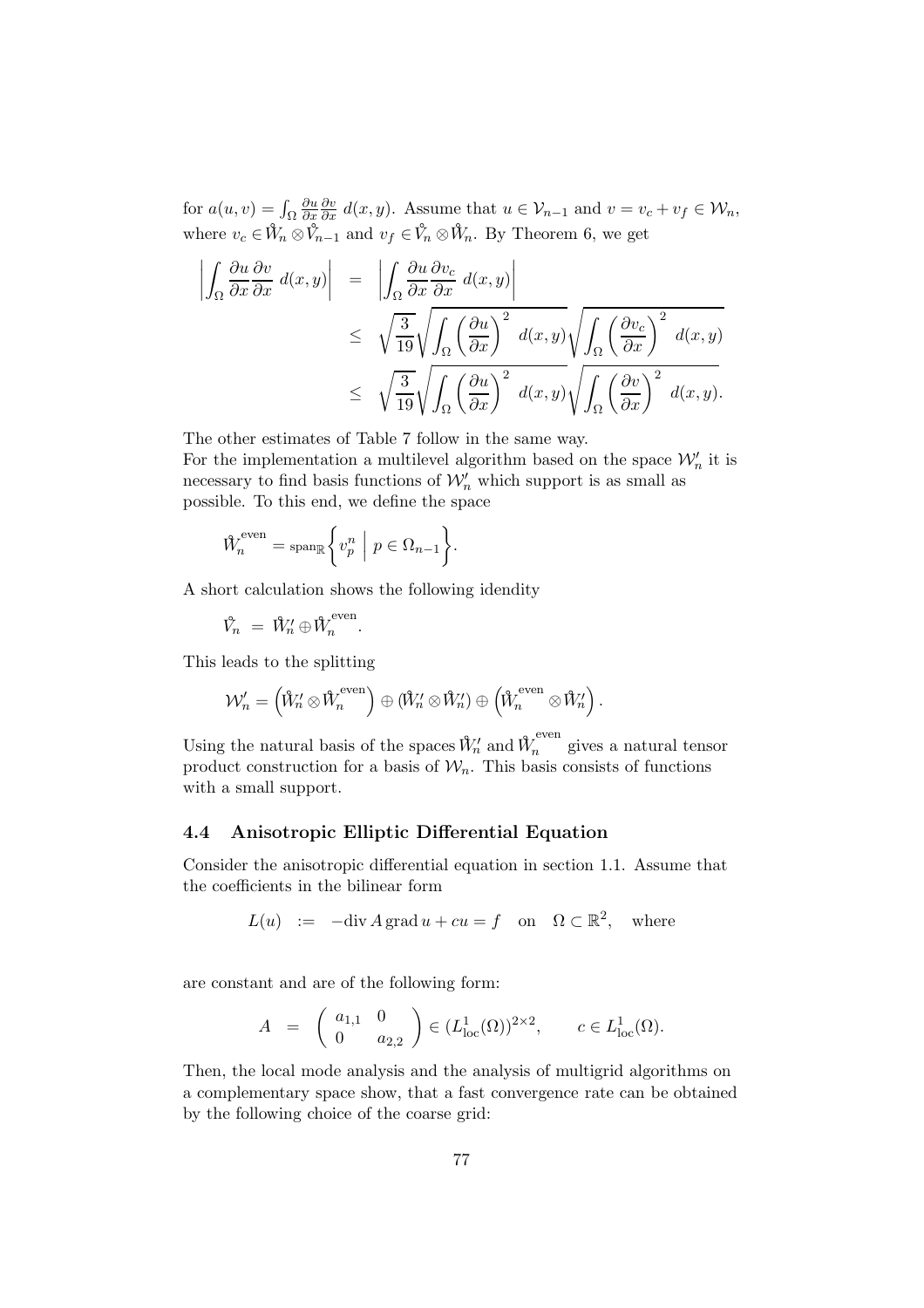- $\bullet$   $\frac{a_{1,1}}{h_x}$  $\frac{h_{1,1}}{h_x}$  <  $\frac{a_{2,2}}{h_y}$  semi-coarsening in y-direction,
- $\bullet$   $\frac{a_{1,1}}{h_x}$  $\frac{a_{1,1}}{h_x} \approx \frac{a_{2,2}}{h_y}$  $\frac{\mu_{2,2}}{h_y}$  coarsening in xy-direction,
- $\bullet$   $\frac{a_{1,1}}{h_x}$  $\frac{h_{1,1}}{h_x}$  >>  $\frac{a_{2,2}}{h_y}$  semi-coarsening in *x*-direction.

### 4.5 PDE's with Jumping Coefficients

Assume that  $a(u, v)$  is a bilinear form with jumping coefficients. In general, the entries of the stiffness matrix  $a(v_p^h, v_q^h)$  cannot be computed exactly. Then, numerical integration formulas have to be applied. The question is how to obtain the the coarse grid stiffness matrix. One choice is to calculate the stiffness matrix on the coarse grid by numerical integration formulas. This can lead to a very poor approximation of the stiffness matrix on the coarse grid, since the coarse grid integration formulas are of very low order. To understand this, consider a variable coefficient with a large jump on a very small domain. In such situations, a numerical integration of the stiffness matrix on the coarse grid can lead to a failure of the multigrid algorithm. A stable approach is to compute the coarse grid stiffness matrix  $A_{2h}$  by a restriction of the the fine grid stiffness matrix  $A_h$ according

$$
A_{2h} = I_h^{2h} A_{2h} I_{2h}^h. \tag{91}
$$

In case of a symmetric positive definite bilinear form  $a(u, v)$ , the stiffness matrix  $A_h$  is symmetric positive definite, too, if the integration formulas are accurate enough (This is simple to obtain in general). Then, a multiplicative subspace correction method will converge, since it is a minimizing algorithm. Nevertheless the convergence rate my be very poor. To understand this, consider the following 1D example

$$
a_{\epsilon}(u,v) = \int_0^{0.25} \epsilon u'v'dx + \int_{0.25}^{0.5} u'v'dx + \int_{0.5}^1 \epsilon u'v'dx.
$$

Furthermore, let

- $v_{0.25}$  be the nodal basis function for linear elements of mesh size 0.25 and
- $v_{0.5}$  be the nodal basis function for linear elements of mesh size 0.5.

Now, consider

$$
\gamma_{\epsilon} := \frac{|a_{\epsilon}(v_{0.25}, v_{0.5})|}{\|v_{0.25}\| \|v_{0.5}\|}.
$$

Observe that

$$
\gamma_1 = 0
$$
 and  $\lim_{\epsilon \to 0} \gamma_{\epsilon} = 1$ .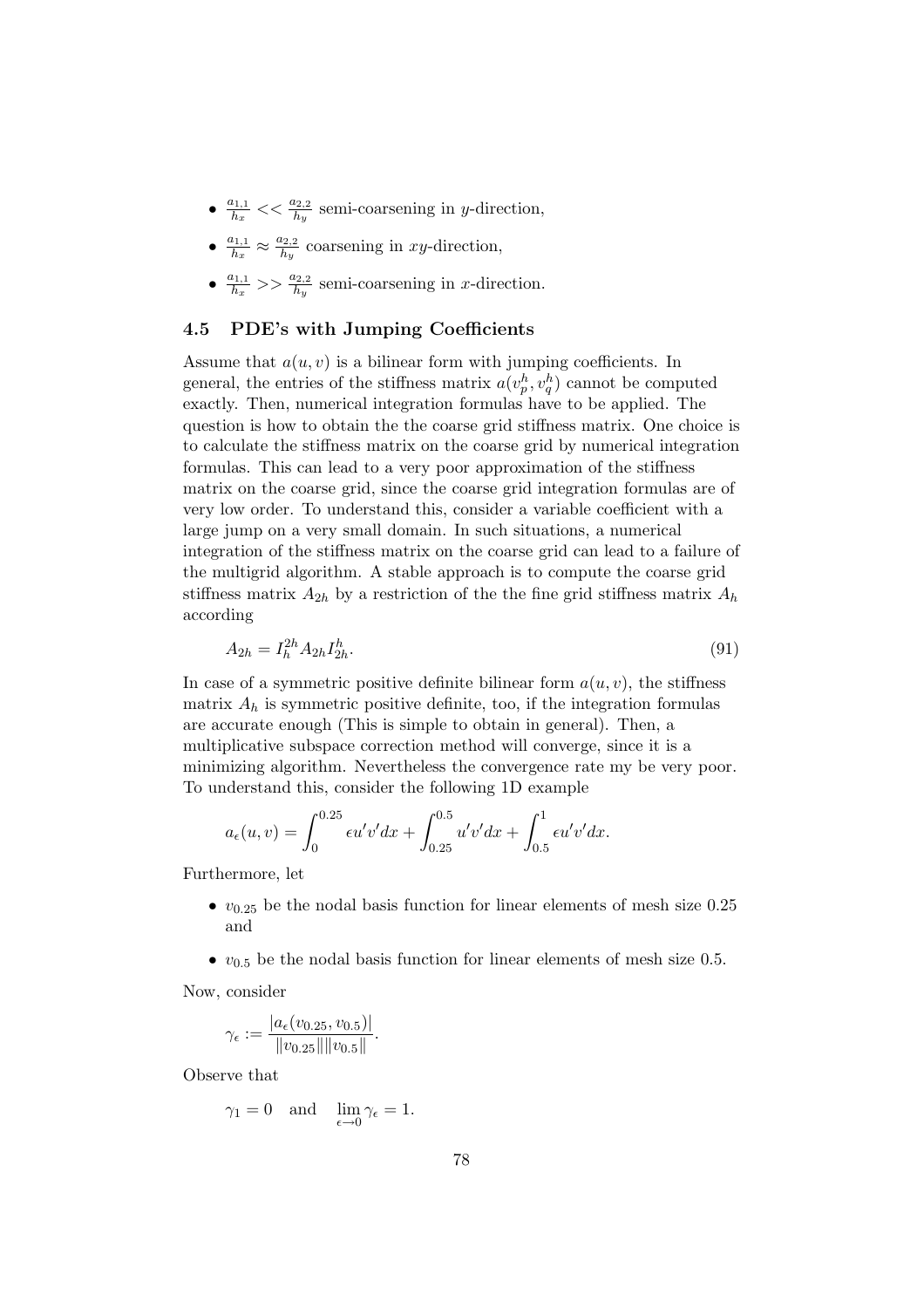This implies, that a subspace correction method leads to a very poor convergence in case of the above bilinear form  $a_{\epsilon}(u,v)$ . The same hold for the classical multigrid algorithm. To improve the convergence one can improve the restriction prolongation operator or one can improve the smoothing. The smoothing can be improved by a block smoothing of neighbor points near the discontinuity.

### 4.6 PDE's with a Convection Term

Consider the convection-diffusion problem

$$
-\triangle u + \vec{b} \nabla u + cu = f
$$

with suitable boundary conditions and a stable discretization. This can be an upwind discretization of the convection term  $b\nabla u$  or a streamline diffusion discretization in case of finite elements. Unfortunately, the restriction of the stiffness matrix as in (91) leads to non-stable discretization of the convection term in case of a standard coarsening. There are three ways to avoid this problem:

- Let  $A_{2h}$  be the coarse grid discretization matrix (not very good convergence).
- Coarse orthogonal to the streamlines.
- Construct suitable restriction and prolongation operators.

In Section 5, we explain a suitable multigrid algorithm for convection diffusion problems.

### 4.7 Consequence for PDE's with a Kernel

Let  $a: V \times V \to \mathbb{R}$  be a symmetric bilinear form on a Hilbert space V and  $f \in V'.$ 

Definition 8. The kernel of a is defined by

 $\text{kern}(a) := \{u \in V \mid a(u, v) = 0 \,\,\forall v \in V\}.$ 

Now, let us consider the problem

**Problem 8.** Find  $u \in V$  such that

$$
a(u, v) = f(v) \qquad \forall v \in V.
$$

If kern(a)  $\neq$  {0}, then Problem 8 has no unique solution. Furthermore, Problem 8 has no solution, if  $f|_{\text{kern}(a)} \neq 0$ .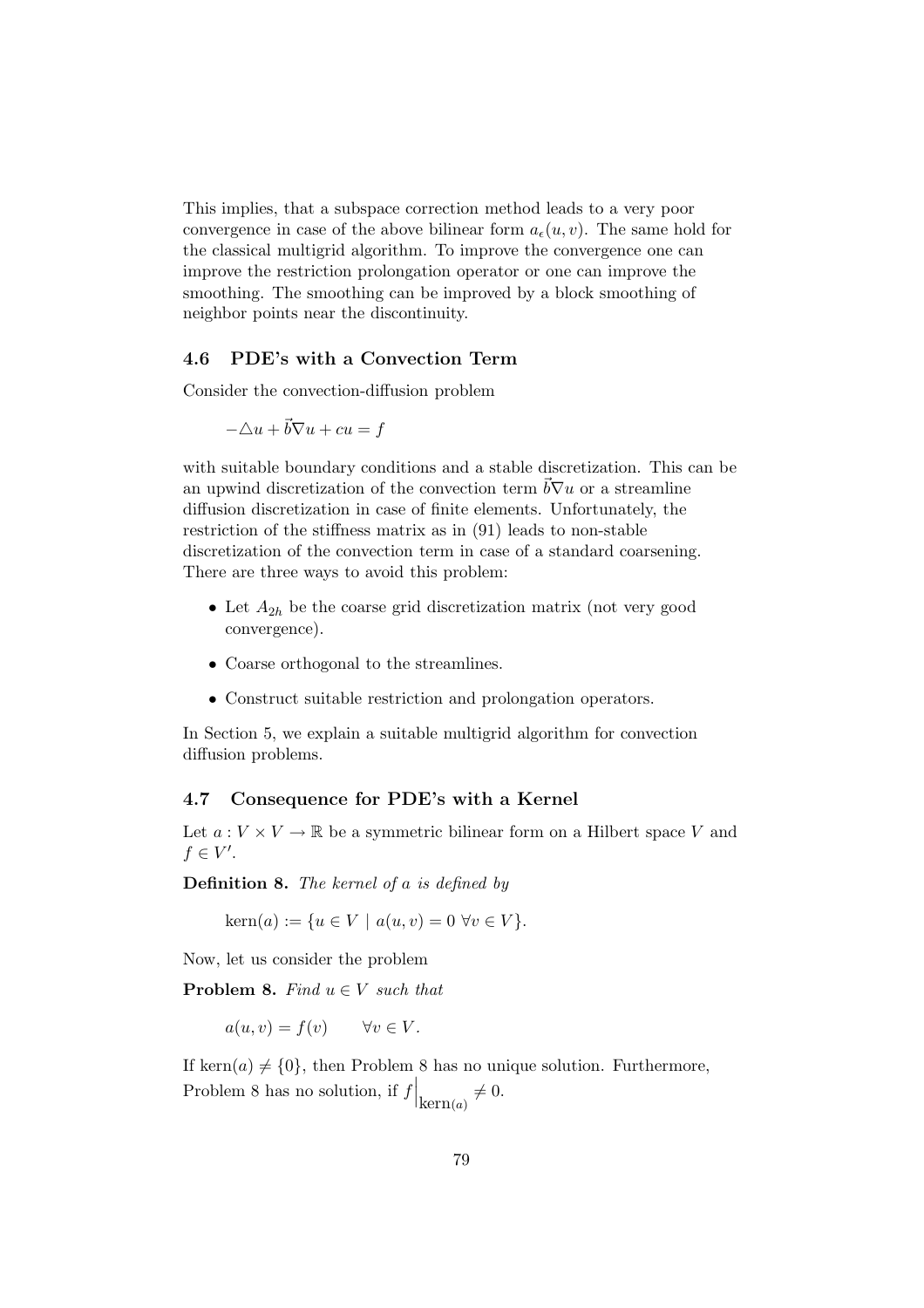To obtain a solution, we have to assume

$$
f\Big|_{\mathrm{kern}(a)} = 0.
$$

Furthermore, let us define the quotient space

$$
V_a := V/\text{kern}(a)
$$

and let is define

$$
\bar{a}: V_a \times V_a \longrightarrow \mathbb{R}
$$

$$
\bar{a}([u],[v]) = a(u,v)
$$

Here,  $u \in V$  is a representant of  $[u] \in V_a$ . Then, the following problem has a unique solution, if  $V_a$  is a finite dimensional vector space:

**Problem 9.** Find  $u \in V_a$  such that

$$
\bar{a}(u,v) = f(v) \qquad \forall v \in V.
$$

Example 12. Consider the Poisson's equation withe pure Neumann boundary conditions:

$$
\begin{aligned}\n-\triangle u &= f \quad on \ \Omega \\
\frac{\partial u}{\partial \vec{n}}\Big|_{\partial\Omega} &= 0 \quad on \ \partial\Omega.\n\end{aligned}
$$

The bilinear form of the corresponding weak formulation is

$$
a(u,v) = \int_{\Omega} \nabla u \nabla v \ d.
$$

The local kernel of a is

$$
\operatorname{kern}(a) = \mathbb{R}
$$

the subspace of constant functions. Thus, there is a unique solution, if and only if  $\int_{\Omega} d = 0$ .

**Example 13.** Let  $E > 0$  and  $0 < \nu < \frac{1}{2}$ . Define the symmetric derivative

$$
\epsilon_{ij} := \frac{1}{2} \left( \frac{\partial u_i}{\partial x_j} + \frac{\partial u_j}{\partial x_i} \right)
$$

$$
Du := \begin{pmatrix} \epsilon_{11} \\ \epsilon_{22} \\ \epsilon_{33} \\ \epsilon_{12} \\ \epsilon_{13} \\ \epsilon_{23} \end{pmatrix}
$$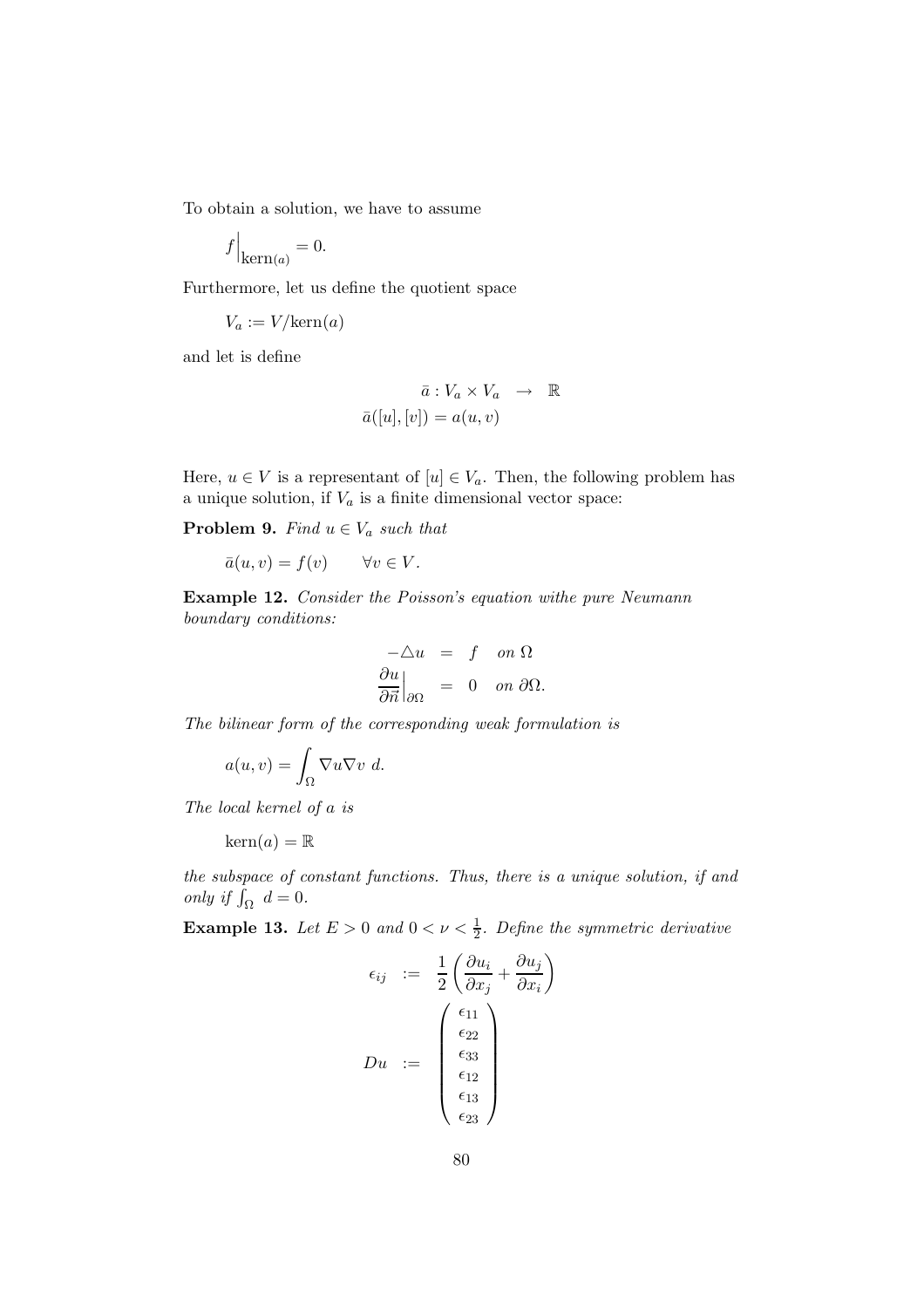and the matrix

$$
\mathcal{C}^{-1} = \frac{1}{E} \begin{pmatrix} 1 & -\nu & -\nu & & & & \\ -\nu & 1 & -\nu & 0 & & \\ -\nu & -\nu & 1 & & & \\ & 0 & & 1+\nu & & \\ & & 0 & & 1+\nu & \\ & & & & 1+\nu \end{pmatrix},
$$

where  $E$  and  $\nu$  are physical constants. The bilinear form corresponding to the problem of linear elasticity is

$$
a: (H^1(\Omega))^3 \times (H^1(\Omega))^3 \rightarrow \mathbb{R}
$$
  

$$
(u,v) \mapsto \int_{\Omega} (Du)^T CDv \, d(x,y,z)
$$

The local kernel of this bilinear form is a 6-dimensional space of the ridged body modes:

$$
\text{kern}(a) = \text{span}\left\{ \begin{pmatrix} 1 \\ 0 \\ 0 \end{pmatrix}, \begin{pmatrix} 0 \\ 1 \\ 0 \end{pmatrix}, \begin{pmatrix} 0 \\ 0 \\ 1 \end{pmatrix}, \begin{pmatrix} y \\ -x \\ 0 \end{pmatrix}, \begin{pmatrix} 0 \\ z \\ -y \end{pmatrix}, \begin{pmatrix} -z \\ 0 \\ x \end{pmatrix} \right\}.
$$

Let us assume, we want to construct a subspace correction method with a complementary space. This method is based on a decomposition

 $V_{a,i} = V_{a,i-1} + W_{a,i}.$ 

Here, the quotient spaces  $V_{a,i}$ ,  $V_{a,i-1}$ , and  $W_{a,i}$  are based on a decomposition

$$
V_i=V_{i-1}\oplus W_i
$$

such that

$$
V_{a,i} = \{ [u] \mid u \in V_i \}, \quad V_{a,i-1} = \{ [u] \mid u \in V_{i-1} \}, \quad W_i = \{ [u] \mid u \in W_i \}.
$$

Theorem 8. If the constant

$$
\gamma = \sup_{v \in V_{a,i-1}, w \in W_{a,i}} \frac{\bar{a}(v, w)}{\|v\| \|w\|}
$$

of the strengthened Cauchy-Schwarz inequality between  $V_{a,i-1}$  and  $W_{a,i}$  is smaller than 1, then

 $\text{kern}(a) \subset W_i$  or  $\text{kern}(a) \subset V_{i-1}$ .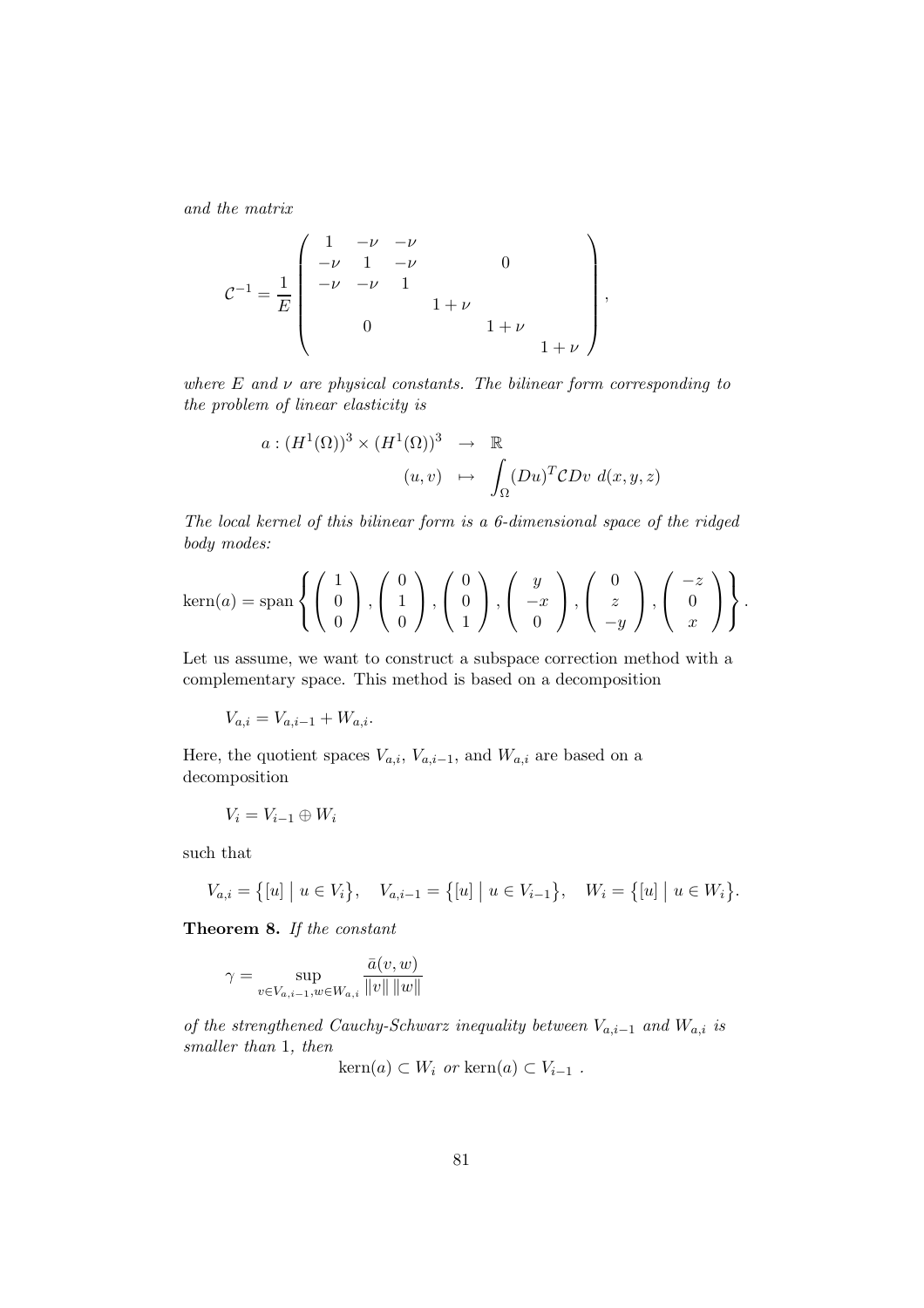*Proof.* Let us assume that kern $(a) \not\subset W_i$  and kern $(a) \not\subset V_{i-1}$ . This means, there are vectors  $0 \neq w \in W_i$  and  $0 \neq v \in V_{i-1}$  such that

 $v + w \in \text{kern}(a)$ .

This implies

$$
[v] = -[w]
$$

and

$$
\frac{\bar{a}([v],[w])}{\|[v]\|\, \|[w]\|} = 1
$$

Thus, we get  $\gamma = 1$ .

In case of the Examples 12 and 13, it is very difficult to obtain that  $\text{kern}(a) \subset W_i$  for a certain i and such that the corresponding iterative solver is an efficient solver. Thus, one has to construct the coarse grid spaces  $V_1 \subset V_2 \subset \ldots \subset V_{l_{\text{max}}}$  such that

 $\text{kern}(a) \subset V_1$ .

Thus, in case of Example 12, the constant functions must be conained in  $V_1$  and in case of Example 13 the space of ridged body modes.

# 5 Algebraic Multigrid

## 5.1 General Description of AMG

Let A be a  $n \times n$  matrix and let  $b \in \mathbb{R}^n$ . We want to solve the following problem:

Find  $x_1 \in \mathbb{R}^{\vert \Omega_0 \vert}$  such that

$$
Ax = b.
$$

Define

 $A_1 := A$  and  $b_1 = b$ .

Furthermore, let us denote

 $\Omega_1 = \{1, 2, ..., n\}$ 

to be the finest grid. An algebraic multigrid constructs a sequence of coarser grids

$$
\Omega_m \subset \Omega_{m-1} \subset \ldots \subset \Omega_1
$$

 $\Box$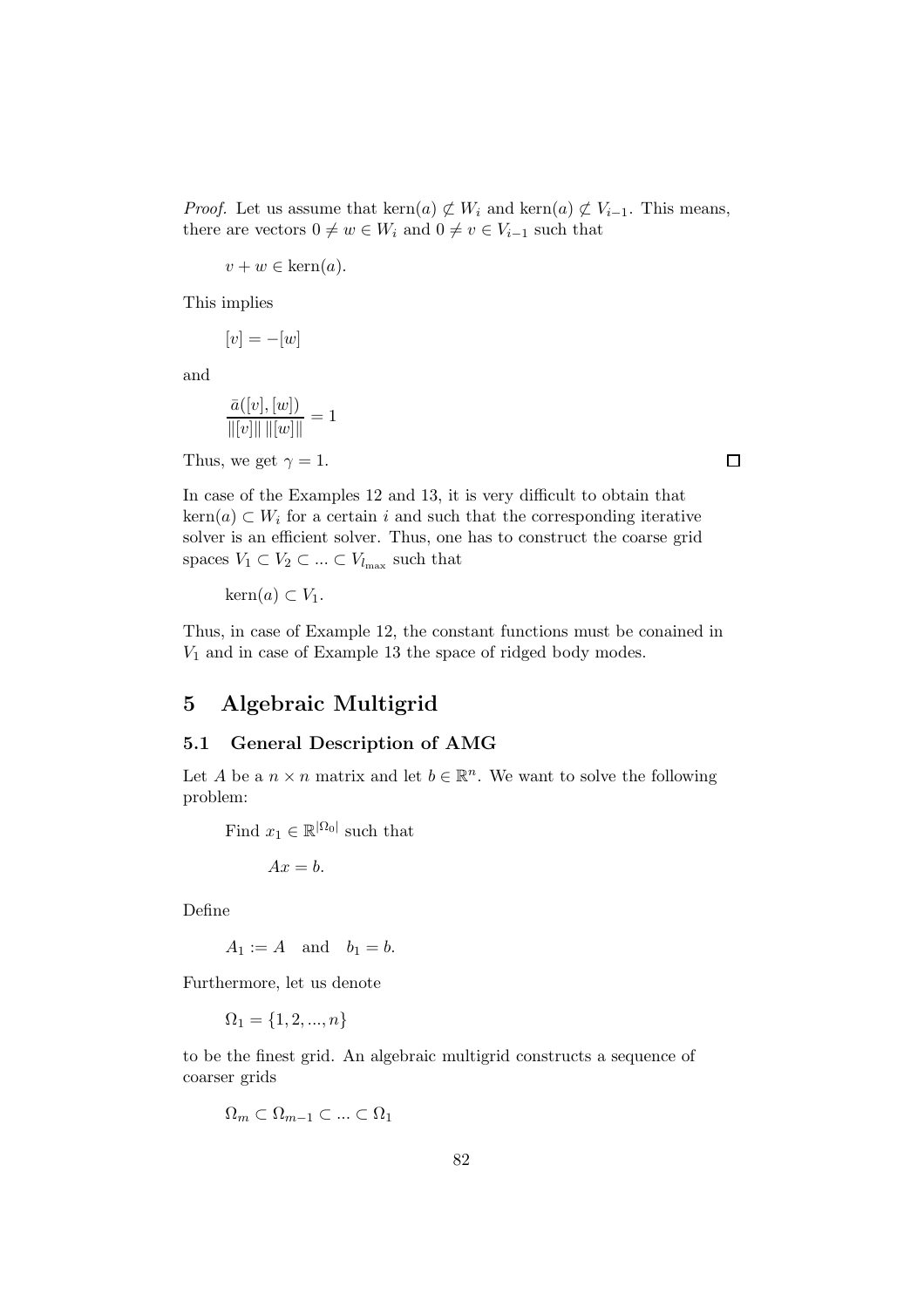and a restriction and prolongation operator

$$
I_{k+1}^k : \mathbb{R}^{|\Omega_k|} \to \mathbb{R}^{|\Omega_{k+1}|},
$$
  

$$
I_k^{k+1} : \mathbb{R}^{|\Omega_{k+1}|} \to \mathbb{R}^{|\Omega_k|}
$$
  

$$
I_{k+1}^k = (I_k^{k+1})^T
$$

Then, define

$$
A_{k+1} = I_k^{k+1} A_{k+1} I_{k+1}^k.
$$

Using a relaxation method  $S_{l,b_l}$  (like the Gauss-Seidel relaxation) leads to the following AMG (algebraic multigrid):

$$
\frac{AGM(x_l^k, b_l, l)}{\text{If } l = m, \text{ then } AMG(x_m^k, b_m, m) = A_m^{-1}b_m}
$$
\nIf  $l < m$ , then\n
$$
\frac{\text{Step 1 (v_1-pre-smoothing)}}{x_l^{k,1} = S_{l,b_l}^{v_1}(x_l^k)}
$$
\n
$$
\frac{\text{Step 2 (Coarse grid correction)}}{\text{Residual : } r_l = b_l - A_l x_l^{k,1}}
$$
\nRestriction :  $r_{l+1} = I_l^{l+1}r_l$ \nRecursively call:\n
$$
e_{l+1}^0 = 0
$$
\nfor  $i = 1... \mu$ \n
$$
e_{l+1}^i = AGM(e_{l+1}^{i+1}, r_{l+1}, l+1)
$$
\n
$$
e_{l+1} = e_{l+1}^{\mu}
$$
\nProlongation :  $e_l = I_{l+1}^l e_{l+1}$ \nCorrection :  $x_l^{k,2} = x_l^{k,1} + e_l$ \n
$$
\frac{\text{Step 3 (v_2-post-smoothing)}}{\text{AGM}(x_l^k, b_l, l) = S_{l,b_l}^{v_2}(x_l^{k,2})}
$$

# 5.2 Coarse Grid Construction of AMG

The original AMG by [16] is based on matrices which are weak diagonal dominant. These matrices have property

 $\binom{k,2}{l}$ 

$$
\sum_{ij} |a_{ij}| \le a_{ii}.
$$

In case of a FD discretization of a PDE the entries  $a_{ij}$  are often negative. This motivates the following definition: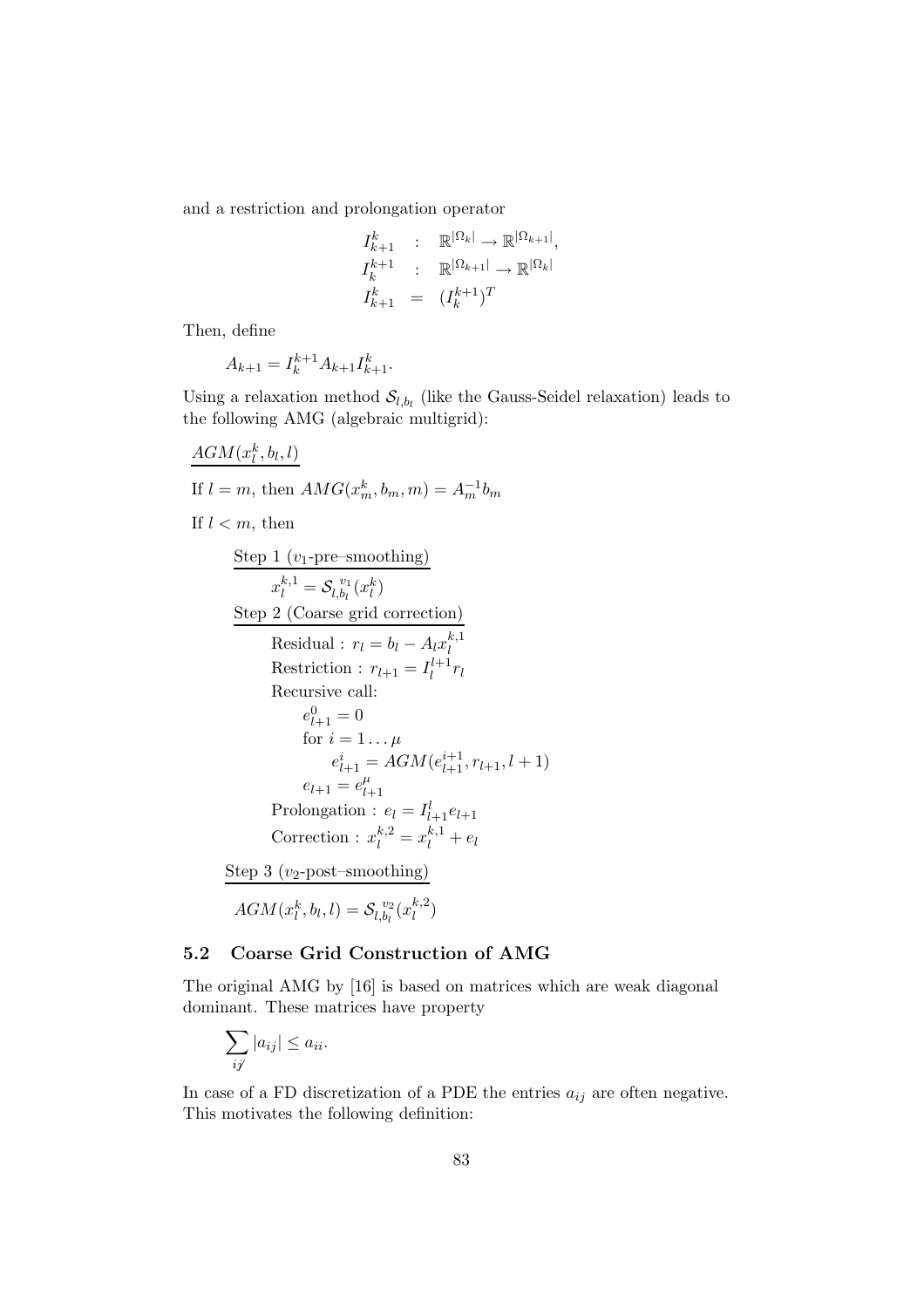**Definition 9** (Strong Connections). Let  $0 < \alpha < 1$  be a small value (usually  $\alpha = 0.25$ ). For each  $i \in \Omega^k$  define the set of strong connections by:

$$
S_i = \{ j \in \Omega^k \mid -a_{ij} \ge \alpha \max_{k \ne i} -a_{ik} \}
$$

Now, we construct the set of coarse grid points by the following algorithm:

#### Coloring Sweep for Constructing Coarse Grid

- 1. Assume that the set of fine grid points  $\Omega_k$  is defined. Now construct the set of coarse grid points C and the set of fine grid points  $F$  as follows:
- 2. For each  $i \in \Omega^k$ , let  $\lambda_i = |S_i|$ (This is the number of strong connections).
- 3. Pick *i* with maximal  $\lambda_i$ , such that  $i \notin C$  and  $i \notin F$ . Put *i* in *C*.
- 4. For each  $j \in S_i \land j \notin C \land j \notin F$ , put j in F. Increment  $\lambda_k$  for each  $k \in S_j$ .
- 5. If  $\Omega^k \neq C \cup F$  go to 3..
- 6. If  $\Omega^k = C \cup F$  stop and let  $\Omega^{k+1} = C$ .

### 5.3 Interpolation of AMG

To construct an interpolation operator, let us use the notation:

$$
N_i = \{j \neq i \mid a_{ij} \neq 0\} \quad \text{(neighborhood of } i)
$$
  
\n
$$
C_i = S_i \cap C
$$
  
\n
$$
D_i^s = S_i \cap F
$$
  
\n
$$
D_i^w = \text{, weak}^u \text{ connections such that:}
$$
  
\n
$$
N_i = C_i \cup D_i^s \cup D_i^w.
$$

Let us define a general interpolation operator as follows

$$
(I_{k+1}^k)_i = \begin{cases} v_i^{k+1} & \text{if } i \in C \\ \sum_{j \in C_i} w_{ij} v_j^{k+1} & \text{if } i \in F. \end{cases}
$$

Assume that  $(e_i)$  is the algebraic error. To derive an interpolation formula, we assume the following property of the algebraic error:

$$
a_{ii}e_i \approx -\sum_{j \in N_i} a_{ij}e_j
$$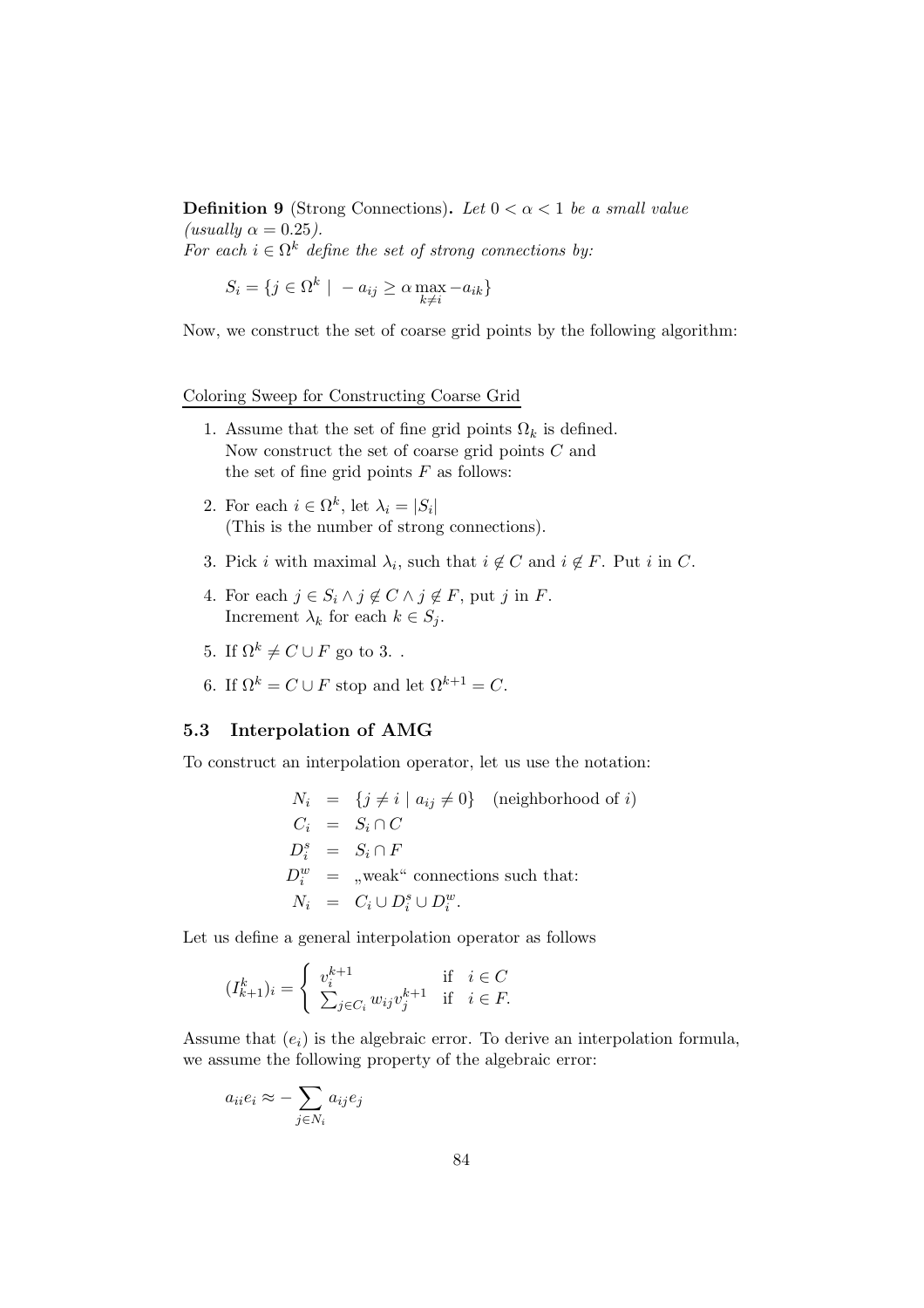for every  $i \in F$ . This property is motivated by two facts. First relaxation leads to na small residuum. Second, an exact correction on a complementary spanned by the fine grid points leads to the equation

$$
a_{ii}\tilde{u}_i = -\sum_{j \in N_i} a_{ij}\tilde{u}_j + b_i
$$

for every  $i \in F$ . Since,

$$
a_{ii}u_i = -\sum_{j \in N_i} a_{ij}u_j + b_i.
$$

the algebraic error  $e_i = u_i - \tilde{u}_i$  satisfies

$$
a_{ii}e_i = -\sum_{j \in N_i} a_{ij}e_j
$$

for every  $i \in F$ . Thus, we get

$$
a_{ii}e_i \approx -\sum_{j \in C_i} a_{ij}e_j
$$
 coarse strong points  
-
$$
-\sum_{l \in D_i^s} a_{il}e_l
$$
 fine strong points  
-
$$
\sum_{m \in D_i^w} a_{im}e_m
$$
weak points.

In this equation, we replace

•  $e_m$  by  $e_i$  and

• 
$$
e_l = \left(\sum_{j \in C_i} a_{lj} e_j\right) / \sum_{j \in C_i} a_{lj}
$$
.

Thus, we construct the interpolation operator such that:

$$
a_{ii}e_i = -\sum_{j \in C_i} a_{ij}e_j
$$
 coarse strong points  
-
$$
\sum_{l \in D_i^s} a_{il} \left( \sum_{j \in C_i} a_{lj}e_j \right) / \sum_{j \in C_i} a_{lj}
$$
 fine strong points  
-
$$
\sum_{m \in D_i^w} a_{im}e_i
$$
 weak points.

This implies

$$
e_i = \frac{-\sum_{j \in C_i} \left( a_{ij} + \sum_{l \in D_i^s} a_{il} a_{lj} / \sum_{k \in C_i} a_{lk} \right) e_j}{a_{ii} + \sum_{m \in D_i^w} a_{im}}
$$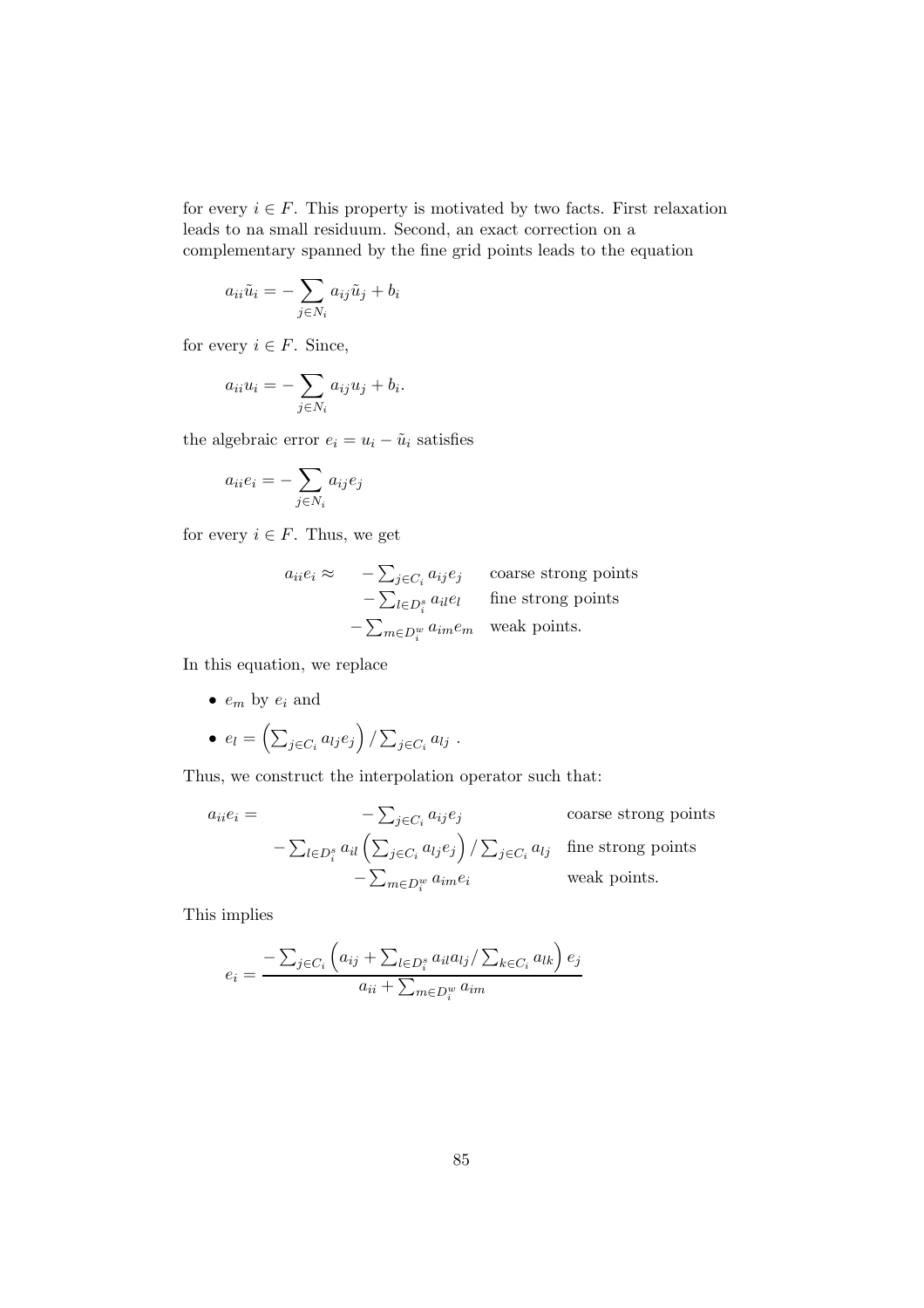# 6 Appendix A: Hilbert spaces

The basic tool in the analysis of partial differential equations is the Hilbert space.

**Definition 10** (Hilbert space). Let  $H$  be a real vector space. A bilinear form  $\langle \cdot, \cdot \rangle : \mathcal{H} \times \mathcal{H} \to \mathbb{R}$  is called scalar product if the following rules hold:

- $\langle v, w \rangle = \langle w, v \rangle$  if  $w \in \mathcal{H}$ ,  $v \in \mathcal{H}$  (symmetric).
- $\langle v,v \rangle \geq 0$  for all  $v \in \mathcal{H}$  (positive).
- $\langle v,v \rangle = 0$  only if  $v = 0$  (definite).

H is called a Hilbert space if H is complete with respect to the norm  $\|\cdot\|$ defined by  $||v|| = \sqrt{\langle v, v \rangle}$ .

The simplest example of a Hilbert space is the finite dimensional Euclidean vector space  $\mathbb{R}^n$ ,  $n \in \mathbb{N}$  with the Euclidean scalar product

$$
\langle (v_i)_{1 \leq i \leq n}, (w_i)_{1 \leq i \leq n} \rangle := \sum_{i=1}^n v_i w_i.
$$

Another example is the space  $L^2(\Omega)$  of square integrable functions on a bounded open domain  $\Omega \subset \mathbb{R}^d$ ,  $d \in \mathbb{N}$  (see [15]). The scalar product on this space is

$$
\big_{L^2}:=\int_\Omega\,vw\,dz\quad\text{for every }v,w\in\mathcal H.
$$

An elementary property of a scalar product is stated in the following theorem.

**Theorem 9** (Cauchy Schwarz inequality). Let  $\langle \cdot, \cdot \rangle$  be the scalar product of a Hilbert space  $\mathcal H$  with norm  $\|\cdot\|$ . Then, the following inequality holds

 $\langle v, w \rangle \le ||v|| \, ||w||, \quad v, w \in \mathcal{H}.$ 

*Proof.* By the binomial formula  $\langle a - b, a - b \rangle = \langle a, a \rangle + \langle b, b \rangle - 2\langle a, b \rangle$ , we get

$$
0 \leq \left\| \frac{v}{\|v\|} - \frac{w}{\|w\|} \right\|^2 = \left\| \frac{v}{\|v\|} \right\|^2 + \left\| \frac{w}{\|w\|} \right\|^2 - 2 \left\langle \frac{v}{\|v\|}, \frac{w}{\|w\|} \right\rangle =
$$
  
=  $2 - 2 \left\langle \frac{v}{\|v\|}, \frac{w}{\|w\|} \right\rangle$ .

This implies

$$
\langle v, w \rangle \le ||v|| \, ||w||.
$$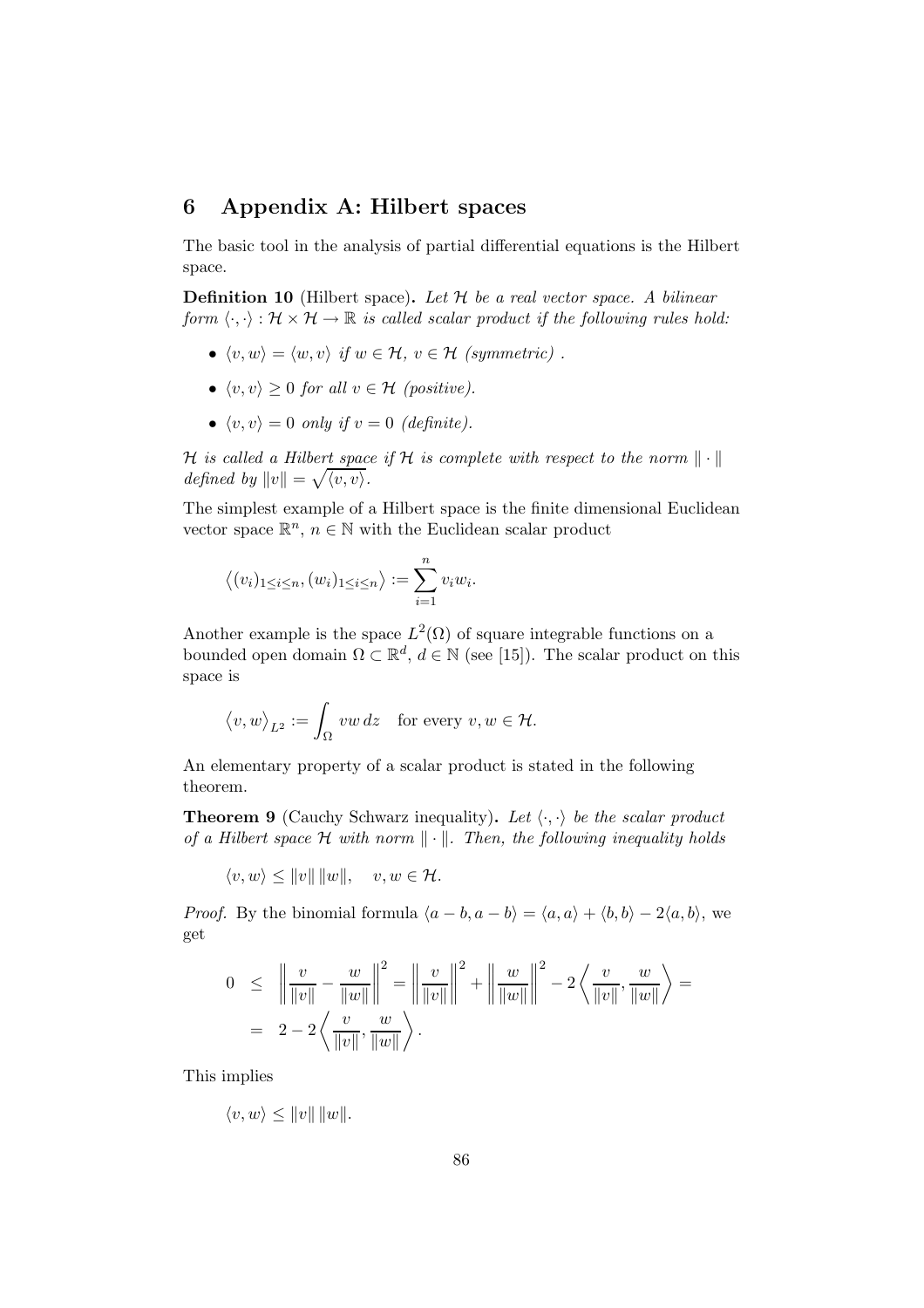q.e.d.

By the Cauchy Schwarz inequality, the angle between vectors  $v, w \neq 0$  is well-defined by

$$
\angle(v, w) := \arccos \frac{|\langle v, w \rangle|}{\|v\| \|w\|},
$$

since the fraction in this definition is  $\leq 1$ . The *angle* between two subspaces  $V$  and  $W$  of a Hilbert space  $H$  is defined by

$$
\angle(\mathcal{V}, \mathcal{W}) := \arccos \sup_{v \in \mathcal{V}, w \in \mathcal{W}} \frac{\langle v, w \rangle}{\|v\| \|w\|}.
$$

Let us define the constant

$$
\gamma(\mathcal{V}, \mathcal{W}) := \sup_{v \in \mathcal{V}, w \in \mathcal{W}} \frac{\langle v, w \rangle}{\|v\| \|w\|},
$$

where we write  $\frac{0}{0} := 0$ , for simplicity. By the Cauchy Schwarz inequality, it is  $\gamma(\mathcal{V}, \mathcal{W}) \leq 1$ . But for special subspaces the constant  $\gamma(\mathcal{V}, \mathcal{W})$  may be smaller than 1. Then, we call  $\gamma(\mathcal{V}, \mathcal{W})$  the *constant in the strengthened* Cauchy Schwarz inequality between  $V$  and  $W$ , since the following inequality holds

$$
\langle v, w \rangle \leq \gamma(\mathcal{V}, \mathcal{W}) ||v|| ||w||, \quad v \in \mathcal{V}, w \in \mathcal{W}.
$$

A simple calculation shows that the strengthened Cauchy Schwarz inequality and the angle between subspaces satisfy the equation

$$
\angle(\mathcal{V}, \mathcal{W}) = \arccos(\gamma(\mathcal{V}, \mathcal{W})).\tag{92}
$$

The subspaces V and W of the Hilbert space  $H$  are called *orthogonal* iff  $\gamma(\mathcal{V},\mathcal{W})=0.$ 

**Example 14.** Consider the Euclidean Hilbert space  $\mathcal{H} = \mathbb{R}^3$  with the subspaces  $V := (1, 0, 1) \mathbb{R}$  and  $W := (1, 0, 0) \mathbb{R} + (0, 1, 0) \mathbb{R}$ . Now, a simple calculation shows

$$
\gamma(\mathcal{V}, \mathcal{W}) = \frac{1}{\sqrt{2}} \quad \text{and} \quad \angle(\mathcal{V}, \mathcal{W}) = 45^{\circ}.
$$

In the above example, the calculation of the constant in the strengthened Cauchy Schwarz inequality is straight forward. But in case of higher dimensional spaces such a calculation can be more complicated. Then, the following lemma is very helpful.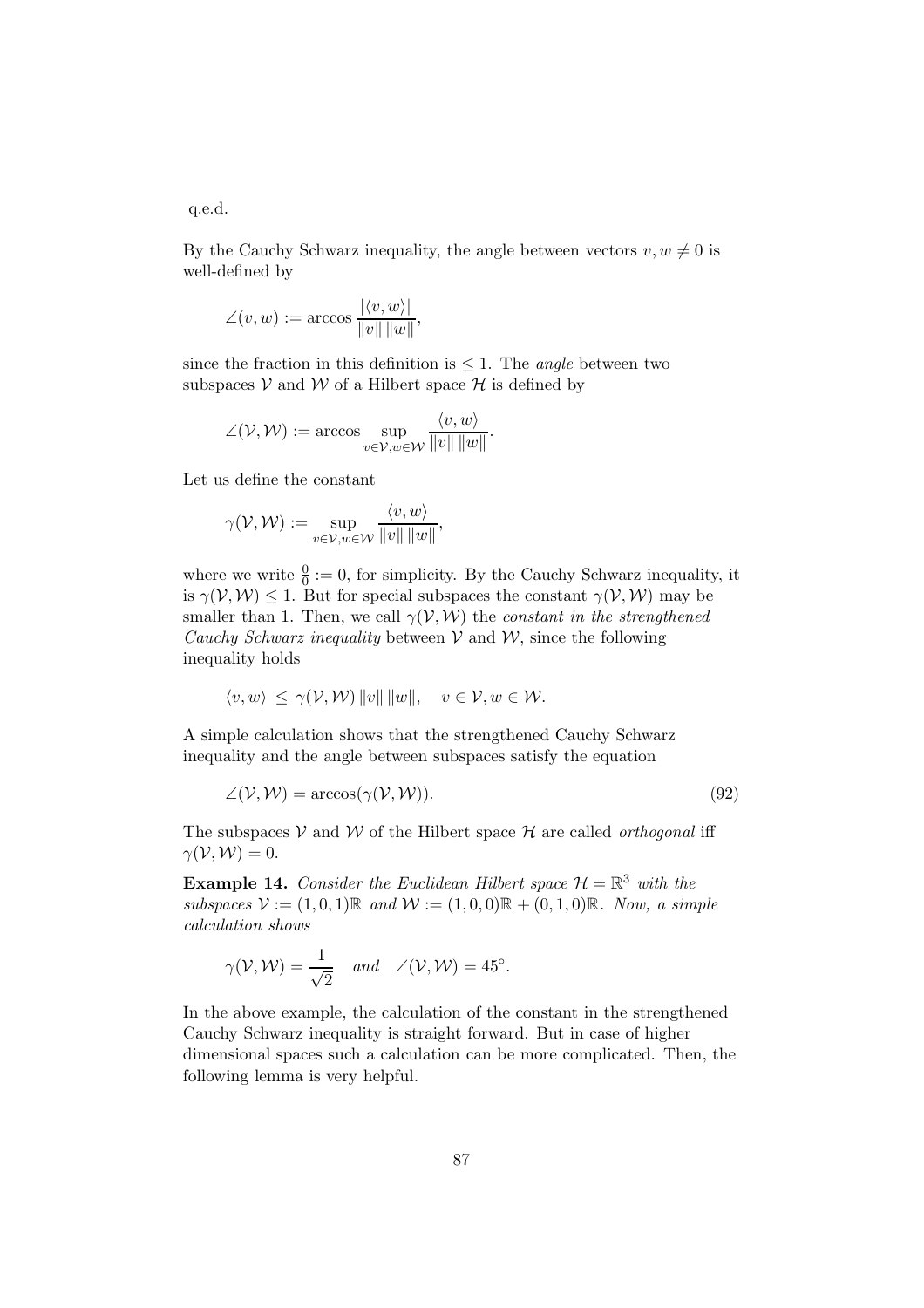**Lemma 3.** Let  $H$  be a finite dimensional Hilbert space with scalar product  $\langle \cdot, \cdot \rangle$  and norm  $\| \cdot \|$ . Furthermore, let V and W be subspaces of H. Then, the following inequalities are equivalent for constants  $K > 1$ 

$$
||v||2 + ||w||2 \le K||v + w||2, v \in V, w \in W
$$
  

$$
\updownarrow
$$
  

$$
\gamma(V, W) \le 1 - K^{-1}.
$$

*Proof.* " $\Downarrow$ " Choose  $v \in V$  and  $w \in W$  such that  $||v|| = ||w|| = 1$ . Then, we get

$$
||v||^{2} + ||w||^{2} \leq K||v + (-w)||^{2}
$$
  

$$
\downarrow
$$
  

$$
2\langle v, w \rangle K \leq (K - 1) ||v||^{2} + (K - 1) ||w||^{2}
$$
  

$$
\downarrow
$$
  

$$
\langle v, w \rangle \leq \frac{K - 1}{K} ||v|| ||w||.
$$

This shows

$$
\gamma(V,W) \le 1 - K^{-1}.
$$

" $\uparrow$ " Choose  $v \in V$  and  $w \in W$ .  $\gamma(V, W) \leq 1 - K^{-1}$  implies that

$$
-\langle v,w\rangle\,\leq\,\frac{K-1}{K}\,\|v\|\,\|w\|.
$$

Therefore, we get

$$
0 \leq (||v|| - ||w||)^2
$$
  
\n
$$
\downarrow
$$
  
\n
$$
2 ||v|| ||w|| \leq ||v||^2 + ||w||^2
$$
  
\n
$$
-2 \langle v, w \rangle K \leq (K - 1) ||v||^2 + (K - 1) ||w||^2
$$
  
\n
$$
||v||^2 + ||w||^2 \leq K ||v + w||^2.
$$

q.e.d.

In chapter ??, we will apply this lemma to finite element spaces. If different scalar products are given on a vector space, then the strengthened Cauchy Schwarz with respect to a scalar product  $a$  is defined by

$$
\gamma(\mathcal{V},\mathcal{W},a):=\sup_{v\in\mathcal{V},w\in\mathcal{W}}\frac{a(v,w)}{\sqrt{a(v,v)}\sqrt{a(w,w)}}.
$$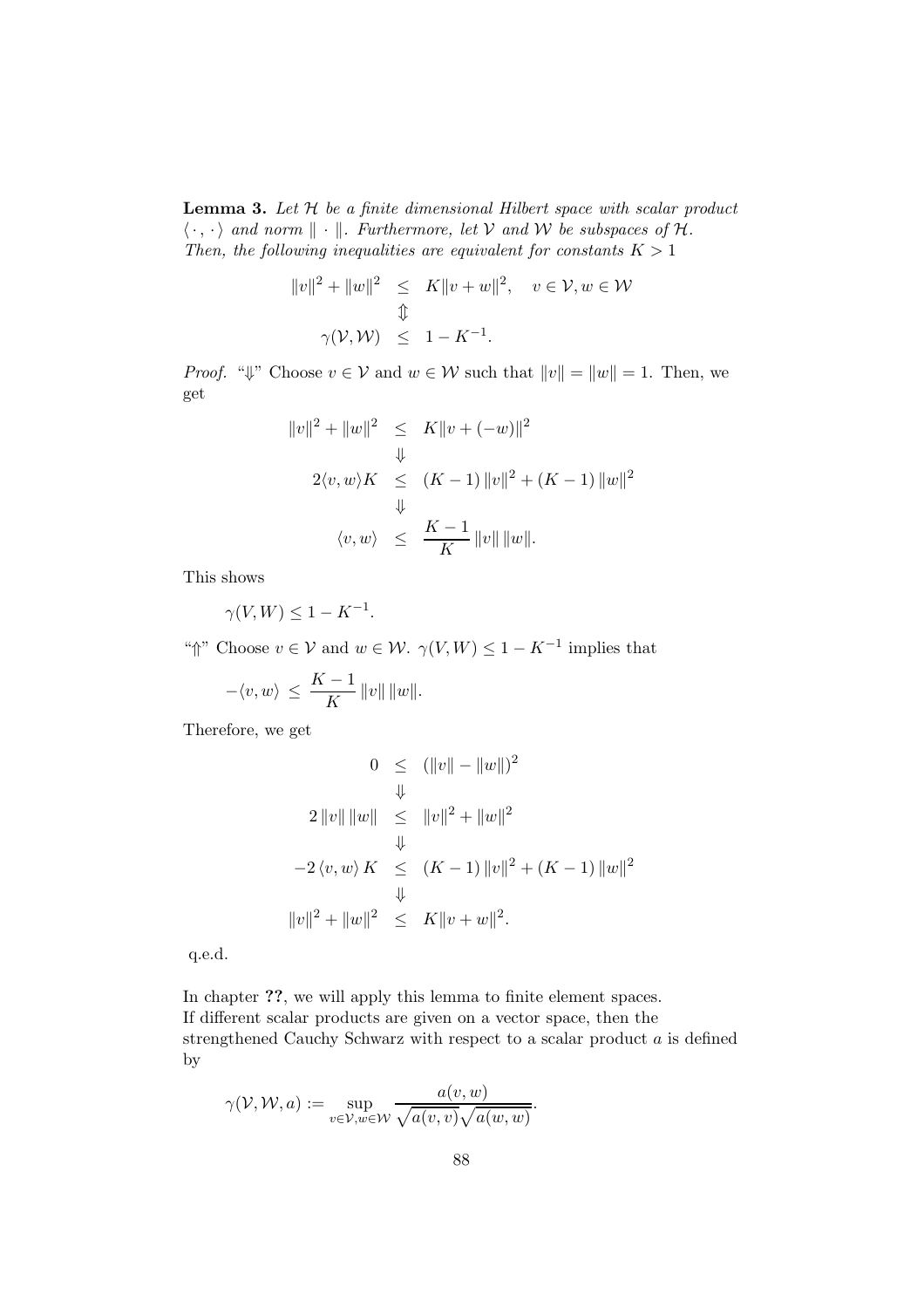A basic lemma describing the constant  $\gamma(\mathcal{V}, \mathcal{W}, a)$  for different bilinear forms is the following:

**Lemma 4.** Consider two scalar products a and b on the vector space  $H$ . Let  $\lambda_a$  and  $\lambda_b$  be positive constants and V and W two subspaces of H. Then the following inequality holds

$$
\gamma(\mathcal{V}, \mathcal{W}, \lambda_a a + \lambda_b b) \leq \max (\gamma(\mathcal{V}, \mathcal{W}, a), \gamma(\mathcal{V}, \mathcal{W}, b)).
$$

For the weak formulation of partial differential equations, we the the dual space  $\mathcal{H}'$  of an Hilbert space  $\mathcal{H}$ . This space is the set of continuous and linear functions  $f : \mathcal{H} \to \mathbb{R}$ . The dual space is a vector space with norm

Beweis!! und Lemma spaeter zitieren!!

$$
||f'|| := \sup_{v \in \mathcal{H}} \frac{f(v)}{||v||}.
$$

The mapping  $v \mapsto \langle w, v \rangle$  is an element of the dual space  $\mathcal{H}'$  for every fixed  $w \in \mathcal{H}$ . Furthermore, every function  $f \in \mathcal{H}'$  can be written as  $v \mapsto \langle w, v \rangle$ . This is stated in the following theorem.

**Theorem 10** (Riesz representation theorem). Let  $H$  be a Hilbert space with scalar product  $\langle \cdot, \cdot \rangle$ . Then, for every  $f \in \mathcal{H}'$  exists a unique  $w \in \mathcal{H}$ such that

 $\langle w,v \rangle = f(v)$  for every  $v \in \mathcal{H}$ .

The proof of this theorem can be found in [15]. Now, let

$$
a: \mathcal{H} \times \mathcal{H} \rightarrow \mathbb{R}
$$
  

$$
(v, w) \mapsto a(v, w)
$$

be a bounded and positive definite bilinear form. This means that  $a$  is a bilinear form and that there are constants  $c, m > 0$  such that

 $|a(v, w)| \le c ||v|| ||w||, \quad a(w, w) \ge m||w||^2 \quad \text{for every } v, w \in \mathcal{H}.$ 

The following theorem can be treated as a generalization of Theorem 10.

**Theorem 11** (Lax-Milgram). Let  $a(\cdot, \cdot)$  be a bounded and positive definite bilinear form on the Hilbert space  $\mathcal{H}$ . Then, for every  $f \in \mathcal{H}'$  exists a unique  $w \in \mathcal{H}$  such that

$$
a(w, v) = f(v) \quad \text{for every} \ \ v \in \mathcal{H}.
$$

The proof of this theorem can be found in [5].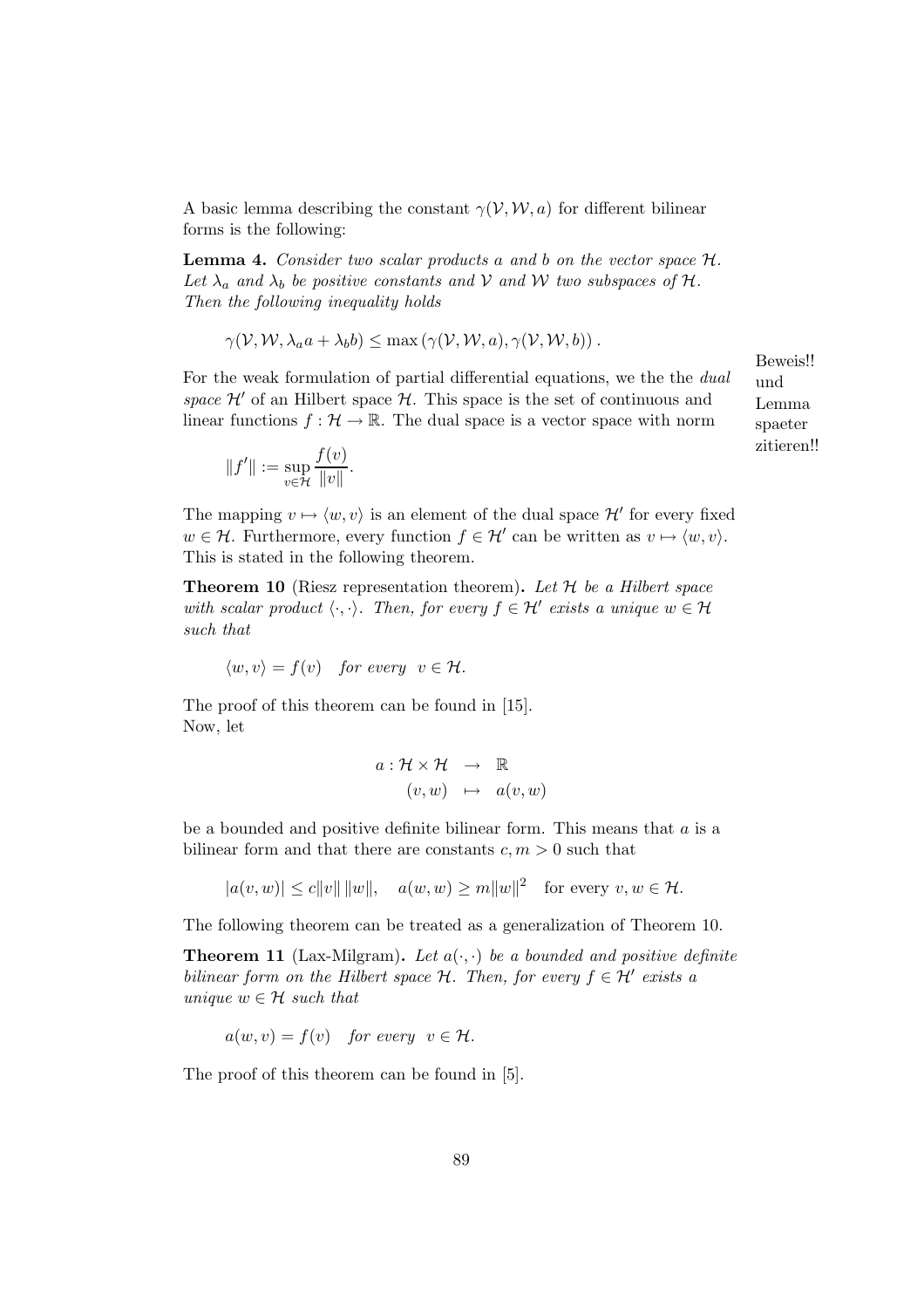# 7 Appendix B: Sobolev spaces

Consider the piecewise linear function (see Figure 22)

$$
w(x) = \begin{cases} 0 & \text{for } 0 \le x \text{ and } x \ge 1, \\ x & \text{for } 0 \le x \le 1, \\ 2 - x & \text{for } 1 \le x \le 2. \end{cases}
$$

The classical derivative  $\partial w/\partial x$  of this function is well defined at every point  $x \in \mathbb{R}$  with the exception of the points  $x = 0$ ,  $x = 1$  and  $x = 2$ . Therefore, we have to generalize the derivative of a function. Here, it is helpful that, in our applications, we are only interested in the derivative of w in the Hilbert space  $L^2(\Omega)$ . Therefore, we do not have to define the derivative of w at every point  $x \in \mathbb{R}$ . The wrong generalization of the derivative would be to define the derivative just by the classical derivative with the exception of a finite set of points. If we use such a concept, then the formula of partial integration would not hold. But in case of a continuous and piecewise differentiable function, this is the right generalization of the derivative of a function in the Hilbert space  $L^2(\Omega)$ . Therefore, the generalized derivative or weak derivative of the function in Figure 22 is the function in Figure 23.



Figure 22: A piecewise linear function w. Figure 23: Weak derivative  $\partial w/\partial x$  of w.

On general, we have to define the weak derivative of a function with the help of the partial integration. For reasons of completeness of our presentation, we briefly describe this concept.

To this end, let  $\Omega \subset \mathbb{R}^d$  be an open and bounded domain and  $\mathcal{C}_0^{\infty}(\Omega)$  the space of function f such that

• the classical partial derivative

$$
\frac{\partial^{\alpha_1 + \dots + \alpha_d} f}{\partial x_1^{\alpha_1} \cdots \partial x_d^{\alpha_d}}
$$

exists and is continuous and

• there is a closed subset  $\overline{\Omega}_0 \subset \Omega$  such that  $f(z) = 0$  for every  $z \in \Omega \backslash \bar{\Omega}_0.$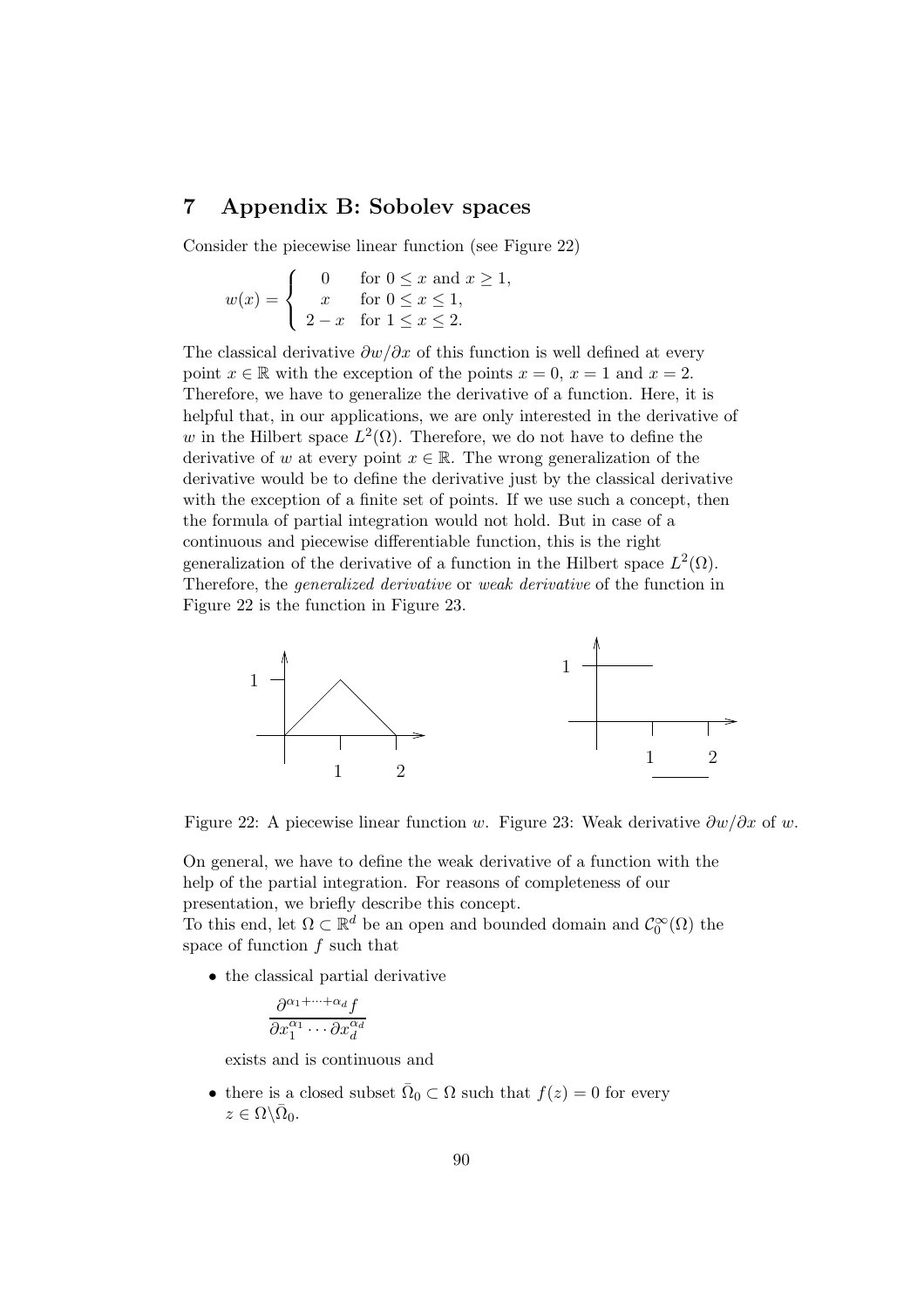For the definition of the weak derivative, let us introduce the following abbreviation.

If  $\boldsymbol{\alpha} = (\alpha_1, \dots, \alpha_d) \in \mathbb{N}^d$  is a multiindex, then we write

$$
|\boldsymbol{\alpha}| := \sum_{i=1}^d \alpha_i.
$$

Now, we can define the weak derivative.

**Definition 11** (Weak derivative). The function  $g \in L^2(\Omega)$  is called the weak derivative of  $f \in L^2(\Omega)$ , if the following equation holds

$$
\int_{\Omega} g \, \varphi \, dz = (-1)^{|\alpha|} \int_{\Omega} f \, \frac{\partial^{\alpha_1 + \dots + \alpha_d} \varphi}{\partial x_1^{\alpha_1} \cdots \partial x_d^{\alpha_d}} \, dz \quad \text{for every } \varphi \in C_0^{\infty}(\Omega).
$$

Then, we write

$$
g =: \frac{\partial^{\alpha_1 + \dots + \alpha_d} f}{\partial x_1^{\alpha_1} \cdots \partial x_d^{\alpha_d}} \in L^2(\Omega).
$$

The most important tools in the analysis of partial differential equations are spaces with include the derivative of a function. The Sobolev space is such a space with an additional Hilbert space structure.

**Definition 12** (Sobolev space). Let  $\Omega \subset \mathbb{R}^d$  be an open and bounded domain. The Sobolev space  $H^m(\Omega)$ ,  $m \in \mathbb{N}$  is defined by

$$
H^m(\Omega) := \left\{ f \in L^2(\Omega) \mid \frac{\partial^{\alpha_1 + \dots + \alpha_d} f}{\partial x_1^{\alpha_1} \cdots \partial x_d^{\alpha_d}} \in L^2(\Omega) \text{ for every } \alpha \in \mathbb{N}^d \text{ with } |\alpha| \leq m \right\}.
$$

The scalar product on this space is defined by

$$
\langle f, g \rangle_{H^m} := \int_{\Omega} \sum_{\alpha \in \mathbb{N}^d, |\alpha| \leq m} \frac{\partial^{\alpha_1 + \dots + \alpha_d} f}{\partial x_1^{\alpha_1} \cdots \partial x_d^{\alpha_d}} \frac{\partial^{\alpha_1 + \dots + \alpha_d} g}{\partial x_1^{\alpha_1} \cdots \partial x_d^{\alpha_d}} dz.
$$

This scalar product induces the norm

$$
||f||_{H^m} := \sqrt{\sum_{\boldsymbol{\alpha} \in \mathbb{N}^d, |\boldsymbol{\alpha}| \leq m} \left\| \frac{\partial^{\alpha_1 + \dots + \alpha_d} f}{\partial x_1^{\alpha_1} \cdots \partial x_d^{\alpha_d}} \right\|_{L^2(\Omega)}^2 dx}.
$$

**Example 15.** In one dimension, the Sobolev space  $H^1(]0,1[)$  is

$$
H^{1}(]0,1[):=\left\{f\in L^{2}(]0,1[)\ \Big|\ \frac{\partial f}{\partial x}\in L^{2}(\Omega)\right\}.
$$

In case of two dimensions, we obtain

$$
H^{1}(]0,1[^{2}):=\left\{f\in L^{2}(]0,1[^{2})\,\,\Big|\,\,\frac{\partial f}{\partial x},\frac{\partial f}{\partial y}\in L^{2}(\Omega)\right\}.
$$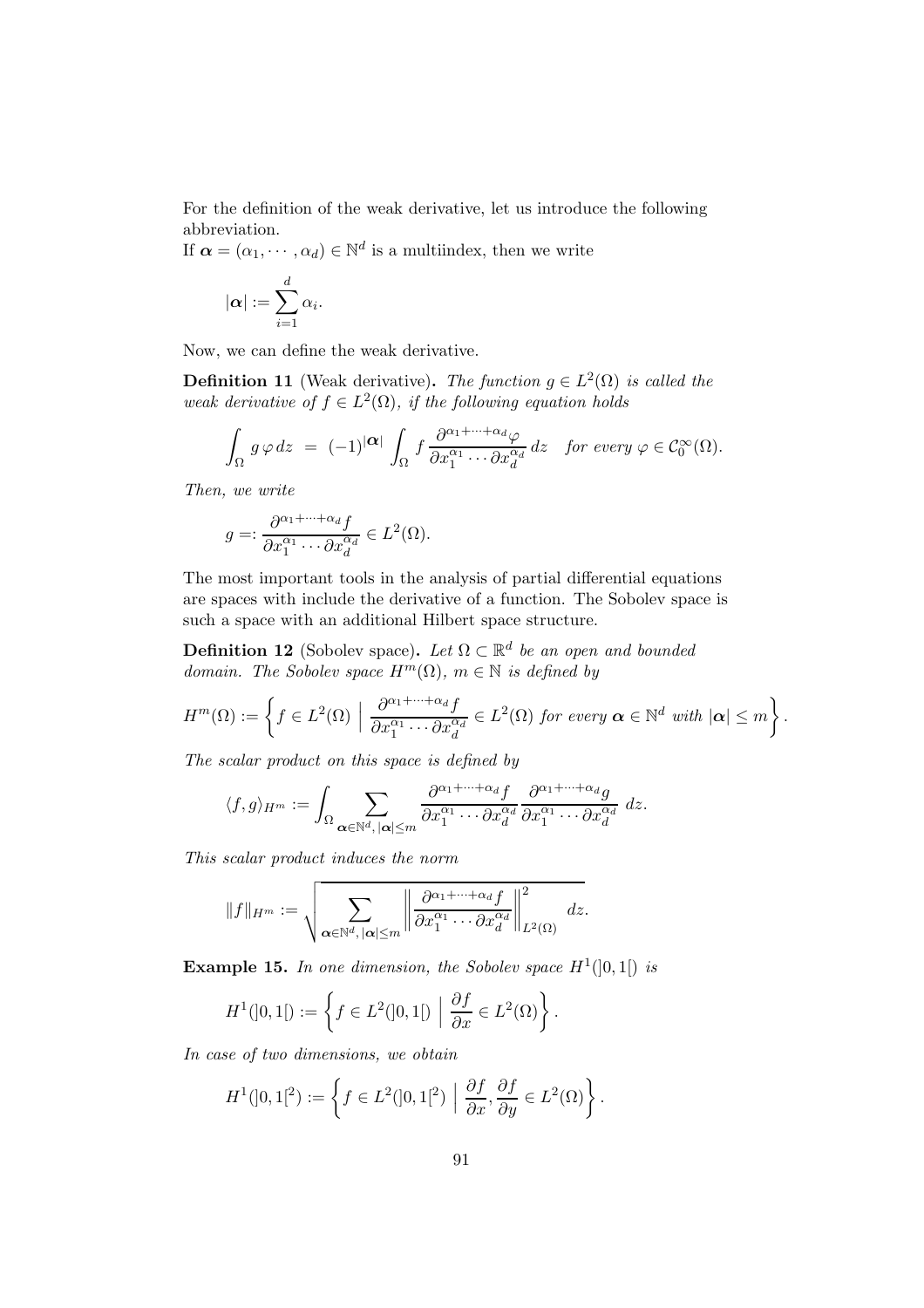In addition to the Sobolev space  $H^1(\Omega)$ , we have to define a Sobolev space with Dirichlet boundary conditions, which means that the functions in this space are zero at the boundary of  $\Omega$ . This is the Sobolev space

 $H_0^1(\Omega) \subset H^1(\Omega)$ . Usually this space is defined by the closure of the space  $\mathcal{C}_0^{\infty}(\Omega)$ . Here, we give an equivalent definition of the space  $H_0^1(\Omega)$ . For our purpose this definition is more convenient, but it is restricted to polygon domains.

Definition 13 (Sobolev space with Dirichlet boundary conditions). 1. Let  $\Omega \subset \mathbb{R}^1$  be an interval. Define the space

$$
\tilde{C}_0^1(\Omega) := \left\{ v \in \mathcal{C}(\bar{\Omega}) \mid \text{there are intervals } I_1, \cdots, I_k \text{ such that } \cup_{i=1}^k I_i = \Omega,
$$
  

$$
v|_{I_i} \in \mathcal{C}^1(\bar{I}_i) \text{ for every } i = 1, \cdots, k, \text{ and } v|_{\partial\Omega} = 0 \right\}.
$$

The Sobolev space  $H_0^1(\Omega)$ , is defined by

$$
H_0^1(\Omega) := \overline{\tilde{\mathcal{C}}_0^1(\Omega)}^{H^1}.
$$

2. Let  $\Omega \subset \mathbb{R}^2$  be an open, bounded and polygon domain. Define the space

$$
\tilde{C}_0^1(\Omega) := \left\{ v \in \mathcal{C}(\bar{\Omega}) \mid \text{there are triangles } T_1, \cdots, T_k \text{ such that } \cup_{i=1}^k T_i = \Omega,
$$
  

$$
v|_{T_i} \in \mathcal{C}^1(\bar{T}_i) \text{ for every } i = 1, \cdots, k, \text{ and } v|_{\partial\Omega} = 0 \right\}.
$$

The Sobolev space  $H_0^1(\Omega)$ , is defined by

$$
H_0^1(\Omega) := \overline{\tilde{\mathcal{C}}_0^1(\Omega)}^{H^1}.
$$

Observe that the space  $H_0^1(\Omega)$  is well defined, since the space  $\tilde{C}_0^1(\Omega)$  is a subspace of  $H^1(\Omega)$ .

For the analysis of Poisson's equations with homogeneous Dirichlet conditions (see section ??), we need the Sobolev space  $H_0^1(\Omega)$ . This space can be equipped with another Hilbert space structure. The corresponding scalar product and norm are

$$
\langle f, g \rangle_{H_0^1} := \int_{\Omega} \sum_{i=1}^d \frac{\partial f}{\partial x_i} \frac{\partial g}{\partial x_i} dz = \int_{\Omega} \nabla f \nabla g dz, \tag{93}
$$

$$
|f|_{H^m} := \sqrt{\int_{\Omega} \sum_{i=1}^d \left\| \frac{\partial f}{\partial x_i} \right\|_{L^2(\Omega)}^2} \, dz = \sqrt{\|\nabla f\|_{L^2(\Omega)}^2} \, dz. \tag{94}
$$

.

Here, we use the abbreviation

$$
\nabla w := \left(\frac{\partial w}{\partial x_1}, \dots, \frac{\partial w}{\partial x_d}\right) \quad \text{and} \quad \nabla w \nabla v := \sum_{i=1}^d \frac{\partial w}{\partial x_i} \frac{\partial v}{\partial x_i}
$$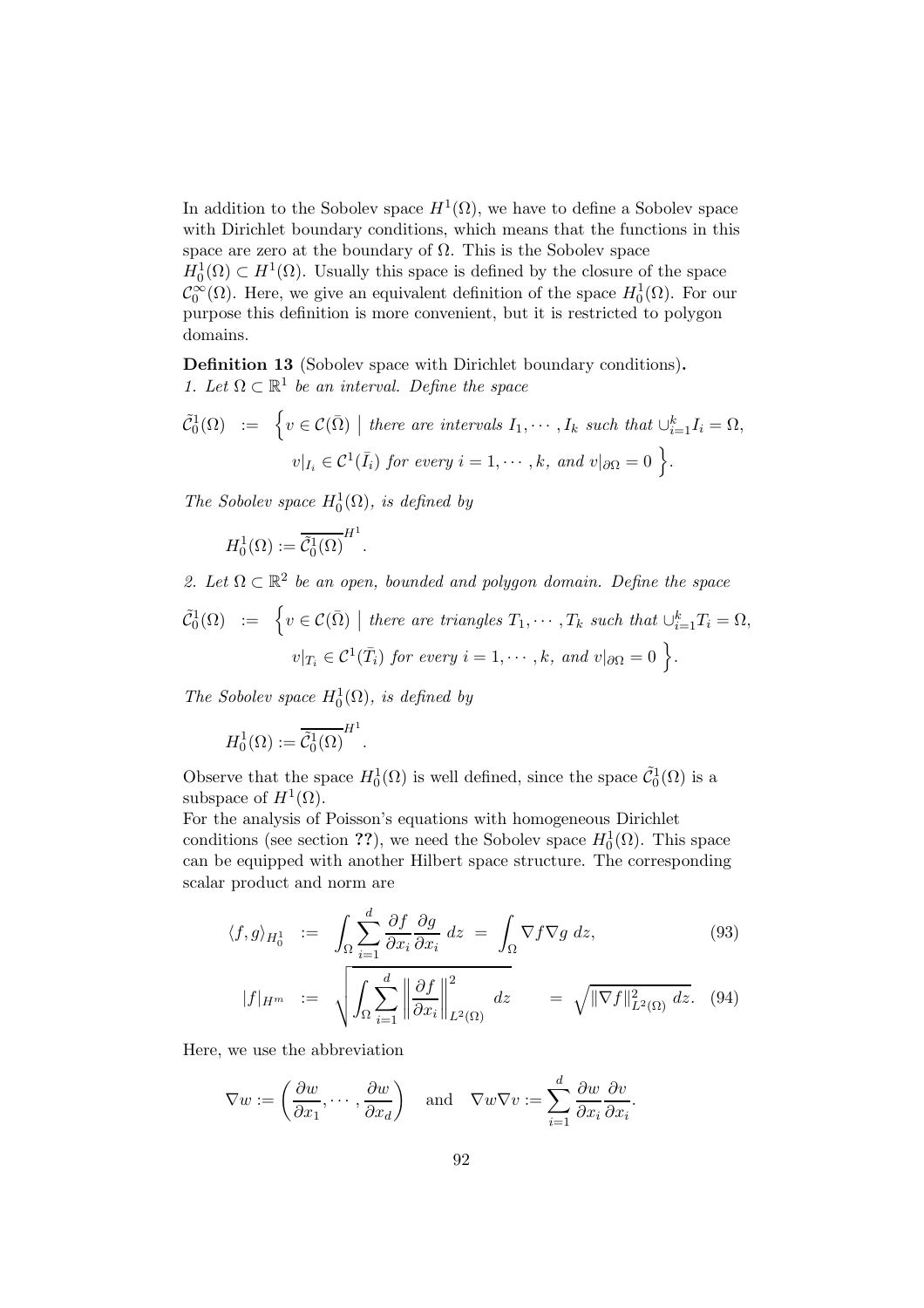Nevertheless, the two Hilbert space structures on  $H_0^1(\Omega)$  lead to equivalent norms.

**Lemma 5** (Poincaré's inequality). There is a constant  $c > 0$  which only depends on the bounded domain  $\Omega$  such that

$$
c^{-1}|f|_{H^1} \leq ||f||_{H^1} \leq c|f|_{H^1}
$$
 for every  $f \in H_0^1(\Omega)$ .

The proof of this lemma can be found in [19].

Observe that the bilinear form  $\langle f, g \rangle_{H_0^1}$  is not a scalar product on  $H^1(\Omega)$ , since this bilinear form is not definite for constant functions.

# References

- [1] O. Axelsson and P.S. Vassilevski. Algebraic multilevel preconditioning methods. I. Numer. Math., 56:157–177, 1989.
- [2] O. Axelsson and P.S. Vassilevski. Algebraic multilevel preconditioning methods. II. SIAM J. Numer. Anal., 27(6):1569–1590, 1990.
- [3] D. Braess. The contraction number of a multigrid method for solving the Poisson equation. Numer. Math., 37:387–404, 1981.
- [4] D. Braess. The convergence rate of a multigrid method with Gauss-Seidel relaxation for the Poisson equation. *Math. Comp.*, 42(166):505–519, 1984.
- [5] D. Braess. Finite Elemente. Springer, New York, Berlin, Heidelberg, 1997. English translation available.
- [6] A. Brandt. Guide to multigrid development. In A.Dold and E.Eckmann, editors, *Multigrid Methods, Proceedings, Köln-Porz,* 1981, number 960 in Lecture Notes in Mathematics, pages 220–312. Springer, New York, Berlin, Heidelberg, 1982.
- [7] William L. Briggs, Van Emden Henson, and Steve F. McCormick. A Multigrid Tutorial, Second Edition. Frontiers in Applied Mathematics. SIAM, Philadelphia, 2000.
- [8] M. Dobrowolski. Multigrid methods for elliptic systems with constraints. In Proceedings of the XIth summer school Software and Algorithms of Numerical Mathematics, pages 79–103, 1995.
- [9] W. Hackbusch. Multi-Grid Methods and Applications. Springer, 1985.
- [10] W. Hackbusch. Iterative Lösung großer schwachbesetzter Gleichungssysteme. Teubner, Stuttgart, 1991.